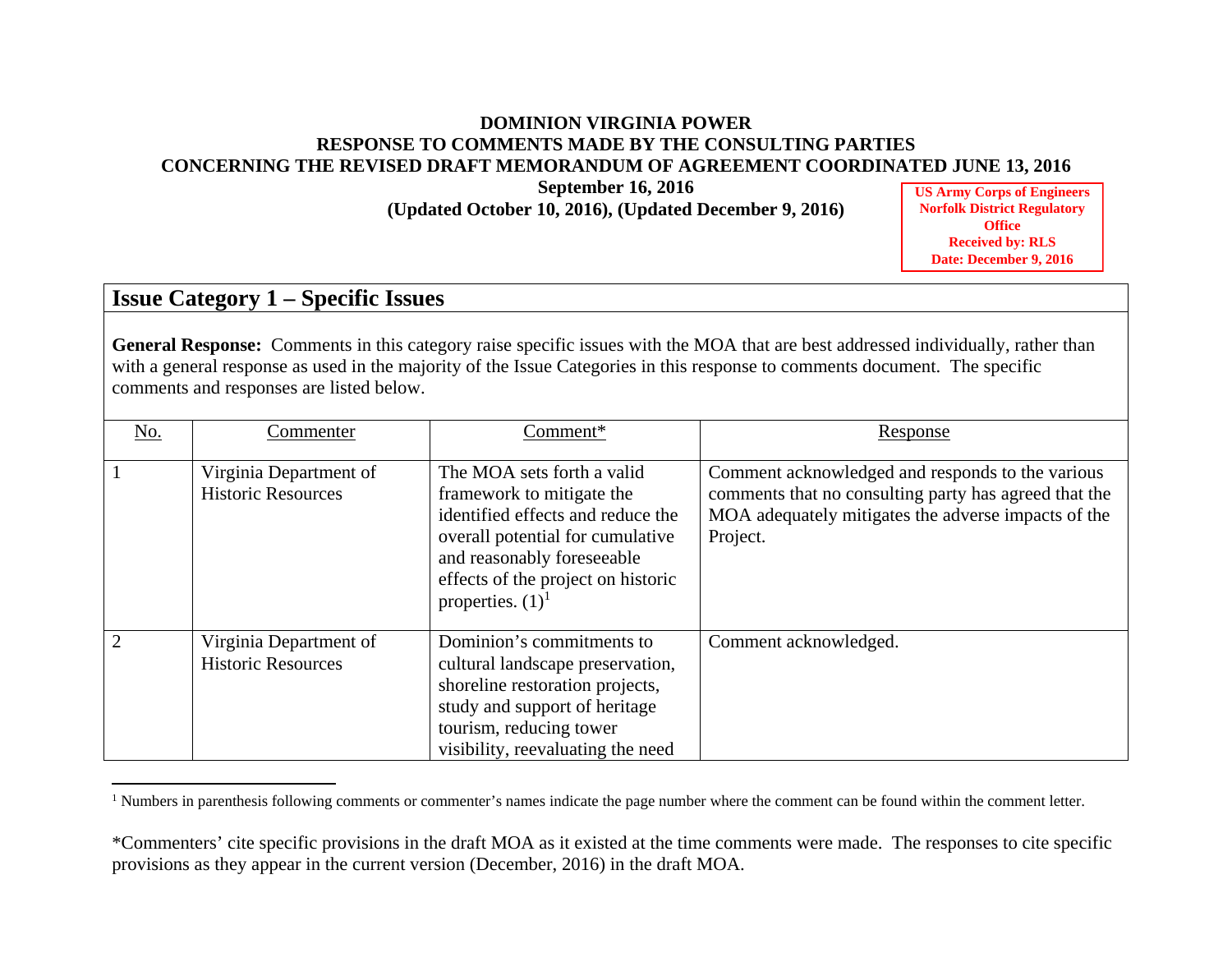|                | <b>Issue Category 1 – Specific Issues</b>               |                                                                                                                                                                                                                                                                                                                                                                                                                                                                                                                        |                                                                                                                                                                                                                     |  |
|----------------|---------------------------------------------------------|------------------------------------------------------------------------------------------------------------------------------------------------------------------------------------------------------------------------------------------------------------------------------------------------------------------------------------------------------------------------------------------------------------------------------------------------------------------------------------------------------------------------|---------------------------------------------------------------------------------------------------------------------------------------------------------------------------------------------------------------------|--|
|                |                                                         | of the project, and data recovery<br>of archaeological resources<br>recognize the historic value of<br>the landscape and attempts to<br>balance the project needs with<br>the consulting parties' concerns.<br>(1)                                                                                                                                                                                                                                                                                                     |                                                                                                                                                                                                                     |  |
| 3              | Preservation Virginia (4)<br>Scenic Virginia (4)        | Term "historic property<br>documentation projects" is<br>defined too narrowly and the<br>MOA funding should be able to<br>support archaeological<br>investigations of sites other than<br>the 1617 church site. If the intent<br>of Section II(e)(1)(B) is to<br>support archaeological<br>investigation of the original 1607<br>Fort site and the related New<br>Towne area, then more general<br>language about establishing a<br>fund with conditions and<br>mechanisms for funding projects<br>should be included. | The draft MOA has been revised to reflect suggestions<br>made in this comment. Revisions are now in<br>Stipulation III.c.1.B.iii.                                                                                   |  |
| $\overline{4}$ | <b>National Parks Conservation</b><br>Association (MOA) | The draft MOA used the term<br>"enhancement" without a<br>definition. $(5)$                                                                                                                                                                                                                                                                                                                                                                                                                                            | The draft MOA has been revised to reflect issues<br>raised in this comment. Stipulation XVII.c is a<br>definitions section. "Enhancement" is defined as an<br>increase or improvement in quality, value, or extent. |  |
| 5              | <b>National Parks Conservation</b>                      | The MOA proposes to put land in                                                                                                                                                                                                                                                                                                                                                                                                                                                                                        | The draft MOA has been revised to reflect this                                                                                                                                                                      |  |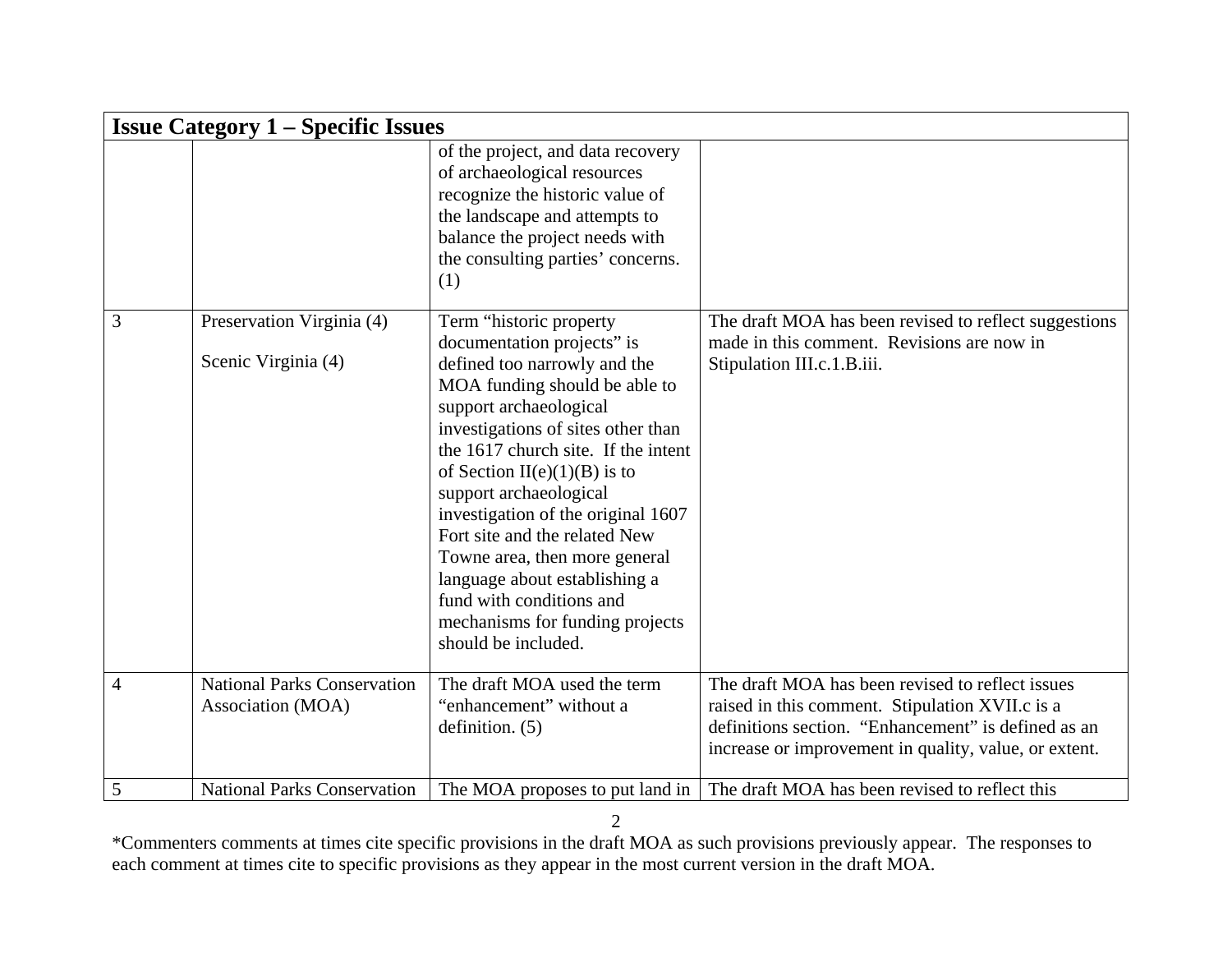| <b>Issue Category 1 – Specific Issues</b> |                                               |                                                                                                                                                                                                                                 |                                                                                                                                                                                                                                                                                                                                                                                                                                                                                                                                                                                                                                                                                                                                                                                                                                                                                                                                                                                                                                                                                                                                                                                     |
|-------------------------------------------|-----------------------------------------------|---------------------------------------------------------------------------------------------------------------------------------------------------------------------------------------------------------------------------------|-------------------------------------------------------------------------------------------------------------------------------------------------------------------------------------------------------------------------------------------------------------------------------------------------------------------------------------------------------------------------------------------------------------------------------------------------------------------------------------------------------------------------------------------------------------------------------------------------------------------------------------------------------------------------------------------------------------------------------------------------------------------------------------------------------------------------------------------------------------------------------------------------------------------------------------------------------------------------------------------------------------------------------------------------------------------------------------------------------------------------------------------------------------------------------------|
|                                           | Association (MOA)                             | conservation easements, but how<br>long will this land be protected.<br>References the Atlantic Coast<br>Pipeline traveling over some<br>conservation land. (5)                                                                 | comment. Stipulation III.g.1.B authorizes funding to<br>be used for landscape-scale conservation that may lead<br>to permanently protecting lands necessary to preclude<br>future river crossings and non-compatible shoreline<br>development within the APE. See also Response to<br><b>Issue Category 5.</b>                                                                                                                                                                                                                                                                                                                                                                                                                                                                                                                                                                                                                                                                                                                                                                                                                                                                      |
| 6                                         | <b>National Park Service July</b><br>27, 2016 | Draft MOA includes suggestions<br>of potential mitigation measures,<br>none of which are specific or<br>mandatory and often unrealistic<br>(i.e., acquiring land in the area)<br>within one year of the MOA<br>signing). $(26)$ | In the revised draft MOA, the proposed mitigation<br>components are specific to identified adversely<br>affected resources, and broad-based to recognize and<br>address the landscape attributes of the historic<br>properties and the entire historic district. Additional<br>detail on how the mitigation projects mitigate the<br>adverse effects on the various historic properties can<br>be found in the "Basis for Proposed Memorandum of<br>Agreement to Resolve Adverse Effects to Historic<br>Properties" ("Context Document").<br>The MOA is clear that the mitigation projects must be<br>completed, and thus, are mandatory. Dominion<br>disagrees that any of the proposed mitigation is<br>unrealistic. (see next paragraph). As discussed below,<br>the proposals have been designed with Dominion's<br>experience in project development in mind, and the<br>MOA provides a flexible structure with specifically<br>identified back-up measures if primary projects<br>ultimately cannot be implemented.<br>Finally, the MOA does not call for property<br>acquisition within one year, but instead calls for<br>Dominion to pursue and obtain property access and |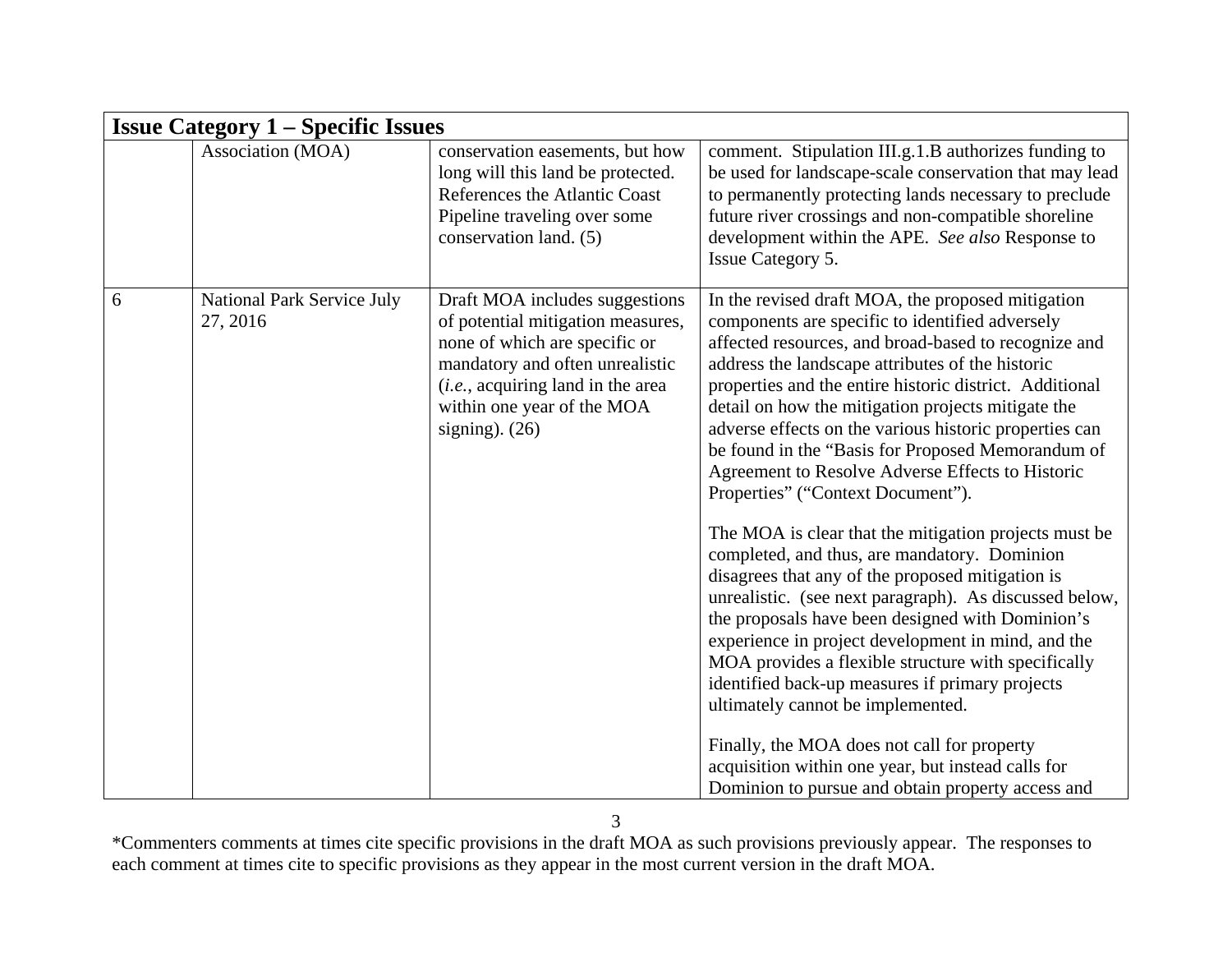| <b>Issue Category 1 – Specific Issues</b> |                                                                                                                                                                                                                                                                                                                      |                                                                                                                                                                                                                                                                                                                                                                                                                                                                                                                                                |                                                                                                                                                                                                                                                                                                                                                                                                                                                                                                                                                                                                                                                                                                                                                                                                                                                                                                                                                              |
|-------------------------------------------|----------------------------------------------------------------------------------------------------------------------------------------------------------------------------------------------------------------------------------------------------------------------------------------------------------------------|------------------------------------------------------------------------------------------------------------------------------------------------------------------------------------------------------------------------------------------------------------------------------------------------------------------------------------------------------------------------------------------------------------------------------------------------------------------------------------------------------------------------------------------------|--------------------------------------------------------------------------------------------------------------------------------------------------------------------------------------------------------------------------------------------------------------------------------------------------------------------------------------------------------------------------------------------------------------------------------------------------------------------------------------------------------------------------------------------------------------------------------------------------------------------------------------------------------------------------------------------------------------------------------------------------------------------------------------------------------------------------------------------------------------------------------------------------------------------------------------------------------------|
|                                           |                                                                                                                                                                                                                                                                                                                      |                                                                                                                                                                                                                                                                                                                                                                                                                                                                                                                                                | property owner corporation to complete the required<br>mitigation project. In the event that Dominion fails to<br>receive the requisite property access or corporation,<br>Dominion is required to provide the Signatory Parties<br>evidence that Dominion has made a good faith effort<br>to secure property access and corporation. The MOA<br>provides for alternative mitigation projects contingent<br>on the Corps approval within each fund that provide<br>equivalent mitigation for the historic properties at<br>issue. See Stipulations III.a.6, III.b.6, III.c.6; see also<br><b>Context Document.</b>                                                                                                                                                                                                                                                                                                                                           |
| $\overline{7}$                            | <b>National Park Service July</b><br>27, 2016 (27-29)<br>Preservation Virginia (4-5,<br>regarding "Whereas" clause<br>2 and 22)<br>Scenic Virginia (4-5,<br>regarding "Whereas" clauses<br>2, 22, and 25)<br><b>National Trust for Historic</b><br>Preservation (5, regarding<br>"Whereas" clauses 2, 22, and<br>25) | Issues with several "Whereas"<br>clauses (number represents which<br>clause):<br>$1 \rightarrow 33$ C.F.R. Part 325,<br>Appendix C should not be<br>referenced because it is an<br>unapproved regulation<br>$2 \rightarrow$ confusing to have language<br>regarding Yorktown 3<br>$3 \rightarrow$ more accurate description of<br>project using length of river<br>crossing and number and height<br>of towers needed; delete detailed<br>information on river bottom and<br>wetlands conversion<br>$22 \rightarrow$ Should be deleted because | The draft MOA has been revised to reflect some of the<br>issues raised in these comments. "Whereas" clauses<br>22 and 25 have been deleted and the language<br>regarding Yorktown Power Station in "Whereas"<br>clause 2 has been deleted and that clause revised.<br>These deletions were made because the Whereas<br>clauses are not necessary for the purposes of the<br>MOA, but the statements therein were accurate and<br>supported by the record.<br>As discussed in the Context Document, the proposed<br>mitigation consists of types and kinds previously<br>employed by NPS and others to compensate for<br>adverse visual effects from transmission line and other<br>projects, and as such, it creates acceptable mitigation<br>value. In addition, Dominion used NPS-accepted<br>methods to quantify and monetize the value of the<br>impacts and visual resources impacted to correlate the<br>scope of the proposed mitigation further than |

4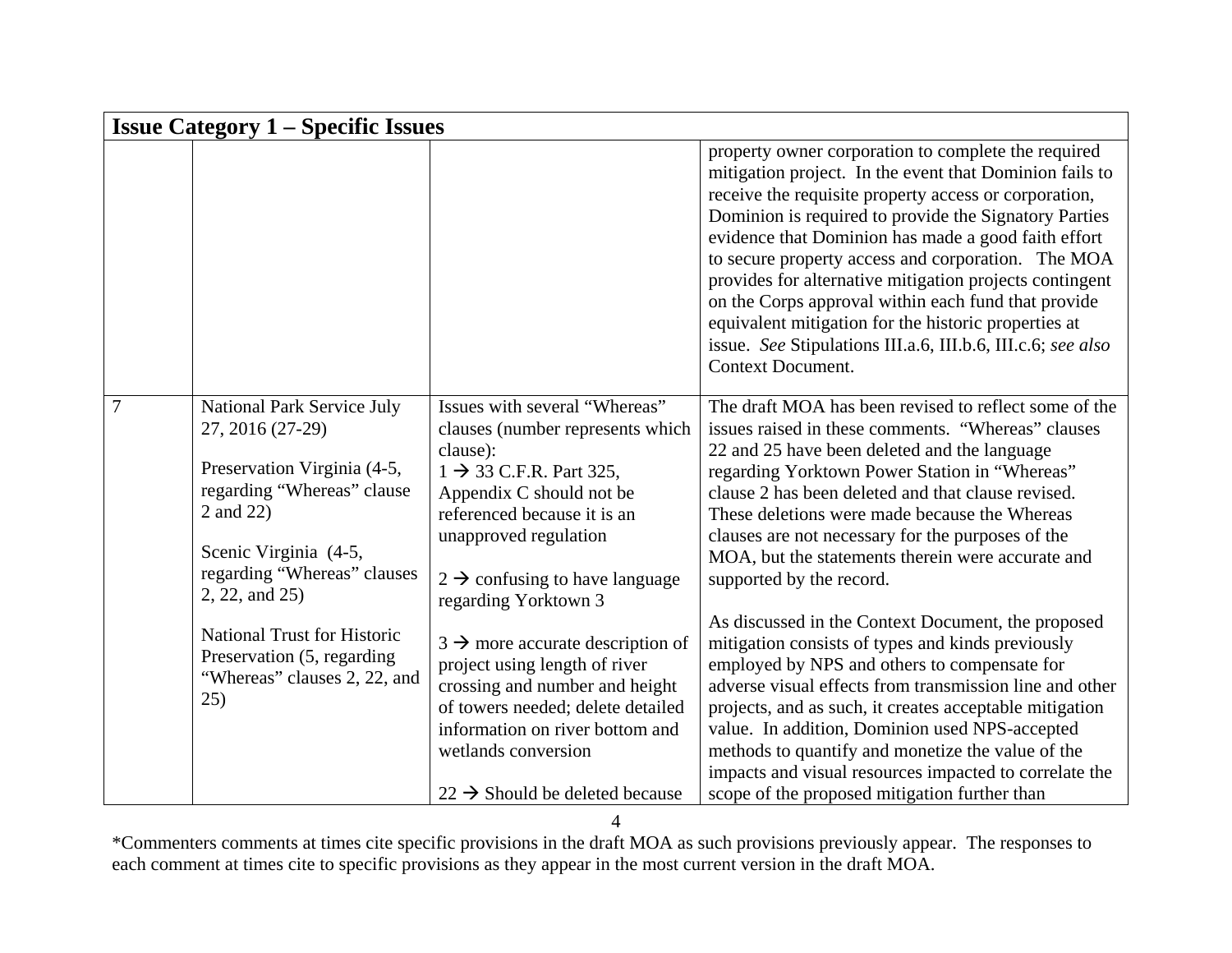| <b>Issue Category 1 – Specific Issues</b> |                                               |                                                                                                                                                                    |                                                                                                                                                                                                                                                                                                                                                                                                                                                                                                                                                                                                                                                                                                                                                                                                                                                                                                                                                                                                                                                                                                                                                                                                                                                          |
|-------------------------------------------|-----------------------------------------------|--------------------------------------------------------------------------------------------------------------------------------------------------------------------|----------------------------------------------------------------------------------------------------------------------------------------------------------------------------------------------------------------------------------------------------------------------------------------------------------------------------------------------------------------------------------------------------------------------------------------------------------------------------------------------------------------------------------------------------------------------------------------------------------------------------------------------------------------------------------------------------------------------------------------------------------------------------------------------------------------------------------------------------------------------------------------------------------------------------------------------------------------------------------------------------------------------------------------------------------------------------------------------------------------------------------------------------------------------------------------------------------------------------------------------------------|
|                                           |                                               | no one agreed that the mitigation<br>creates "acceptable mitigation"<br>value"<br>$25 \rightarrow$ Thinks additional<br>conservation efforts will have no<br>value | explained in the Context Document. See Dominion,<br>Correlating the Scope of the Proposed Compensatory<br>Mitigation to the Adverse Impacts and/or Value of<br>Impacted Resources (Sept. 16, 2016) ("Mitigation<br>Correlation") (explaining how the scope of the<br>proposed mitigation accounts for the monetized value<br>of the impacts, and provides substantial value added).<br>Dominion disagrees that additional conservation<br>measures will have no value; as discussed, the types<br>and kinds of mitigation proposed are consistent with<br>those used by NPS and others in similar situations to<br>account for visual effects on historic properties and<br>cultural landscapes from transmission lines $(e.g., the)$<br>Susquehanna to Roseland 500 kV line). See Context<br>Document for further explanation.<br>33 C.F.R. Part 325 Appendix C was promulgated<br>properly by the Corps in 1990 in a rulemaking process<br>in which the ACHP participated. Those regulations<br>are consistent with the NHPA and the 36 C.F.R. Part<br>800 Section 106 implementing regulations. 55 Fed.<br>Reg. 27,000 (June 29, 1990).<br>The description of the project is accurate and specific<br>enough and was not changed in Whereas clause 3. |
| 8                                         | <b>National Park Service July</b><br>27, 2016 | Stipulation II.c, regarding tower<br>coatings, does not have enough<br>detail nor does it discuss how<br>reductions in visibility from                             | This stipulation has been partially revised after<br>considering this comment. The MOA requires<br>analysis of whether a coating may provide visibility<br>reduction above and beyond that achieved by standard                                                                                                                                                                                                                                                                                                                                                                                                                                                                                                                                                                                                                                                                                                                                                                                                                                                                                                                                                                                                                                          |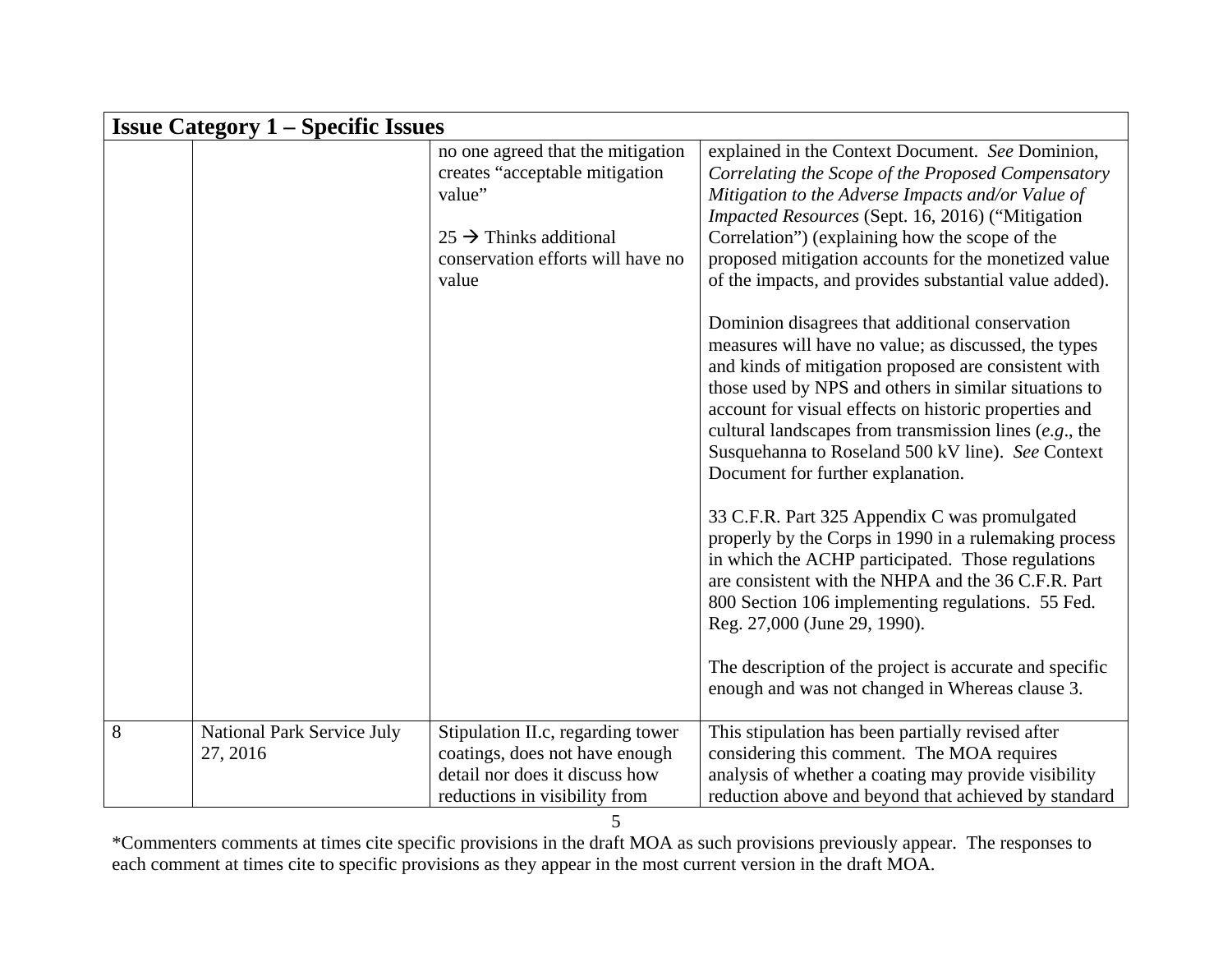|    | <b>Issue Category 1 – Specific Issues</b>     |                                                                                                                                                                                                                                                                                                                                                                          |                                                                                                                                                                                                                                                                                                                                                    |  |
|----|-----------------------------------------------|--------------------------------------------------------------------------------------------------------------------------------------------------------------------------------------------------------------------------------------------------------------------------------------------------------------------------------------------------------------------------|----------------------------------------------------------------------------------------------------------------------------------------------------------------------------------------------------------------------------------------------------------------------------------------------------------------------------------------------------|--|
|    |                                               | coatings may be offset by<br>measures to ensure visibility for<br>safety purposes, and no guarantee<br>that coatings would be effective.<br>(30)                                                                                                                                                                                                                         | weathered galvanized steel. The stipulation requires<br>that any such coating be consistent with applicable<br>legal requirements, which would include visibility for<br>safety purposes. The stipulation also allows for<br>comment on the analysis by the Corps, SHPO, ACHP,<br>and other concurring parties to the MOA. See<br>Stipulation I.e. |  |
| 9  | <b>National Park Service July</b><br>27, 2016 | Stipulation II.d, regarding pre-<br>construction mitigation<br>assurances, is oddly placed and<br>only addresses part of the pre-<br>construction efforts. Re-locate to<br>Stipulation II.f and cover all pre-<br>construction activities currently<br>described in the other Stipulation<br>II subsections.<br>Part 4 of the stipulation should<br>reference II.e. (30) | This stipulation has been deleted. In the revised draft<br>MOA, this stipulation has been incorporated under<br>each specific mitigation project.                                                                                                                                                                                                  |  |
| 10 | National Park Service July<br>27, 2016        | Stipulation II(e), regarding<br>additional mitigation for adverse<br>effects on historic properties in<br>the APE, should be relocated to<br>$II(d)$ . $II(e)$ is the heart of the<br>MOA regarding attempts to<br>mitigate specific adverse effects<br>to historic properties in the APE.                                                                               | This stipulation has been moved and is incorporated<br>under Stipulation III-Additional Compensatory<br>Mitigation Project of the MOA.                                                                                                                                                                                                             |  |

6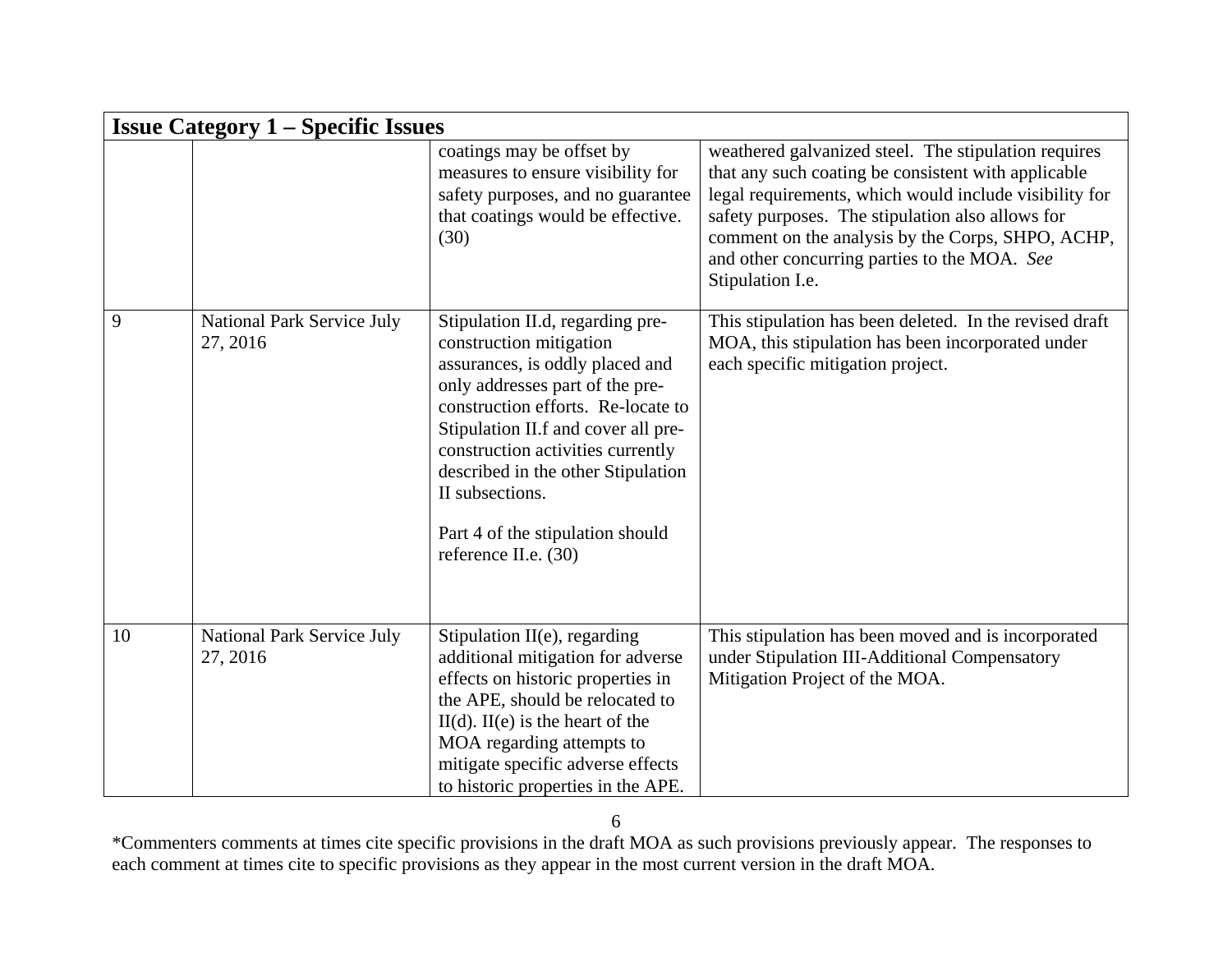|    | <b>Issue Category 1 – Specific Issues</b>          |                                                                                                                                                                                                                                                                                                                         |                                                                                                                                                                                                                                                                                                                                                                                                                                                                                                                                                                                                                                                                                                                                                                               |  |
|----|----------------------------------------------------|-------------------------------------------------------------------------------------------------------------------------------------------------------------------------------------------------------------------------------------------------------------------------------------------------------------------------|-------------------------------------------------------------------------------------------------------------------------------------------------------------------------------------------------------------------------------------------------------------------------------------------------------------------------------------------------------------------------------------------------------------------------------------------------------------------------------------------------------------------------------------------------------------------------------------------------------------------------------------------------------------------------------------------------------------------------------------------------------------------------------|--|
|    |                                                    | Should not say "additional" as it<br>solidifies the misunderstanding<br>of the severity of the adverse<br>effects and downplays the<br>importance of the mitigation<br>detailed in the section. $(31)$                                                                                                                  |                                                                                                                                                                                                                                                                                                                                                                                                                                                                                                                                                                                                                                                                                                                                                                               |  |
| 11 | Council of Virginia<br>Archaeologists              | The priorities of money and<br>research for Jamestown Island -<br>Hog Island – CAJO Trail should<br>be determined in consultation<br>with the organizations<br>responsible for their study. The<br>amount of money designated<br>specifically for Jamestown is<br>inadequate given the importance<br>of the site. $(2)$ | The MOA contemplates and permits that Dominion<br>and the cooperative management entities can consult<br>with subject matter experts when implementing the<br>mitigation, which would include organizations<br>responsible for the study of the properties the<br>commenter lists. Dominion has allocated funding in a<br>manner consistent with approaches used by NPS on<br>similar projects. The Mitigation Correlation document<br>demonstrates that the amount of mitigation funds is<br>more than adequate to compensate for impacts from<br>the Project, including for Jamestown Island, Hog<br>Island, and the CAJO Trail. Finally, Stipulation II.a.9<br>provides a process to increase required funds needed<br>in order to complete a specific mitigation project. |  |
| 12 | <b>National Trust for Historic</b><br>Preservation | MOA should include a draft<br>avoidance plan reviewed and<br>approved by the Corps, SHPO,<br>ACHP, and Consulting Parties as<br>an exhibit to the final Section 106<br>agreement. $(5)$                                                                                                                                 | Stipulation I.b.1 provides for an avoidance plan that<br>Dominion shall submit to the Corps, SHPO, ACHP,<br>and other concurring parties to the MOA for review<br>and comment before being finalized. The avoidance<br>plan for all archaeological sites is provided in<br>Attachment C.                                                                                                                                                                                                                                                                                                                                                                                                                                                                                      |  |
| 13 | National Trust for Historic                        | MOA should be specific that<br>interpretative signage should                                                                                                                                                                                                                                                            | The draft MOA has been revised to reflect this<br>comment. Specifically, Stipulation I.c.4 clarifies that                                                                                                                                                                                                                                                                                                                                                                                                                                                                                                                                                                                                                                                                     |  |

\*Commenters comments at times cite specific provisions in the draft MOA as such provisions previously appear. The responses to each comment at times cite to specific provisions as they appear in the most current version in the draft MOA.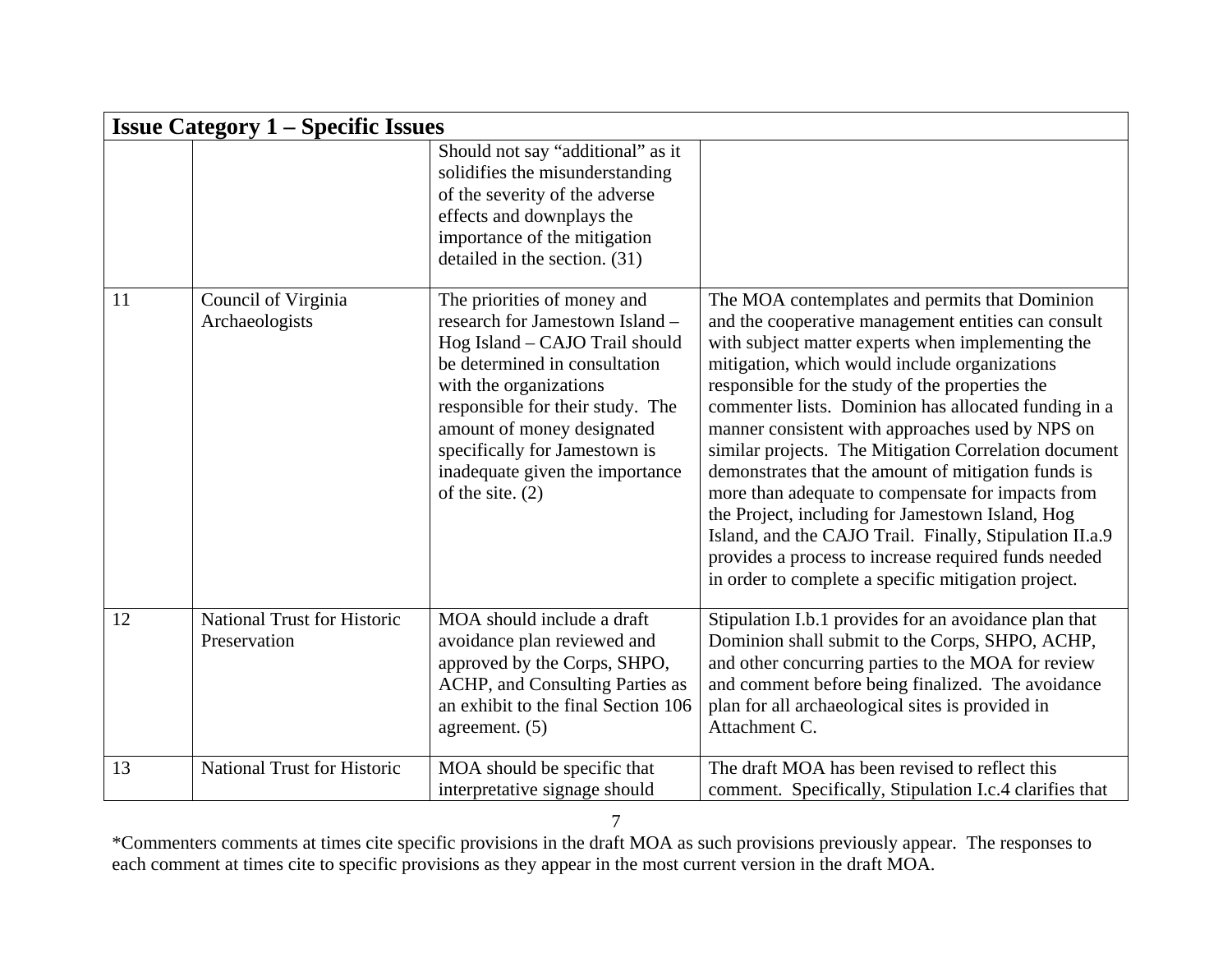| <b>Issue Category 1 – Specific Issues</b> |                                                                                                          |                                                                                                                                                                                                                                                                                                                            |                                                                                                                                                                                                                                                                                                                                                                                                                                             |
|-------------------------------------------|----------------------------------------------------------------------------------------------------------|----------------------------------------------------------------------------------------------------------------------------------------------------------------------------------------------------------------------------------------------------------------------------------------------------------------------------|---------------------------------------------------------------------------------------------------------------------------------------------------------------------------------------------------------------------------------------------------------------------------------------------------------------------------------------------------------------------------------------------------------------------------------------------|
|                                           | Preservation                                                                                             | only focus on historic resources<br>within the project area and<br>should not include any<br>information about Dominion or<br>its business. $(5)$                                                                                                                                                                          | "interpretive signage shall not contain any information<br>about Dominion or its business."                                                                                                                                                                                                                                                                                                                                                 |
| 14                                        | Scenic Virginia / National<br><b>Trust for Historic</b><br>Preservation (5)<br>Preservation Virginia (4) | Paragraph 21 "Whereas" clause<br>should be deleted because the<br>Corps has not satisfied Federal<br>law to take actions to the<br>maximum extent possible to<br>minimize harm. EIS is needed to<br>do this.                                                                                                               | Changes requested have been made to the revised draft<br>MOA. This deletion was made because the Whereas<br>clause is not necessary for the purposes of the MOA,<br>but the statements therein were accurate and supported<br>by the record.<br>For reasons provided in the Response to Issue<br>Category 13, an EIS is not required for this project.                                                                                      |
| 15                                        | Scenic Virginia / National<br><b>Trust for Historic</b><br>Preservation (5)<br>Preservation Virginia (5) | Paragraph 23 of the "Whereas"<br>section is factually incorrect and<br>should be deleted. Without an<br>EIS, it cannot be said that the<br>Project's adverse effects have<br>been minimized and avoided to<br>the greatest extent possible.<br>Alternatives that would cause<br>less harm have not been fully<br>explored. | The requested changes have been made to the revised<br>draft MOA. This deletion was made because the<br>Whereas clause is not necessary for the purposes of<br>the MOA, but the statements therein were accurate and<br>supported by the record.<br>All alternatives have been explored and evaluated<br>fully. See Response to Issue Category 12. The<br>reasons an EIS is not required are provided the<br>Response to Issue Category 13. |
| 16                                        | Scenic Virginia / National<br><b>Trust for Historic</b><br>Preservation (5)                              | Paragraph 24 of the "Whereas"<br>section should be deleted because<br>the consideration of cumulative<br>effects for the project has been<br>inadequate and is not in                                                                                                                                                      | Changes requested have been made to the revised draft<br>MOA. This deletion was made because the Whereas<br>clause is not necessary for the purposes of the MOA,<br>but the statements therein were accurate and supported<br>by the record. The evaluation of cumulative effects is                                                                                                                                                        |

<sup>\*</sup>Commenters comments at times cite specific provisions in the draft MOA as such provisions previously appear. The responses to each comment at times cite to specific provisions as they appear in the most current version in the draft MOA.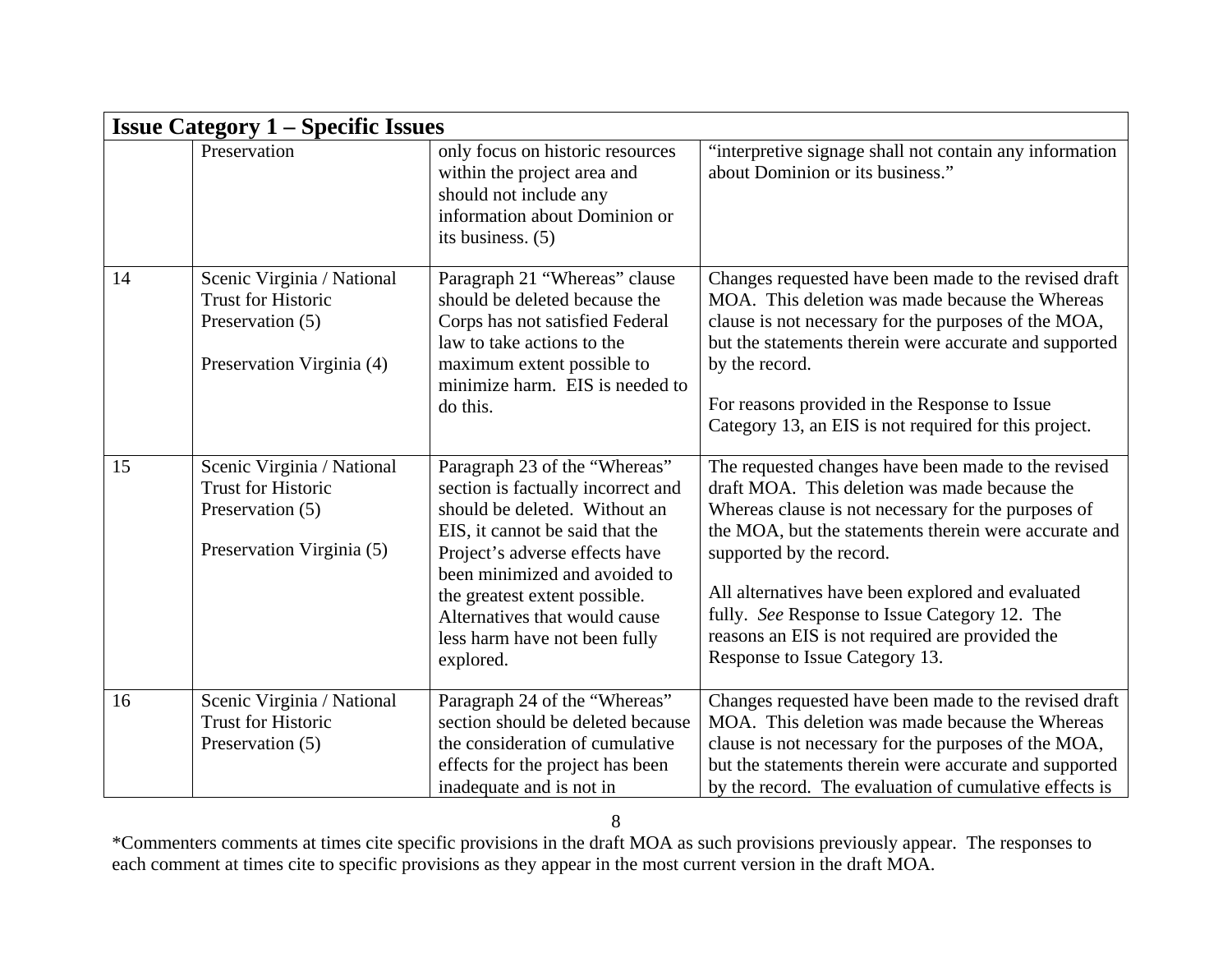|    | <b>Issue Category 1 – Specific Issues</b>                                                                    |                                                                                                                                                                                                                                                                                                                                          |                                                                                                                                                                                                                                                                                                                                                                                                                                                                                                                                                                                                                                                                                                                                                         |  |
|----|--------------------------------------------------------------------------------------------------------------|------------------------------------------------------------------------------------------------------------------------------------------------------------------------------------------------------------------------------------------------------------------------------------------------------------------------------------------|---------------------------------------------------------------------------------------------------------------------------------------------------------------------------------------------------------------------------------------------------------------------------------------------------------------------------------------------------------------------------------------------------------------------------------------------------------------------------------------------------------------------------------------------------------------------------------------------------------------------------------------------------------------------------------------------------------------------------------------------------------|--|
|    | Preservation Virginia (5)                                                                                    | compliance with Federal<br>requirements                                                                                                                                                                                                                                                                                                  | adequate, as discussed in the Response to Issue<br>Category 8.                                                                                                                                                                                                                                                                                                                                                                                                                                                                                                                                                                                                                                                                                          |  |
| 17 | Scenic Virginia                                                                                              | Paragraph 5 "Whereas" clause<br>states that the identification of<br>historic properties is complete<br>and should be deleted. There<br>remains an outstanding question<br>about the eligibility of the<br>Washington-Rochambeau Trail.<br>$(4-5)$                                                                                       | Changes have been made in the draft MOA to reflect<br>the comment about "Whereas" clause 5. This change<br>was made because the Whereas clause is not necessary<br>for the purposes of the MOA, but the statements<br>therein were accurate and supported by the record.<br>There do not remain any outstanding issues regarding<br>the eligibility of the Washington-Rochambeau Trail.<br>The Corps determined that the trail was not eligible for<br>listing on the National Register and the SHPO<br>concurred in its letter dated May 11, 2015. The<br>Keeper's determination that the portion of the Captain<br>John Smith National Historic Trail was eligible as a<br>component part of the Historic District did not impact<br>these decisions. |  |
| 18 | <b>National Trust for Historic</b><br>Preservation (6-7)<br>Advisory Council on<br>Historic Preservation (4) | Reporting requirements are<br>limited to annual reports and that<br>is not frequent enough - should<br>have quarterly reports and all<br>Consulting Parties should be able<br>to comment on reports.<br>Timing, development of post-<br>agreement documents, review,<br>approval and implementation of<br>mitigation projects need to be | The draft MOA has been revised in part to reflect this<br>comment. A new stipulation, Stipulation XIII,<br>requires Dominion to conduct annual meetings with<br>Corps, SHPO, ACHP, and Participating Parties within<br>12 months of the execution of the MOA and every 12<br>months thereafter until Dominion's obligations under<br>the MOA are complete to discuss implementation and<br>achieved outcomes of the MOA.<br>Dominion disagrees that more frequent reporting will<br>be beneficial. Developing, processing, and generating<br>reports is time consuming and expensive. Dominion                                                                                                                                                          |  |

<sup>\*</sup>Commenters comments at times cite specific provisions in the draft MOA as such provisions previously appear. The responses to each comment at times cite to specific provisions as they appear in the most current version in the draft MOA.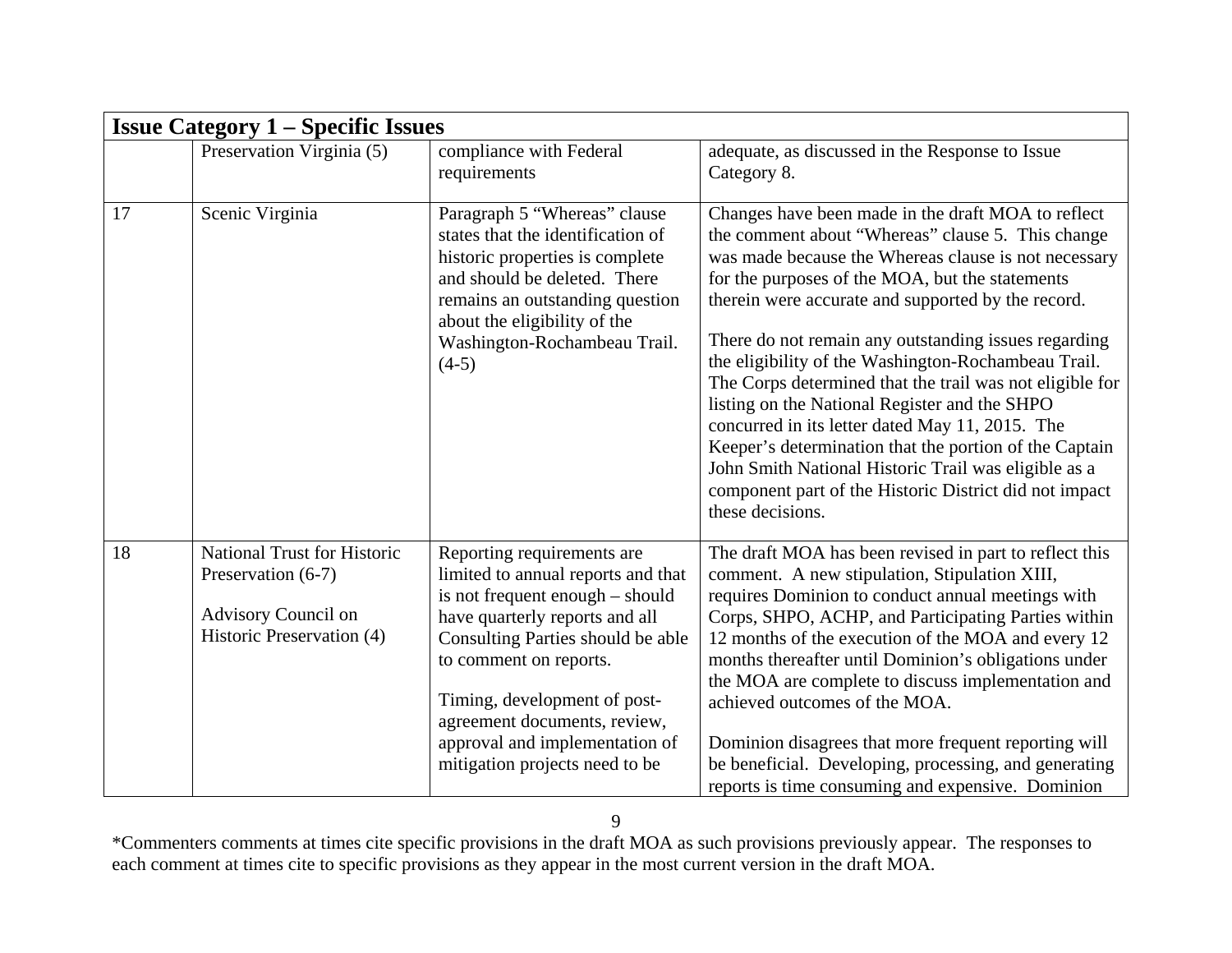|    | <b>Issue Category 1 – Specific Issues</b>                                                                  |                                                                                                                                                                                                                                                                                                                              |                                                                                                                                                                                                                                                                                                                                                                                                                                                                                                      |  |
|----|------------------------------------------------------------------------------------------------------------|------------------------------------------------------------------------------------------------------------------------------------------------------------------------------------------------------------------------------------------------------------------------------------------------------------------------------|------------------------------------------------------------------------------------------------------------------------------------------------------------------------------------------------------------------------------------------------------------------------------------------------------------------------------------------------------------------------------------------------------------------------------------------------------------------------------------------------------|--|
|    |                                                                                                            | more clearly articulated.                                                                                                                                                                                                                                                                                                    | believes the funds' resources should be utilized to<br>maximize the development, completion, and<br>maintenance of actual projects, and keeping<br>expenditures of resources on administrative and<br>reporting tasks to the minimum necessary. Annual<br>reports are appropriate here, particularly because the<br>MOA authorizes and encourages the funds to consult<br>and work with experts in implementing their tasks, and<br>due to the addition of new Stipulation XIII, discussed<br>above. |  |
| 19 | Council of Virginia<br>Archaeologists                                                                      | Funds should be established for<br>the conservation, preservation,<br>and study of collections from<br>archaeological sites previously<br>excavated throughout the entire<br>Indirect APE (i.e. Martin's<br>Hundred, Carter's Grove,<br>Kingsmill, etc.). These funds<br>should be administered through<br>endowments. $(2)$ | Changes have been made in the MOA to reflect this<br>comment at Stipulation III.c.1.C.                                                                                                                                                                                                                                                                                                                                                                                                               |  |
| 20 | Advisory Council on<br>Historic Preservation (3)<br><b>National Trust for Historic</b><br>Preservation (3) | ACHP regulations recommend<br>using a Programmatic Agreement<br>for activities like the Project.<br>Can restructure the MOA to be a<br>Programmatic Agreement. The<br>MOA differs dramatically from<br>thoughtful programmatic                                                                                               | Because the Corps has completed identification and<br>evaluation of historic properties and its assessment and<br>determination of adverse effects for each historic<br>property at issue to the satisfaction of the SHPO, the<br>Corps has elected to document resolution of those<br>adverse effects to comply with 36 C.F.R. § 800.6 in a<br>MOA rather than a Programmatic Agreement. The                                                                                                        |  |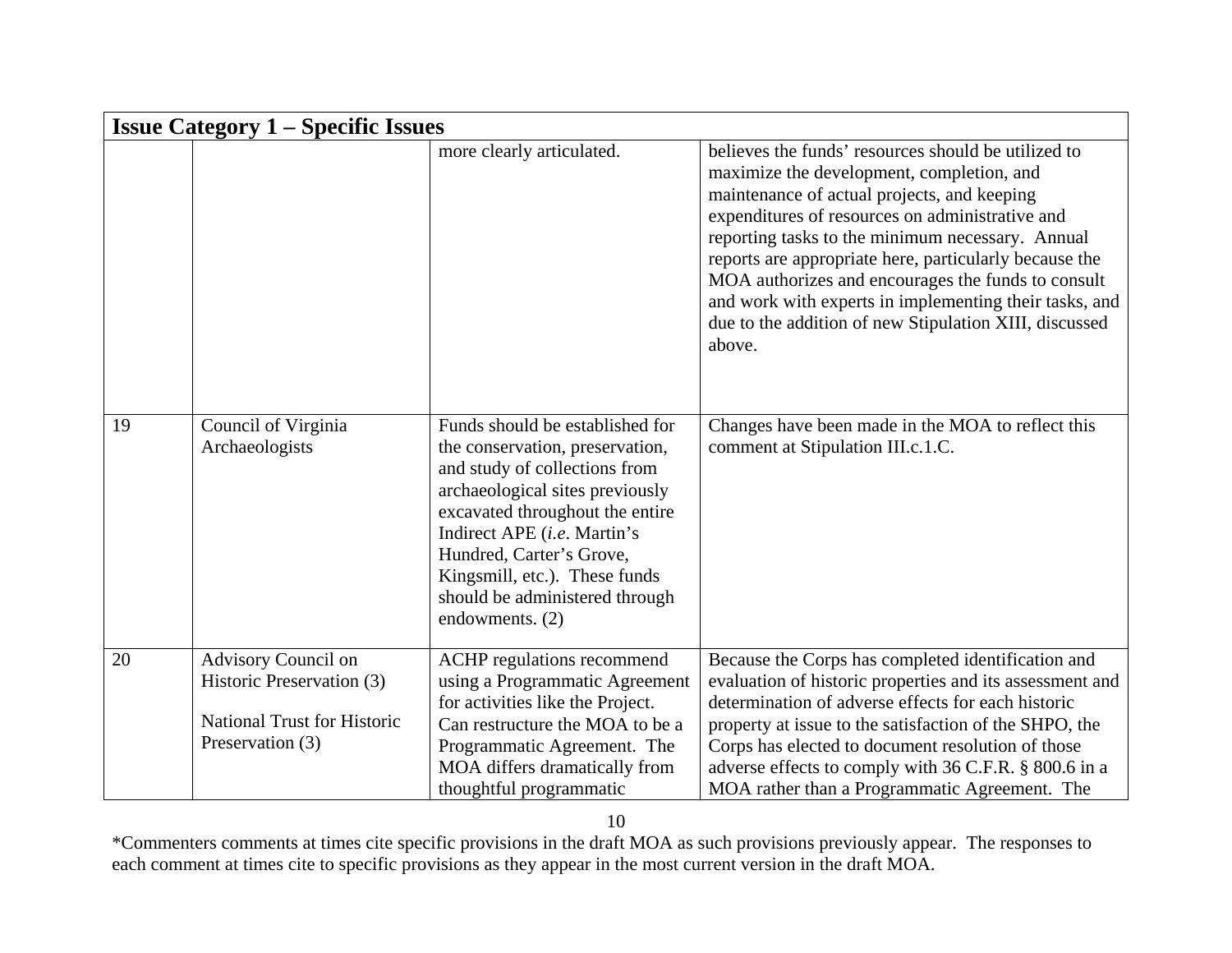|    | <b>Issue Category 1 – Specific Issues</b>                                                                                              |                                                                                                                                                                                                                                                                                                                             |                                                                                                                                                                                                                                                                                                                                                                                                                                                                                                                                                                                                                                                                                                                                                                                     |  |
|----|----------------------------------------------------------------------------------------------------------------------------------------|-----------------------------------------------------------------------------------------------------------------------------------------------------------------------------------------------------------------------------------------------------------------------------------------------------------------------------|-------------------------------------------------------------------------------------------------------------------------------------------------------------------------------------------------------------------------------------------------------------------------------------------------------------------------------------------------------------------------------------------------------------------------------------------------------------------------------------------------------------------------------------------------------------------------------------------------------------------------------------------------------------------------------------------------------------------------------------------------------------------------------------|--|
|    | National Park Service (25)                                                                                                             | approaches to ensuring durability<br>over the entire 50 years project<br>lifespan $(i.e., no programmatic)$<br>approach for measures that help<br>visitors and students understand<br>and experience Virginia,<br>regional, and national history and<br>heritage). There is no<br>programmatic approach to the<br>planning. | Corps' choice is consistent with ACHP's regulations<br>and supported by the record. This decision is<br>explained in more detail in the Context Document. In<br>addition, in its July 27, 2016 letter, the SHPO<br>concluded that the "MOA sets forth a valid framework<br>to mitigate the identified effects" of the Project.                                                                                                                                                                                                                                                                                                                                                                                                                                                      |  |
| 21 | Scenic Virginia (5)<br><b>National Trust for Historic</b><br>Preservation (redline of<br>MOA removes cite to the<br>visual assessment) | Objects to the statement in<br>Paragraph 5 "Whereas" clause<br>that the work completed to date<br>satisfies visual effects assessment<br>requirements.                                                                                                                                                                      | In its July 27, 2016 letter, the SHPO concluded that<br>the MOA sets forth a valid framework to mitigate the<br>identified effects of the Project and did not have any<br>comments regarding the "Whereas" clause 5.<br>Nevertheless, this Whereas clause has been modified<br>based on the fact that prior Attachment B has been<br>omitted. Now the clause simply reflects the Corps'<br>findings, and SHPO's concurrence, that the evaluation<br>of the Project meets the Secretary of the Interior's<br>Standards and Guidelines for Archaeological<br>Documentation (48 FR 44734-37, September 29,<br>1983) and the SHPO's Guidelines for Conducting<br>Historic Resources Survey in Virginia (2011) and the<br>SHPO's "Assessing Visual Effects on Historical<br>Properties." |  |
| 22 | Chesapeake Conservancy (2)<br><b>National Parks Conservation</b>                                                                       | Objects to various "Whereas"<br>clauses because the statements<br>are presented as factual<br>statements, when there is                                                                                                                                                                                                     | Each of the listed suggestions and issues with<br>particular "Whereas" clauses have been responded to<br>throughout this document.                                                                                                                                                                                                                                                                                                                                                                                                                                                                                                                                                                                                                                                  |  |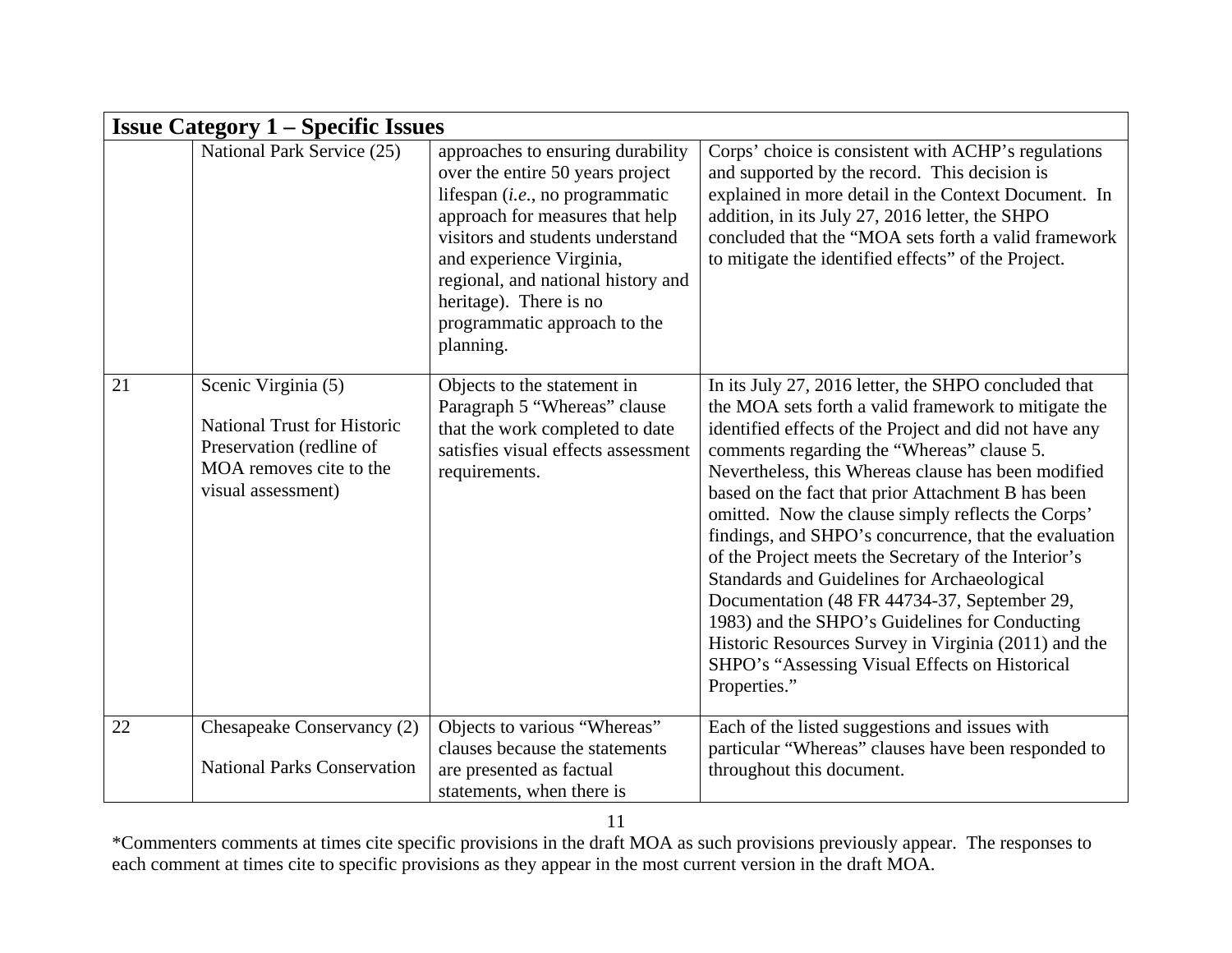|    | <b>Issue Category 1 – Specific Issues</b> |                                                                                                                                                                                      |                                                                                                                                                                                                                                                                                                                                                                                                                                                                                                                                                                                                                                                                                                                                                                                                                                                                                                                                                                                                                                                                                                                                                                                                                                                                                                                                        |  |
|----|-------------------------------------------|--------------------------------------------------------------------------------------------------------------------------------------------------------------------------------------|----------------------------------------------------------------------------------------------------------------------------------------------------------------------------------------------------------------------------------------------------------------------------------------------------------------------------------------------------------------------------------------------------------------------------------------------------------------------------------------------------------------------------------------------------------------------------------------------------------------------------------------------------------------------------------------------------------------------------------------------------------------------------------------------------------------------------------------------------------------------------------------------------------------------------------------------------------------------------------------------------------------------------------------------------------------------------------------------------------------------------------------------------------------------------------------------------------------------------------------------------------------------------------------------------------------------------------------|--|
|    | Association (MOA) (4)                     | disagreement. All the available<br>alternatives have not been<br>considered.                                                                                                         | All available alternatives have been thoroughly<br>considered. See Response to Issue Category 12. This<br>comment has been addressed on multiple occasions in<br>prior responses to comments.                                                                                                                                                                                                                                                                                                                                                                                                                                                                                                                                                                                                                                                                                                                                                                                                                                                                                                                                                                                                                                                                                                                                          |  |
| 23 | <b>National Park Service</b>              | Whereas clauses 10-16 - Issue<br>regarding full signatories and<br>concurring parties (may need<br>concurring parties to be full<br>signatories to execute parts of the<br>MOA) (28) | The cited "Whereas" clauses are factual statements<br>regarding invitations to participate in the consultation<br>process. To the extent commenter is requesting<br>confirmation that the listed parties have been invited<br>and declined or accepted the invitation, this<br>information is in the record and can be provided. The<br>regulation cited by the commenter $(\S 800.6(c)(2))$<br>regarding signatory parties states that the "agency<br>official <i>should</i> invite any party that assumes a<br>responsibility under a memorandum of agreement to<br>be a signatory." (emphasis added). Initially, this is<br>discretionary and not mandatory; ACHP regulations<br>do not require the concurring parties to be full<br>signatories. More importantly, while the MOA<br>contemplates that concurring parties will have the<br>opportunity to provide comments on Dominion-<br>generated mitigation documents, and to participate in<br>annual meetings, for example, nothing about their<br>participation rises to the level of assuming any<br>responsibility, as contemplated by $\S 800.6(c)(2)$ . That<br>is, if the concurring parties do not participate, the<br>mitigation will still be implemented as contemplated.<br>Concurring parties do not need to, and should not be,<br>signatory parties to the MOA. |  |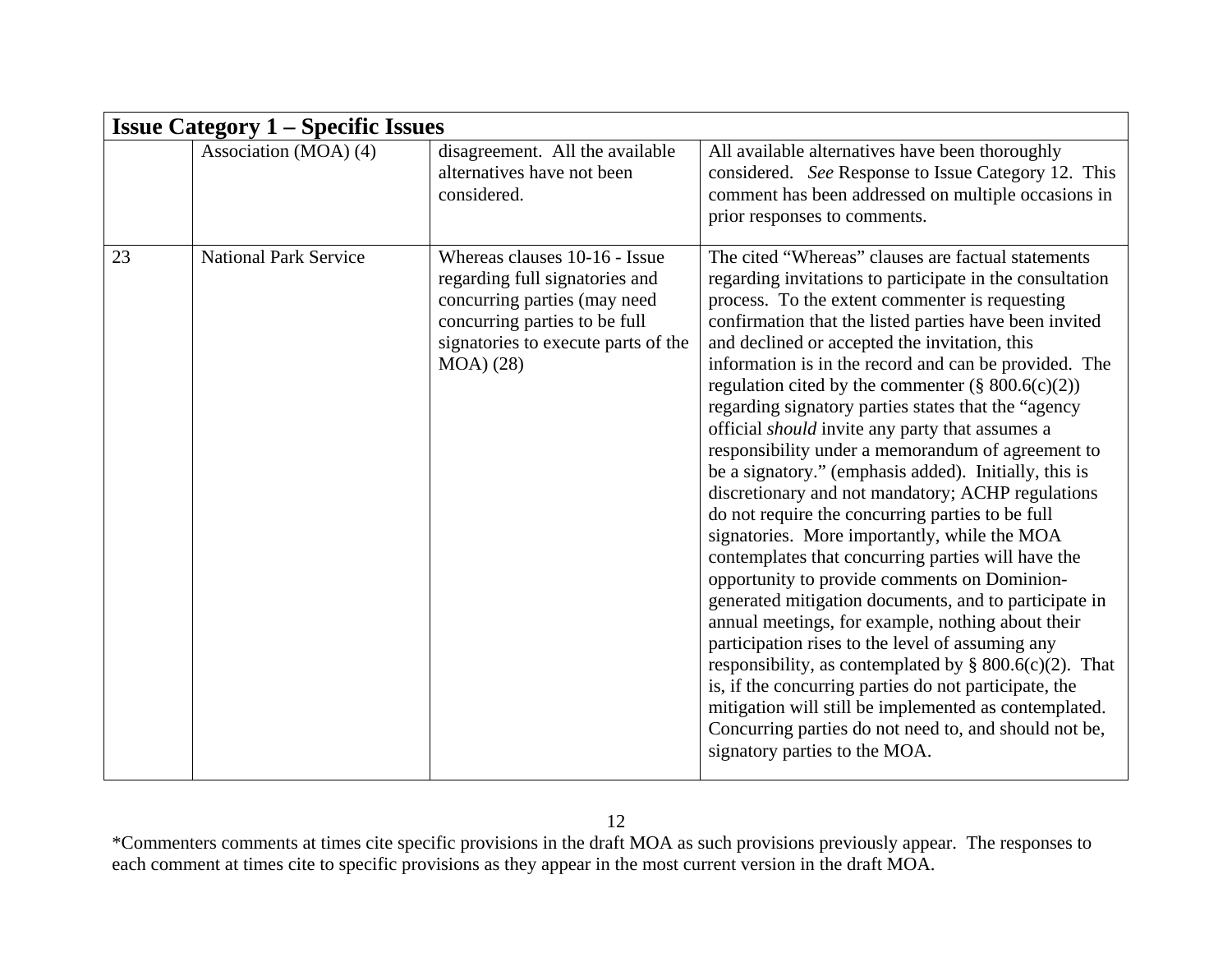|    | <b>Issue Category 1 – Specific Issues</b> |                                                                                                                                                                                                                                                                                                                                                                   |                                                                                                                                                                                                                                                                                                                                                                                                                                                           |  |
|----|-------------------------------------------|-------------------------------------------------------------------------------------------------------------------------------------------------------------------------------------------------------------------------------------------------------------------------------------------------------------------------------------------------------------------|-----------------------------------------------------------------------------------------------------------------------------------------------------------------------------------------------------------------------------------------------------------------------------------------------------------------------------------------------------------------------------------------------------------------------------------------------------------|--|
| 24 | <b>National Park Service</b>              | Stipulation II.e.3, regarding water<br>quality improvements, seems to<br>be more logically formed as it<br>uses a fund and does not pre-<br>select specific projects. Rational<br>connection between this<br>stipulation and the historic<br>property impacts are not clear.<br>Seems misplaced for Section 106<br>purposes. (37)                                 | This stipulation was kept at III.f in the revised draft<br>MOA, but clarifying language was added to it to make<br>the connection to historic property impacts and the<br>mitigation clearer.                                                                                                                                                                                                                                                             |  |
| 25 | National Park Service July<br>27, 2016    | Stipulation II.e.2, regarding<br>historic property treatment at<br>Hog Island WMA, is mis-titled as<br>some of the measures have<br>nothing to do with Hog Island<br>WMA. Lacks information and<br>clarity on assessment and<br>planning or permitting. Remote<br>viewing will just give visitors "an<br>up close and personal experience<br>of the towers." (36) | This stipulation (III.e) is appropriately titled to reflect<br>mitigation projects and activities that are intended to<br>mitigate the adverse effects to Hog Island as a result of<br>the Project. While some of the listed projects may not<br>be completed within the Hog Island WMA, all of the<br>projects are intended to benefit the Hog Island WMA.                                                                                               |  |
| 26 | National Park Service July<br>27, 2016    | Stipulation IV, Professional<br>Qualifications, should include<br>that Dominion's contractors have<br>skills in analyzing historic<br>landscapes. (39)                                                                                                                                                                                                            | The MOA's requirement that all archaeological and/or<br>architectural work carried out pursuant to the MOA be<br>conducted directly by, or under the supervision of, an<br>individual or individuals who meets the Secretary of<br>the Interior's Professional Qualifications Standards is<br>sufficient. Among other things, these requirements<br>mandate, as minimum qualifications, a graduate<br>degree or state licensure (depending on the subject |  |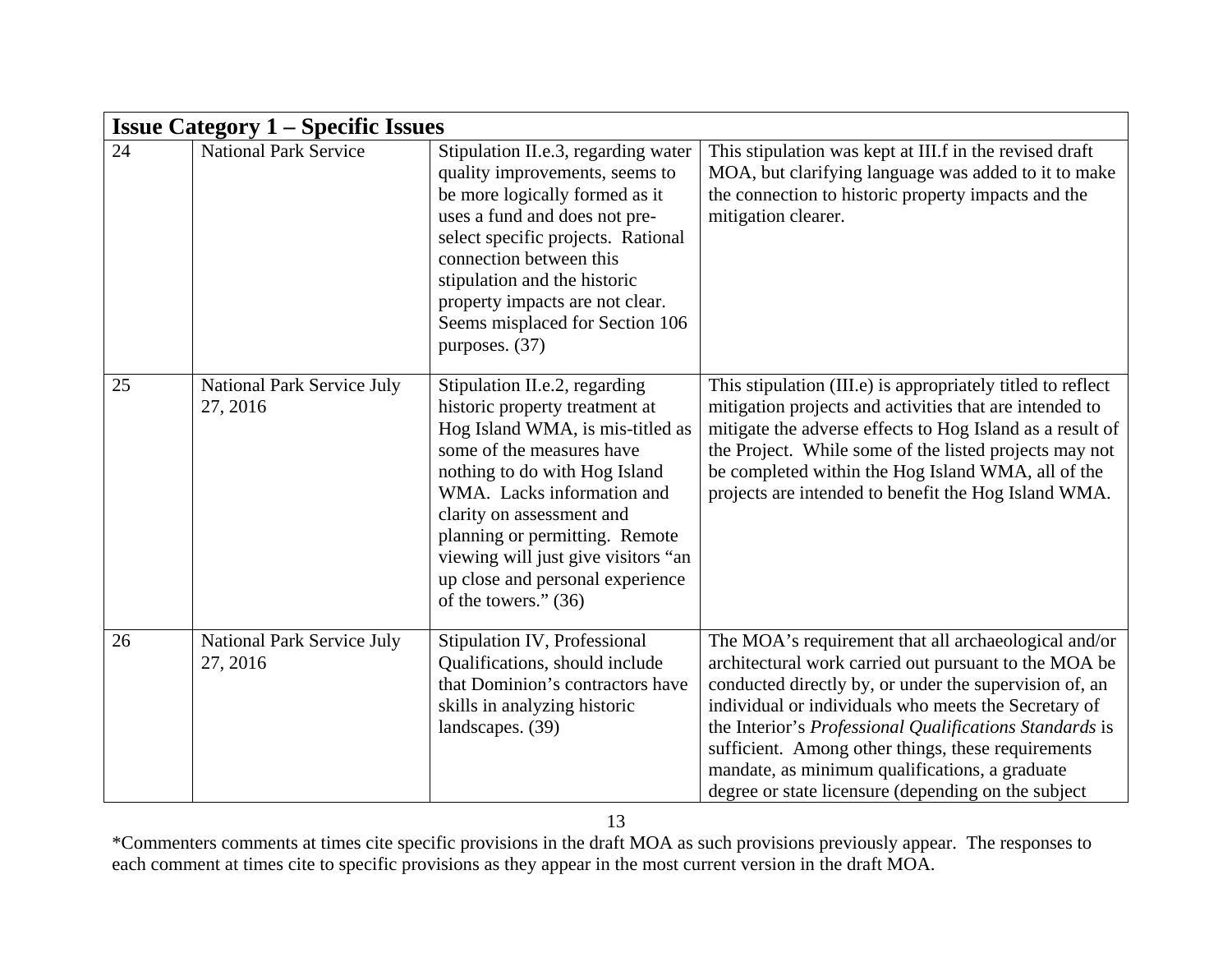|    | <b>Issue Category 1 – Specific Issues</b>          |                                                                                                                                                                                                                                                                                                                                    |                                                                                                                                                                                                                                                                                                                                                                                                                                                                                                                                                                                       |  |  |
|----|----------------------------------------------------|------------------------------------------------------------------------------------------------------------------------------------------------------------------------------------------------------------------------------------------------------------------------------------------------------------------------------------|---------------------------------------------------------------------------------------------------------------------------------------------------------------------------------------------------------------------------------------------------------------------------------------------------------------------------------------------------------------------------------------------------------------------------------------------------------------------------------------------------------------------------------------------------------------------------------------|--|--|
|    |                                                    |                                                                                                                                                                                                                                                                                                                                    | matter) and relevant field experience. Contractors can<br>be supervised by the individual or individuals meeting<br>the qualification to the extent the individual/s is not<br>performing the work directly.                                                                                                                                                                                                                                                                                                                                                                          |  |  |
| 27 | National Park Service July<br>27, 2016             | Stipulation VIII, regarding<br>human remains, NAGPRA, not<br>Section 106 MOA, is the<br>appropriate legal authority. (39)                                                                                                                                                                                                          | Stipulation X makes clear that all human remains are<br>to be treated in a manner consistent with applicable<br>Federal and state law.                                                                                                                                                                                                                                                                                                                                                                                                                                                |  |  |
| 28 | National Park Service July<br>27, 2016             | Stipulation IX, regarding dispute<br>resolution, should involve<br>signatory and concurring parties.<br>Agency official for the Corps<br>with legal and financial<br>responsibility for the action<br>should be the signatory and any<br>party with a role in the<br>implementation of the MOA<br>should be a full-signatory. (40) | Only the Signatory Parties have enforcement and<br>contract rights under the revised draft MOA based on<br>Stipulation XVIII and it is only these parties that may<br>object to issues regarding any action carried out or<br>proposed pursuant to the MOA, and then attempt to<br>resolve such issue with the Corps. Concurring Parties<br>are afforded other opportunities throughout the MOA<br>to influence the development of projects and other<br>activities undertaken pursuant to the revised draft<br>MOA. See also Response to Comment 23 above in<br>this Issue Category. |  |  |
| 29 | <b>National Trust for Historic</b><br>Preservation | Inappropriate to include a<br>statement regarding 110(f)<br>compliance in the "Whereas"<br>clauses as only NPS has the<br>authority to determine whether<br>the Corps has satisfied those<br>requirements. (7-8)                                                                                                                   | The Whereas clause regarding Section 110(f) has been<br>deleted. This deletion was made because the Whereas<br>clause is not necessary for the purposes of the MOA,<br>but the statements therein are accurate and supported<br>by the record. See discussion regarding the<br>application of Section $110(f)$ in the Response to Issue<br>Category 13, and the discussion below in the response<br>to Comment 30 in this Issue Category.                                                                                                                                             |  |  |

<sup>\*</sup>Commenters comments at times cite specific provisions in the draft MOA as such provisions previously appear. The responses to each comment at times cite to specific provisions as they appear in the most current version in the draft MOA.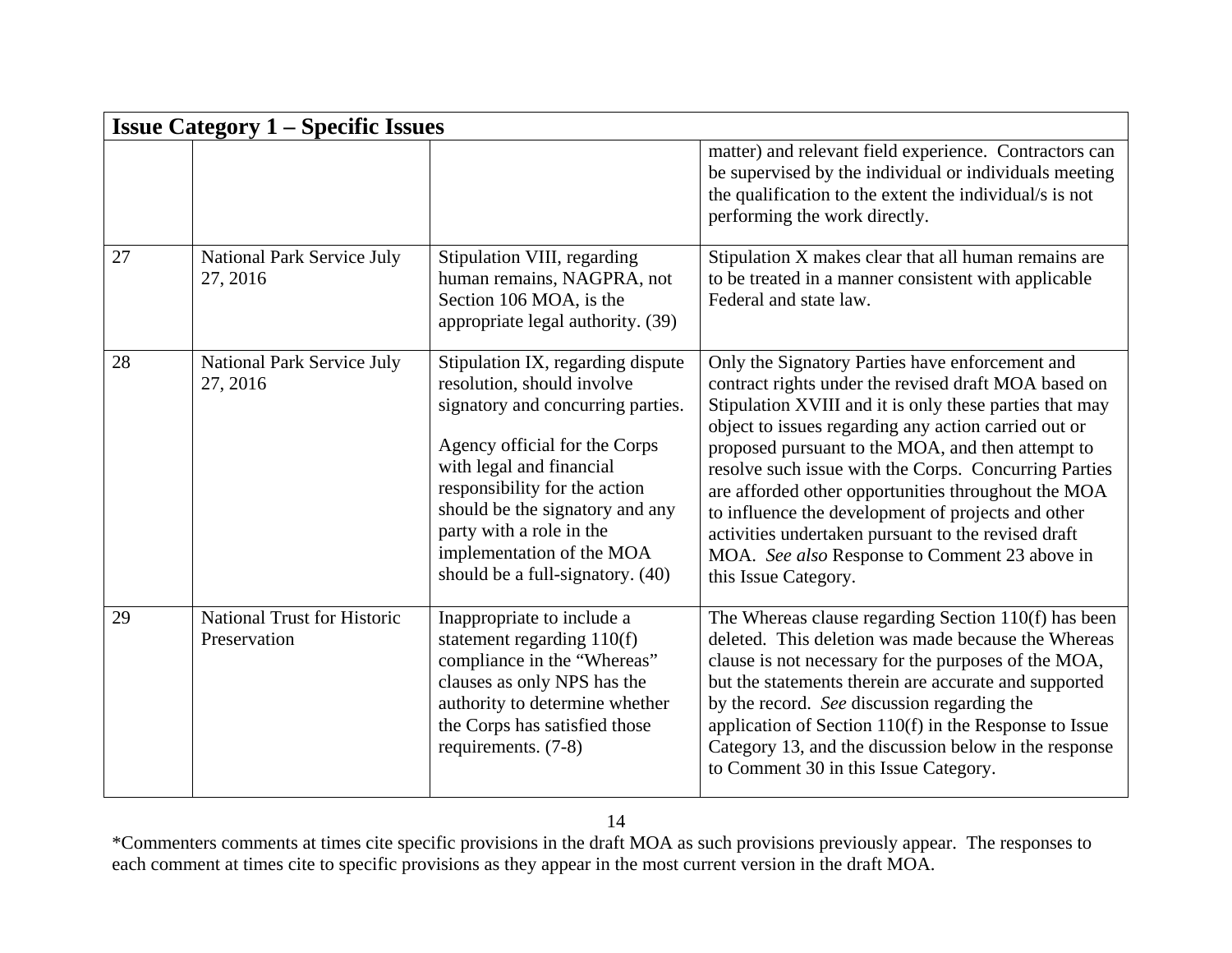|    | <b>Issue Category 1 – Specific Issues</b>           |                                                                                                                                                                                                                                                                                                                                                         |                                                                                                                                                                                                                                                                                                                                                                                                                                                                                                                                                                                                                                                                                                                                                                                                                                                                                                                                                                                                                                                                                                                                                                                                                                                                          |
|----|-----------------------------------------------------|---------------------------------------------------------------------------------------------------------------------------------------------------------------------------------------------------------------------------------------------------------------------------------------------------------------------------------------------------------|--------------------------------------------------------------------------------------------------------------------------------------------------------------------------------------------------------------------------------------------------------------------------------------------------------------------------------------------------------------------------------------------------------------------------------------------------------------------------------------------------------------------------------------------------------------------------------------------------------------------------------------------------------------------------------------------------------------------------------------------------------------------------------------------------------------------------------------------------------------------------------------------------------------------------------------------------------------------------------------------------------------------------------------------------------------------------------------------------------------------------------------------------------------------------------------------------------------------------------------------------------------------------|
|    |                                                     |                                                                                                                                                                                                                                                                                                                                                         |                                                                                                                                                                                                                                                                                                                                                                                                                                                                                                                                                                                                                                                                                                                                                                                                                                                                                                                                                                                                                                                                                                                                                                                                                                                                          |
| 30 | Advisory Council on<br><b>Historic Preservation</b> | The requirements of Section<br>$110(f)$ of the NHPA apply to the<br>effects of the undertaking on<br>Carter's Grove, a National<br>Historic Landmark ("NHL"). The<br>Corps's distinction between<br>direct and indirect effects is not<br>supported by the statute and the<br>proposed mitigation might not<br>meet the Section 110(f) standard.<br>(2) | While the ACHP may take the position that the<br>distinction between direct and indirect effect is not<br>supported by the statute, the language of Section<br>$110(f)$ is clear. It applies only to a "Federal"<br>undertaking which may directly and adversely affect<br>any National Historic Landmark." (Emphasis added).<br>The Project's proposed route was designed to avoid<br>any direct effect on Carter's Grove, and there in fact<br>will be no ground disturbing or physical effects to the<br>resource's character defining assets. At its closest<br>point, the Project is 1.49 miles away from the shore of<br>the James River at Carter's Grove.<br>To the extent the distinction between direct and<br>indirect effects is not supported by the statute, as set<br>forth in Dominion's letter to the Corps (June 28,<br>2016), the Corps has complied with the requirements<br>of Section 110(f) and 36 C.F.R. § 800.10 and taken<br>actions, to the maximum extent possible, to minimize<br>harm to Carter's Grove; the visual adverse effects will<br>be mitigated by landscape and viewshed enhancement<br>projects and shoreline protection activities. See<br>Context Document and Response to Issue Category 13<br>for more detailed discussion. |
| 31 | <b>National Park Service July</b><br>27, 2016       | The Corps's June 20 email did<br>not reflect a "reasonable and<br>good faith effort" to consider the<br>views of the Consulting Parties                                                                                                                                                                                                                 | While the commenter may disagree with the Corps'<br>responses in its June 20 email, those responses were<br>reasonable, well-documented, and supported by the<br>record. That e-mail provides a point by point response                                                                                                                                                                                                                                                                                                                                                                                                                                                                                                                                                                                                                                                                                                                                                                                                                                                                                                                                                                                                                                                  |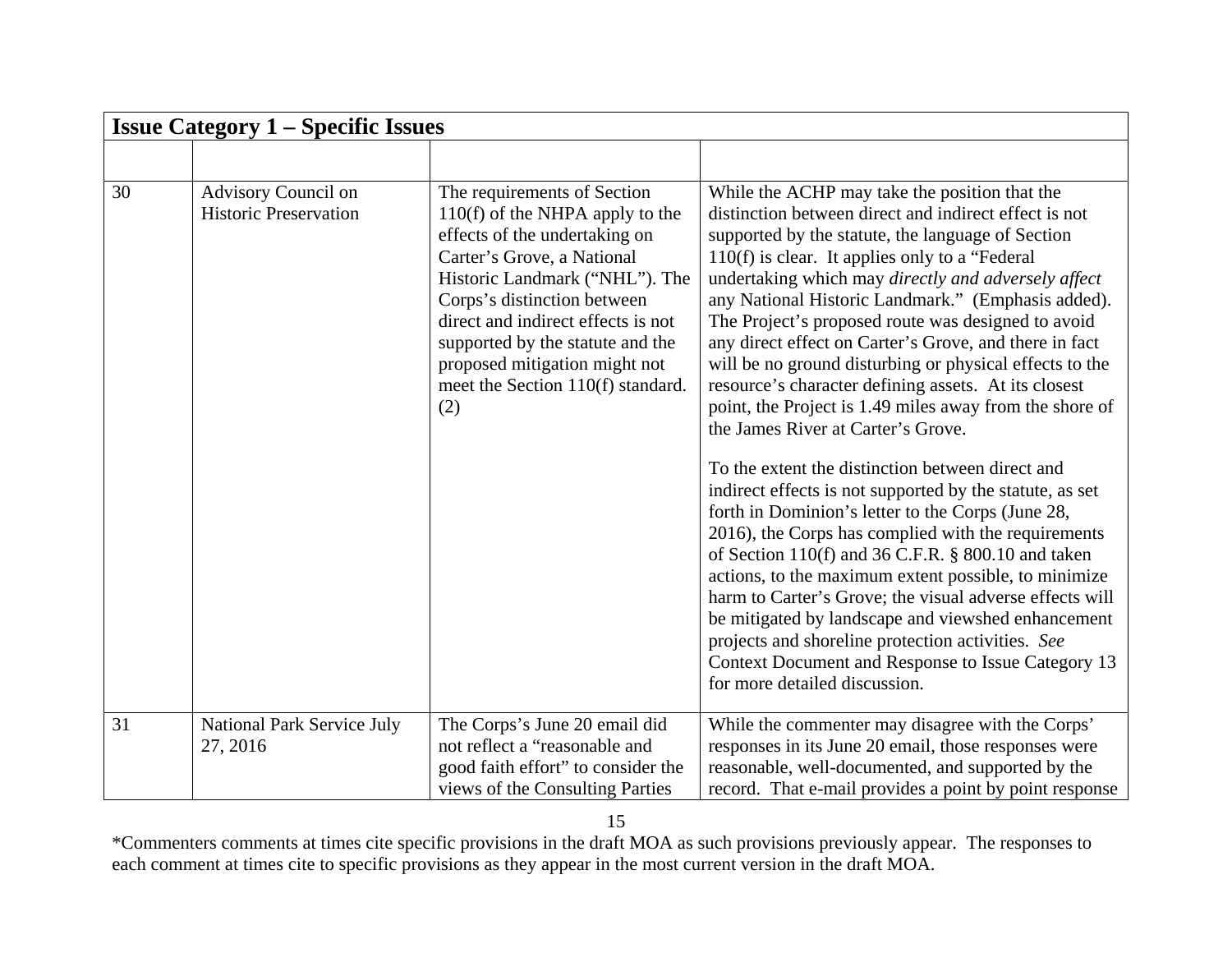|    | <b>Issue Category 1 – Specific Issues</b>                |                                                                                                                                                                                                                                                                                                                                                 |                                                                                                                                                                                                                                                                                                                                                                                                                                                                                                                                                                                                                                                                                                                                                                                                                                                                                                                                                                                                                                                                                                   |  |
|----|----------------------------------------------------------|-------------------------------------------------------------------------------------------------------------------------------------------------------------------------------------------------------------------------------------------------------------------------------------------------------------------------------------------------|---------------------------------------------------------------------------------------------------------------------------------------------------------------------------------------------------------------------------------------------------------------------------------------------------------------------------------------------------------------------------------------------------------------------------------------------------------------------------------------------------------------------------------------------------------------------------------------------------------------------------------------------------------------------------------------------------------------------------------------------------------------------------------------------------------------------------------------------------------------------------------------------------------------------------------------------------------------------------------------------------------------------------------------------------------------------------------------------------|--|
|    |                                                          | concerning the deficiencies of the<br>Project. $(2)$                                                                                                                                                                                                                                                                                            | to the ACHP's May 3, 2016, letter and includes links<br>to relevant documents to support its responses. In any<br>event, NPS' comment does not specify why the<br>Corps's e-mail is insufficient.                                                                                                                                                                                                                                                                                                                                                                                                                                                                                                                                                                                                                                                                                                                                                                                                                                                                                                 |  |
| 32 | Save the James Alliance                                  | Endorses all comments from<br>other Consulting Parties in<br>opposition to the Project. $(1)$                                                                                                                                                                                                                                                   | Comment acknowledged. Specific comments<br>submitted by other Consulting Parties, both regarding<br>the MOA and otherwise, are or have been specifically<br>addressed.                                                                                                                                                                                                                                                                                                                                                                                                                                                                                                                                                                                                                                                                                                                                                                                                                                                                                                                            |  |
| 33 | Save the James Alliance (1)<br>Preservation Virginia (4) | An MOU should not be drafted<br>before the completion of the<br>examination of all areas impacted<br>by the Project.<br>Paragraph 5 "Whereas" clause<br>incorrectly states that<br>identification of historic<br>properties is complete because<br>National Register eligibility of<br>the Washington Rochambeau<br>Trail is still in question. | The Corps and SHPO have agreed on the identification<br>of historic properties in the Project Area and<br>concluded that the 44JC0662, Carter's Grove, Hog<br>Island Wildlife Management Area, the newly defined<br>Eligible Historic District, Jamestown, the Colonial<br>Parkway, Fort Crafford, and Battle of Yorktown<br>would experience an adverse effect due to impacts<br>from the Project. See "Final List of Historic<br>Properties" and "VDHR Effect Determination<br>Concurrence 2-17-2016." The Corps and SHPO have<br>agreed that no additional properties are either eligible<br>for listing on the National Register that may be<br>impacted by the Project, or that any additional<br>properties listed or eligible for listing on the National<br>Register need to be evaluated for impacts from the<br>Project as historic properties. The Corps and SHPO<br>have agreed that the identification and effects<br>determination processes have been completed. Under<br>the Section 106 regulations, resolution of the<br>identified adverse effects is appropriate. 36 C.F.R. § |  |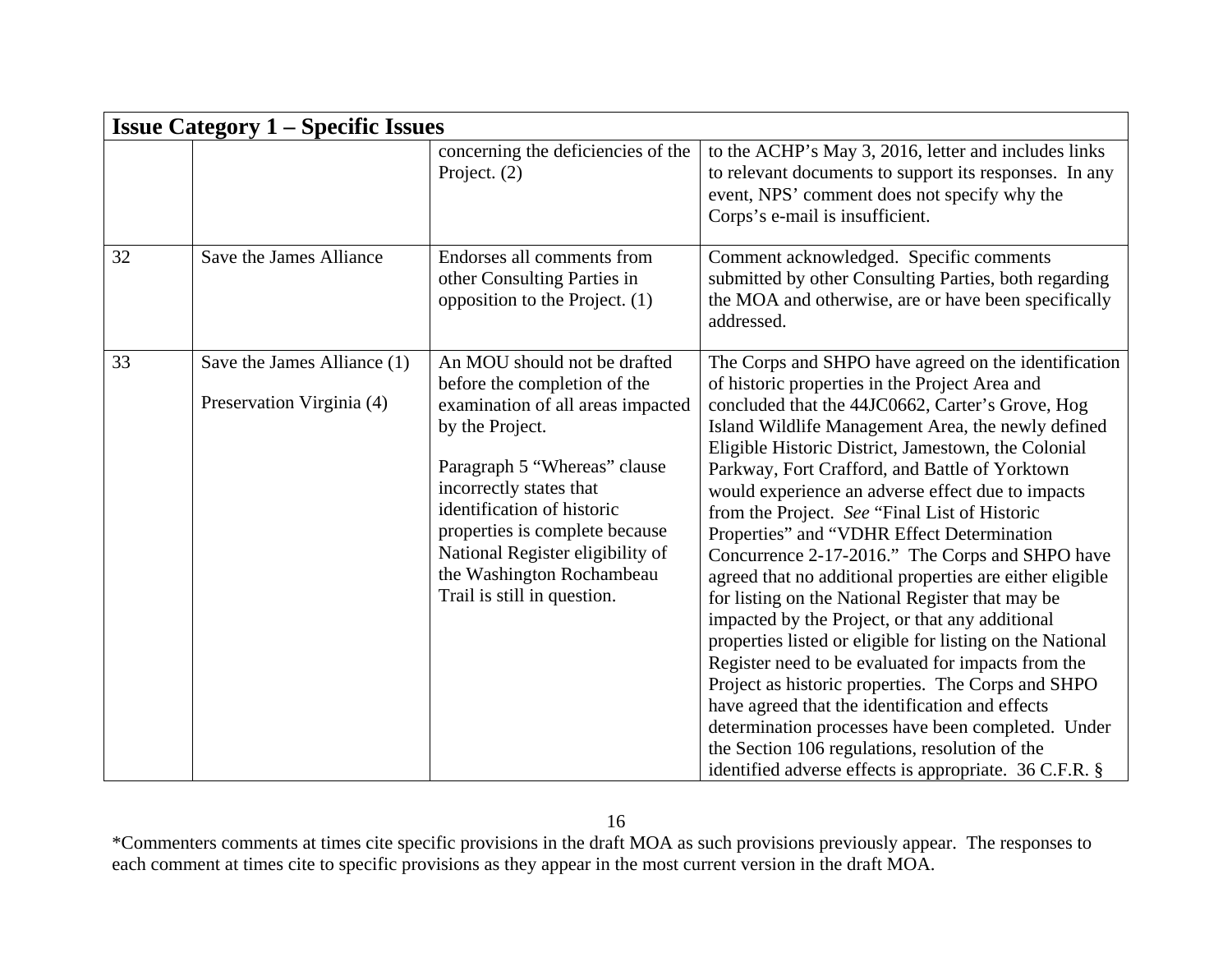|    | <b>Issue Category 1 – Specific Issues</b> |                                                                                                                                      |                                                                                                                                                                                                                                                                                                                                                                                                                                                                                                                                                                                                                                                                                                                                                                                                                                                                                                                                               |  |  |
|----|-------------------------------------------|--------------------------------------------------------------------------------------------------------------------------------------|-----------------------------------------------------------------------------------------------------------------------------------------------------------------------------------------------------------------------------------------------------------------------------------------------------------------------------------------------------------------------------------------------------------------------------------------------------------------------------------------------------------------------------------------------------------------------------------------------------------------------------------------------------------------------------------------------------------------------------------------------------------------------------------------------------------------------------------------------------------------------------------------------------------------------------------------------|--|--|
|    |                                           |                                                                                                                                      | 800.6.                                                                                                                                                                                                                                                                                                                                                                                                                                                                                                                                                                                                                                                                                                                                                                                                                                                                                                                                        |  |  |
|    |                                           |                                                                                                                                      | See Response to Comment 17 above in this Issue<br>Category regarding the comment about the<br>Washington-Rochambeau Trail.                                                                                                                                                                                                                                                                                                                                                                                                                                                                                                                                                                                                                                                                                                                                                                                                                    |  |  |
| 34 | Save the James Alliance (1-<br>2)         | Organizations have presented<br>ample and compelling evidence<br>that refutes Dominion's<br>misstatement as fact-less<br>assertions. | Dominion has responded to each of the consulting<br>parties' comments regarding Dominion's statements<br>about the facts surrounding the Project to the Corps'<br>satisfaction. No misstatements regarding facts has<br>been demonstrated. While commenters may disagree<br>with information Dominion has provided, that alone<br>does not make that information incorrect.                                                                                                                                                                                                                                                                                                                                                                                                                                                                                                                                                                   |  |  |
| 35 | Save the James Alliance                   | The proposed route has been<br>described by Early American<br>scholars as the worst possible<br>choice. $(2)$                        | While the commenter is focused on the statements<br>made by Early Americans Scholars, their views are not<br>conclusive and do not take into account any regulatory<br>requirements. The Corps made a preliminary<br>determination regarding alternatives based on the<br>applicable regulatory criteria. Corps Preliminary<br>Alternative White Paper (Oct. 1, 2015). During that<br>evaluation, the Corps evaluated numerous alternative<br>routes, and concluded, based on the applicable<br>regulatory criteria, that two alternatives were<br>practicable and met the project's purpose and need.<br>One of those alternatives is the Project (the other is the<br>Chickahominy route). The proposed route for the<br>Project has been approved by the Virginia State<br>Corporation Commission ("SCC") as one of two<br>routes that meets the Project's purpose and need. The<br>other route that meets the Project's purpose and need, |  |  |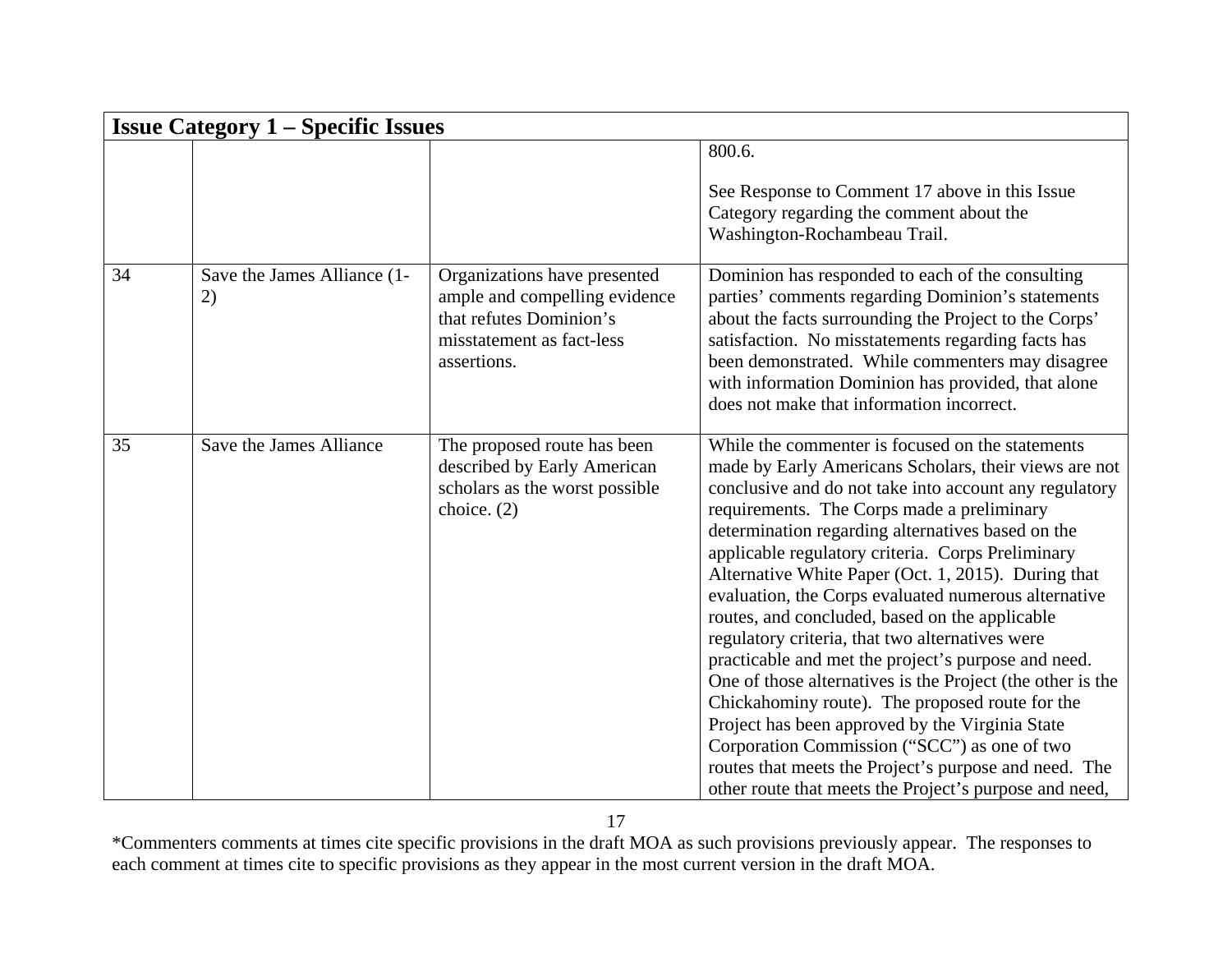|    | <b>Issue Category 1 – Specific Issues</b> |                                                                                                                                   |                                                                                                                                                                                                                                                                                                                                                                                                                                                                                                                                                                                                |  |  |
|----|-------------------------------------------|-----------------------------------------------------------------------------------------------------------------------------------|------------------------------------------------------------------------------------------------------------------------------------------------------------------------------------------------------------------------------------------------------------------------------------------------------------------------------------------------------------------------------------------------------------------------------------------------------------------------------------------------------------------------------------------------------------------------------------------------|--|--|
|    |                                           |                                                                                                                                   | the Chickahominy route, has environmental impacts<br>that are significantly greater than those for the<br>proposed route (including impacts to aquatic<br>resources). The Corps confirmed its evaluation and<br>conclusions in its April 5, 2016, letter to ACHP.<br>Mitigation efforts proposed in the MOA will more<br>than mitigate and compensate for the proposed route's<br>impacts.                                                                                                                                                                                                     |  |  |
| 36 | Save the James Alliance                   | The MOU wants to dismiss with<br>dollar signs the nation's legacy of<br>$400+$ years destroying it for<br>future generations. (1) | Dominion is proposing to fund different actions as<br>mitigation for the Project's unavoidable and<br>minimized direct, indirect, and cumulative effects to<br>historic properties and cultural and natural landscapes<br>contributing to the significance of these Historic<br>Properties. The MOA is authorized as part of the<br>Section 106 process and drafted to resolve the<br>Project's adverse effects consistent with 36 C.F.R. §<br>800.6, and the resolution of similar adverse effects<br>from other transmission line projects. See Context<br>Document; Mitigation Correlation. |  |  |

<sup>\*</sup>Commenters comments at times cite specific provisions in the draft MOA as such provisions previously appear. The responses to each comment at times cite to specific provisions as they appear in the most current version in the draft MOA.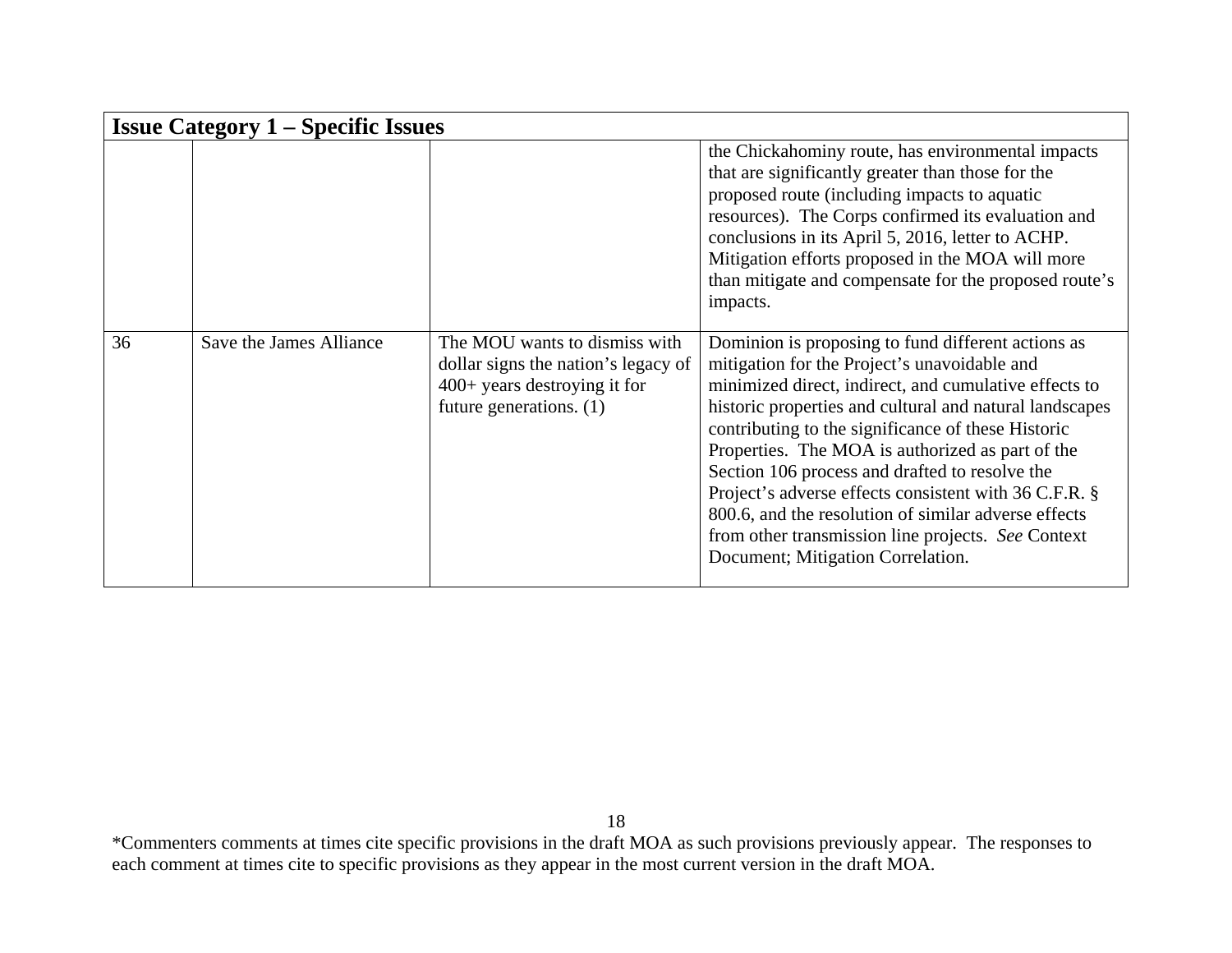## **Issue Category 2 – Landscape – Scale Consideration**

#### **General Response:**

The MOA has been revised to reflect more of a landscape-scale approach as suggested by many of the comments in this Issue Category. For example, additional mitigation projects undertaken pursuant to Stipulation III now have an overarching consideration of the cultural and natural landscapes. Hence, historic properties are viewed *with* and as a part of their related cultural and natural landscapes instead of separate from them. Further, Stipulation II.e.6 now gives overarching consideration to landscape-scale approaches to any projects undertaken pursuant to the MOA.

Dominion notes that the consideration of the reach of the effects of the Project was considered when the Corps determined the extent of the APE (direct and indirect), and the SHPO concurred. There is no legal or other basis for extending the APE to the greater Tidewater Area, the Chesapeake Bay, or the Nation. Nevertheless, as noted, the MOA considers the landscape context of the historic properties at issue (including Jamestown) within and adjacent to the APE, consistent with the extent and nature of the properties and their aspects of integrity at issue, and the Corps' legal obligations. It also is worth noting that effects beyond the APE were considered by the Virginia SCC, and those evaluations and conclusions are in the record and have been reviewed by the Corps.

Dominion disagrees with statements that projects at or involving the Werowocomoco and York River State Parks cannot enhance the setting and feeling of the Historic District and the historic properties at issue located therein. Consistent with NPS' and the consulting parties' demand that a landscape approach be taken to mitigation of effects, as well as NPS' definition of setting and feeling (and how to assess those aspects of integrity, as discussed in Issue Category 4), consideration of how adjacent and nearby areas interact with historic properties is appropriate. Therefore, the MOA was revised to reflect the fact that the Werowocomoco site was purchased recently by NPS, and to shift the focus of mitigation projects there to developing and supporting that new national park system asset in a manner that enhances the setting and feeling of the historic properties at issue here.

| <u>No.</u> | Comment                                       | Commenter                                                                                                                                                                                                                                                                                                                                                                                                | Response                                                                                                      |
|------------|-----------------------------------------------|----------------------------------------------------------------------------------------------------------------------------------------------------------------------------------------------------------------------------------------------------------------------------------------------------------------------------------------------------------------------------------------------------------|---------------------------------------------------------------------------------------------------------------|
|            | <b>National Park</b><br>Service July 27, 2016 | "Landscape Context" Jamestown has landscape-scale influence and the MOA<br>fails to articulate or recognize the broader landscape context of resources<br>affected by the Project or the scope and significance of the direct, indirect, and<br>cumulative impacts the project would cause within that landscape. The Project<br>should be considered in several landscape contexts: Tidewater Virginia, | <i>See</i> Response to<br><b>Issue Category 2.</b><br>See also Context<br>Document for<br>further explanation |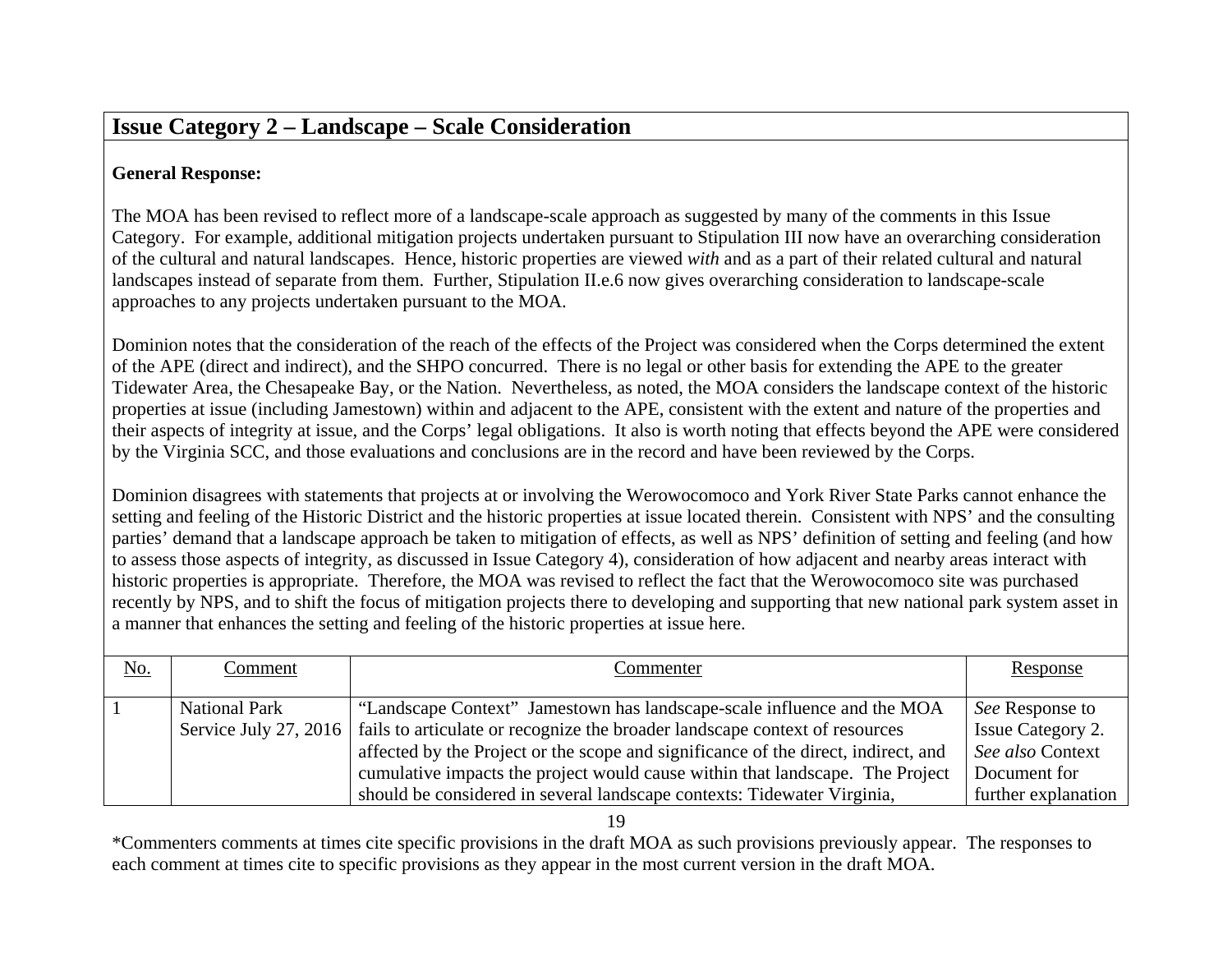|                | <b>Issue Category 2 – Landscape – Scale Consideration</b> |                                                                                                                                                                                                                                                                                                                                                                                                                                                                                                                                                                                                                                                        |                                                                                                             |  |
|----------------|-----------------------------------------------------------|--------------------------------------------------------------------------------------------------------------------------------------------------------------------------------------------------------------------------------------------------------------------------------------------------------------------------------------------------------------------------------------------------------------------------------------------------------------------------------------------------------------------------------------------------------------------------------------------------------------------------------------------------------|-------------------------------------------------------------------------------------------------------------|--|
|                |                                                           | Chesapeake Bay/Chesapeake Watershed, and the Nation. How have the effects<br>of the Project been assessed in terms of each of these landscape contexts, how<br>much would the context be changed, and how does mitigation hierarchy avoid,<br>minimize or offset landscape level impacts? (21-22)                                                                                                                                                                                                                                                                                                                                                      | of how the MOA<br>takes a landscape<br>scale approach that<br>is appropriate<br>under the<br>circumstances. |  |
| $\overline{2}$ | <b>National Park</b><br>Service July 27, 2016             | Issues with lack of context MOA uses to choose specific projects and instead<br>these decisions need to be made using an approach to ensure landscape scale<br>treatment. $(30-31)$                                                                                                                                                                                                                                                                                                                                                                                                                                                                    | See Response to<br><b>Issue Category 2.</b>                                                                 |  |
| 3              | <b>National Park</b><br>Service July 27, 2016             | Stipulation II.e.4, regarding landscape and battlefield conservation, is a<br>reasonable offset for development projects. Needs to be calibrated with the<br>severity of effect within the district. Much of the available land will be<br>impacted by the Project. May want to form a landscape level land conservation<br>fund. (37-38)                                                                                                                                                                                                                                                                                                              | See Response to<br><b>Issue Category 2.</b>                                                                 |  |
| $\overline{4}$ | <b>National Park</b><br>Service July 27, 2016             | Stipulation II.e.1.A.ii, regarding the Colonial Parkway, does not understand<br>what the adverse effects truly are. Mitigation aimed at counteracting adverse<br>effects to the Parkway are premature because the adverse effects are not clearly<br>defined and understood. Referencing the NPS Cultural Landscape Inventory as<br>a tool to determine ways to "enhance" or "protect" the Parkway is misguided<br>because it's a NHPA § 110 tool. Need a full study of the Parkway, which<br>would not be completed in the Stipulation II.d.5 timeframe. No way to fully<br>mitigate the adverse effects the Project would cause to the Parkway. (33) | See Response to<br><b>Issue Category 2.</b>                                                                 |  |
| 5              | <b>National Park</b><br>Service July 27, 2016             | Stipulation II.e.1.A.iv, regarding Werowocomoco and York River State Park,<br>neither of the sites mentioned are within the historic district, so they cannot<br>enhance or improve the historic districts setting and feeling. Best practices in<br>offsets take a different approach to ensure landscape scale treatment and to<br>avoid specific projects that may be infeasible. (34-35)                                                                                                                                                                                                                                                           | See Response to<br><b>Issue Category 2.</b>                                                                 |  |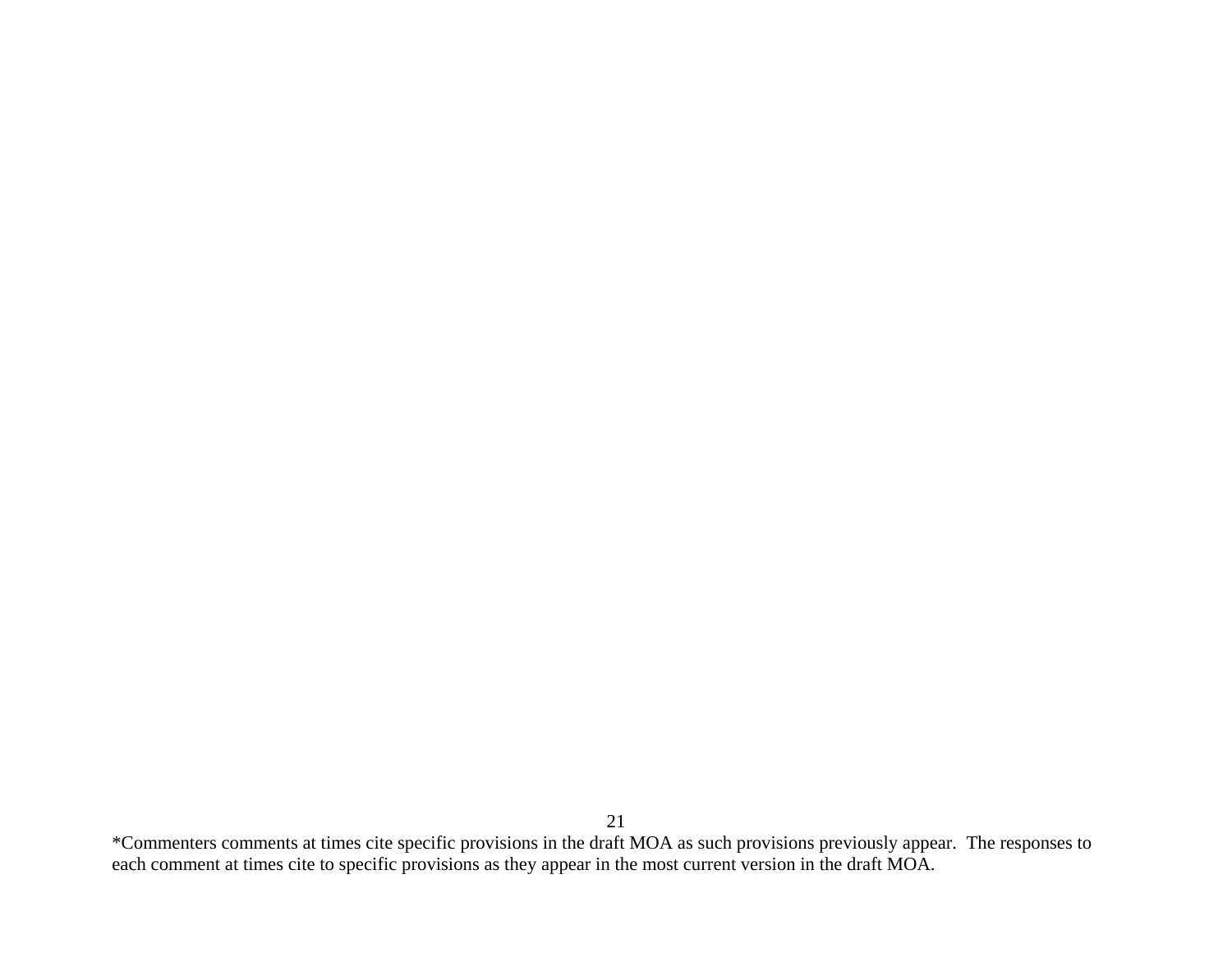## **Issue Category 3 – Mitigation Hierarchy**

### **General Response:**

The mitigation hierarchy has been utilized throughout the planning and analysis process for the Project before both the Corps and the Virginia SCC. Before the SCC, for example, numerous alternatives and routes were considered to avoid and minimize impacts to known and potential historic properties and sensitive environmental and cultural areas. These issues were reevaluated and confirmed before the Corps during its process. The record reflects that adverse effects have been avoided and minimized to the maximum extent possible, and thereafter the parties looked to compensatory mitigation to resolve the remaining adverse effects. The Context Document also prioritizes avoidance, minimization, and then mitigation when describing the resolution of adverse effect.

The Corps has offered opportunities for public comment and held multiple consulting party meetings regarding its entire evaluation of the Project, including mitigation. Consulting parties were free to discuss any topic, including the mitigation hierarchy and alternatives, and often chose to do so.

| No.          | Commenter                                                         | Comment                                                                                                                                                                                                                                                                                                                                                                                                                                                                                                                                                                                                                                                                                                                                                  | Response                                                                                                                                           |
|--------------|-------------------------------------------------------------------|----------------------------------------------------------------------------------------------------------------------------------------------------------------------------------------------------------------------------------------------------------------------------------------------------------------------------------------------------------------------------------------------------------------------------------------------------------------------------------------------------------------------------------------------------------------------------------------------------------------------------------------------------------------------------------------------------------------------------------------------------------|----------------------------------------------------------------------------------------------------------------------------------------------------|
| $\mathbf{1}$ | <b>National Park Service July</b><br>27, 2016                     | "Sequence of the Mitigation Hierarchy" $\rightarrow$ Section 106 and NEPA place<br>avoidance at the front of the hierarchy and the MOA does little to follow<br>this mitigation hierarchy by simply noting that the Corps has sought to<br>avoid and minimize impacts through consideration of alternatives. Only<br>the proposed project has been subject to Section 106 review and no other<br>alternatives have been subject to public review under NEPA. This lack of<br>consideration of alternatives fundamentally affects the process and the<br>process fails to apply the mitigation hierarchy sequentially and assess<br>which alternatives best balance public need and the avoidance of impacts<br>to nationally significant resources. (23) | See Response to<br>Issue Category 3.<br>For further<br>discussion on<br>consideration of<br>alternatives, see<br>Response to Issue<br>Category 12. |
| 2            | <b>National Parks</b><br><b>Conservation Association</b><br>(MOA) | Adverse effects have not been minimized and avoided. (4)                                                                                                                                                                                                                                                                                                                                                                                                                                                                                                                                                                                                                                                                                                 | See Response to<br><b>Issue Category 3.</b>                                                                                                        |
| 3            | <b>National Park Service</b>                                      | Whereas Clause $23 \rightarrow$ Efforts to avoid and minimize adverse effects have                                                                                                                                                                                                                                                                                                                                                                                                                                                                                                                                                                                                                                                                       | See Response to                                                                                                                                    |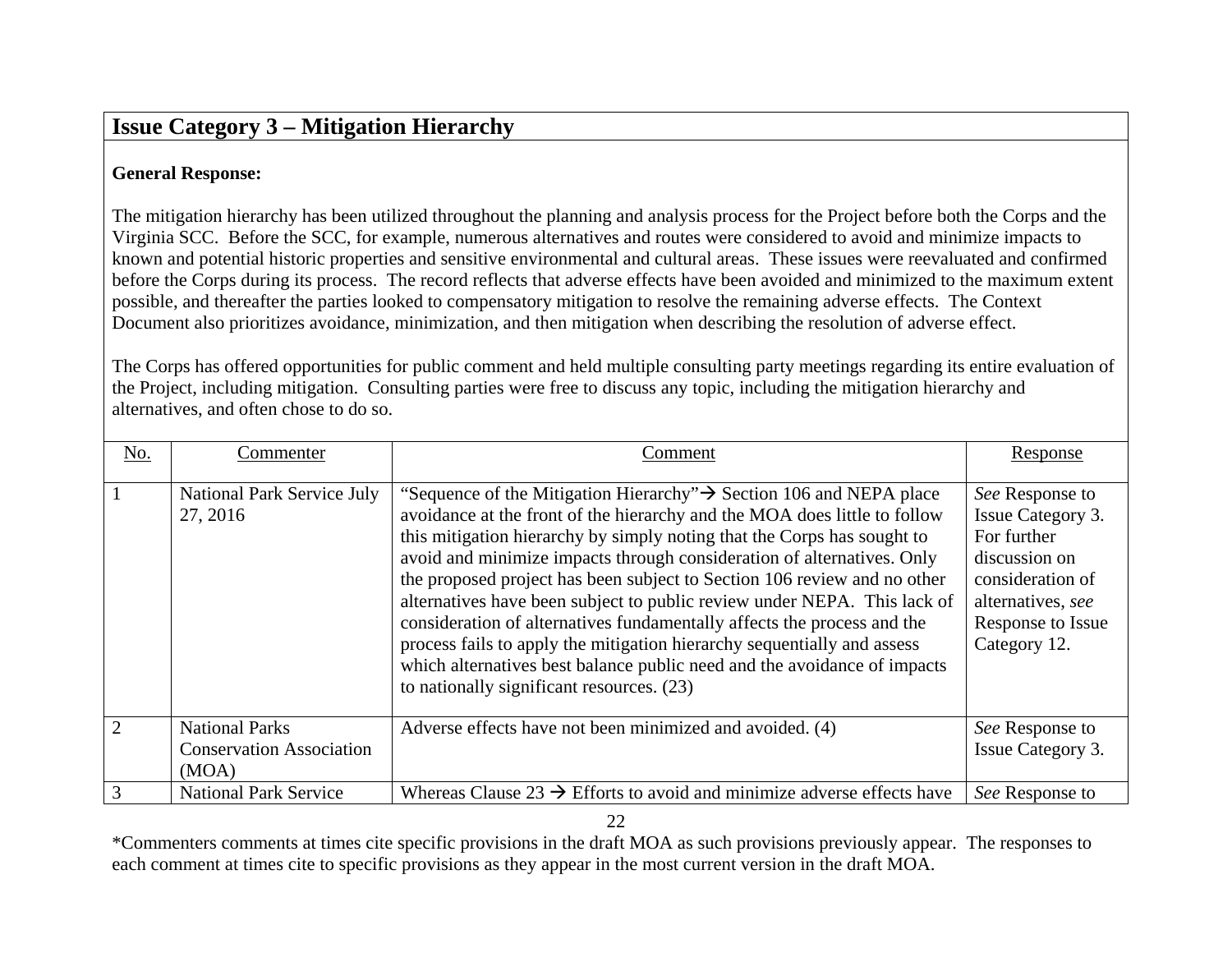| <b>Issue Category 3 – Mitigation Hierarchy</b> |  |                                            |                   |
|------------------------------------------------|--|--------------------------------------------|-------------------|
|                                                |  | not been discussed with consulting parties | Issue Category 3. |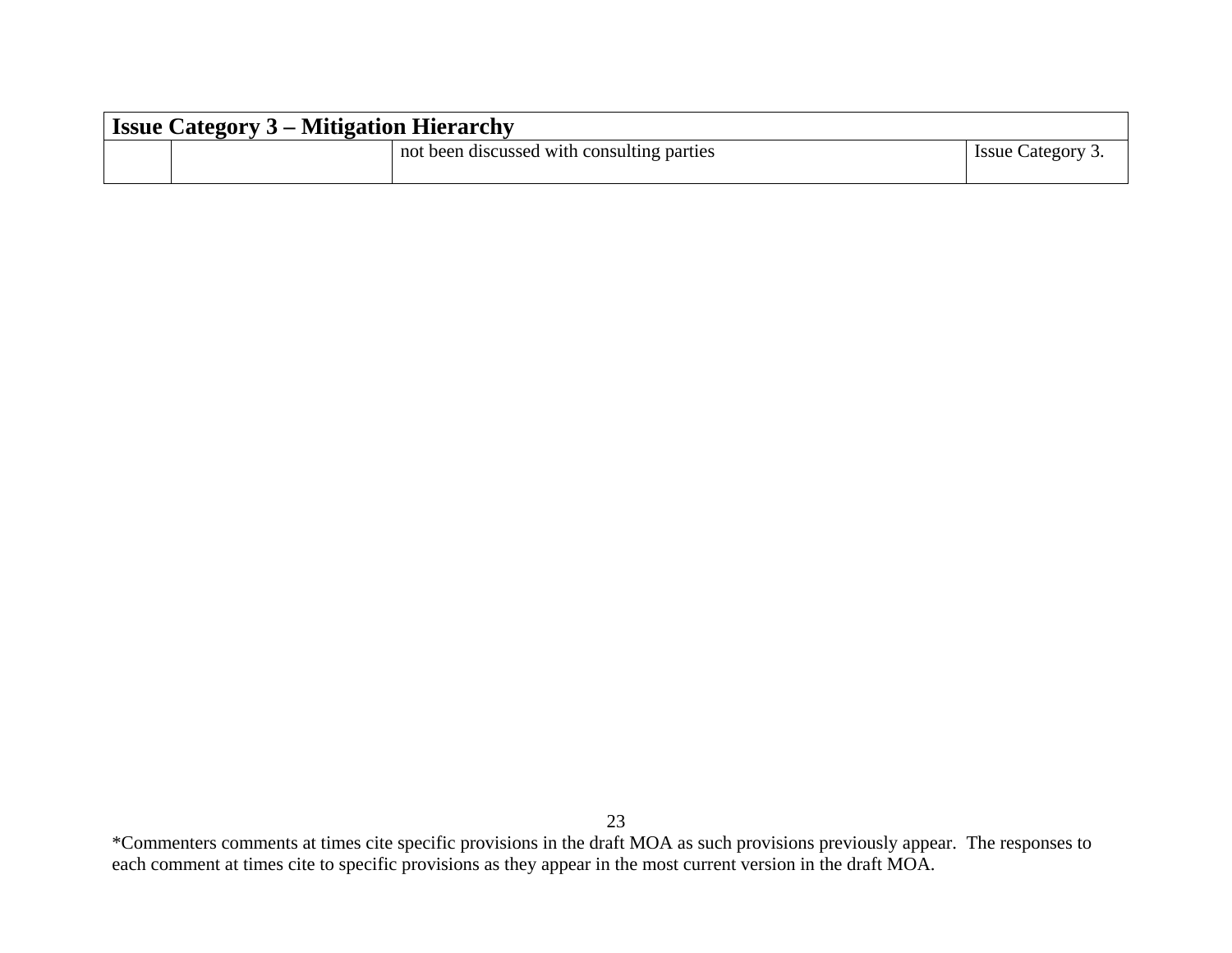### **Issue Category 4 – Equivalence**

#### **General Response:**

Dominion disagrees with comments alleging that the proposed mitigation does not enhance the integrity of the historic properties. As set forth in the Cultural Resources Effects Assessment (Sept. 15, 2015) ("CREA"), setting, feeling, and to some minimal extent association, are the adversely affected aspects of the historic properties. Per NPS Bulletin 15, setting is the physical environment of a historic property; it "involves how, not just where, the property is situated and its relationship to surrounding features and open space." It also considers the function a property was intended to serve. Physical features that constitute setting can be natural or manmade, and include things like topographic features (*e.g*., a hill), vegetation, paths or fences, and the relationship between features or open space. NPS states that feeling "is a property's expression of the aesthetic or historic sense of a particular period of time," which "results from the presence of physical features that, taken together, convey the property's historic character." Like feeling, NPS states that association is "the direct link between an important historic event or person and a historic property. A property retains association if it is the place where the event or activity occurred and is sufficiently intact to convey that relationship to an observer. Like feeling, association requires the presence of physical features that convey a property's historic character."

The proposed mitigation directly addresses setting, feeling, and association by, among other things, providing enhancements to the physical nature of the historic properties, and to those areas surrounding the properties that help convey the properties' historic character, as well as help the properties express the historic sense of the colonial past. The proposed preservation, conservation, and water quality improvements also contribute to these enhancements. NPS incorrectly suggests that all mitigation must be of a landscape nature in order to enhancement the historic properties at issue. Its own definitions of the affected aspects of integrity bely that assertion.

Dominion disagrees that the MOA needs to set out exactly how the proposed mitigation will offset the impacts to the historic properties aspects of integrity, or values and functions. That information can be, and is, properly contained within the record. Of note, using the NPS visual impacts analysis, as well as other NPS-approved models, to quantify and monetize the impacts to the historic properties and the value of those properties' ecoservices (*i.e*., visual resources), Dominion determined that the scope of the proposed mitigation accounts for the impacts and values, and adds significant value thereto. *See* Mitigation Correlation. The Context Document also provides a discussion of why the types and kinds of mitigation proposed enhance the historic properties' adversely affected aspects of integrity and values and functions.

24

<sup>\*</sup>Commenters comments at times cite specific provisions in the draft MOA as such provisions previously appear. The responses to each comment at times cite to specific provisions as they appear in the most current version in the draft MOA.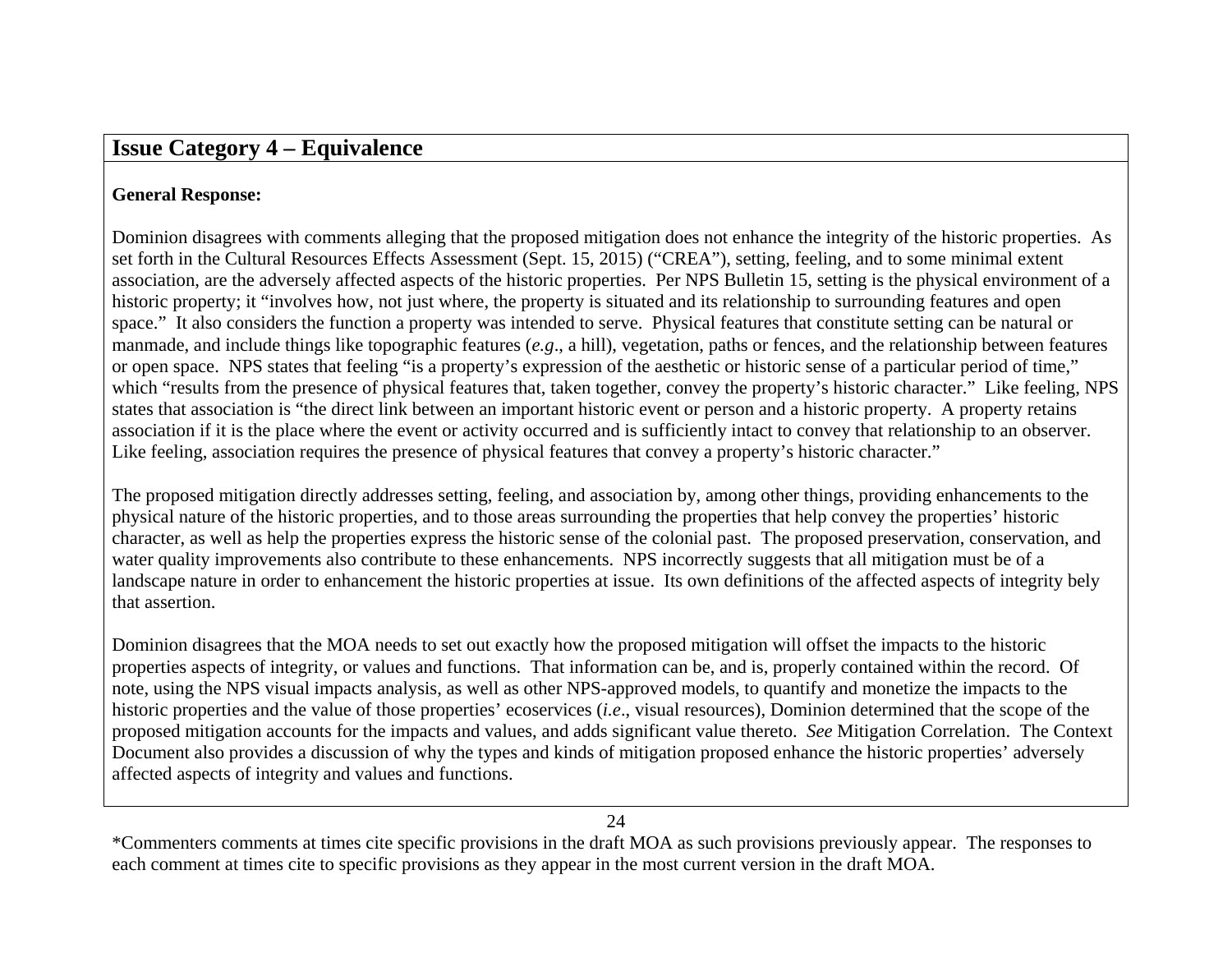## **Issue Category 4 – Equivalence**

Dominion disagrees that interpretive signs cannot enhance or improve the setting and feeling of the historic properties. Consistent with NPS' own definition of the aspects of integrity, setting and feeling do not exclusively address landscape issues, and for NPS to suggest so is in err. Interpretive signage can assist a historic property in conveying its historic character or expressing its aesthetic or historic sense, among other things, and thereby enhance its setting and feeling.

The Context Document and revised draft MOA explain that Dominion will conduct a HALS Survey and photo-documentation survey to aid in educational, investigation, preservation, and interpretive activities that enhance, directly or indirectly, the historic properties at issue here, including preservation and education missions that focus on supporting the reasons the district and the properties were determined to be eligible for the National Register (consistent 36 C.F.R. § 800.5). The final HALS document will be submitted to the NPS Heritage Documentation Program for acceptance. This will provide a permanent visual record of the historic district and its setting as it existed prior to construction of the Project. This document will be placed in the Library of Congress and available to the public in perpetuity. The Section 106 and NEPA analysis does not require or recommend this all be completed as a matter of course. In addition, NPS approved of a similar action as compensatory mitigation with respect to the Susquehanna to Roseland 500 kV transmission line.

The draft MOA has been revised to better address mitigation issues related to the Colonial Parkway unit at the Colonial National Historical Park. Stipulation II.a.1.A now authorizes funds to be spent for viewshed enhancement, landscape enhancement, and shoreline protection as described in Stipulation III.b that will help to preserve the setting and feeling of the Colonial Parkway consistent with the site's "design, open and forested areas, other natural elements, and interpretative areas." Dominion disagrees that the adverse effects to the Colonial Parkway are not understood fully. The record reflects that potential adverse effects to this historic property have been evaluated fully in the CREA, and the severity of such effects is addressed therein, as well as in Dominion's White Paper Regarding Severity of Impacts on Historic Properties (Aug. 31, 2016) ("Severity White Paper"). Additional record materials, including the Truescape photographs and simulations, further supports the conclusions in the CREA and Severity White Paper.

Regarding the use of the NPS Cultural Landscapes Inventory, Dominion will defer to NPS as to the reason that document was created (and updated). Nevertheless, NPS has referenced that document in filings before the Corps when attempting to explain to the Corps the visual resources and values of the parkway. *See, e.g.*, Letter from NPS to Corps at 2 (Sept. 26, 2013). As such, Dominion believes it is an appropriate source of information to consider when developing and implementing mitigation projects.

Dominion disagrees that the proposed mitigation is not related to the actual adverse effects on Jamestown. As discussed in the MOA and Context Document, the proposed mitigation will enhance the setting and feeling of Jamestown, which are the aspects of integrity

25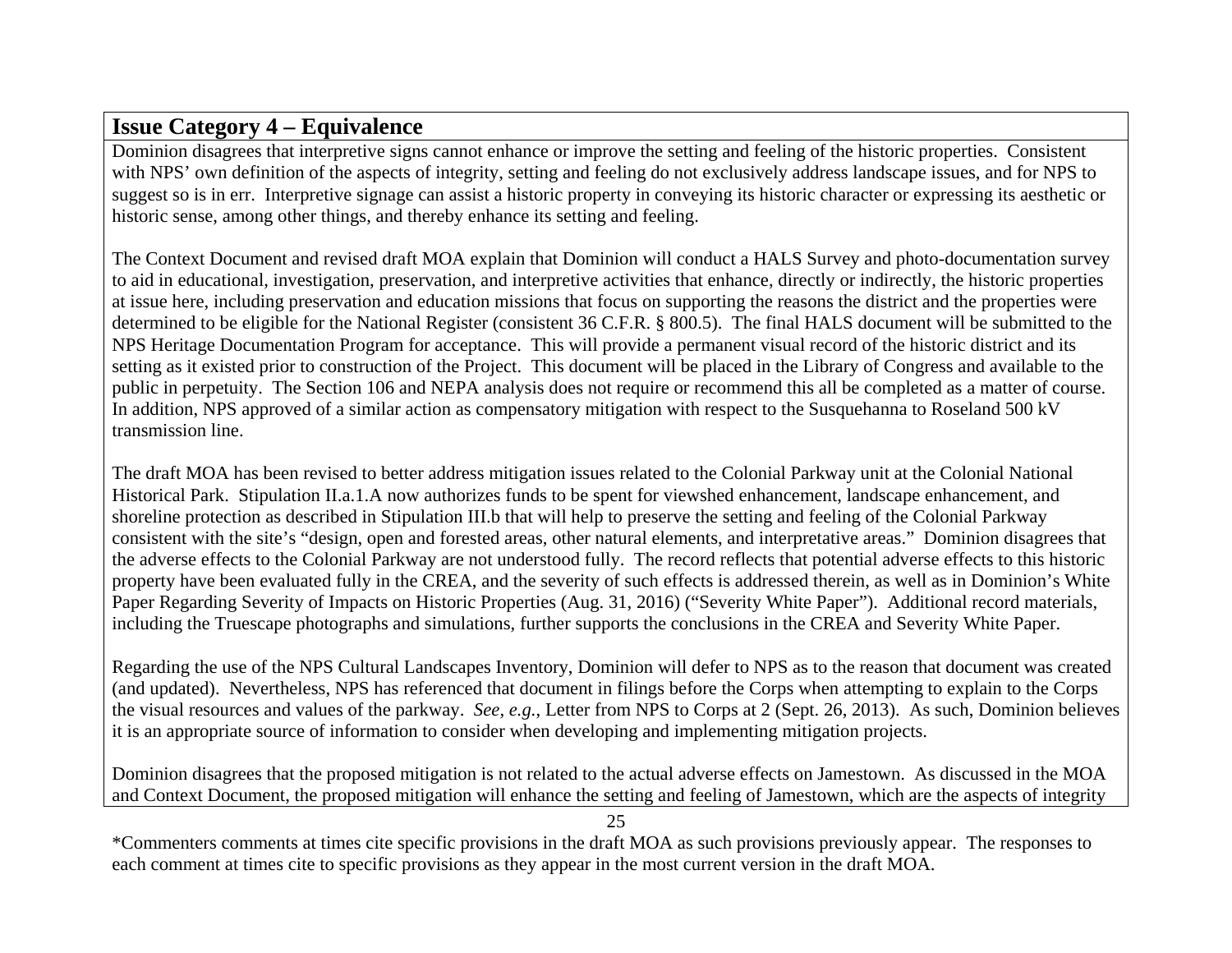## **Issue Category 4 – Equivalence**

impacted at that historic property. In any event, the draft MOA has been revised to address mitigation issues related to Historic Jamestowne at Colonial National Historical Park. Further explanation of the seawall rehabilitation/replacement at Historic Jamestowne is provided as preserving and enhancing the existing setting (*i.e*., topography, vegetation, and other defining physical features) and feeling gained from the presence of its defining physical features that help convey its historic character. Additional projects that also enhance setting and feeling on the island also have been added.

As described in the Context Document, the revised draft MOA, and above in response to comments in Issue Category 1, the proposed mitigation components are specific to identified adversely affected resources, yet also broad-based to recognize the landscape attributes of the historic property and the entire historic district. Additional detail on how the mitigation projects mitigate the adverse effects on the various historic properties can be found in the Context Document.

There are no historic properties within the APE that were eligible for listing and for which the extent of adverse effects were not determined. Because there is no exact science or measure to quantify the visual effects of projects such as the one here, agencies, in consultation with consulting parties, rely on guidance and prior mitigation examples in similar circumstances, and use their best judgment to reasonably and conservatively determine the types and extent of mitigation activities needed to adequately compensate for and enhance the affected values and integrity of the historic properties. This approach is consistent with the NTHP's presentation at the October 15, 2015 consulting parties' meeting and the NTHP's January 29, 2016 letter regarding mitigation. The Mitigation Correlation document and Context Document further describe the adequacy of the proposed mitigation plan in the revised draft MOA, including ensuring that the scope of the mitigation adequately accounts for the quantified/monetized value of the impacts and ecoservices at issue. As discussed below in the Response to Issue Category 5, the mitigation is designed to compensate for effects for the life of the project. *See* Context Document; March 30, 2016 MOA Response to Comments; January 29, 2016 Response to Public Comments; Severity White Paper; Mitigation Correlation; *see also* Letter from S. Miller, Dominion, to Col. J. Kelly, Corps (Sept. 16, 2016) (responding to NPS' March 25, 2016 and July 5, 2016, letter to the Corps regarding the CREA and cumulative impacts) ("Response to NPS Letters").

The claim that the Project would jeopardize the nomination of Jamestown as a World Heritage Site is unfounded. There is no record evidence that the Project will affect the potential designation of Jamestown as a World Heritage Site. Further, no application for a nomination as a World Heritage Site for Jamestown, or the Historic Triangle more generally, has been filed. The contents of this comment have been addressed a number of times, including in the Severity White Paper.

26

<sup>\*</sup>Commenters comments at times cite specific provisions in the draft MOA as such provisions previously appear. The responses to each comment at times cite to specific provisions as they appear in the most current version in the draft MOA.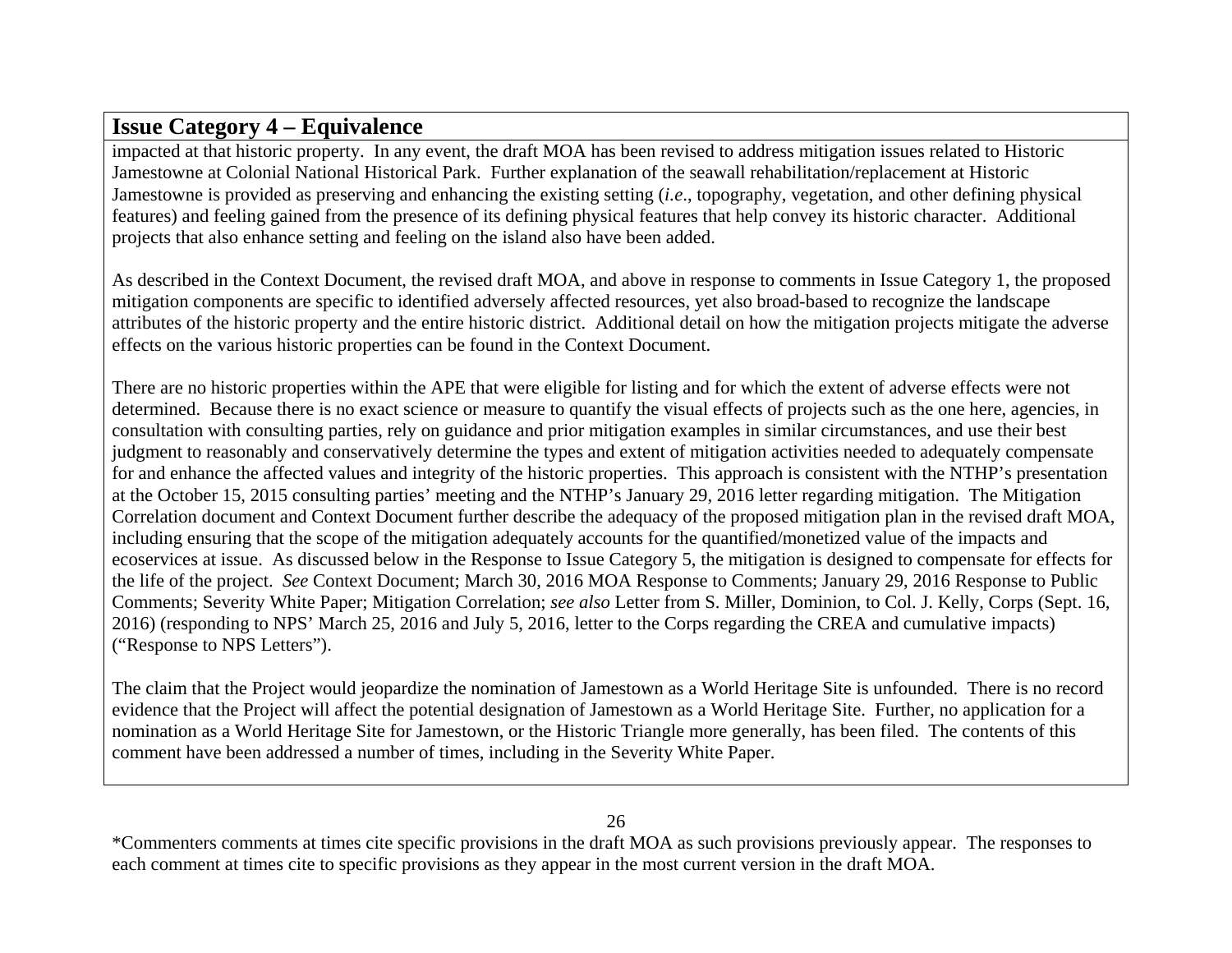|                | <b>Issue Category 4 – Equivalence</b>  |                                                                                                                                                                                                                                                                                                                                                                                                                                                                                                                                                                                                                                                                                                                                                                                                                                                                                                                                                                                                                                            |                                                                                                                                                                                                                                                         |  |  |
|----------------|----------------------------------------|--------------------------------------------------------------------------------------------------------------------------------------------------------------------------------------------------------------------------------------------------------------------------------------------------------------------------------------------------------------------------------------------------------------------------------------------------------------------------------------------------------------------------------------------------------------------------------------------------------------------------------------------------------------------------------------------------------------------------------------------------------------------------------------------------------------------------------------------------------------------------------------------------------------------------------------------------------------------------------------------------------------------------------------------|---------------------------------------------------------------------------------------------------------------------------------------------------------------------------------------------------------------------------------------------------------|--|--|
| <u>No.</u>     | Commenter                              | Comment                                                                                                                                                                                                                                                                                                                                                                                                                                                                                                                                                                                                                                                                                                                                                                                                                                                                                                                                                                                                                                    | <b>Response</b>                                                                                                                                                                                                                                         |  |  |
|                | National Park Service July 27,<br>2016 | "Equivalence" $\rightarrow$ Offsets should provide<br>conservation results that are equivalent in value,<br>function, and significance as the resources being<br>impacted, but the MOA does not clearly articulate<br>how offsets provide the same value, function, and<br>significance. The MOA ignores standing and<br>previously employed methods for quantifying<br>effects (cites to January 29, 2016, March 15,<br>2016, and March 25, 2016 letters from NPS) and<br>there is little in the record to support claim of<br>"employed qualitative measures for characterizing<br>level of effect." None of the proposed offsets are<br>related at all to a landscape context or landscape<br>impact analysis. (23-24)<br>MOA and Context Document make no attempt to<br>calibrate proposed mitigation actions with the<br>severity of effects within the district, nor does it<br>state the effects on the broader landscape. There<br>is no system, method, or rationale for correlating<br>magnitude of effect with the offset. (32) | See Response to Issue Category 4.                                                                                                                                                                                                                       |  |  |
| $\overline{2}$ | National Park Service July 27,<br>2016 | Stipulation II.a, which uses interpretive signs as a<br>form of mitigation, does not enhance or improve<br>the setting and feeling of the landscape.<br>Suggesting otherwise displays a fundamental lack<br>of understanding. Interpretative media as a<br>compensatory offset can enhance visitor<br>experience in some circumstances, but needs to be                                                                                                                                                                                                                                                                                                                                                                                                                                                                                                                                                                                                                                                                                    | Revisions have been made to the draft<br>MOA and Context Document in<br>response to this comment. In<br>particular, Stipulation I.c.1.C now<br>requires Dominion to review and<br>evaluate existing and any planned<br>signage and other interpretative |  |  |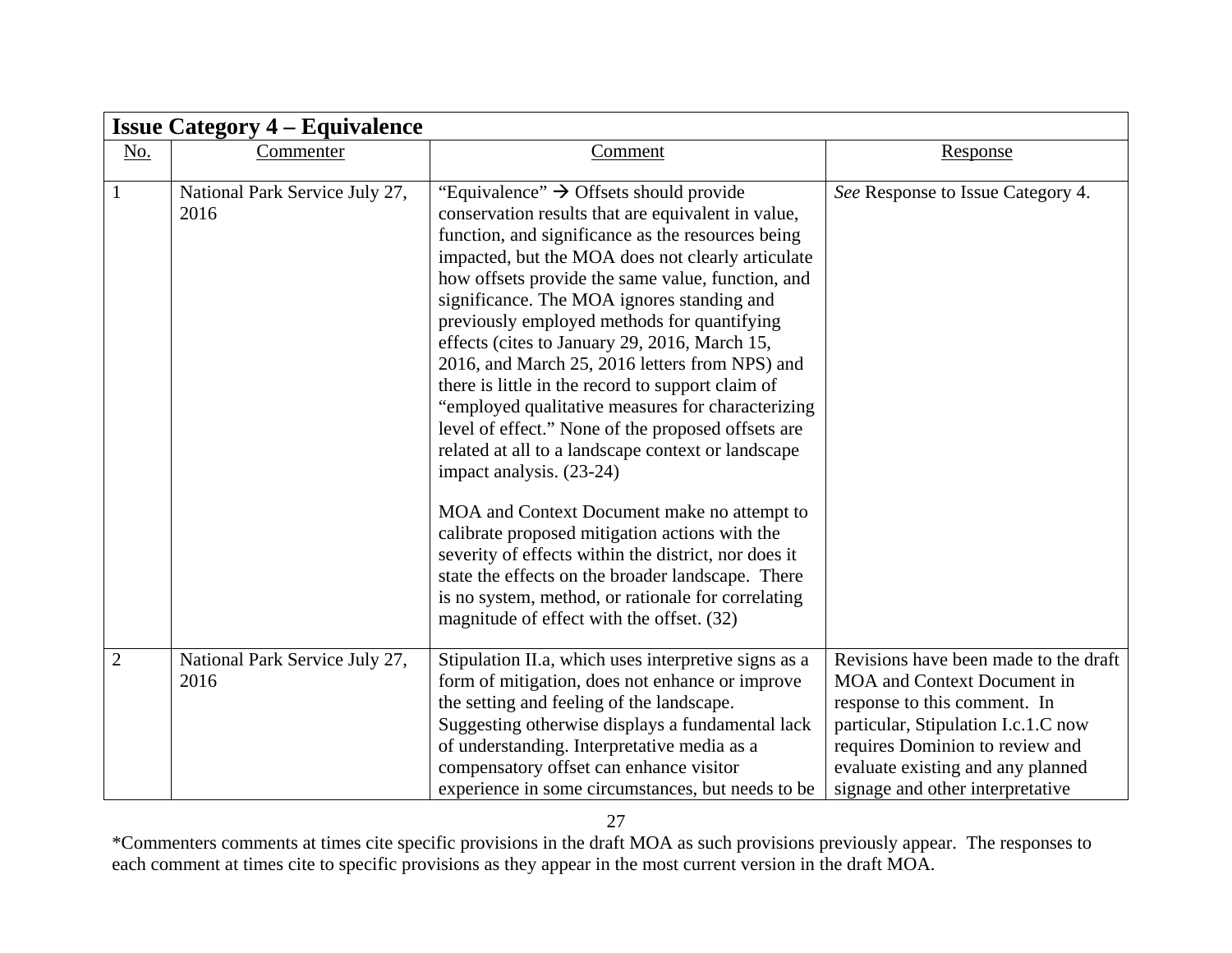|                | <b>Issue Category 4 – Equivalence</b>  |                                                                                                                                                                                                                                                                                                                                                                                                     |                                                                                                                                                                                                                                                                                                                                                                                                                                                                                                        |  |  |
|----------------|----------------------------------------|-----------------------------------------------------------------------------------------------------------------------------------------------------------------------------------------------------------------------------------------------------------------------------------------------------------------------------------------------------------------------------------------------------|--------------------------------------------------------------------------------------------------------------------------------------------------------------------------------------------------------------------------------------------------------------------------------------------------------------------------------------------------------------------------------------------------------------------------------------------------------------------------------------------------------|--|--|
|                |                                        | based on a full evaluation of existing interpretive<br>signage, other media, and programming. All<br>interpretive media and programs have lifecycles<br>and maintenance and replacement costs that need<br>to be considered too. (29-30)                                                                                                                                                            | media currently serving the historic<br>properties at issue so as to develop<br>signage that is complementary. See<br>Response to Issue Category 4 for<br>further discussion on interpretive<br>signage.                                                                                                                                                                                                                                                                                               |  |  |
| $\overline{3}$ | National Park Service July 27,<br>2016 | Stipulation II.b, regarding viewshed<br>documentation of the James, has no compensatory<br>value as it just documents existing conditions<br>prior to construction, which should already be<br>done as part of the Section 106 and NEPA<br>analysis. (30)                                                                                                                                           | See Response to Issue Category 4.                                                                                                                                                                                                                                                                                                                                                                                                                                                                      |  |  |
| $\overline{4}$ | National Park Service July 27,<br>2016 | No mitigation proposal in the MOA that<br>"enhances the integrity" of the adversely affected<br>resource. $(30-31)$                                                                                                                                                                                                                                                                                 | See Response to Issue Category 4.                                                                                                                                                                                                                                                                                                                                                                                                                                                                      |  |  |
| 5              | National Park Service July 27,<br>2016 | Stipulation II.e.1.A.i, regarding Carter's Grove,<br>does not address the damage the Project will cause<br>to the setting of Carter's Grove or the integral<br>views from it to the river. Stipulation just throws<br>funding at Carter's Grove.<br>Should conduct a landscape study to document<br>existing landscape and understand critical views<br>that would be affected by the Project. (33) | For the reasons set forth in the<br>Response to Issue Category 4, NPS'<br>comment is not correct.<br>Nevertheless, the draft MOA has<br>been revised to reflect the positive<br>points from this comment.<br>Stipulation III.a.1 now additionally<br>authorizes funds to be used for<br>viewshed enhancement projects at<br>Carter's Grove. Also, Stipulation<br>III.g.1.C now gives overarching<br>consideration to landscape scale<br>projects related to landscape and<br>battlefield conservation. |  |  |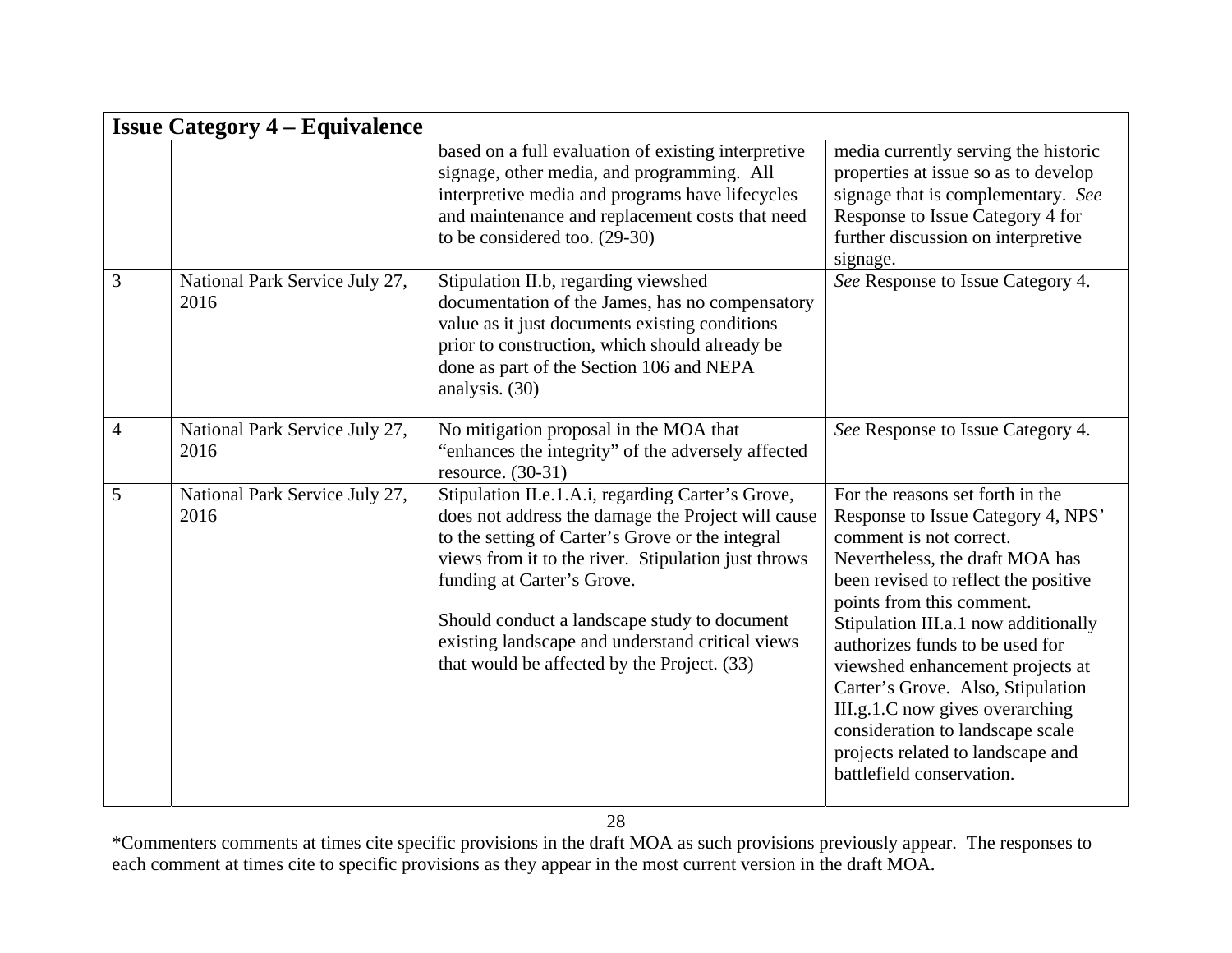|        | <b>Issue Category 4 – Equivalence</b>              |                                                                                                                                                                                                                                                                                                                                                                                                                                                                                                                                                                                                                                                                          |                                                                                                                                                                                                                                                                                                                                                   |  |  |
|--------|----------------------------------------------------|--------------------------------------------------------------------------------------------------------------------------------------------------------------------------------------------------------------------------------------------------------------------------------------------------------------------------------------------------------------------------------------------------------------------------------------------------------------------------------------------------------------------------------------------------------------------------------------------------------------------------------------------------------------------------|---------------------------------------------------------------------------------------------------------------------------------------------------------------------------------------------------------------------------------------------------------------------------------------------------------------------------------------------------|--|--|
| 6      | National Park Service July 27,<br>2016             | Stipulation II.e.1.A.ii, regarding the Colonial<br>Parkway, does not understand what the adverse<br>effects truly are. Mitigation aimed at<br>counteracting adverse effects to the Parkway are<br>premature because the adverse effects are not<br>clearly defined and understood. Referencing the<br>NPS Cultural Landscape Inventory as a tool to<br>determine ways to "enhance" or "protect" the<br>Parkway is misguided because it's a NHPA § 110<br>tool. Need a full study of the Parkway, which<br>would not be completed in the Stipulation II.d.5<br>timeframe. No way to fully mitigate the adverse<br>effects the Project would cause to the Parkway.<br>(33) | See Response to Issue Category 4.                                                                                                                                                                                                                                                                                                                 |  |  |
| $\tau$ | National Park Service July 27,<br>2016             | Stipulation II.e.1.A.iii, regarding Historic<br>Jamestowne at Colonial National Historical Park,<br>has no mitigation related to the actual adverse<br>effects caused by the project. Need a thorough<br>cultural landscape report after Corps defines the<br>effects of the Project to Jamestowne. (34)                                                                                                                                                                                                                                                                                                                                                                 | See Response to Issue Category 4.                                                                                                                                                                                                                                                                                                                 |  |  |
| 8      | <b>National Trust for Historic</b><br>Preservation | Mitigation funding proposed is grossly inadequate<br>and no consulting party has agreed that the<br>proposed mitigation is adequate to address the<br>harms to various resources. Total mitigation<br>funding was not determined in any reasoned<br>fashion, but is "a completely arbitrary number."<br>The determination that the currently proposed<br>mitigation amount adequately minimizes and<br>mitigates harm is "arbitrary, capricious, and an                                                                                                                                                                                                                  | As set out in the Mitigation<br>Correlation, the proposed mitigation<br>funding accounts fully for all adverse<br>effects, even using NPS' own impact<br>quantification/monetization methods,<br>and provides substantial value added.<br>As discussed therein, Dominion's<br>proposed funding amount initially<br>was determined using surrogate |  |  |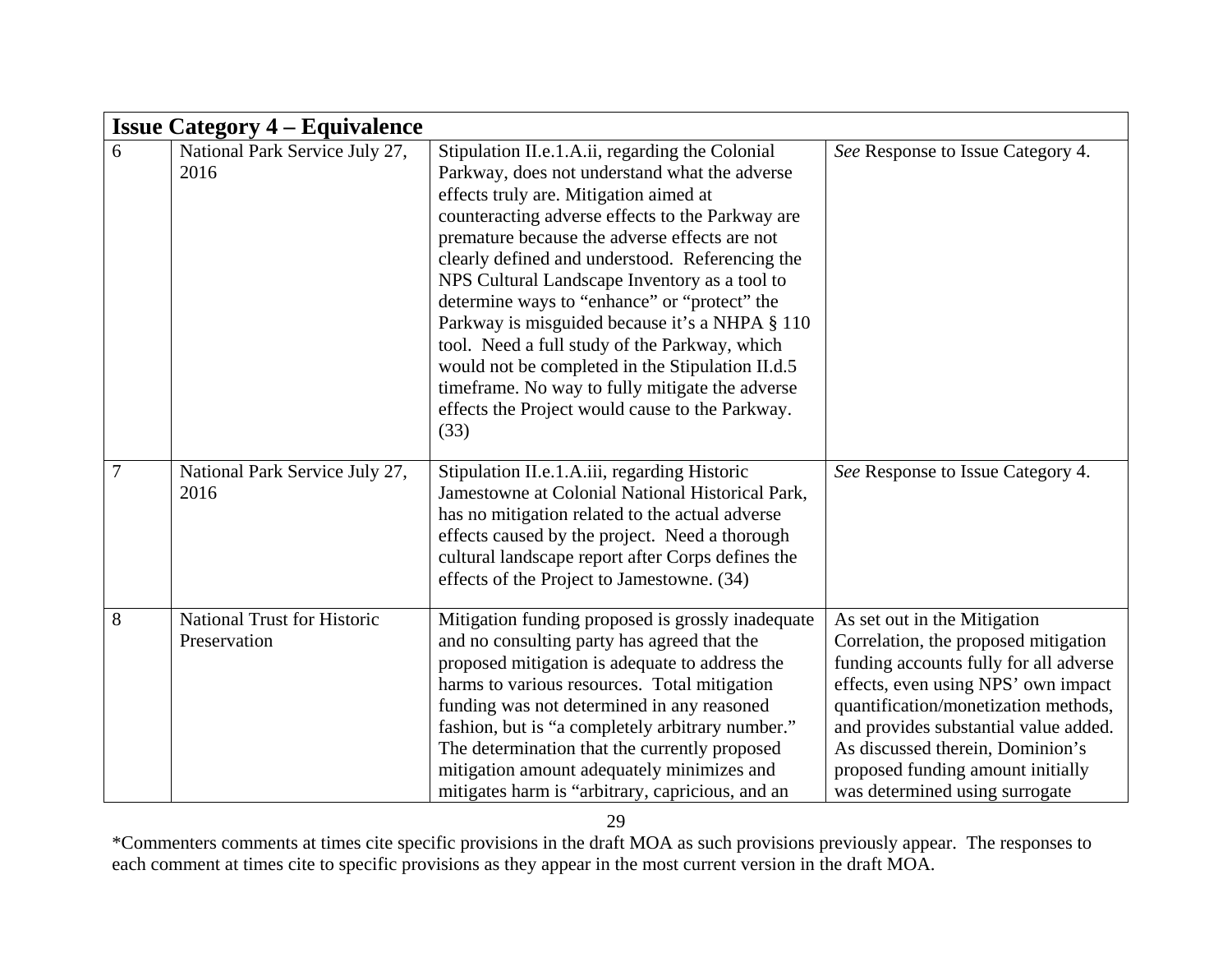|   | <b>Issue Category 4 – Equivalence</b>  |                                                                                                                                                                                                                                                                                                                                                                                                                                |                                                                                                                                                                                                                                                                                                                                                                                                                                                                                           |  |  |
|---|----------------------------------------|--------------------------------------------------------------------------------------------------------------------------------------------------------------------------------------------------------------------------------------------------------------------------------------------------------------------------------------------------------------------------------------------------------------------------------|-------------------------------------------------------------------------------------------------------------------------------------------------------------------------------------------------------------------------------------------------------------------------------------------------------------------------------------------------------------------------------------------------------------------------------------------------------------------------------------------|--|--|
|   |                                        | abuse of agency discretion." (6)                                                                                                                                                                                                                                                                                                                                                                                               | impact quantification/monetization<br>methods accepted by NPS. The<br><b>Context Document provides</b><br>additional detail regarding the<br>analysis of how the mitigation<br>funding amount was reached in light<br>of the inherently subjective nature of<br>visual effects such as those at issue<br>here.                                                                                                                                                                            |  |  |
|   |                                        |                                                                                                                                                                                                                                                                                                                                                                                                                                | In any event, consistent with the<br>comment, the draft MOA has been<br>revised to reflect this comment.<br>Stipulation II.a.9 now provides a<br>process to increase required funds<br>needed in order to complete a specific<br>mitigation project.                                                                                                                                                                                                                                      |  |  |
| 9 | National Park Service July 27,<br>2016 | Stipulation II.e.1.C.i.-iii, regarding heritage<br>tourism, setting and feeling pertain to aspects of<br>the landscape's historical integrity and are not<br>enhanced or improved by heritage tourism<br>promotion, interpretive or visitor facilities.<br>Marketing program for heritage tourism does not<br>have the ability to enhance the National Register<br>aspects of integrity, like setting and feeling. (38-<br>39) | For the reasons discussed in the<br>General Response to Issue Category<br>4, Dominion disagrees that setting<br>and feeling could not, as a rule, be<br>enhanced by the promotion of<br>heritage tourism or the use of<br>interpretive or visitor facilities.<br>In any event, consistent with the<br>comment, Stipulations II.b now<br>authorizes heritage tourism and<br>landscape-enhancements projects that<br>promote and enhance the impacted<br>heritage tourism sites and visitor |  |  |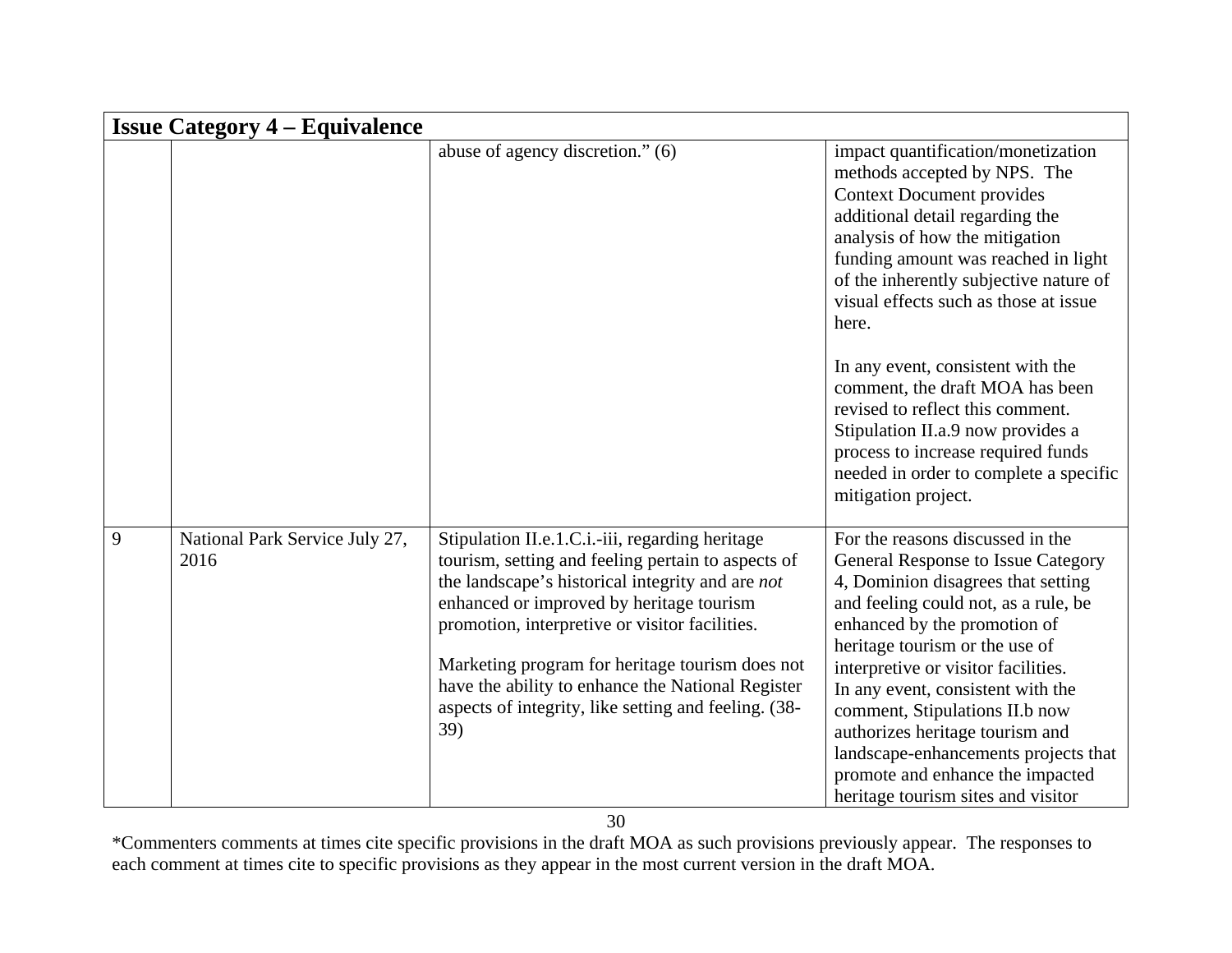|    | <b>Issue Category 4 – Equivalence</b>                                                                                                                                                                                                                                                                         |                                                                                                                                                                                                                                                                                                                                                                                                                                                                                                                                                                                                                                                                                                                                                                                              |                                    |  |  |
|----|---------------------------------------------------------------------------------------------------------------------------------------------------------------------------------------------------------------------------------------------------------------------------------------------------------------|----------------------------------------------------------------------------------------------------------------------------------------------------------------------------------------------------------------------------------------------------------------------------------------------------------------------------------------------------------------------------------------------------------------------------------------------------------------------------------------------------------------------------------------------------------------------------------------------------------------------------------------------------------------------------------------------------------------------------------------------------------------------------------------------|------------------------------------|--|--|
|    |                                                                                                                                                                                                                                                                                                               |                                                                                                                                                                                                                                                                                                                                                                                                                                                                                                                                                                                                                                                                                                                                                                                              | experience within the indirect APE |  |  |
| 10 | Advisory Council on Historic<br>Preservation (1)<br><b>First California Company</b><br>Jamestowne Society (1)<br>Scenic Virginia (3)<br><b>National Parks Conservation</b><br>Association (MOA) (4)<br>National Park Service July 27,<br>$2016(4, 25-26)$<br>Preservation Virginia (3)<br>Council of Virginia | The proposed mitigation does not adequately<br>resolve visual effects that will alter the context,<br>setting and feeling of the Historic District along<br>the James River and the adequacy of the proposed<br>mitigation to address adverse effects to other<br>properties in the APE is still unclear. The Project<br>will cause significant visual impacts that cannot<br>be effectively mitigated through avoidance,<br>minimization, rectification, or reduction over<br>time. The visual impact is unavoidable.<br>"Limits to Offsets" $\rightarrow$ Many of the resources"<br>impacted by the Project are entirely unique and<br>nationally significant and impacts can only be<br>avoided through an alternative. No compensatory<br>offset can undo the 50 years of impacts to the | See Response to Issue Category 4.  |  |  |
|    | Archaeologists (1)<br>Advisory Council on Historic<br>Preservation (2)                                                                                                                                                                                                                                        | nationally significant resources that this project<br>would cause;<br>Project jeopardizes the nomination of Jamestown<br>as a World Heritage Site.                                                                                                                                                                                                                                                                                                                                                                                                                                                                                                                                                                                                                                           |                                    |  |  |

<sup>\*</sup>Commenters comments at times cite specific provisions in the draft MOA as such provisions previously appear. The responses to each comment at times cite to specific provisions as they appear in the most current version in the draft MOA.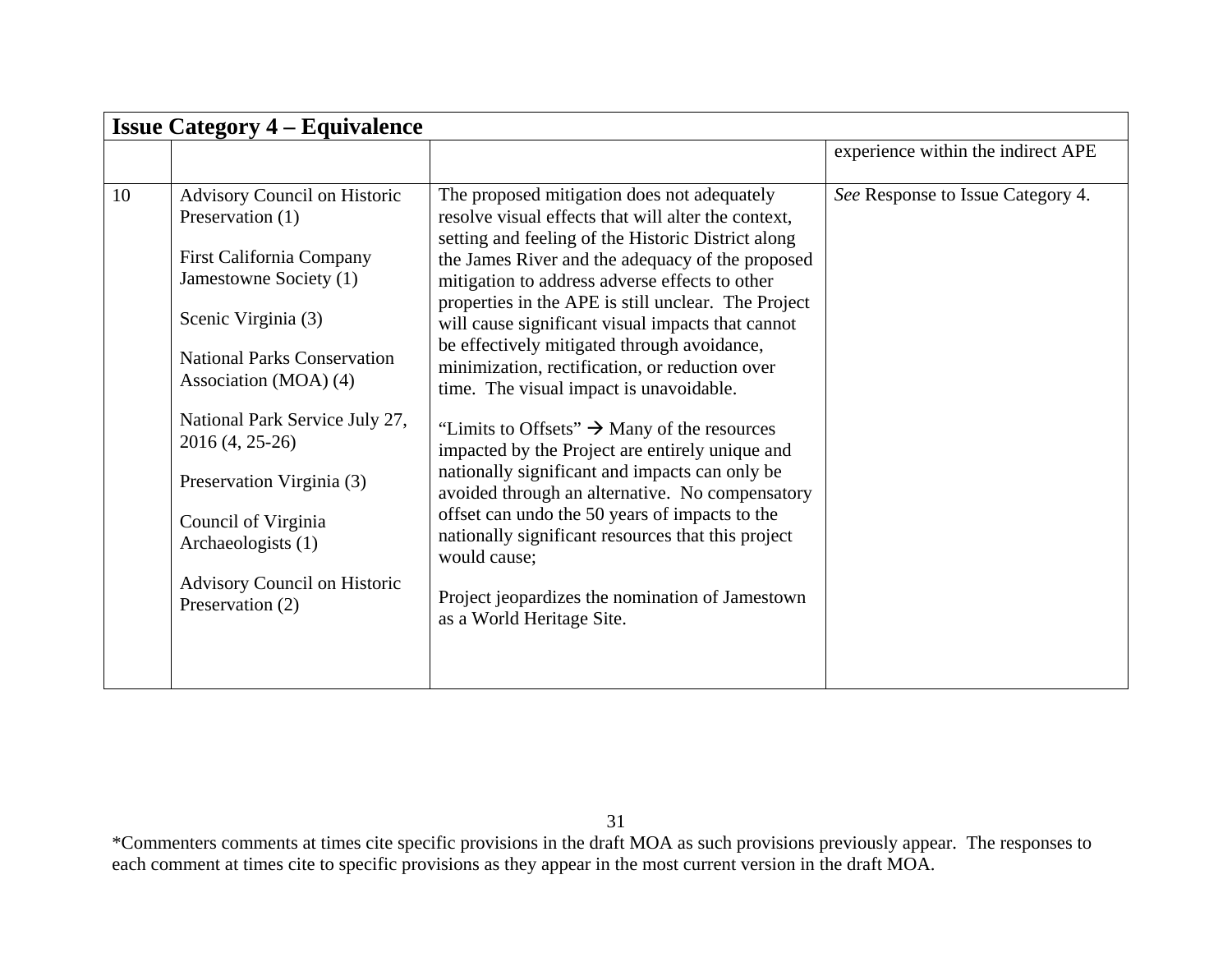## **Issue Category 5 – Durability**

#### **General Response:**

Dominion agrees that mitigation should last as long as the impact it is intended to offset, and, through its implementing agreements with the cooperative management entities, intends to ensure that the allocation of funds for each project contemplates the management and implementation of the project, to the extent necessary based on the kind and type of project at issue.

NPS appears to miscomprehend how the MOA's funds operate (*e.g*., Stipulation II.a). Stipulation II.a.7 ensures only that any funds *not* obligated for projects within 12 years after the effective date of the MOA under stipulations are transferred to a fund administered by the VLCF, which then will seek to obligate them as soon as possible. The goal to obligate funds within 10 years of the effective date of the MOA under, for example Stipulation II.a is to ensure that the planned mitigation is timely undertaken and pursued. As noted in Stipulation II.a.4, funded mitigation projects under, for example Stipulation II.a, do not need to be *completed* within the 10 year time frame. In the event that funding is not obligated within 12 years for the mitigation projects described in Stipulation II.a.7, the remaining mitigation funds will be moved to a legally separate mitigation fund administered by the VLCF over the life of the Project (Stipulation II.a.7).

The Project's lifespan is anticipated to end after 50 years. Stipulation IV.4 requires Dominion to, every 10 years, determine whether the Project is needed or whether it can be removed from the river crossing earlier than the anticipated 50 years. With these determinations, on top of the annual reports, there is no need to reinitiate consultation, and there is no legal basis for it either.

| <u>No.</u> | Commenter                    | Comment                                                                                   | Response                 |
|------------|------------------------------|-------------------------------------------------------------------------------------------|--------------------------|
|            | <b>National Park Service</b> | "Durability" $\rightarrow$ Mitigation should last at least as long as the impact they are | See Response to          |
|            | July 27, 2016                | intended to offset (50 years for Skiffes), but there is "no real concept" of              | <b>Issue Category 5.</b> |
|            |                              | durability within the proposed MOA. Certain individual offset/mitigation                  |                          |
|            |                              | action may provide a degree of durability (specifically with land acquisition),           |                          |
|            |                              | but none of the specific offsets have life-cycle costs built into them.                   |                          |
|            |                              | Suggesting that an endowment for life-cycle or sustainability costs associated            |                          |
|            |                              | with offsets should be considered.                                                        |                          |
|            |                              |                                                                                           |                          |
|            |                              | Other aspect of durability the MOA does not address is creating offsets that              |                          |
|            |                              | continue to compensate for impacts over the lifetime of the project as they are           |                          |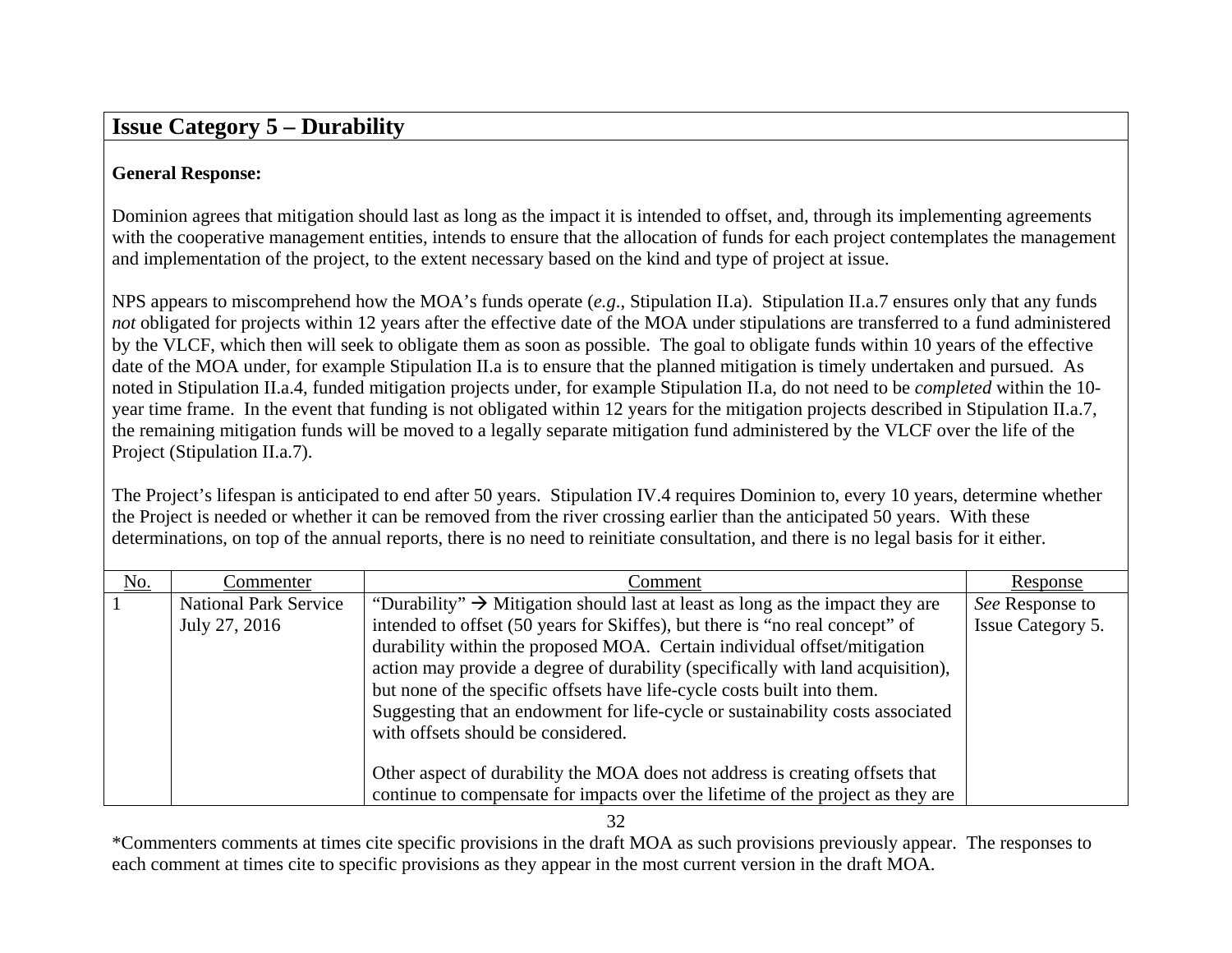|                | <b>Issue Category <math>5 -</math> Durability</b>         |                                                                                                                                                                                                                                                                                                                                                                                                        |                                                                                                                                                                  |  |
|----------------|-----------------------------------------------------------|--------------------------------------------------------------------------------------------------------------------------------------------------------------------------------------------------------------------------------------------------------------------------------------------------------------------------------------------------------------------------------------------------------|------------------------------------------------------------------------------------------------------------------------------------------------------------------|--|
|                |                                                           | essentially one-off isolated individual projects intended to be implemented<br>within a ten year period. None of the proposed mitigation directly reduces<br>impacts to specific resources and is purely compensatory. (24-25)                                                                                                                                                                         |                                                                                                                                                                  |  |
| $\overline{2}$ | <b>National Trust for</b><br><b>Historic Preservation</b> | Paragraph II.e.5.E should make funds available for at least 50 years and the<br>funds, if returned, should be returned directly from the Conservation Fund to<br>VLCF. Dominion should not be an intermediary. (6)                                                                                                                                                                                     | Stipulation II.a.7<br>requires<br>unobligated funds<br>to be transferred to<br>a legally separate<br>mitigation<br>compensation fund<br>administered by<br>VLCF. |  |
| 3              | <b>National Park Service</b><br>July 27, 2016             | Stipulation II.e.1, regarding the Jamestown Island - Hog Island - CAJO Trail<br>Historic District mitigation, the 10-year time limit is not sufficient for a 50-<br>year project. MOA must include mechanisms that allow proper time frames<br>reflecting necessary and sometimes complicated steps involved and potential<br>continuation of maintenance needs over the lifespan of the Project. (32) | See Response to<br>Issue Category 5.                                                                                                                             |  |
| 4              | <b>National Park Service</b><br>July 27, 2016             | Stipulation II.e.1.D, regarding alternative mitigation, this allows an "out" if<br>other mitigation situations fails, but best practices generally establish funds<br>with criteria and procedures for management over the lifespan of a project.<br>(36)                                                                                                                                              | See Response to<br><b>Issue Category 5.</b>                                                                                                                      |  |
| 5              | <b>National Park Service</b><br>July 27, 2016             | Should reinitiate consultation after 50 years. (39)                                                                                                                                                                                                                                                                                                                                                    | See Response to<br><b>Issue Category 5.</b>                                                                                                                      |  |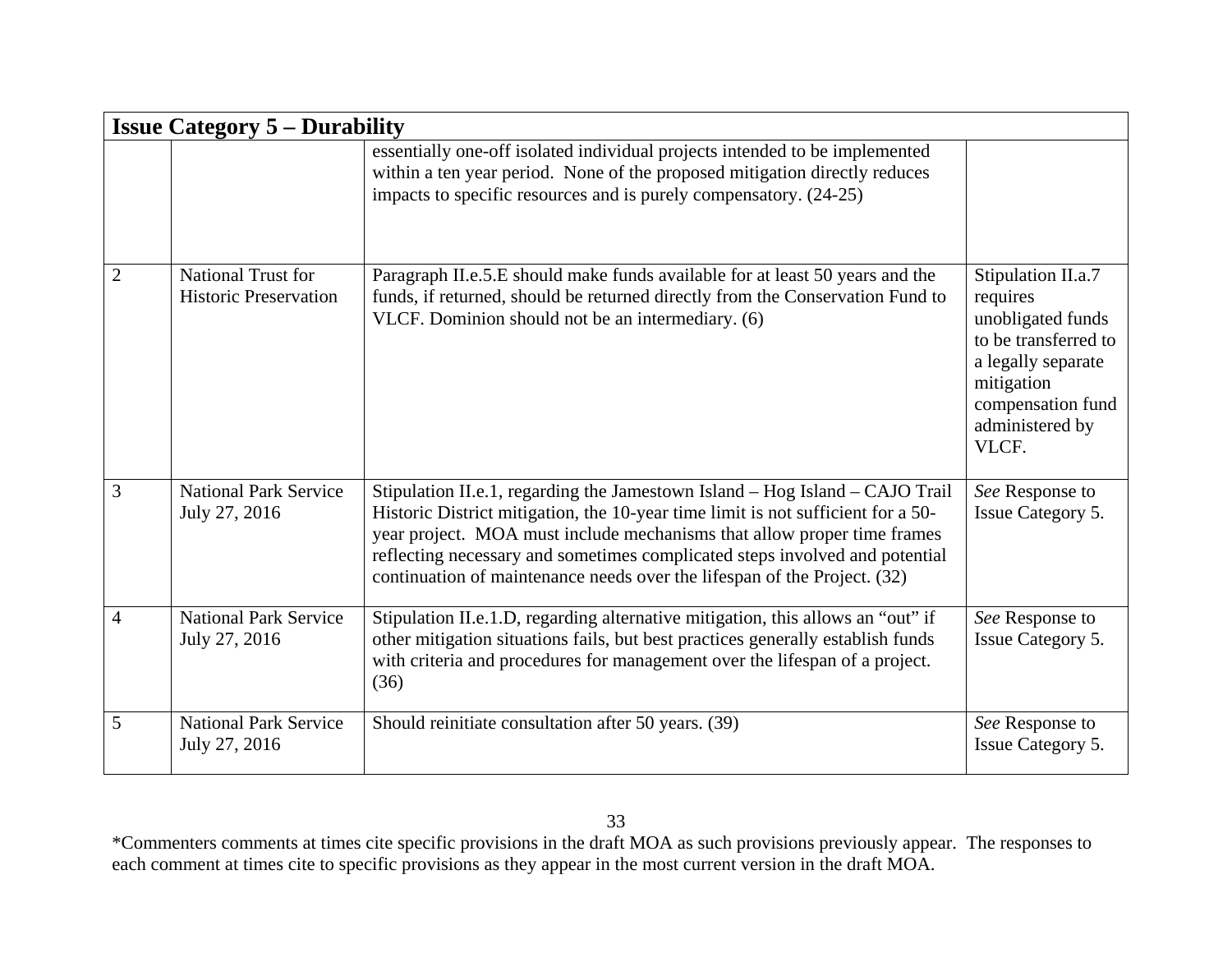| <b>Issue Category 5 – Durability</b> |                 |                                                        |                                                    |  |
|--------------------------------------|-----------------|--------------------------------------------------------|----------------------------------------------------|--|
|                                      | Scenic Virginia | The Project will be visible from Colonial Parkway. (2) | <i>See</i> Response to<br><b>Issue Category 5.</b> |  |
|                                      |                 |                                                        |                                                    |  |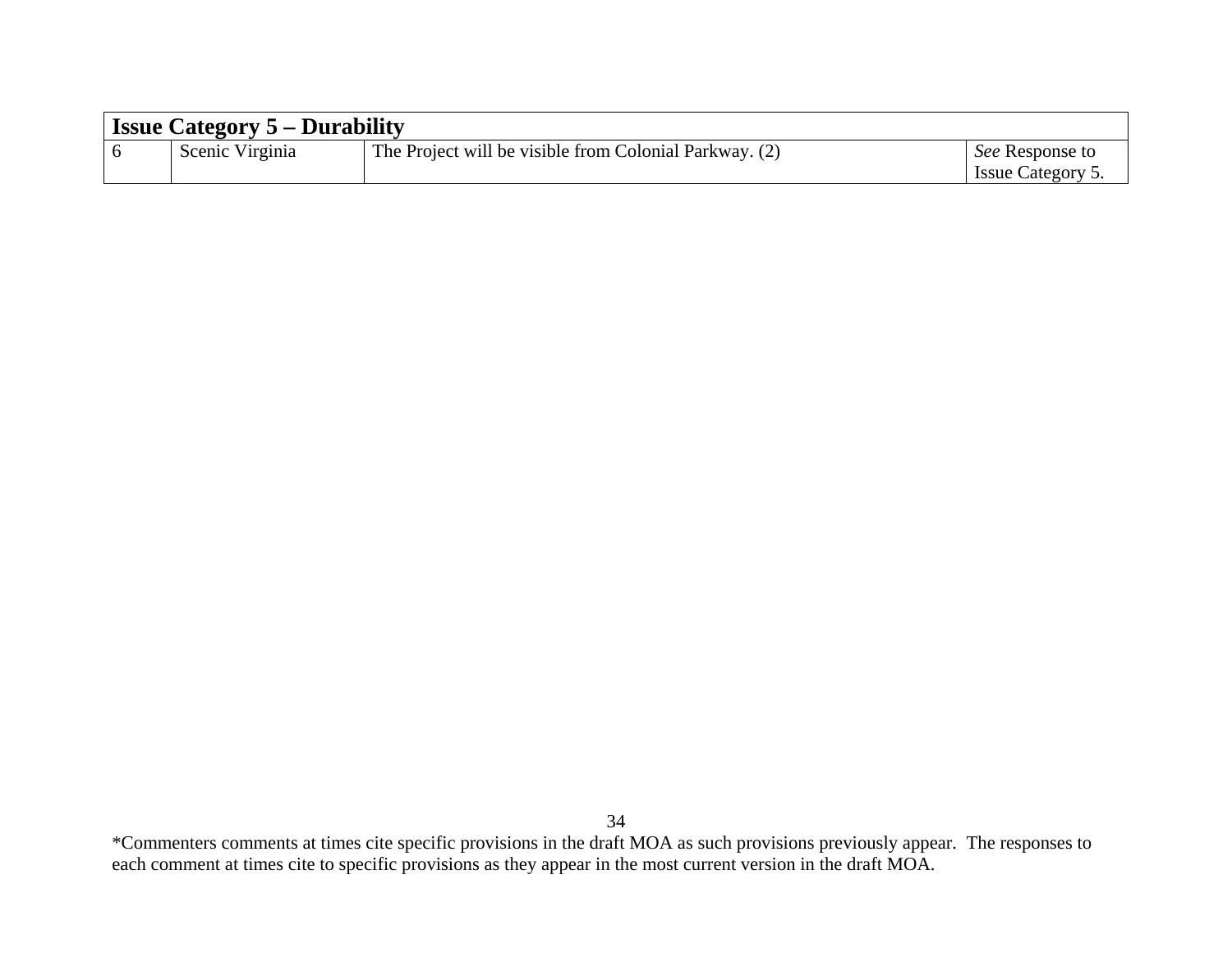# **Issue Category 6 – Dominion / Corps Responsibility Issues**

### **General Response:**

The draft MOA has been revised in response to comments regarding the various parties' role in implementing the MOA. For example, Stipulation III.a.6 provides an oversight role for the Corps to determine whether Dominion has made a good faith effort to secure access and cooperation from the Landowner of Carter's Grove as referenced in Stipulation II.a.1.A Further, the MOA has been revised to make clear that only the Corps, SHPO, and ACHP are signatory parties and can enforce the terms of the agreement, thereby making clear the Corps' role as the lead federal agency. Further, the Context Document also clarifies the roles between the Corps and Dominion, in some instances requiring the Corps to confirm determinations made by Dominion.

| No. | Commenter                    | Comment                                                                                                                                               | Response              |
|-----|------------------------------|-------------------------------------------------------------------------------------------------------------------------------------------------------|-----------------------|
|     | <b>National Park Service</b> | MOA requires an oversight role for the Corps and indication of the Corps's                                                                            | See Response to       |
|     | July 27, 2016                | ultimate responsibility for ensuring that mitigation measures are completed                                                                           | Issue Category 6.     |
|     |                              | sufficiently. For example, the Corps, not the applicant, needs to determine<br>whether it is reasonable to continue pursuing acquisition after twelve |                       |
|     |                              | months. Dominion should submit documentation and products to the Corps                                                                                |                       |
|     |                              | first and then the Corps should submit the products to the consulting parties.                                                                        |                       |
|     |                              | Language within stipulations regarding Dominion's authority versus the                                                                                |                       |
|     |                              | Corps's role as the lead federal agency is not at all clear. Decisions of                                                                             |                       |
|     |                              | "diligence" and "reasonable" should rest with the Corps. (27, 29, 30-31)                                                                              |                       |
| 2   | <b>National Park Service</b> | Need to include that Dominion will get written approval from the Corps as a                                                                           | The draft MOA has     |
|     | July 27, 2016                | final step after securing approval from the entities involved in pre-                                                                                 | been revised to       |
|     |                              | construction mitigation assurances.                                                                                                                   | reflect some of the   |
|     |                              |                                                                                                                                                       | issues raised in this |
|     |                              | Limitations in part 5 of Stipulation II.d are unreasonable – Corps should be                                                                          | comment. The          |
|     |                              | making "diligent" or "reasonable" conclusions. (30)                                                                                                   | MOA now requires      |
|     |                              |                                                                                                                                                       | the Corps to approve  |
|     |                              |                                                                                                                                                       | pursuit of Alternate  |
|     |                              |                                                                                                                                                       | Measures after        |
|     |                              |                                                                                                                                                       | Dominion makes a      |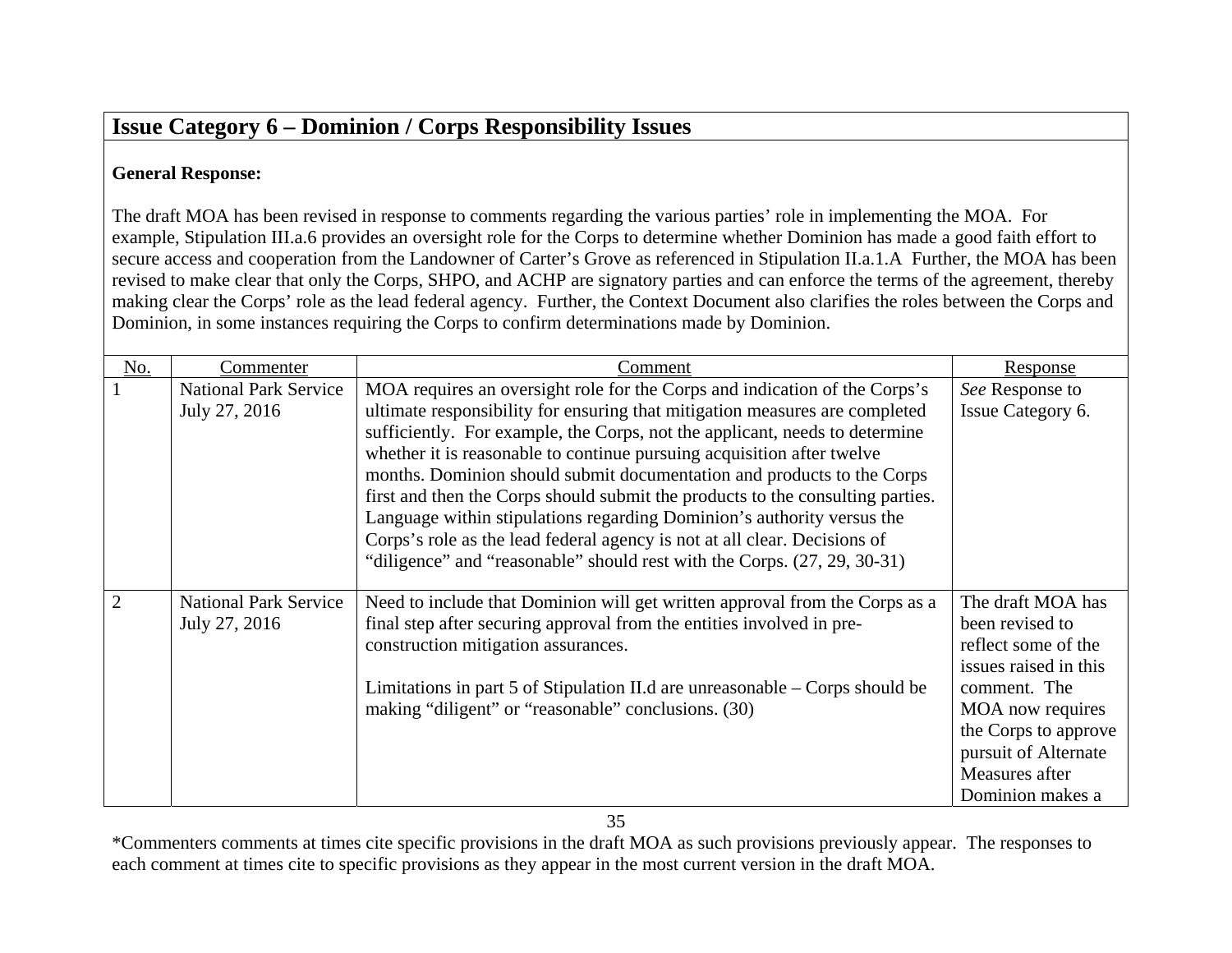| <b>Issue Category 6 – Dominion / Corps Responsibility Issues</b> |  |  |                       |
|------------------------------------------------------------------|--|--|-----------------------|
|                                                                  |  |  | good faith effort to  |
|                                                                  |  |  | coordinate with       |
|                                                                  |  |  | Landowners. It is     |
|                                                                  |  |  | not necessary that    |
|                                                                  |  |  | the Corps provide     |
|                                                                  |  |  | additional approvals  |
|                                                                  |  |  | after it has approved |
|                                                                  |  |  | the Project and the   |
|                                                                  |  |  | proposed mitigation.  |
|                                                                  |  |  | Further, creating     |
|                                                                  |  |  | additional approval   |
|                                                                  |  |  | points creates        |
|                                                                  |  |  | addition legal issues |
|                                                                  |  |  | regarding new         |
|                                                                  |  |  | agency decisions      |
|                                                                  |  |  | $(e.g.,$ compliance   |
|                                                                  |  |  | with Section 106 and  |
|                                                                  |  |  | NEPA) that could      |
|                                                                  |  |  | only serve to hamper  |
|                                                                  |  |  | the implementation    |
|                                                                  |  |  | of the mitigation and |
|                                                                  |  |  | the Project, and      |
|                                                                  |  |  | otherwise create      |
|                                                                  |  |  | confusion and delay.  |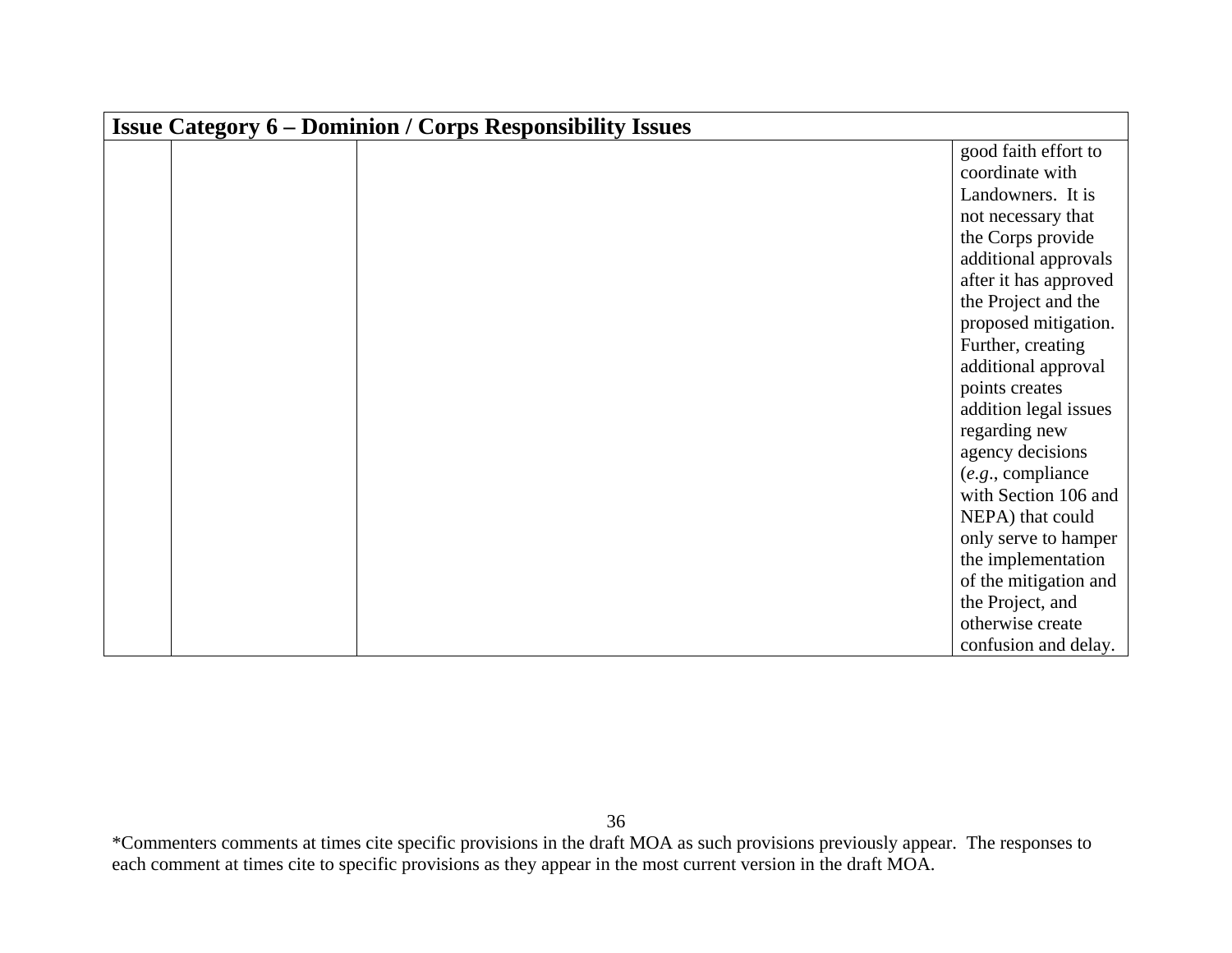## **Issue Category 7 – Heritage Tourism**

### **General Response:**

Dominion notes that the comments regarding the need for an assessment or plan regarding heritage tourism needs is misplaced. Heritage tourism, of course, is not a historic property (or characteristic or aspect of integrity thereof) for which effects must be determined and, if found, resolved. Thus, the suggested assessment and plan, *etc.*, is neither required under Section 106, nor relevant. That is not say, however, that enhancements to heritage tourism (which generally would be beneficial the tourism economic on micro and macro levels) cannot be utilized as one of many tools to otherwise provide enhancements to affected aspects of integrity of the historic properties at issue. As such, Stipulation II.b in the revised draft MOA describes the proposed heritage tourism and visitor experience study in detail, with the goal of providing such enhancements to the historic properties at issue (and to the local tourist economy as well). In addition, it is worth noting that by improving heritage tourism, one improves or helps to sustain spending at historic properties, which provides funding for the maintenance and improvements of historic properties, and their aspects of integrity. *See* Mitigation Correlation (discussing macro and micro visitor spending at and near the historic properties, admission fees and museum and other park receipts are spent, in part, to maintain and enhance the historic properties). Stipulation II.b provides a robust, thorough approach to conducting a heritage tourism and visitor impact evaluation that will be used to implement enhancements to heritage tourism, which also will generate enhancements to the adversely affected historic properties at issue.

Comments that suggest that impacts to heritage tourism have not been assessed are incorrect. They have. *See* Assessment of Potential Impacts on Heritage Tourism (June 10, 2016) ("Heritage Tourism Assessment").

| No.            | Commenter                                                              | Comment                                                                                                                                                                                                                                                         | Response                          |
|----------------|------------------------------------------------------------------------|-----------------------------------------------------------------------------------------------------------------------------------------------------------------------------------------------------------------------------------------------------------------|-----------------------------------|
|                | <b>National Park Service</b><br>July 27, 2016                          | There has been no assessment, evaluation, or<br>consultation or plan regarding the heritage tourism<br>needs associated with the listed sites. Provisions<br>do not address the scope and scale of effects to the<br>Historic District, the trail, or the park. | See Response to Issue Category 7. |
| $\overline{2}$ | Preservation Virginia<br>(10)<br><b>National Parks</b><br>Conservation | MOA postpones review of effects on heritage<br>tourism and visitor experience until after the<br>project is permitted, but these impacts should be<br>determined before a decision is made. The                                                                 | See Response to Issue Category 7. |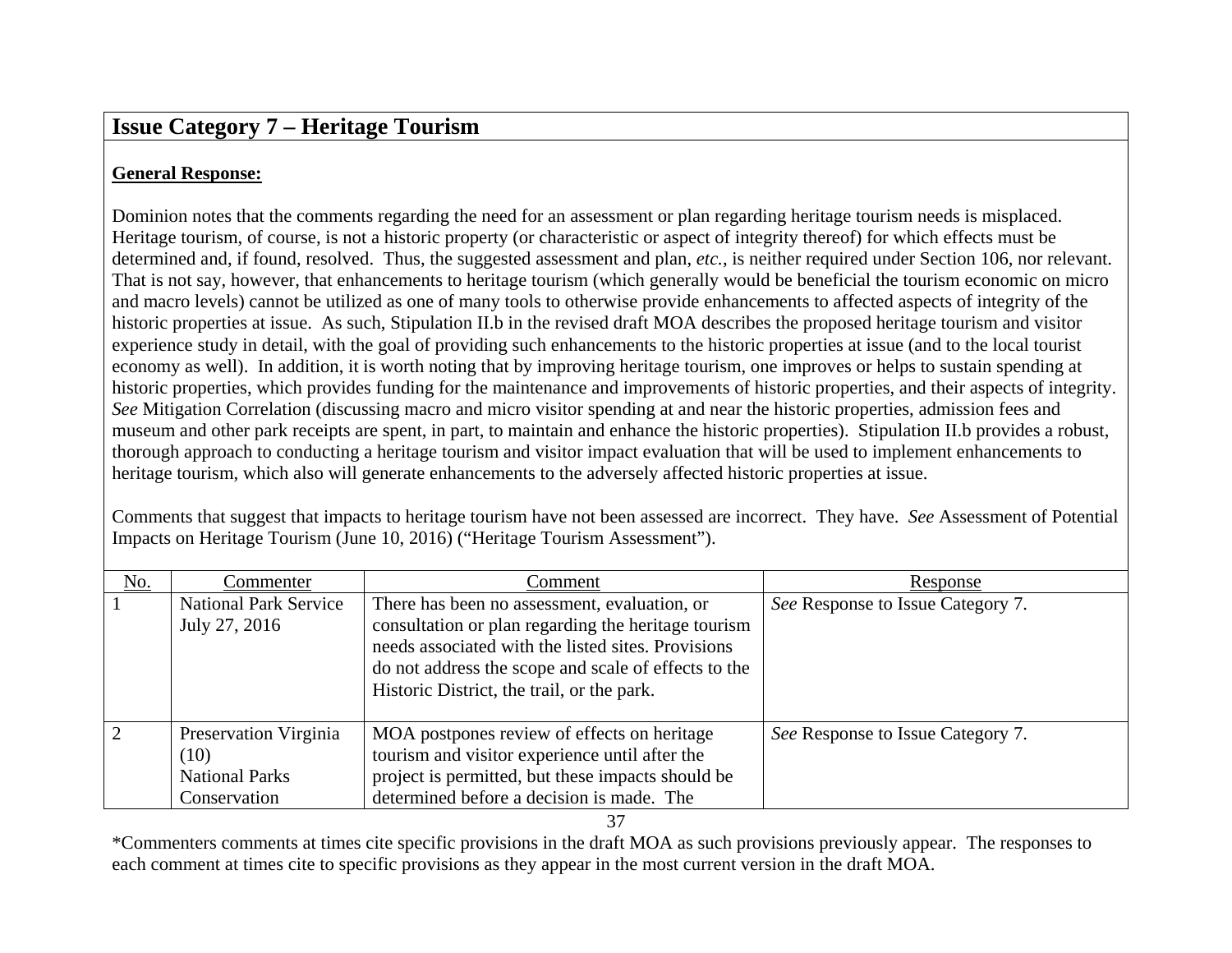|   | <b>Issue Category 7 – Heritage Tourism</b>    |                                                                                                                                                                                                                                                           |                                                                                                                                                                                                                                                                                                                                                                                                                                                                                                                                                                                                                                                                                                                                                                                                                                                                                                                                                                                                                                                                  |  |  |
|---|-----------------------------------------------|-----------------------------------------------------------------------------------------------------------------------------------------------------------------------------------------------------------------------------------------------------------|------------------------------------------------------------------------------------------------------------------------------------------------------------------------------------------------------------------------------------------------------------------------------------------------------------------------------------------------------------------------------------------------------------------------------------------------------------------------------------------------------------------------------------------------------------------------------------------------------------------------------------------------------------------------------------------------------------------------------------------------------------------------------------------------------------------------------------------------------------------------------------------------------------------------------------------------------------------------------------------------------------------------------------------------------------------|--|--|
|   | Association (MOA) (4)<br>Scenic Virginia (4)  | mitigation may not adequately compensate the<br>region for the harm of the Project.                                                                                                                                                                       |                                                                                                                                                                                                                                                                                                                                                                                                                                                                                                                                                                                                                                                                                                                                                                                                                                                                                                                                                                                                                                                                  |  |  |
| 3 | <b>National Park Service</b><br>July 27, 2016 | Stipulation II.f, regarding enhancement of heritage<br>tourism, the contribution calculated in part 4<br>should be based differently. Compensatory<br>mitigation only addressing a single year does not<br>match the significance of the impacts. (38-39) | As discussed in the General Response to Issue<br>Category 7, Stipulation II.b is not to<br>compensate for a believed, but unsupported,<br>effect of the Project on heritage tourism as<br>NPS suggests. Instead, it is to bolster the<br>enhancement of setting and feeling of the<br>adversely affected historic properties, while<br>also benefiting heritage tourism. As such, the<br>actions related to this project do not need to<br>consider the durability issue.<br>NPS states that the proposed mitigation does<br>not match the significance of effects to<br>heritage tourism, yet nowhere in the record<br>has it provided any indications as to what<br>those effects might be, or the extent thereof;<br>the information in the record on this issue<br>makes clear that heritage tourism likely will<br>not be impacted negatively by the Project, and<br>may indeed be impacted positively in light of<br>having a reliable source of electricity to<br>provide power to the needs of the tourism<br>industry. See Heritage Tourism Assessment. |  |  |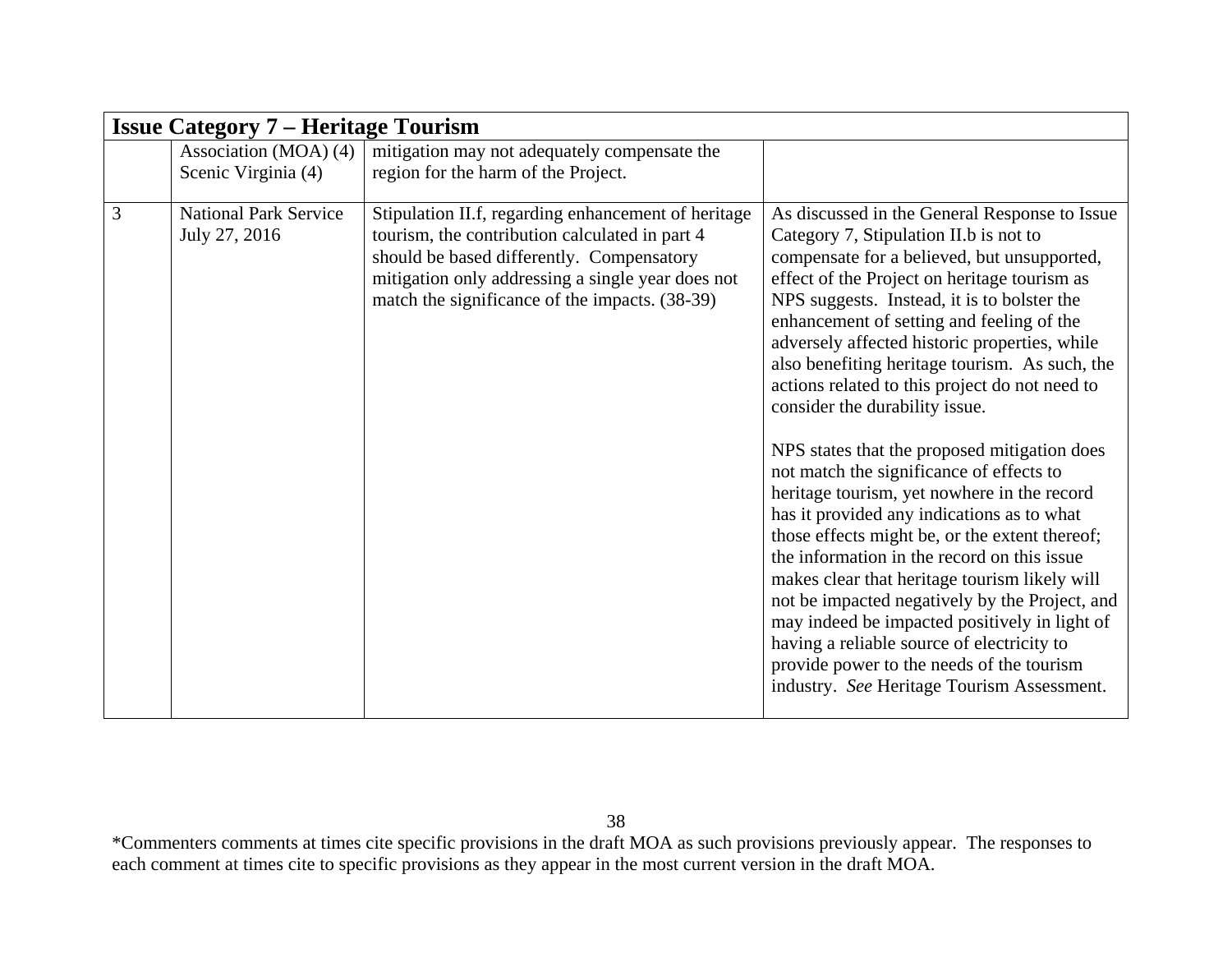## **Issue Category 8 – Cumulative Effects**

### **General Response:**

As discussed in the Response to NPS Letters, among other record documents, the cumulative effects have been fully identified and considered in the CREA. Following the receipt of additional information from Dominion regarding the extent of conservation and preservation lands in the APE, as well as in-river photographs and simulations, in its June 20, 2016 e-mail, the Corps states that "Dominion's consideration and assessment of cumulative effects for past, present, and reasonably foreseeable actions as outlined in the [CREA] is sufficient." The Response to NPS Letters provides additional discussion and evaluation of cumulative effects.

Many of these comments regarding the inadequacy of the cumulative impacts analysis have been responded to in the December 18, 2015 Response to Comments Submitted by Consulting Parties. Reasonable minds can differ regarding speculation related to unknown and currently unknowable potential future effects related to increases in development in the NHRLA. No party has provided any evidence or information regarding potential future industrial or commercial projects seeking to cross the James River near the Project's proposed crossing so as to create some form of an industrial corridor. Similarly, no evidence has been provided about subsequent development in or nearby the APE being induced by the Project (whether that be because of its electricity provision or because of its precedent). *See also* Response to NPS Letters.

The Response to NPS Letters provides a detailed response to comments that raise issues with the cumulative effects analysis, including those raised in the comments in this Issue Category.

| <u>No.</u> | Commenter            | Comment                                                               | Response                        |
|------------|----------------------|-----------------------------------------------------------------------|---------------------------------|
|            | <b>National Park</b> | $24th$ "Whereas" clause, false statement that cumulative effects have | As noted above, the $24th$      |
|            | Service              | been fully identified (Corps recognized at February 18, 2016)         | "Whereas" clause in the         |
|            |                      | meeting that Dominion's cumulative effects analysis was               | revised draft MOA has been      |
|            |                      | insufficient).                                                        | deleted. This deletion was      |
|            |                      |                                                                       | made because the Whereas        |
|            |                      |                                                                       | clause is not necessary for the |
|            |                      |                                                                       | purposes of the MOA, but the    |

A more detailed discussion of cumulative effects as it relates to the Section 106 Process can be found in Issue Category 14.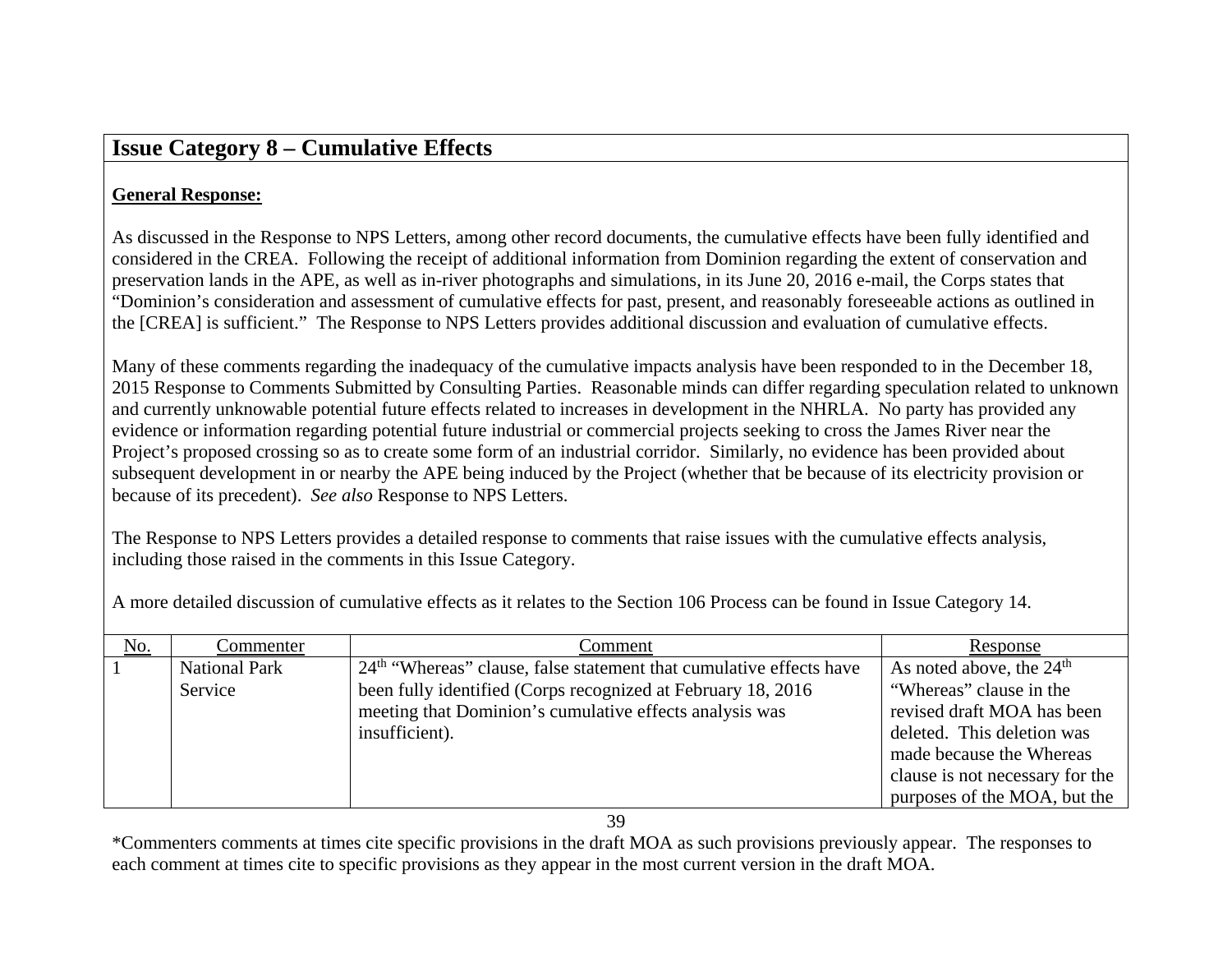|                | <b>Issue Category 8 – Cumulative Effects</b>                                                 |                                                                                                                                                                                                                                                                                                                                                                                                                                                                                          |                                                                                                                                                                                                                                       |  |
|----------------|----------------------------------------------------------------------------------------------|------------------------------------------------------------------------------------------------------------------------------------------------------------------------------------------------------------------------------------------------------------------------------------------------------------------------------------------------------------------------------------------------------------------------------------------------------------------------------------------|---------------------------------------------------------------------------------------------------------------------------------------------------------------------------------------------------------------------------------------|--|
|                |                                                                                              |                                                                                                                                                                                                                                                                                                                                                                                                                                                                                          | statements therein were<br>accurate and supported by the<br>record. See also Response to<br><b>Issue Category 8.</b>                                                                                                                  |  |
| $\overline{2}$ | <b>National Parks</b><br>Conservation<br>Association (MOA)                                   | Visual and cumulative impacts have not been completed.                                                                                                                                                                                                                                                                                                                                                                                                                                   | See Response to Issue<br>Category 8.                                                                                                                                                                                                  |  |
| 3              | Scenic Virginia (3)<br><b>National Park</b><br>Service July 27, 2016<br>(5, 6)               | Do not agree with Dominion's approach to analyze cumulative<br>effects to historic resources that limits the evaluation only historic<br>resources that were identified in the Section 106 review process.<br>The Project will be visible from a large area which will increase the<br>likelihood of cumulative visual impact effects. The increased<br>availability of reliable power would also facilitate the expansion of                                                            | Stipulation IV, "Avoidance<br>and Minimization of Potential<br><b>Future and Cumulative</b><br>Effects within the Direct and<br>Indirect APE of the River<br>Crossing," provides several                                              |  |
|                | Preservation Virginia<br>(1, 2)<br>National Trust for<br><b>Historic Preservation</b><br>(7) | industrial and other land uses that are incompatible with the historic<br>landscape setting. The cumulative effects analysis should address<br>the reasonably foreseeable increase in development. Limited<br>evaluation of cumulative effects to effects on resources specifically<br>identified and considered in the NHPA 106 process is inadequate<br>and the Corps "agreed that the approach to considering cumulative"<br>effects used by Dominion is not consistent with the NHPA | examples of how Dominion<br>will ensure that long-term and<br>cumulative effects are avoided<br>when possible $(e.g.,$ Dominion<br>will not add new or additional<br>line infrastructure within the<br>Project's defined indirect APE |  |
|                | <b>National Park</b><br>Service (2)<br>ACHP(2)                                               | requirements." (no citation provided). Methodology used to<br>consider cumulative effects is deeply flawed based on 40 C.F.R. §<br>1508.7 and 36 C.F.R. § 800.5(a) standard, as the analysis is limited<br>to cumulative effects to resources that were individually identified<br>and evaluated under the Section 106 process.<br>Stipulation $II(g)$ , regarding avoidance and minimization of potential                                                                               | for the river crossing).<br>At Stipulation VII.4, the<br>revised draft MOA provides<br>that the Corps, SHPO, ACHP,<br>and other Participating Parties<br>of the MOA will provide                                                      |  |
|                |                                                                                              | future and cumulative effects, does nothing to address cumulative<br>effects beyond placement of new or heightened infrastructure within<br>the APE. Approval of this project would create precedent. Forecast                                                                                                                                                                                                                                                                           | comments on all technical<br>reports, treatment plans, and<br>other documentation arising                                                                                                                                             |  |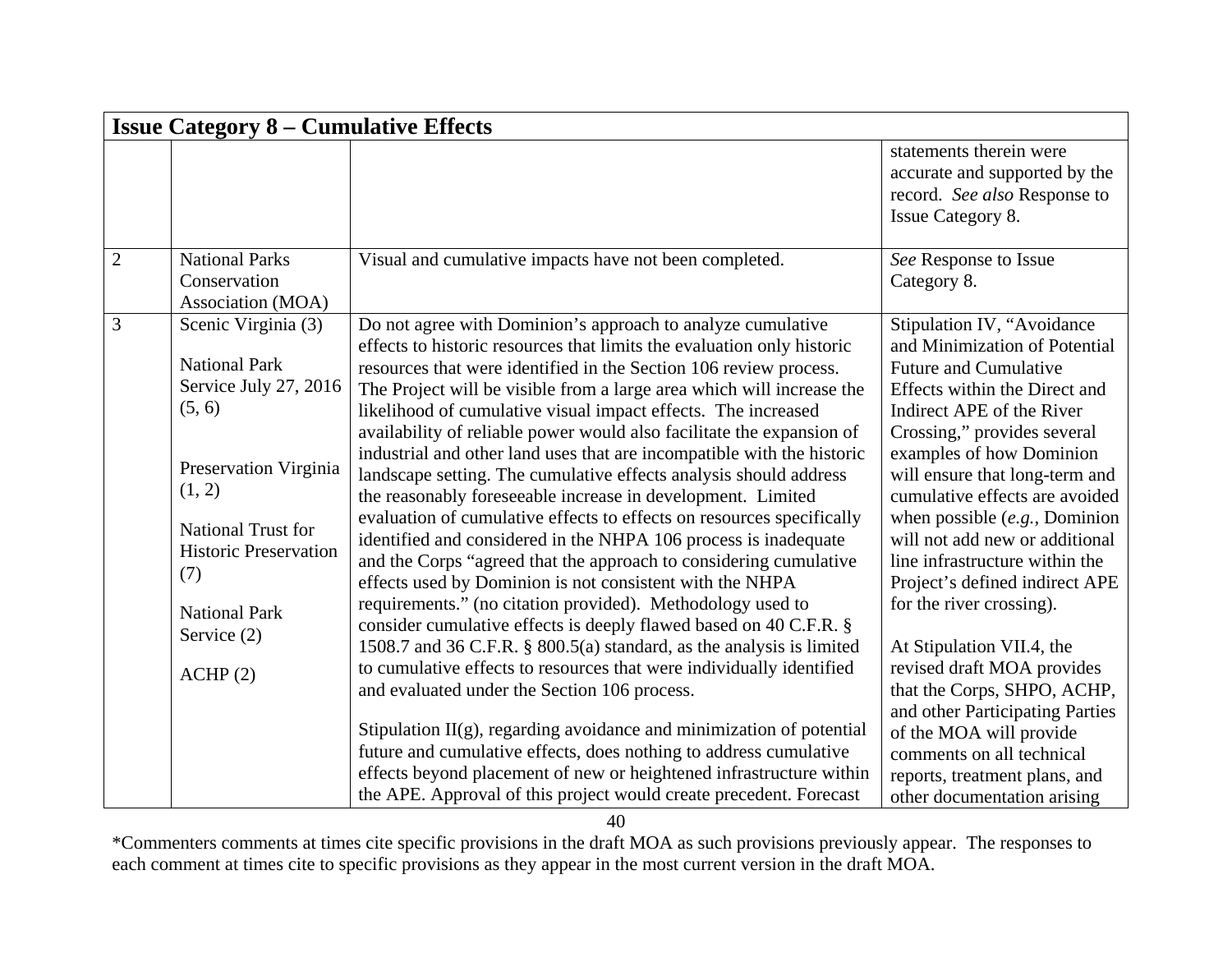|   | <b>Issue Category 8 – Cumulative Effects</b>               |                                                                                                                                                                                                |                                                                                                                                                                                                                                                                                                                                                                                                       |
|---|------------------------------------------------------------|------------------------------------------------------------------------------------------------------------------------------------------------------------------------------------------------|-------------------------------------------------------------------------------------------------------------------------------------------------------------------------------------------------------------------------------------------------------------------------------------------------------------------------------------------------------------------------------------------------------|
|   |                                                            | data in $II(g)(3)$ would need to be shared with Corps and consulting<br>parties. Corps, not Dominion, needs to be responsible to review<br>Dominion's assessments with the consulting parties. | from the MOA.<br>Other issues raised by these                                                                                                                                                                                                                                                                                                                                                         |
|   |                                                            | The draft MOA has failed to clarify how Dominion will partner with<br>consulting parties to ensure that long-term and cumulative effects<br>are avoided when possible.                         | comments are addressed in the<br>General Response to Issue<br>Category 8.                                                                                                                                                                                                                                                                                                                             |
| 4 | <b>National Parks</b><br>Conservation<br>Association (MOA) | Dominion's limit of only evaluating cumulative effects on resources<br>that were specifically identified and considered in the 106 review<br>process does not comply with federal law. (3)     | As set out in the CREA and<br>Dominion's December 18,<br>2015 Response to Comments<br>Submitted by Consulting<br>Parties, the cumulative effects<br>analysis considered<br>cumulative effects for all<br>properties for which a visual<br>effect could accumulate. To<br>the extent a property was not<br>affected by the Project, it need<br>not be the subject of a<br>cumulative effects analysis. |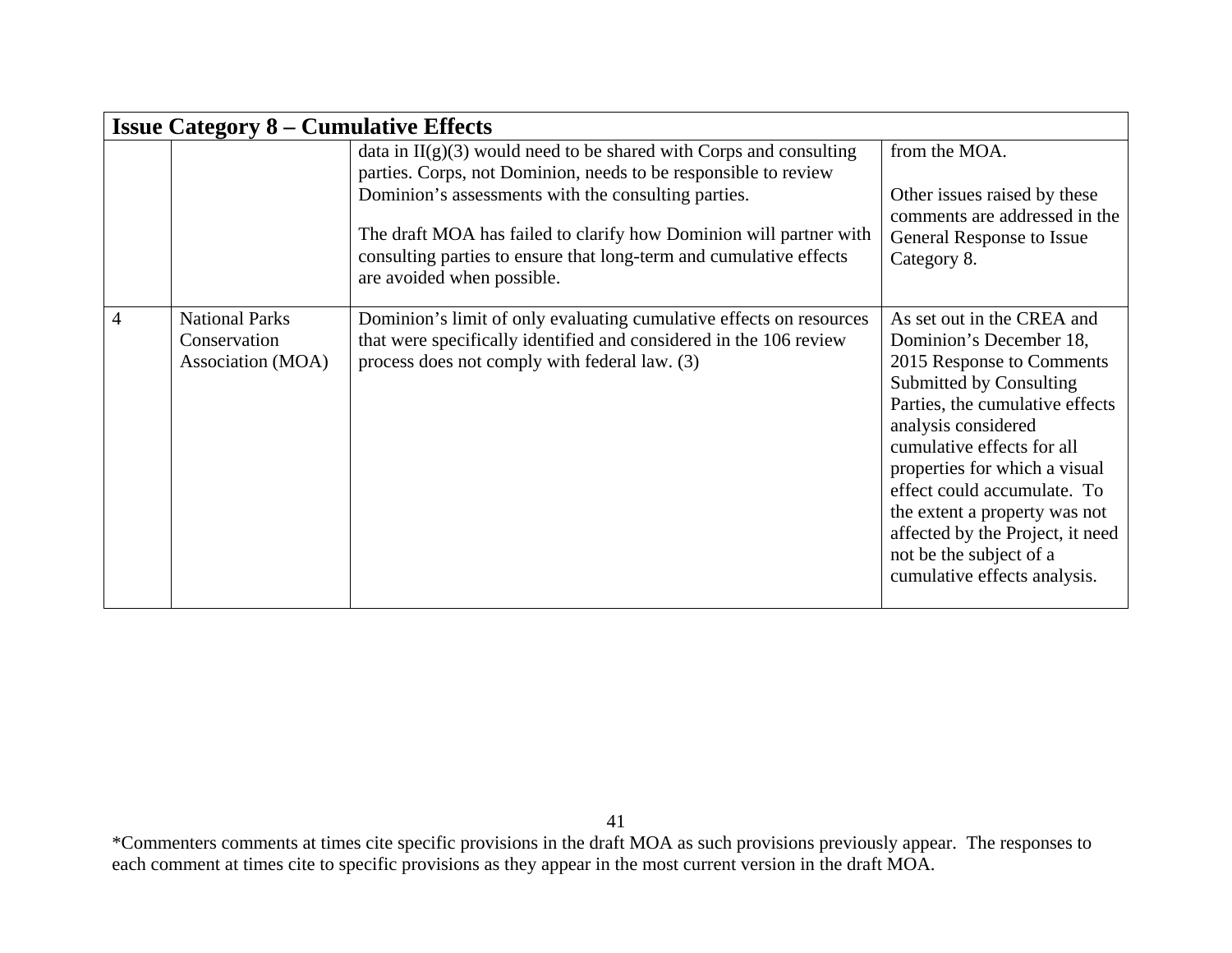## **Issue Category 9 – Concurring vs. Consulting Parties**

## **General Response:**

Generally, the term "concurring parties" has not been changed throughout the revised MOA to "consulting parties." There is no legal requirement for consulting parties to have the MOA implementation opportunities requested and to date, the consulting parties have been afforded multiple opportunities to provide comments on the various stages of the Section 106 process. Those comments have been addressed and reflected in the numerous Section 106 documents and analyses. It also is noteworthy that many of the consulting parties have claimed, and continue to claim, that the adverse effects from the Project that were not avoided and that cannot be minimized further cannot be mitigated. Dominion, the Corps, and the SHPO disagree. Affording third-parties that expressly do not believe in the proposed mitigation a blanket voice in the implementation of that mitigation after the close of the Section 106 process could unacceptably impede that implementation to the detriment of the historic properties. The purpose of the MOA is not to rehash disagreements about the effects and potential mitigation, it is to implement the selected mitigation. Nevertheless, the MOA provides consulting parties the opportunity to concur with the MOA and be concurring parties to the MOA, and thereby participate in its implementation. Nevertheless, in some instances, the change requested in this comment has been made. *See* Stipulation VII.1 Also, under the revised draft MOA, participating parties are included in the review of technical reports, treatment plans, and other required documentation pursuant to Stipulation VII.1.

| No.           | Commenter                           | Comment                                                                                                                                      | Response     |
|---------------|-------------------------------------|----------------------------------------------------------------------------------------------------------------------------------------------|--------------|
|               | Scenic Virginia (4)                 | Wants Consulting Parties to have the opportunity to participate in the                                                                       | See Response |
|               | Chesapeake Conservancy (1)          | implementation of the MOA and to object to deficiencies in implementing                                                                      | to Issue     |
|               | <b>National Parks Conservation</b>  | the MOA or requesting amendments to the MOA. Wants Concurring                                                                                | Category 9.  |
|               | Association (MOA) (4)               | Parties be changed to Consulting parties throughout the document. The                                                                        |              |
|               | Preservation Virginia (3)           | Consulting Parties should have a voice in the ongoing work of protecting                                                                     |              |
|               | <b>National Trust for Historic</b>  | the site.                                                                                                                                    |              |
|               | Preservation (3-4)                  |                                                                                                                                              |              |
|               | Save the James Alliance (2)         |                                                                                                                                              |              |
| $\mathcal{D}$ | <b>Advisory Council on Historic</b> | A review group consisting of members of the consulting parties should be                                                                     | See Response |
|               | Preservation (4)                    | established to work with Dominion on the details of proposed mitigation                                                                      | to Issue     |
|               | National Park Service (27)          | measures. No clear process for consulting parties to review and provide<br>input on identification and implementation of proposed mitigation | Category 9.  |

<sup>\*</sup>Commenters comments at times cite specific provisions in the draft MOA as such provisions previously appear. The responses to each comment at times cite to specific provisions as they appear in the most current version in the draft MOA.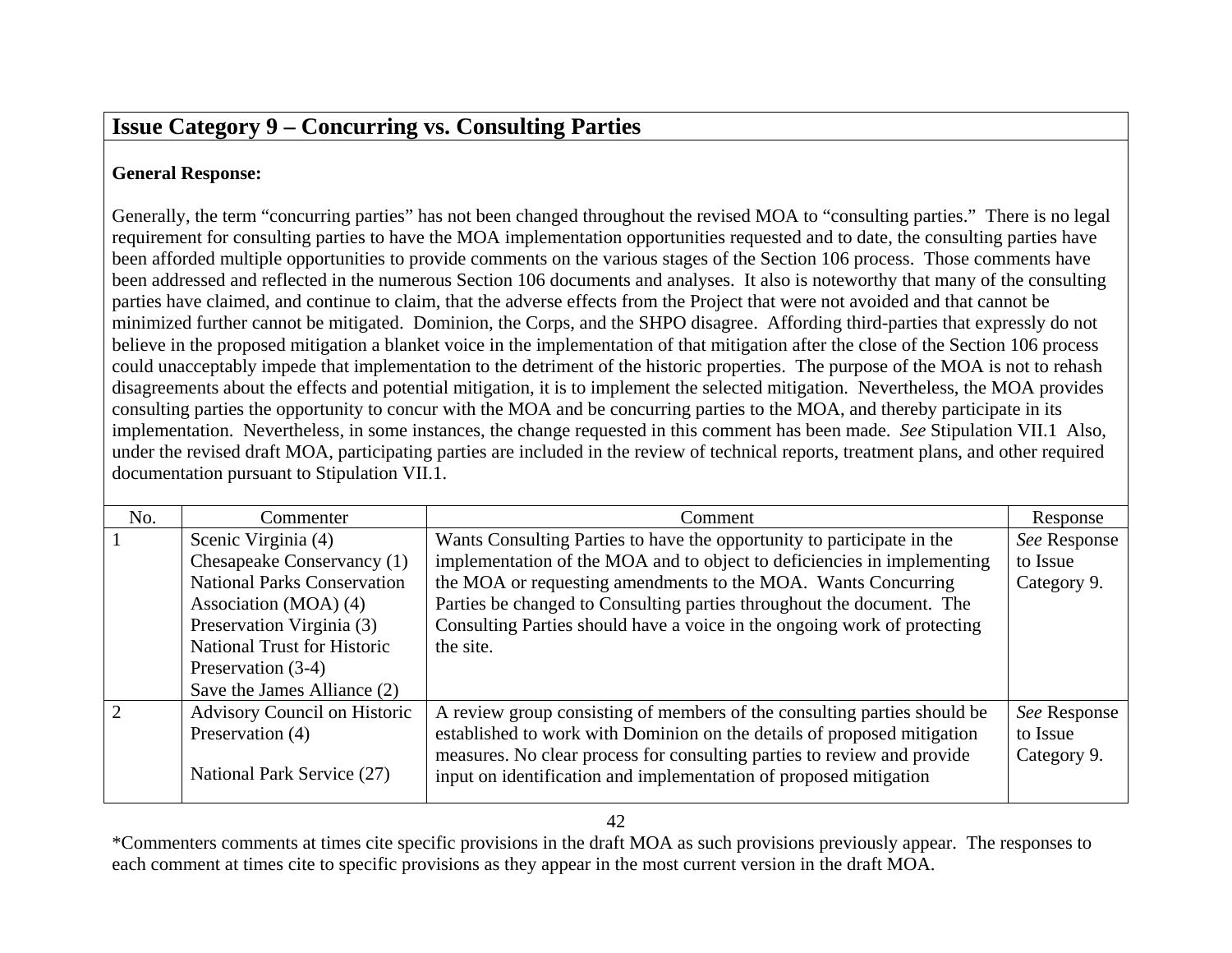| <b>Issue Category 9 – Concurring vs. Consulting Parties</b> |  |           |  |
|-------------------------------------------------------------|--|-----------|--|
|                                                             |  | measures. |  |
|                                                             |  |           |  |

## **Issue Category 10 – Mitigation Methodology**

#### **General Response:**

NPS argues that factual differences in the Susquehanna to Roseland 500 kV transmission line project ("SR Line") and this Project means that the underlying methods NPS used to analyze and mitigate the SR Line's visual effects are not valid here. NPS is incorrect, and provides no rational explanation for its position. First, NPS states that a power line previously existed where the SR Line was proposed, and that the power companies had rights to continue to use the right-of-way. So too here, the majority of the Project will occur in previously existing rights-of-way, though Dominion acknowledges that the portion of the Project crossing the James River up to the switching station is new, residential, commercial, and industrial development in that area is not. Dominion further acknowledges that with the exception of the rights to the rights-of-way it currently possesses, it did not have prior rights beyond those granted by the Virginia SCC to the Project route. Nonetheless, the prior existence of rights does not have anything to do with methodologies for quantifying or evaluating visual impacts, or developing mitigation therefore.

NPS next says there is a "marked difference" between the significance of the historic resources affected by the two projects, and that the geography/topography is different in the two project areas. As discussed in the Response to NPS Letters, neither Section 106 nor its implementing regulations make a subjective belief regarding the relative importance or significance of a historic property a consideration in determining or resolving adverse effects thereto. Instead, 36 C.F.R. § 800.5(a)(1) lays out the criteria that must be used to access adverse effects, and then § 800.6 requires the action agency, through continued consultation, to attempt to resolve those adverse effects through avoidance, minimization, and mitigation. Neither the regulations nor any guidance mandates the use of any particular method to develop mitigation in any circumstance. There is nothing in the record, and nothing Dominion has found in the available SR Line documents regarding mitigation, to suggest that the method used to develop and scope mitigation for the SR Line project was specific to "less significant" historic properties, or somehow was not useful for developing and scoping mitigation for "more significant" historic properties. Likewise, there is no evidence that the SR Line method was limited for use in circumstances involving certain geography or topography. NPS' actions in this case make that clear because, as set out in the Mitigation Correlation, NPS used a variation of the SR Line method to assess visual impacts for the Project in its September 2015 visual impacts assessment. NPS even used the same underlying literature used for the SR Line project to support its assessment (albeit slightly modified for what

43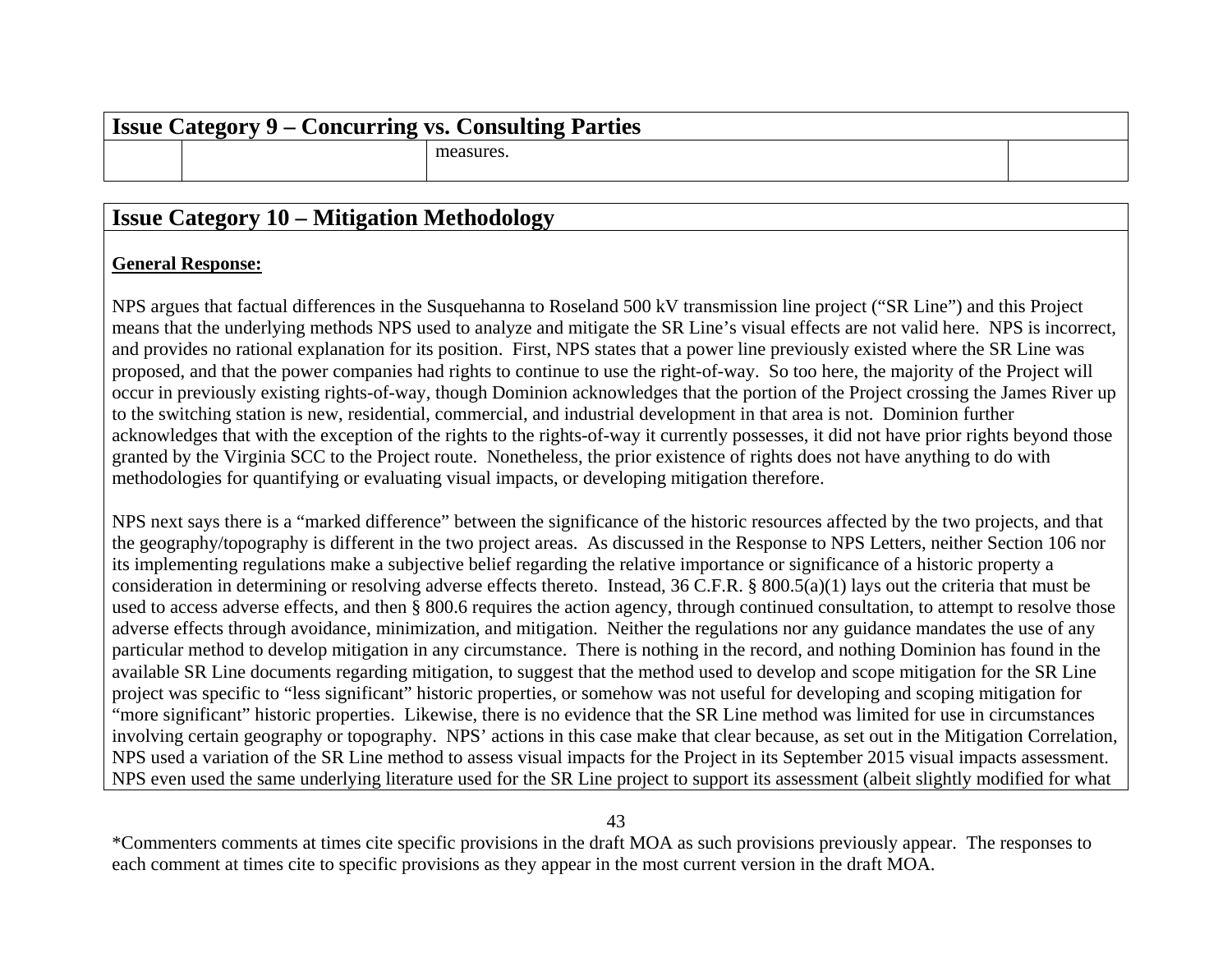# **Issue Category 10 – Mitigation Methodology**

NPS, in err, believed were different visual circumstances (*see* Mitigation Correlation)). These two alleged reasons not to use the SR Line method also fail.

Next, NPS states that the value for the compensatory mitigation for the SR Line was based on the development of fact-based cost estimates, and states that the value of the proposed mitigation of the Project has no apparent basis. The Mitigation Correlation document and the Context Document demonstrate that this statement is incorrect, and that the value of the proposed mitigation for the Project more than provides for the value of the impacts/ecoservices at issue.

Finally, NPS states that the mitigation scheme for the SR Line was only deemed appropriate after an EIS was performed that evaluated all possible alternatives and measures to avoid and minimize impacts, and that such an EIS has not been performed here. As such, NPS concludes that the SR Line method is not useful here because there has not been a comparable "level of effort" for the Project. That argument is without merit. Whether a method of analysis is appropriate for use in a certain circumstance has nothing to do with the level of effort involved; the method is either appropriate for use or it is not. Here, the facts and NPS' actions make clear that it is. Both projects are 500 kV transmission line projects with visual impacts on historic properties; both projects avoided and minimized adverse effects to the maximum extent possible; both projects sought to resolve the outstanding adverse effects through various forms of compensatory mitigation, such as enhancement of aspects of integrity, preservation, conservation, and other similar actions. There simply is no rational basis upon which to argue that the method and mitigation actions used for the SR Line cannot be applied here.

The Context Document, though not providing specific values, provides the methodology used to determine what is needed to adequately mitigate the adverse effects from the Project. In addition, the Mitigation Correlation document provides an analysis of various methods to quantify/monetize the impacts/values of ecoservices at issue as compared to the total proposed mitigation, to assist in determining if the mitigation is sized appropriately.

| <u>No.</u> | Commenter                                        | Comment                                                                                                                                                                                                                                      | Response                                        |
|------------|--------------------------------------------------|----------------------------------------------------------------------------------------------------------------------------------------------------------------------------------------------------------------------------------------------|-------------------------------------------------|
|            | <b>National Park</b><br>Service July 27,<br>2016 | The MOA relies on an inaccurate analysis of the approach used by the NPS for the<br>Susquehanna to Roseland utility line project.                                                                                                            | See Response to<br><b>Issue Category</b><br>10. |
|            | <b>National Park</b><br>Service July 27,         | Differences between the Susquehanna to Roseland 500 kV Transmission Line<br>("Susquehanna") and the Surry-Skiffes Line projects that demonstrate that the two<br>projects are not comparable: First, a power line existed at the Susquehanna | See Response to<br><b>Issue Category</b><br>10. |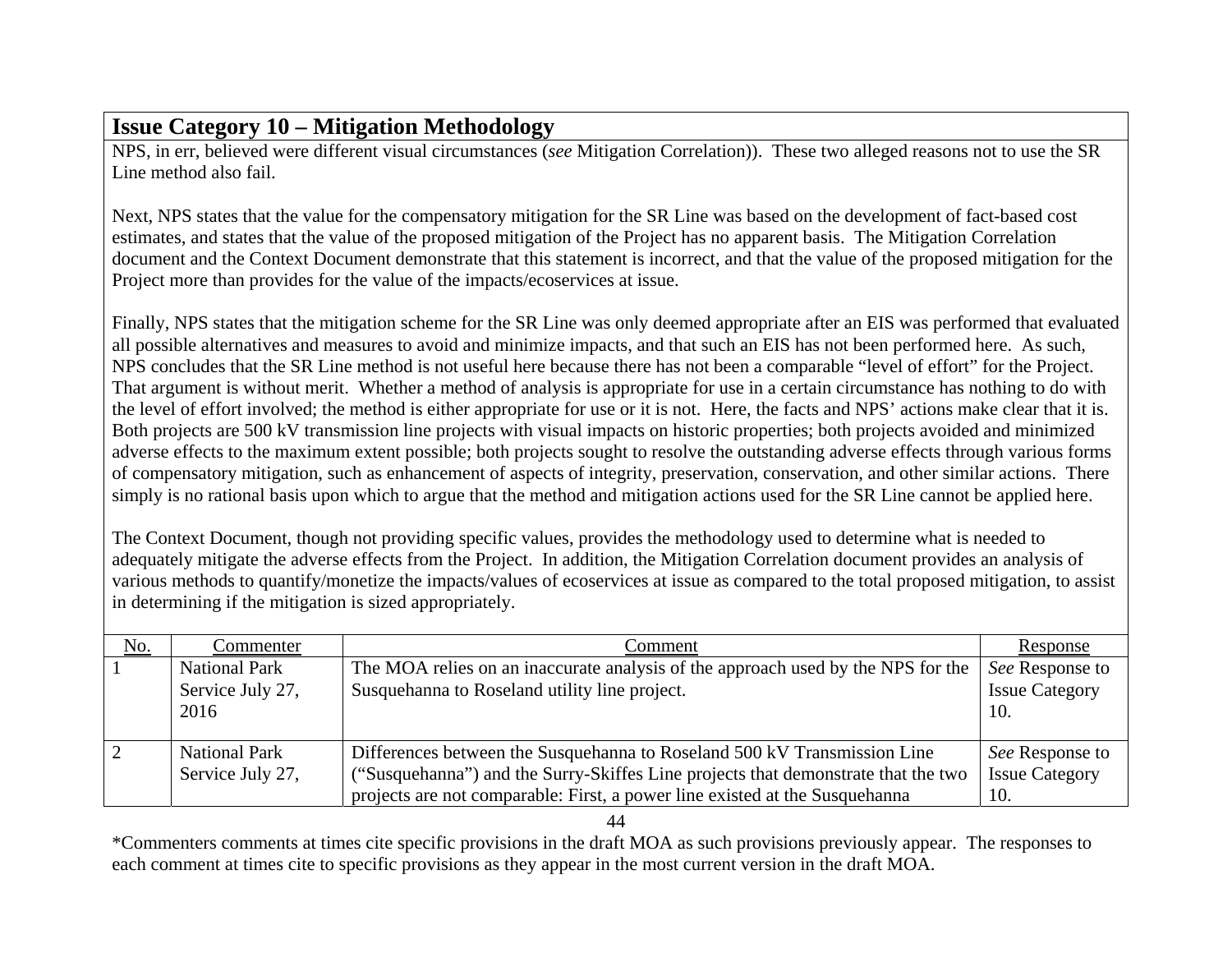|   | <b>Issue Category 10 – Mitigation Methodology</b> |                                                                                                                                                                                                                                                                                                                                                                                                                                                                                                                                                                                                                                                                                                                                                                                                                                                                                                                                                                                                                                                |                                                 |  |
|---|---------------------------------------------------|------------------------------------------------------------------------------------------------------------------------------------------------------------------------------------------------------------------------------------------------------------------------------------------------------------------------------------------------------------------------------------------------------------------------------------------------------------------------------------------------------------------------------------------------------------------------------------------------------------------------------------------------------------------------------------------------------------------------------------------------------------------------------------------------------------------------------------------------------------------------------------------------------------------------------------------------------------------------------------------------------------------------------------------------|-------------------------------------------------|--|
|   | 2016                                              | location previously. The NPS did not have authority to deny the utilities the use of<br>their easement to the extent that their deeded rights allowed. Second, the<br>Susquehanna line affected historic structures and landscapes that were not unique,<br>one of a kind resources. Third, value of the compensatory mitigation for the<br>Susquehanna Line was determined through various fact-based cost estimates and<br>scientific research to determine where the money should go, whereas the Project<br>has no basis for the amounts of money set aside for the four funds. If there is a<br>methodology, it should be shared. Compensatory mitigation for the Susquehanna<br>line was only deemed appropriate after lengthy analysis of alternatives and the<br>environmental impacts of the project through an EIS, whereas the Project involves<br>no EIS. A better example line would be the Northern Pass Transmission Line<br>Project, where 52 miles of the line were buried in the most visually sensitive areas.<br>$(19-20)$ |                                                 |  |
| 3 | Council of Virginia<br>Archaeologists             | Wants an accounting of how the total amount of money for mitigation as well as<br>the amount per resource was determined. (1)                                                                                                                                                                                                                                                                                                                                                                                                                                                                                                                                                                                                                                                                                                                                                                                                                                                                                                                  | See Response to<br><b>Issue Category</b><br>10. |  |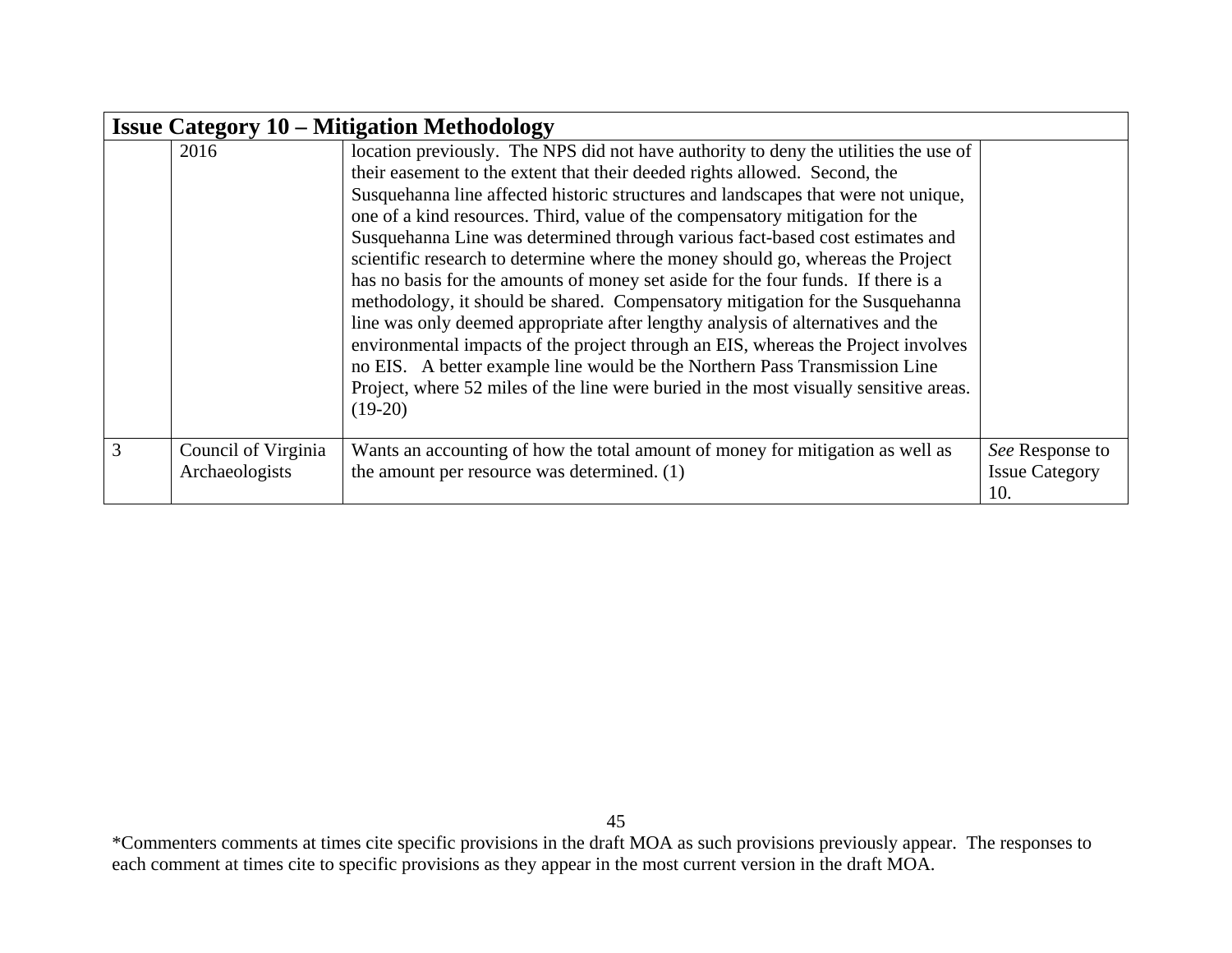## **Issue Category 11– Excess Capacity**

#### **General Response:**

The need for the Project was determined using the specific methodologies and computer modeling algorithms required by the NERC Reliability Standards, and the power flow studies used to make that determination were verified by the Virginia SCC's independent expert consultant and the Regional Transmission Organization, PJM. The existing system load in the NHRLA already exceeds the capability of the transmission system without Yorktown Units 1 and 2. *See* Stantec Alternatives Analysis, Section 3.1.3 (January 8, 2015). The Project is needed to resolve violations in the critically generation-deficient NHRLA when Yorktown Units 1 and 2 are retired. *See* July 21, 2016 Letter from Scott Miller, Dominion, to Tom Walker, USACE; March 30, 2016 MOA Response to Comments; January 29, 2016 Response to Public Comments; Corps response to ACHP (Apr. 5, 2016); Dominion response to Corps re ACHP letters (June 28, 2016); PJM letter to Dominion (Jan. 25, 2016). The Surry-Skiffes Creek-Whealton "Modeling and Alternatives Analysis Review" ("MAAR") explains that the Project is needed based on the latest load forecast, recently validated by PJM, and remains the optimum long-term solution to power reliability issues in the NHRLA. Reliability in the NHRLA is not tied to total energy consumption. Instead, reliability is tied to peak electrical demand, which continues to grow—six federal facilities in the NHRLA experienced actual peak electrical demand increases between 2013 and 2015.

The MAAR explains and diagrams the limitations of an underground transmission alternative. An underwater 230 kV line, even double circuit, cannot solve the NERC violations. Existing underwater 500 kV lines (such as the Vancouver line) have less capacity than required to resolve the identified NERC violations. In addition to electric capacity issues, an underwater line would result in significant environmental impacts (including excavation of 36,000 cubic yards of riverbed) and reliability issues (more difficult to locate problems on underground transmission lines, therefore requiring longer service restoration than overhead lines). Dominion also responded to the challenges by PERI, NPS, and NPCA to the Corps' satisfaction. *See* Dominion, Response to National Park Service's June 7, 2016, Letter (June 23, 2016); Dominion Virginia Power, NAO-2012-0080113-V0408, Dominion Virginia Power Response to National Parks Conservation Association/Princeton Energy Resources International Comments (December 15, 2015); March 30, 2016 Response to Consulting Parties' comments concerning the Draft MOA; PJM Letter to Dominion (Jan. 25, 2016). Dominion also recently responded to additional questions regarding capacity and operations at Yorktown, which further demonstrates the lack of excess capacity there and need for the Project. *See* Letter from Scott Miller, Dominion, to Tom Walker, USACE (Sept. 12, 2016) (responding to the Corps' questions about excess capacity, NERC standards, and operations at Yorktown Power Stations, and alternatives thereto) ("Yorktown Response"); *see also* Surry-Skiffes Creek-Whealton, Modeling and Alternatives Summary Slide Deck (Sept. 12, 2016) (providing an updated evaluation of alternatives and potential NERC standards violations based on 2016 load forecast information).

<sup>\*</sup>Commenters comments at times cite specific provisions in the draft MOA as such provisions previously appear. The responses to each comment at times cite to specific provisions as they appear in the most current version in the draft MOA.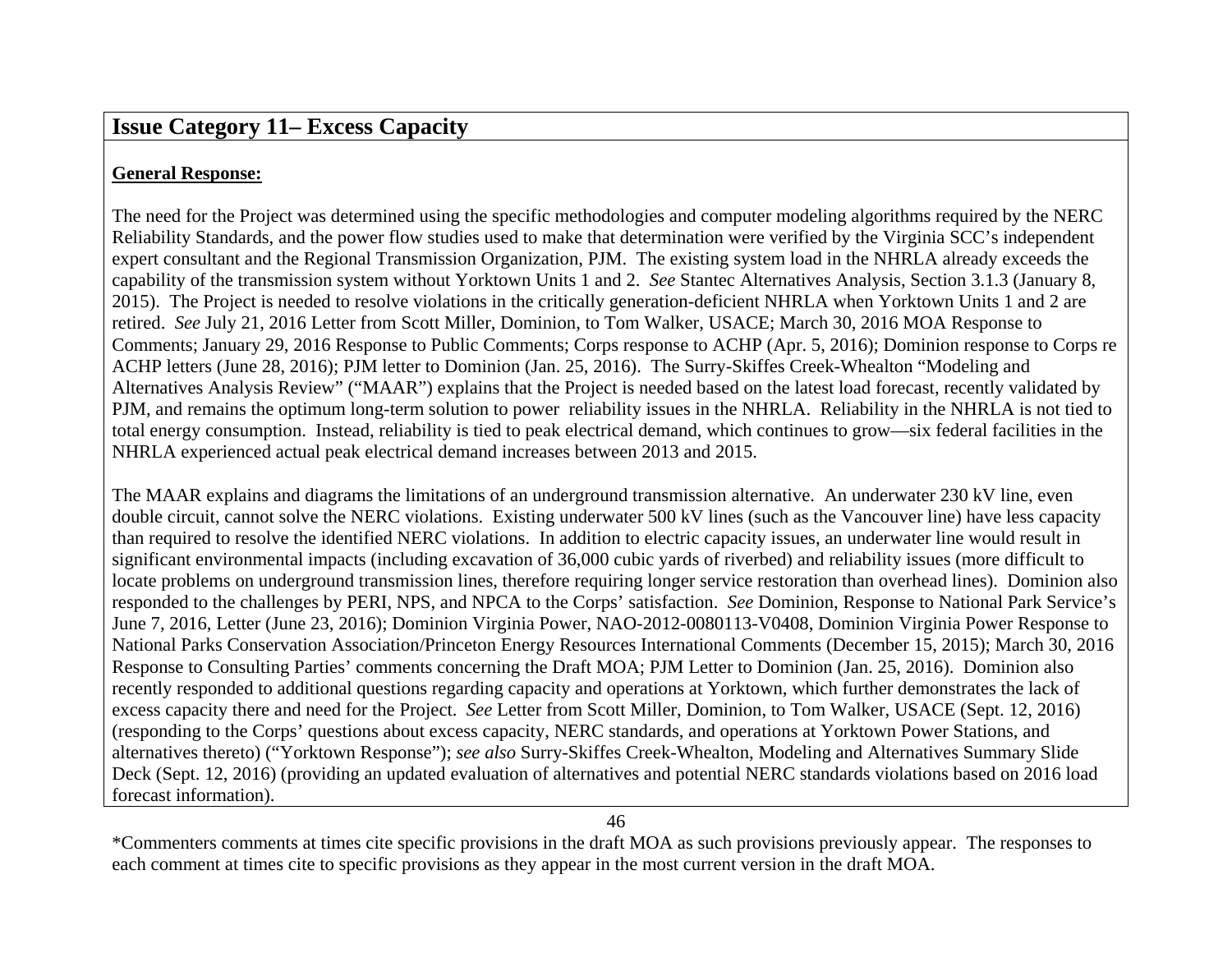|                | <b>Issue Category 11– Excess Capacity</b> |                                                                                      |              |  |
|----------------|-------------------------------------------|--------------------------------------------------------------------------------------|--------------|--|
|                |                                           |                                                                                      |              |  |
| No.            | Commenter                                 | Comment                                                                              | Response     |  |
|                | <b>National Parks</b>                     | The lines would provide excess capacity to the region and peak load growth has not   | See Response |  |
|                | Conservation                              | materialized as Dominion forecasted and can be mitigated with Demand Side            | to Issue     |  |
|                | Association (MOA)                         | Management and Distributed Generation. The Yorktown station has been                 | Category 11. |  |
|                | (1)                                       | effectively shut down since March 2015 with no rolling blackouts. The size of the    |              |  |
|                | Save the James                            | Project is larger than what is required to meet replacement need. It has been        |              |  |
|                | Alliance $(2)$                            | demonstrated that the Project is not needed based on the PERI Group's revelation     |              |  |
|                | ACHP(2)                                   | that Yorktown Power Station has been virtually offline for two years without         |              |  |
|                | <b>National Parks</b>                     | blackouts or brownouts. Operating Unit 3 at the 8% limit still produces plenty of    |              |  |
|                | Conservation                              | capacity to generate electricity, which may be capable of replacing the power        |              |  |
|                | Association                               | generated by Units 1 and 2. Unit 3 may not be closed at all and is no longer part of |              |  |
|                | (Alternatives) $(1-2)$                    | the need for the project as stated in the MOA. Thus, continued use of Unit 3 could   |              |  |
|                | <b>National Parks</b>                     | negate, or significantly reduce the need for, the Project. In addition, the          |              |  |
|                | Conservation                              | characterization of the plant as "coal fired" is misleading. The amount of power to  |              |  |
|                | Association (MOA)                         | be replaced is for the two units at Yorktown which have a combined maximum           |              |  |
|                | (1)                                       | capacity of just 323 Mw of the 1,141 Mw total. Significantly lower than first        |              |  |
|                | <b>National Park Service</b>              | presented.                                                                           |              |  |
|                | July 27, 2016 (11-12)                     | Dominion's representative stated in a June 13 meeting that there is no need for a    |              |  |
|                | Preservation Virginia                     | transmission line of 500kV with 5,000 MVA capacity, rather this option was           |              |  |
|                | (2)                                       | chosen due to a business preference.                                                 |              |  |
|                |                                           |                                                                                      |              |  |
| $\overline{2}$ | Advisory Council on                       | Dominion's predictions about the levels of growth in demand and conclusions          | See Response |  |
|                | <b>Historic Preservation</b>              | about rolling blackouts have been challenged by PERI, NPS and NPCA. (1)              | to Issue     |  |
|                |                                           |                                                                                      | Category 11. |  |

<sup>\*</sup>Commenters comments at times cite specific provisions in the draft MOA as such provisions previously appear. The responses to each comment at times cite to specific provisions as they appear in the most current version in the draft MOA.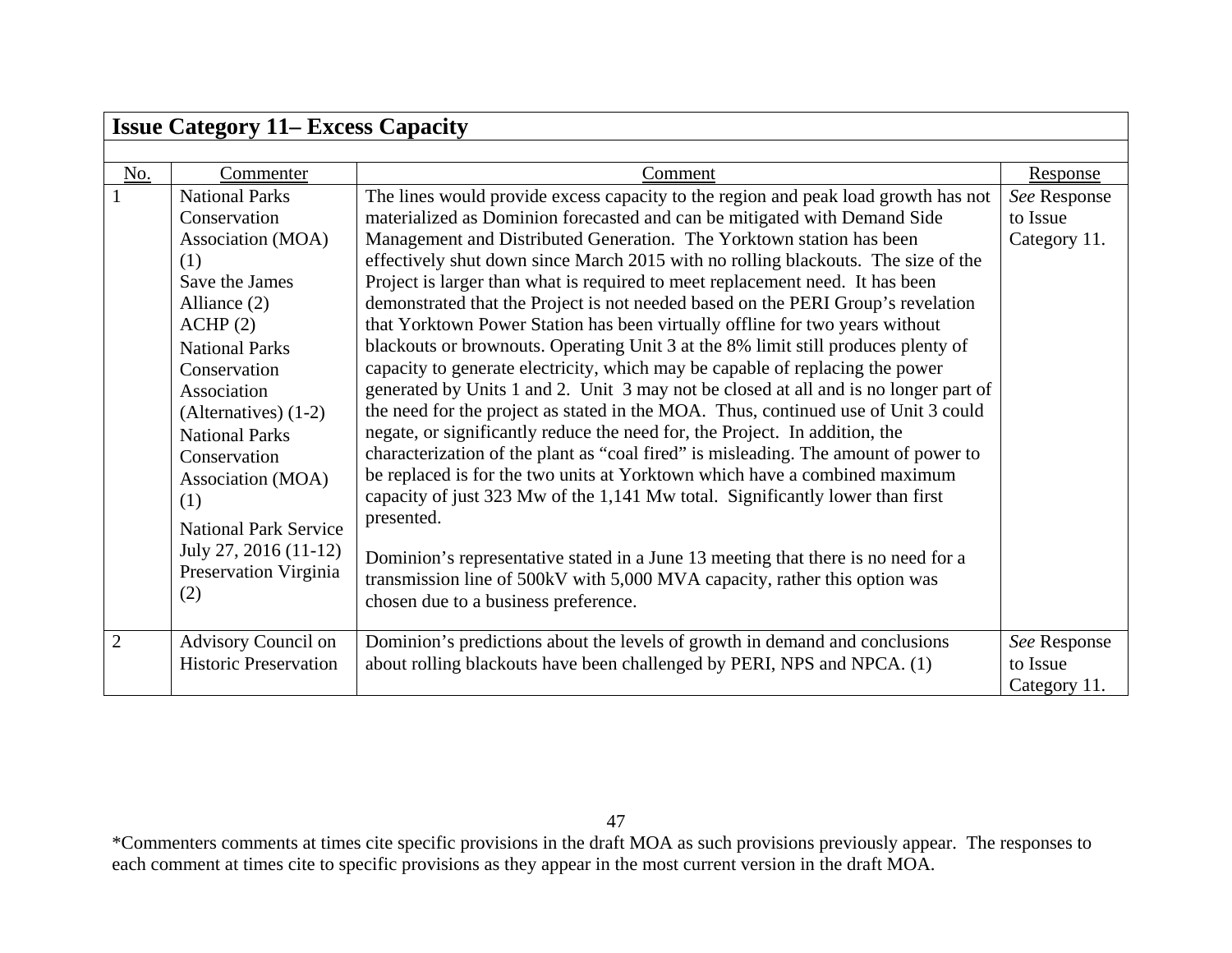## **Issue Category 12 – Alternatives / Oil or Natural Gas**

### **General Response:**

An exhaustive list of alternatives to the Project were offered and extensively evaluated as part of the Joint Permit Application (submitted August 2013), the Alternatives Analysis (received by the Corps November 7, 2014), the revised Alternatives Analysis (received by the Corps January 8, 2015), revised Table 3.1 (received by the Corps January 15, 2015), Stantec's Alternatives Analysis (received by the Corps Nov. 7, 2014 and additional materials provided Dec. 19, 2014 and Jan. 8, 2015), the Summary of Alternatives Analyses (Aug. 28, 2015), and the USACE Preliminary Alternatives Conclusions White Paper (Oct. 1, 2015).

In October 2015, the Corps stated that based on information presented to date, its preliminary finding is that two alternatives appear to meet the Project purpose while reasonably complying with the evaluation criteria. These are Surry-Skiffes-Whealton 500 kV OH (AC) (Dominion's Preferred) and Chickahominy –Skiffes – Whealton 500kV. The Corps determined that other alternatives were not practicable or did not meet the project purpose and need due to cost, engineering constraints, and/or logistics, among other things. The Corps confirmed its October 2015 evaluation and conclusions in its April 5, 2016, letter to ACHP. Furthermore, the alternatives analysis found that the environmental impacts associated with the Chickahominy route were significantly greater than those for the proposed project.

Repowering Yorktown Power Station with natural gas has been thoroughly evaluated and found to be impracticable and not to meet the project purpose and need. Dominion recently responded to the Corps' additional questions regarding this and related alternatives regarding the current use of, as well as repowering and retrofitting, Yorktown. *See* Yorktown Response. Regarding repowering Yorktown with oil, even assuming National Parks Conservation Association's ("NPCA") factual assertions were correct, for the reasons set forth in the Yorktown Response, NPCA's suggestion is not practicable. Like retrofitting Yorktown Units 1 and 2, repowering Yorktown Units 1 and 2 to oil, and to allow Yorktown Unit 3 to operate beyond the 8% capacity limit while powered by oil, subjects the units to Clean Water Act § 316(b) requirements, as well as Clean Air Act emissions limitations for SO<sub>2</sub> and NO<sub>x</sub>. As set forth in the Yorktown Response, those costs range from \$859 million to \$1.8 billion for all three units. These costs do not include the cost to repower of Units 1 and 2 to oil, or any additional compliance related emissions limitations compliance related to  $SO_2$ ,  $NO<sub>x</sub>$ , and carbon monoxide. This option is not practicable and should be rejected for the same reasons the Corps found that retrofitting and repowering to natural gas were not practicable.

It also should be noted that NPCA's factual assumptions are not correct. Some of the oil infrastructure from the 1970s was removed while some was abandoned in place. The equipment that was abandoned in place is unusable. As such, all new infrastructure would

48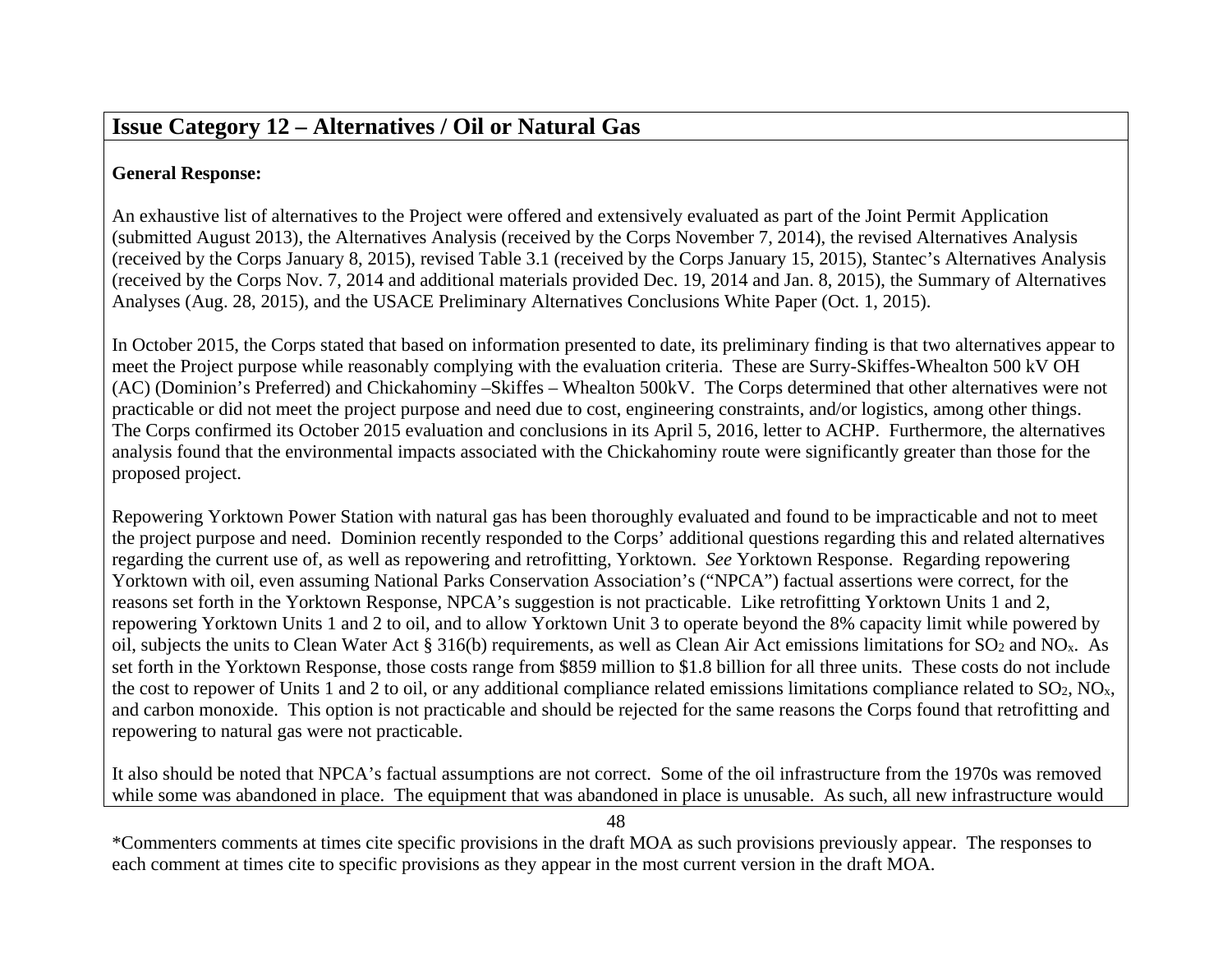# **Issue Category 12 – Alternatives / Oil or Natural Gas**

be needed to repower Units 1 and 2 to oil. As discussed in the Yorktown Response and elsewhere in the record, the time necessary to permit and repower Yorktown is well beyond the timeframe for which the Project is needed.

Reliability means providing electricity on demand. Having natural gas half the year does not ensure reliability since natural gas is not available at the other times.

The Atlantic Coast Pipeline ("ACP") project would not be considered a reasonably foreseeable future action that needs to be considered under NEPA because, due to its distance from the area of potential effect ("APE"), it would not impact the historic properties or other resources at issue. In Dominion's Yorktown Response, Dominion evaluated the alternatives of repowering Yorktown, and these alternatives take into consideration the timing and estimated cost of firm natural gas transportation (FT) arrangements that would be necessary to deliver fuel to the plant, including any new pipeline infrastructure required to support those FT arrangements, which could involve as a component gas transport services on the ACP. Therefore, contrary to comments, the Corps has evaluated the availability of natural gas transportation on the ACP. As explained in Dominion's Yorktown Response, repowering Yorktown to natural gas is not a practicable alternative.

| No. | Commenter                 | Comment                                                                          | Response           |  |  |
|-----|---------------------------|----------------------------------------------------------------------------------|--------------------|--|--|
|     | <b>National Parks</b>     | Dominion has not met its obligations under NEPA to consider all feasible         | See Response to    |  |  |
|     | Conservation              | alternatives to the proposed Project. The permit should be denied with leave for | Issue Category 12. |  |  |
|     | Association               | Dominion to resubmit when all feasible alternatives have been fully analyzed.    |                    |  |  |
|     | (Alternatives) $(1)$      |                                                                                  |                    |  |  |
|     | Scenic Virginia (3)       | The draft mitigation plan is premature because there are many alternatives that  |                    |  |  |
|     | Chesapeake                | Dominion has not explored. There has not been a robust, technical review of      |                    |  |  |
|     | Conservancy (2)           | project alternatives, using a "problem solving mindset" that looks at            |                    |  |  |
|     | <b>National Parks</b>     | underground options, relocating the line, rebuilding existing lines, combining   |                    |  |  |
|     | Conservation              | smaller voltage solutions with distributed energy and/or energy efficiency       |                    |  |  |
|     | Association (MOA)         | programs.                                                                        |                    |  |  |
|     | (2)                       |                                                                                  |                    |  |  |
|     | <b>National Trust for</b> | Can proceed with the Section 106 Process only when issues regarding              |                    |  |  |
|     | Historic                  | alternatives to the Project have been addressed.                                 |                    |  |  |
|     | Preservation $(1-3)$      |                                                                                  |                    |  |  |
|     | <b>Advisory Council</b>   |                                                                                  |                    |  |  |
|     | 49                        |                                                                                  |                    |  |  |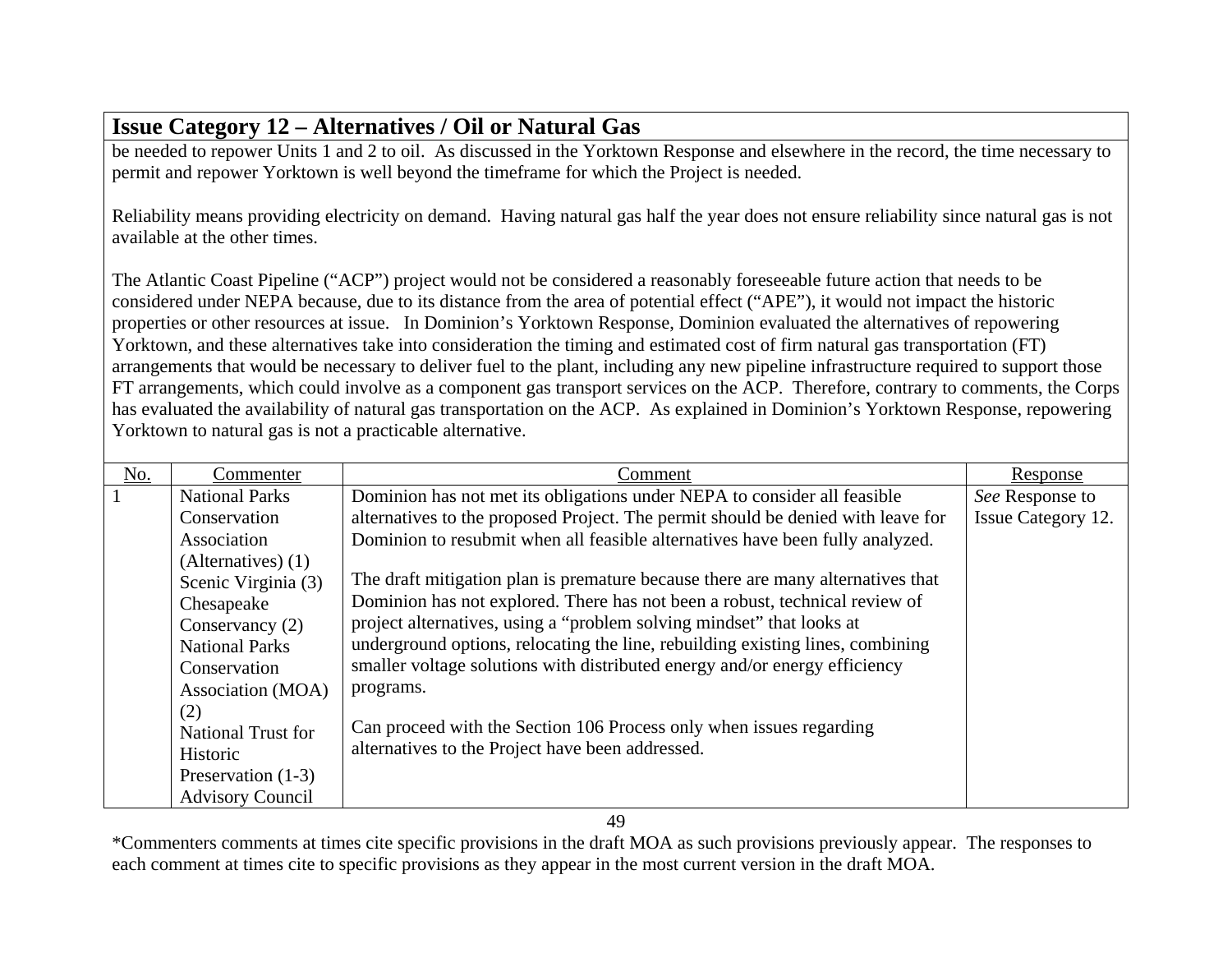|                | <b>Issue Category 12 – Alternatives / Oil or Natural Gas</b>                                                                                                                 |                                                                                                                                                                                                                                                                                                                                                                                                                                                                                                                                                                                                                                                                                                                                                                                  |                                             |  |
|----------------|------------------------------------------------------------------------------------------------------------------------------------------------------------------------------|----------------------------------------------------------------------------------------------------------------------------------------------------------------------------------------------------------------------------------------------------------------------------------------------------------------------------------------------------------------------------------------------------------------------------------------------------------------------------------------------------------------------------------------------------------------------------------------------------------------------------------------------------------------------------------------------------------------------------------------------------------------------------------|---------------------------------------------|--|
|                | on Historic                                                                                                                                                                  |                                                                                                                                                                                                                                                                                                                                                                                                                                                                                                                                                                                                                                                                                                                                                                                  |                                             |  |
|                | Preservation (4)                                                                                                                                                             |                                                                                                                                                                                                                                                                                                                                                                                                                                                                                                                                                                                                                                                                                                                                                                                  |                                             |  |
| $\overline{2}$ | <b>National Parks</b><br>Conservation<br>Association (MOA)<br>(3)<br><b>Advisory Council</b><br>on Historic<br>Preservation (1-2)<br><b>National Park</b><br>Service (14-15) | The line can be buried and Yorktown Units 1 and 3 could run on natural gas<br>when natural gas is available to supplement Unit 3's oil burning capacity.<br>Dominion representatives have testified that natural gas supplies at the<br>Yorktown plant are sufficient to allow these units to operate using natural gas for<br>as much as half the year. Unit 1 and 2 could also return to burning oil. The<br>Atlantic Coast Pipeline would likely qualify as a "reasonably foreseeable future<br>action" under NEPA. Specifically, wants to know why the Corps will not<br>consider the pipeline on the supply side, but simultaneously is considering the<br>pipeline as driving demand and load growth. This opens a wide range of<br>alternative for the Corps to consider. | See Response to<br>Issue Category 12.       |  |
| 3              | <b>Advisory Council</b><br>on Historic<br>Preservation                                                                                                                       | The NPCA asserts that a 250 kV line can be buried under the river that could<br>meet the updated demand predictions. Corps should clearly articulate its<br>consideration of burying a 250 kV line, and share the information regarding its<br>feasibility with the consulting parties and the public before the ACHP and Corps<br>make a decision concerning the adequacy of Dominion's proposed mitigation<br>package. $(2)$                                                                                                                                                                                                                                                                                                                                                   | See Response to<br>Issue Category 12.       |  |
| 3              | <b>National Parks</b><br>Conservation<br>Association                                                                                                                         | An alternative that Dominion did not present is firing Units $1 \& 2$ with oil during<br>high natural gas demand periods when natural gas supplies are insufficient. The<br>units once burned oil in the past. If Dominion has not maintained the oil<br>burners, heaters and pumps, it would be a reasonable cost to convert back to oil.<br>(2)<br>The facility has infrastructure in place to convert Units 1 and 2 to fire oil. The<br>units are already equipped with more advanced particulate matter pollution<br>controls. Also, Dominion utilizes two oil storage tanks on the Plains All-<br>American oil storage complex. Dominion has existing pier facilities to receive<br>oil via ships. There is also an existing piping system to transport the oil between     | See Response to<br><b>Issue Category 12</b> |  |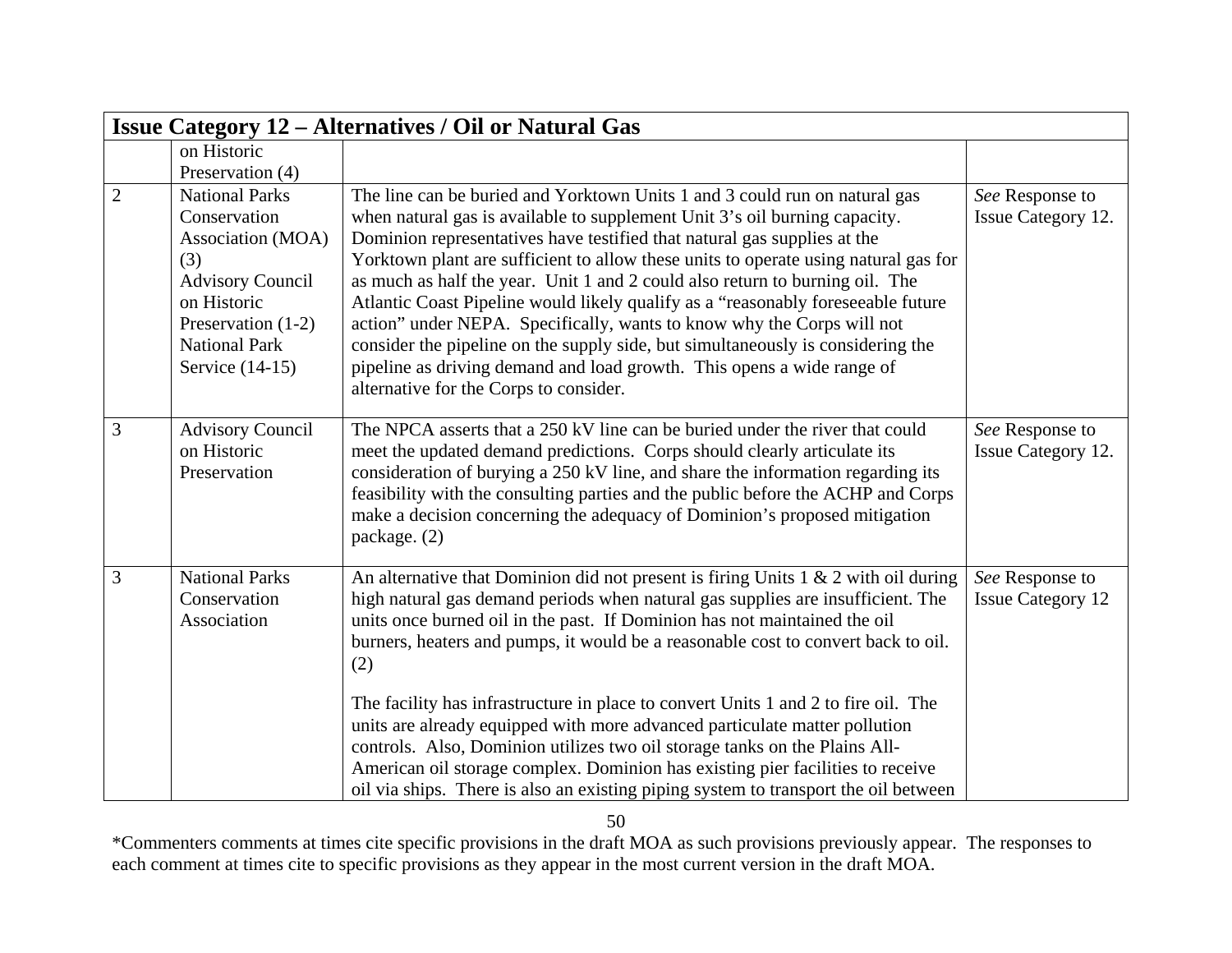| <b>Issue Category 12 – Alternatives / Oil or Natural Gas</b> |                                                                                                                                                                                                                                                                                                                                                       |  |  |
|--------------------------------------------------------------|-------------------------------------------------------------------------------------------------------------------------------------------------------------------------------------------------------------------------------------------------------------------------------------------------------------------------------------------------------|--|--|
|                                                              | the pier facilities and oil storage facilities to the power station. The MATS<br>regulation permits the usage of oil in electric utility boilers at a level that will<br>accommodate the oil firing for Units 1 and 2. (2)                                                                                                                            |  |  |
|                                                              | Converting Units 1 and 2 to oil will give Dominion time to consider long-term,<br>more environmentally sustainable and acceptable alternatives like renewable<br>power projects, underwater construction of transmission lines, energy demand<br>side management, and increased use of existing natural gas facilities at the<br>power plant. $(2-3)$ |  |  |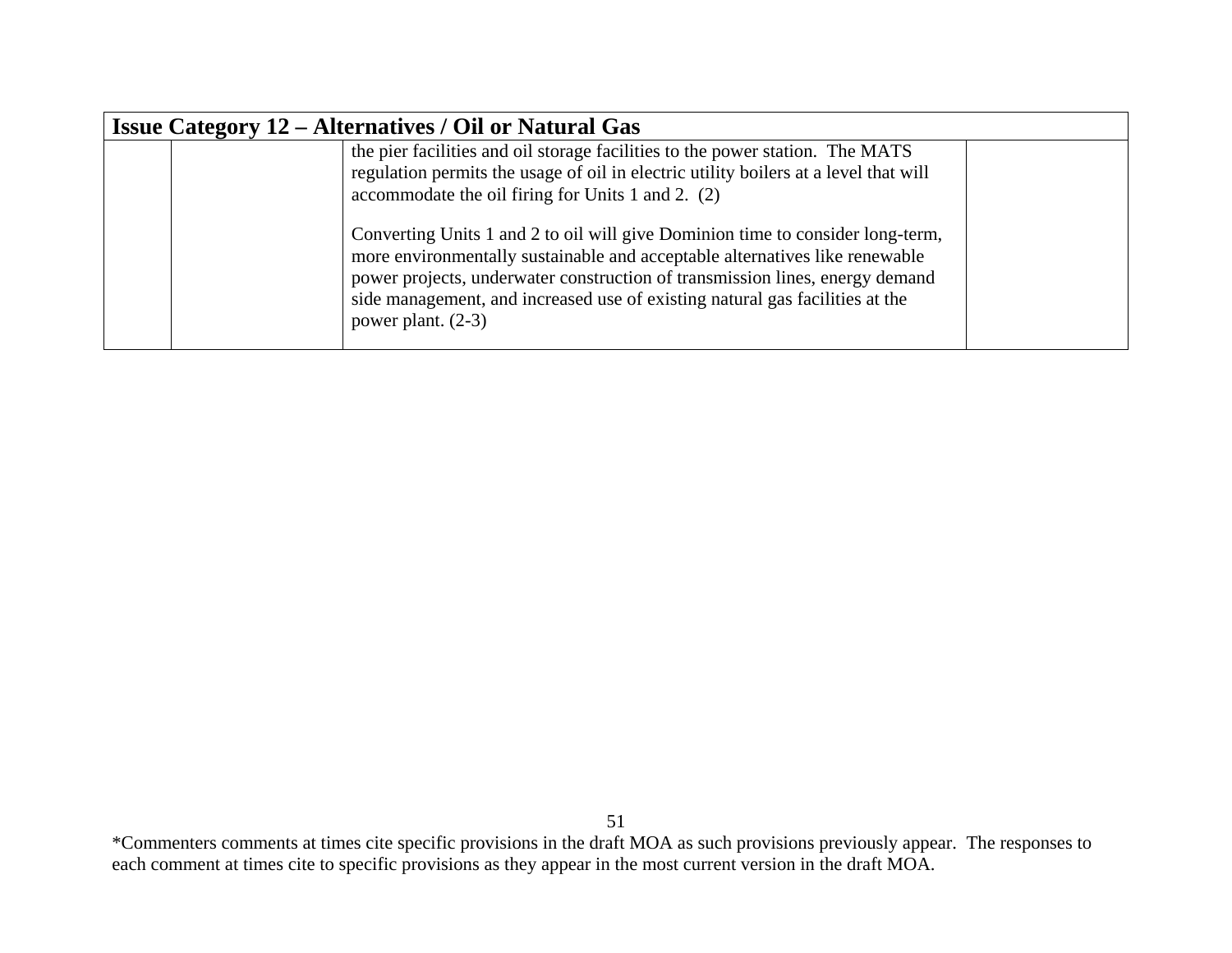#### **General Response:**

*The Section 106 Process & NEPA*

NHPA Section 106 regulations (36 C.F.R. § 800.6) require the consideration of mitigating any adverse effects on historic properties that cannot be avoided or minimized. The Corps has identified the Project as one of two feasible alternatives. *See* USACE, Preliminary Alternatives Conclusions White Paper (Oct. 1, 2015). The Corps and SHPO have agreed on the identification of historic properties in the Project Area. *See* "Final List of Historic Properties" and "VDHR Effect Determination Concurrence (Feb. 17, 2016). The Corps determined and SHPO concurred that 44JC0662, Carter's Grove, Hog Island Wildlife Management Area, the newly defined Eligible Historic District (which includes the contributing portion of the Captain John Smith Chesapeake National Historic Trail), Jamestown Island, Colonial Parkway, Fort Crafford, and Battle of Yorktown would experience an adverse effect due to the Project. This determination and concurrence satisfied the requirements of 36 C.F.R. §§ 800.4 and 800.5.

36 C.F.R. § 800 encourages, but does not require, agencies to complete the requirements of NEPA concurrent with the requirements of Section 106. While there are benefits to doing so, each process has its own scope of investigation and consideration of broader impacts to the human environment is not a consideration under 36 C.F.R. § 800. That said, discussion at every consulting party meeting and public meeting has been open to comments on any topic. The consultation process has not been limited to only a particular set of issues.

Still, Dominion agrees that visual impacts must be considered under NEPA along with other impacts from the Project. With respect to visual impacts, Dominion would expect that the Corps can and would rely on the existing visual impact analyses prepared for Section 106 compliance to comply with NEPA. In addition, the Truescape photographs and simulations, which the Corps has found to be accurate and representative, will aid in that analysis, as will the years of analysis regarding the Project and its potential impacts performed by the Virginia SCC.

The standards with which the Corps must comply that are relevant to the MOA and the resolution of adverse effects are set out in Section 106 of the NHPA and its implementing regulations (36 C.F.R. pt. 800). As noted elsewhere in these comments, nothing in these requirements creates a "higher standard," or changes the rules based on a subjective belief regarding the significance of the property or historic property at issue. While commenters might disagree with a decision to grant the permit for the Project, that does

52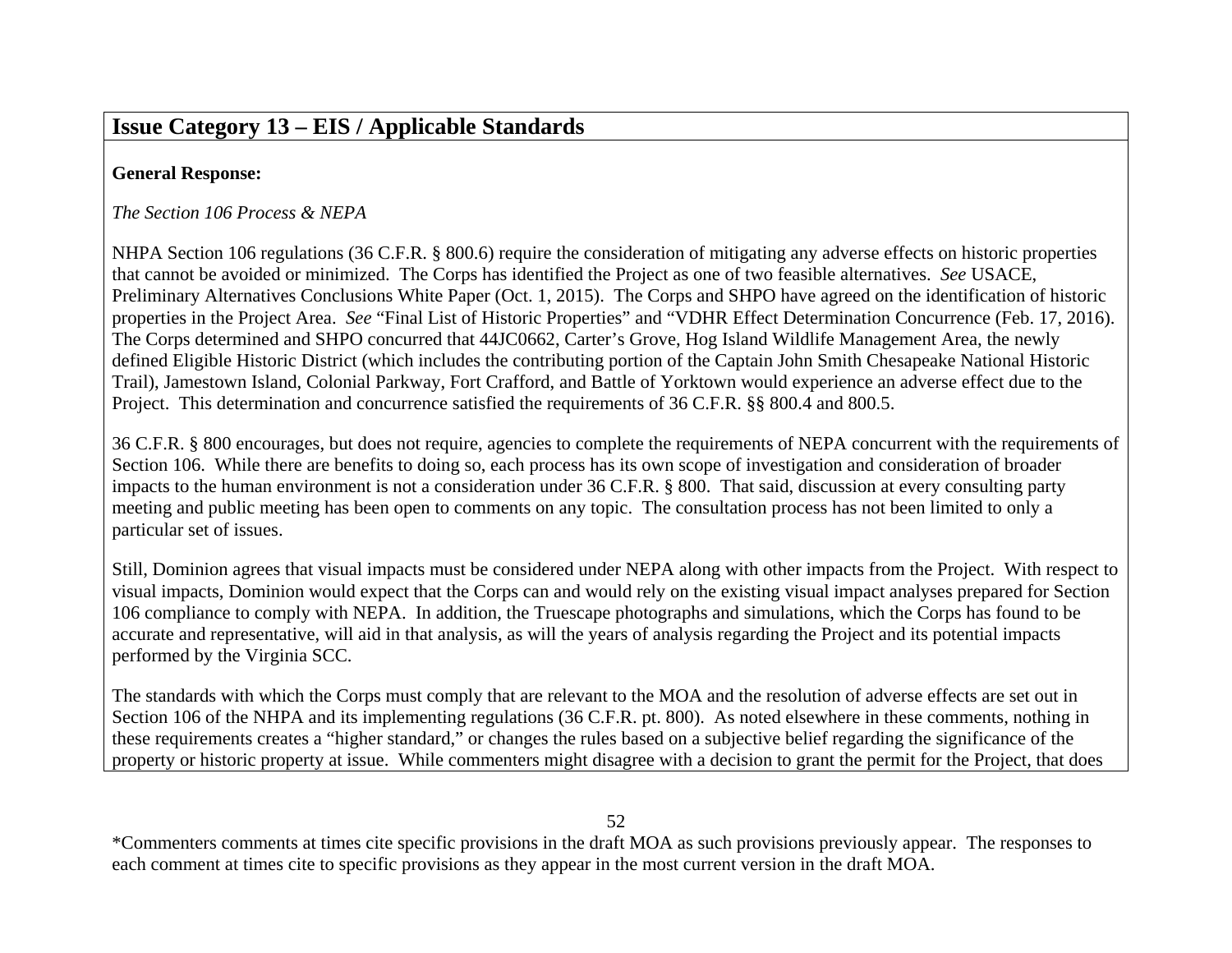not make that decision arbitrary, capricious or unlawful.

# *EIS*

An EIS is not required here because the unmitigated adverse effects of the Project are not significant, and to the extent they are significant, the provisions of the MOA will more than adequately mitigate them so that there is no significant adverse effects from the Project. Under the Corps' regulations, most permits require an Environmental Assessment, not an EIS. 33 C.F.R. § 230.7(a). Further, in this case there has been a thorough review of alternatives to the project as documented by the Corps. The Corps issued a preliminary white paper summarizing its analysis which is supported firmly by the record in October 2015, and reaffirmed its analysis and findings in April 2016. The need for the Project to provide a reliable source of electricity to the NHRLA and resolve projected NERC Reliability Standards violations has been clearly demonstrated by federally-mandated computer models. Only the Project and the Chickahominy route will meet the project purpose and needs. Dominion has provided an updated analysis showing the continued need after the latest PJM load forecasts and PJM has confirmed the continuing need and that the Project is the best alternative to meet that need, and also is consistent with the CWA § 404(b)(1) guidelines' requirement that the Corps only permit the practicable alternative that has the least amount of adverse impact on the aquatic ecosystem, and does not have other significant adverse environmental impacts. 40 C.F.R. § 230.10(a). An EIS will not improve upon the robust analysis that has been done.

An EIS is required only when a major federal action will significantly affect the quality of the human environment. Under the National Environmental Policy Act ("NEPA"), a determination of significance must be based not only on context, but also on the intensity of an impact, which, under CEQ regulations, evaluates impacts based on matters of degree. 40 C.F.R. § 1508.27(a)-(b). When evaluating impacts to historic properties under NEPA, the permitting federal agency typically classifies the quality of the impacts based on whether there is a direct or indirect physical impact to historic properties, and the extent to which the visual impacts affect the characteristics or diminish the elements of integrity that render the properties historic. This typically is done by categorizing impacts as, for example, negligible, minor, moderate, or major. These categories often are linked to or correlated with the agencies' NHPA § 106 evaluation of whether there are adverse impacts under 36 C.F.R. § 800.5. That evaluation focuses on the extent to which impacts diminish the integrity of the historic property. *See* 36 C.F.R. § 800.5(a)'s 7 integrity factors of location, design, setting, materials, workmanship, feeling, or association. The CREA's evaluation of impacts under 36 C.F.R. § 800.5, the facts surrounding the location of the transmission line and towers, and other record evidence, provide USACE with the information necessary to make significance conclusions regarding visual impacts under NEPA. *See also* Severity White Paper.

The Corps has jurisdiction based on the Project's proposed impacts to navigable waters, including those defined as waters of the

53

<sup>\*</sup>Commenters comments at times cite specific provisions in the draft MOA as such provisions previously appear. The responses to each comment at times cite to specific provisions as they appear in the most current version in the draft MOA.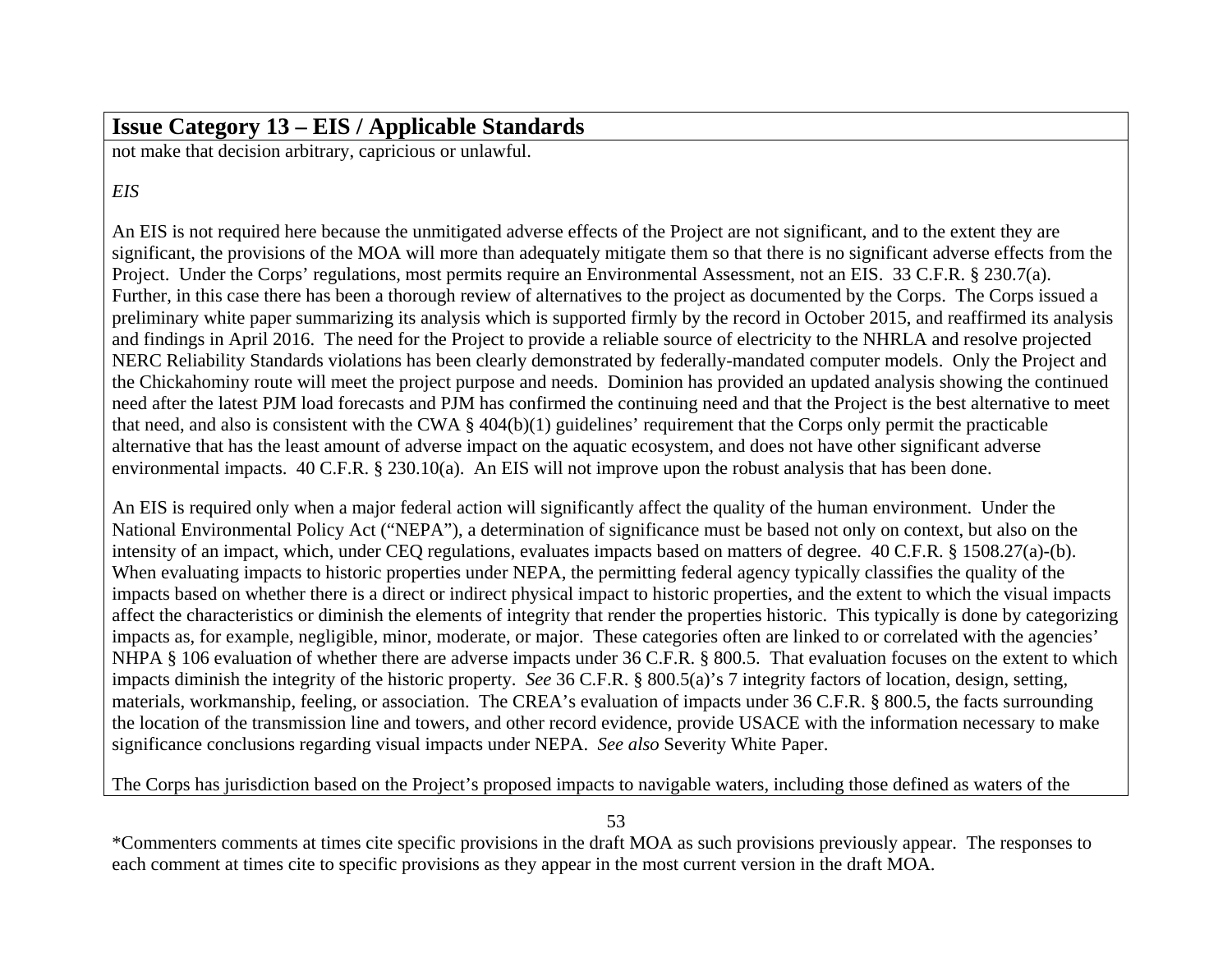United States and the Corps' scope of analysis under NEPA is governed by the level of federal involvement and control in a project. 33 C.F.R. pt. 325 App. B.7.b(1); 40 C.F.R. § 1508.25. Here, there is minimal federal involvement in and control over the Project. The impacts to jurisdictional waters triggering the need for the RHA and CWA permits are minimal and limited. The scope of the NEPA review is limited to (a) the impacts of the specific activity requiring the Corps permit and (b) those portions of the larger project over which USACE has "sufficient [f]ederal control and responsibility." 33 C.F.R. pt. 325 App. B.7.b(1). Here, with the exception of the river crossing, the origin, destination, and route of Dominion's transmission lines are not within the control and responsibility of the Corps. It is Dominion's sources of electricity, placement of substations, destination of electricity, existing utility lines and corridors, and other siting constraints that determines potential transmission routes in uplands, not the authorized activity. Thus, beyond the impacts to the river bottom, the conversion of 0.56 acres palustrine forested wetlands to scrub shrub non-tidal wetlands is driven by the need to remove trees from the line route, the location of which is controlled by the existing right of way and Virginia SCC decisions, not the authorized activity. Similarly, the permanent impacts to 0.01 acres of non-tidal wetlands is related to the removal and replacement of existing line towers in long-established utility lines and corridors. The Corps' degree of control is small in light of the Project's overall size. There is no federal funding for the Project. In light of the foregoing, among other things in record, the Corps does not have sufficient control and responsibility over any other portion of the Project except the parts for which the permits are needed. *Id.* App B.7.b(3). Thus, the scope of the Corps' NEPA review is limited to impacts from permanently impacting 2,712 square feet (0.06 acres) of river bottom and the placement of the towers in the river, permanently impacting 281 square feet (0.01 acres) of non-tidal wetlands, and converting 0.56 acres of palustrine forested wetlands to scrub shrub non-tidal wetlands.

Comments that state that the criteria for context and intensity under 40 C.F.R. §1508.27 has been "met" miss the mark. Context and intensity are considerations in determining whether impacts are significant for purposes of NEPA, not thresholds that are or are not met. Here, the effects of the Project are localized, not national. As discussed in the CREA, Severity White Paper, Context Document, and Mitigation Correlation, the visual effects are negligible to moderate, and even assuming they were significant, those effects are more than mitigated for under the proposed MOA.

Effects from the Project have been carefully identified, evaluated and documented. These effects include those on identified historic properties on which the Corps and SHPO concur. Mitigation is being offered to address these impacts. In addition, the Corps has consulted with the National Marine Fisheries Service and the United States Fish and Wildlife Service and other agencies to develop permit conditions to avoid or minimize impacts on the environment, including on endangered species. Because alternatives have been carefully vetted, and direct, indirect, and cumulative impacts have been identified, evaluated, and documented, an EIS would offer no

54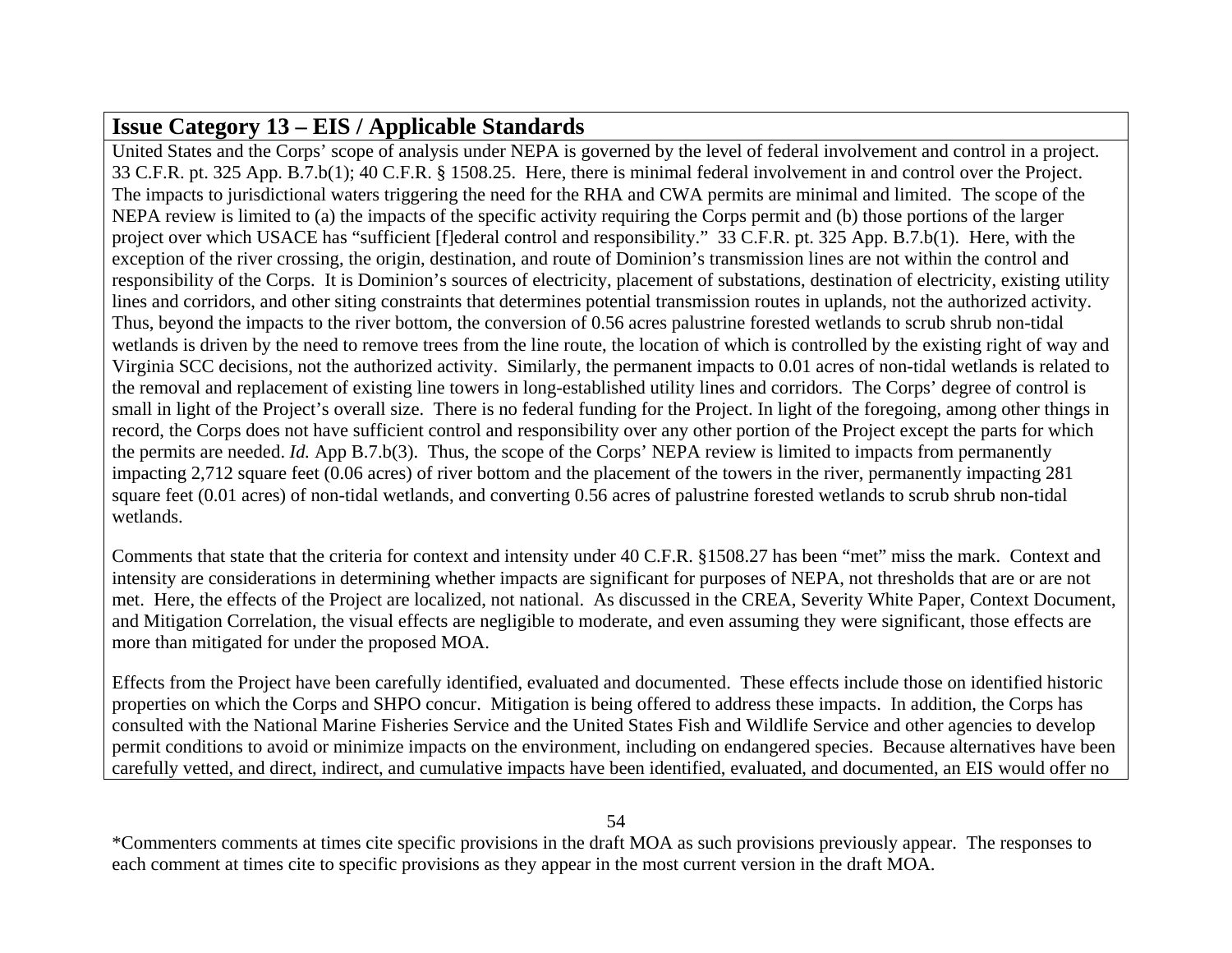additional information necessary for the Corps decision making process required by law. An EIS is unnecessary.

Further, in a case challenging a USACE permit for a barge marina in a rural stretch of the Mississippi River, facts similar to Dominion's Project, the court addressed whether an EA was sufficient or whether an EIS should be required based on potential visual impacts from the barge project. *River Rd. Alliance v. Army Corps of Engineers*, 784 F 2d 445, 449 (7th Cir. 1985). After articulating the deferential standard of review, the court went on to explain the role of visual impacts and public opposition in making this determination, and rejected both as the basis for mandating an EIS:

Aesthetic impacts alone will rarely compel the preparation of an environmental impact statement . . . . The necessary judgments are inherently subjective and normally can be made as reliably on the basis of an environmental assessment as on the basis of a much lengthier and costlier environmental impact statement. The fact that there was public opposition to the [barge project] cannot tip the balance. *See e.g., Town of Orangetown v. Gorsuch,* 718 F.2d 28, 39 (2d Cir. 1983). That would be the environmental counterpart to the "heckler's veto" of First Amendment law.

*Id*. at 451.

Thus, as *River Road Alliance* makes clear, the decision whether to conduct an EA or EIS remains in the sole, and sound discretion of USACE, and here the USACE has more than ample information in the record to make a reasonable decision on whether to require an EIS.

#### *Application of NHPA §110(f)*

A commenter states that NHPA § 110(f) applies to the alternatives analysis, and as such, if the transmission line can be buried, that alternative should be evaluated to demonstrate additional planning by the Corps to minimize harm to Carter's Grove. Assuming Section 110(f) applies, as discussed above, the record reflects that both the Virginia SCC and the Corps have tenaciously considered burying the transmission line, as well as other routing alternatives that minimize harm to Carter's Grove. These actions easily meet Section 110(f)'s requirement that the Corps, to the maximum extent possible, undertake such planning and actions to minimize harm. *See* Response to Comment 30, Issue Category 1.

As the record reflects, among other things, burying the transmission line presents reliability and operational concerns. For example, locating and repairing damaged underground lines is significantly more difficult, time consuming, expensive, and environmentally damaging than locating and repairing overhead lines. For example, in order to replace a cable in a pipe-type cable system any cable

55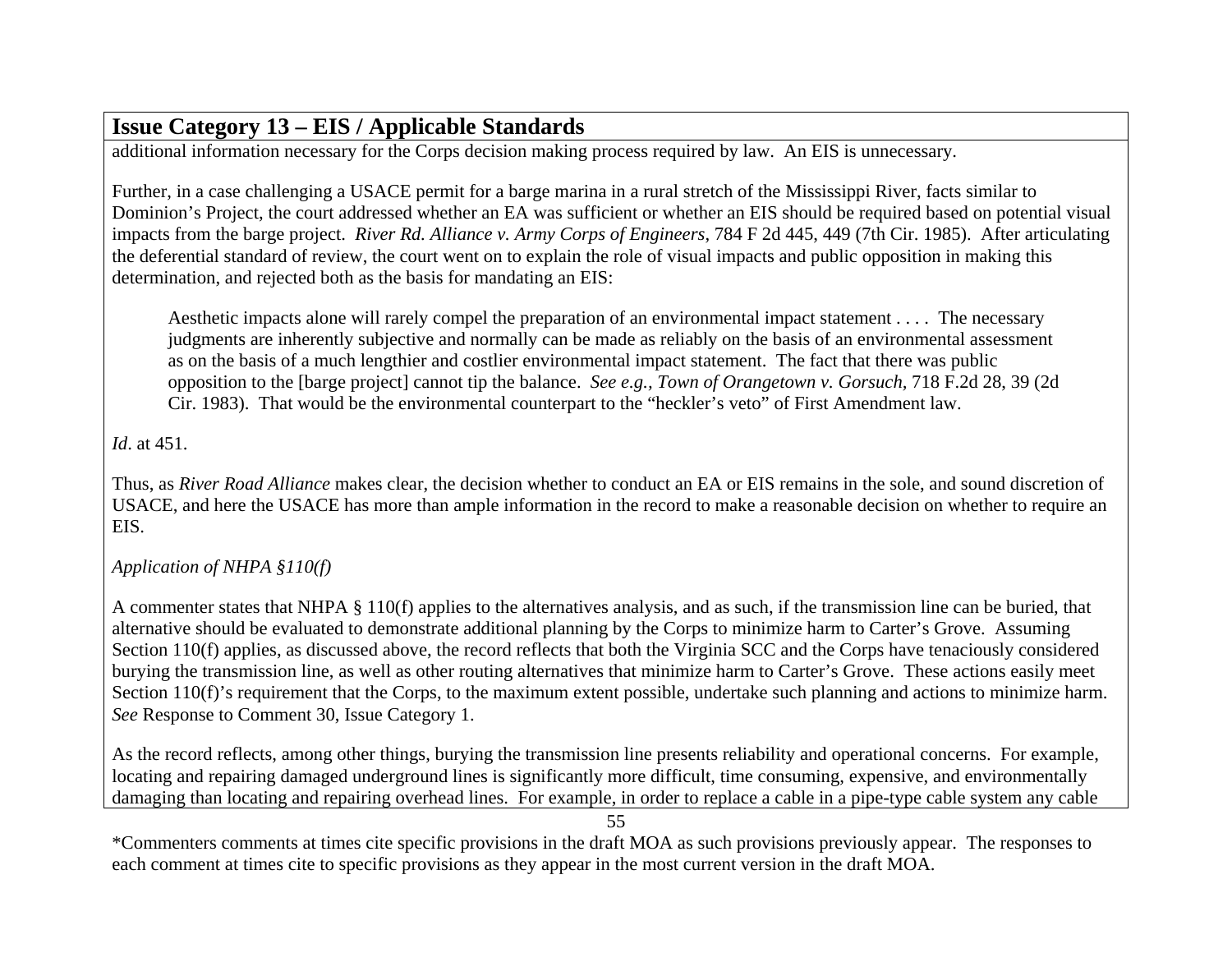splices in the circuit will need to be removed first in order to remove the old cable. Splices are larger in diameter than the pipe (as noted below, the pipe is welded around the splice) and prevent pulling the cable through the pipe. A splice in the riverbed will need to be retrieved by multiple cranes on barges to bring the pipe type cable to a splicing platform. The splicing platform is constructed in the river first before the pipe is retrieved. The pipe is secured to other piles driven in the river and on the platform. A controlled environment room is built on the platform surrounding splice to prevent contaminants and moisture from entering the pipe after it is opened. This room is critical to splicing a cable. Once the new splice is completed, the pipe is welded around the splice and lowered back into the riverbed. The riverbed is prepared by dredging or water jetting the river bottom in order to install the pipe to its proper depth. This process does not take into account the time and effort to remove and install new cables (which would need to be manufactured, causing further delay) in the pipe all of which requires specialized work crews and equipment. This process is extraordinarily expensive and time consuming. In addition, the necessary permits needed to perform dredging work in the river would need to be obtained, which would further increase expenses and delay. In short, this process is neither reasonable nor practicable and does not meet the project's purpose and need. Other issues concerning this alternative include routing and siting constraints, land acquisition requirements, costs, increased environmental and cultural impacts, and time constraints. *See* Yorktown Response regarding the cost and length of putting the line underground. While some commenters have provided examples of transmission lines that have been buried underwater under different factual circumstances for different projects, as the discussion above suggests, those facts are not analogous here. This option was analyzed fully in the Corps White Paper as an alternative, and ultimately did not meet the project's need and purpose and otherwise was not practicable. The Yorktown Response provides responses to the Corps additional questions (based on comments from commenters) regarding these issues.

Sources: December 18, 2015 Response to Comments Submitted by Consulting Parties Concerning the Surry-Skiffes Creek-Whealton Project; January 29, 2016 Response to Comments; Dominion's July 2, 2015 Letter, Attachment 1, Response to Comment O; March 30, 2016 MOA Response to comments; CREA; Severity White Paper; Context Document; Mitigation Correlation Document; Corps Preliminary Alternatives Conclusions White Paper (Oct. 1, 2015); Dominion's December Response; USFWS/NMFS/Corps correspondence on Corps project website; Yorktown Response.

| <u>No.</u> | Commenter               | Comment                                                                                                                                                                       | Response                                                                                                                            |
|------------|-------------------------|-------------------------------------------------------------------------------------------------------------------------------------------------------------------------------|-------------------------------------------------------------------------------------------------------------------------------------|
|            | Save the James Alliance | The Corps is held to a higher standard than the beauty is in the<br>eye of the beholder standard because the decision can either save<br>or destroy America's birthplace. (1) | <i>See</i> Response to Issue<br>Category 13. The legal<br>standards governing the<br>Corps' decisions do not<br>change based on the |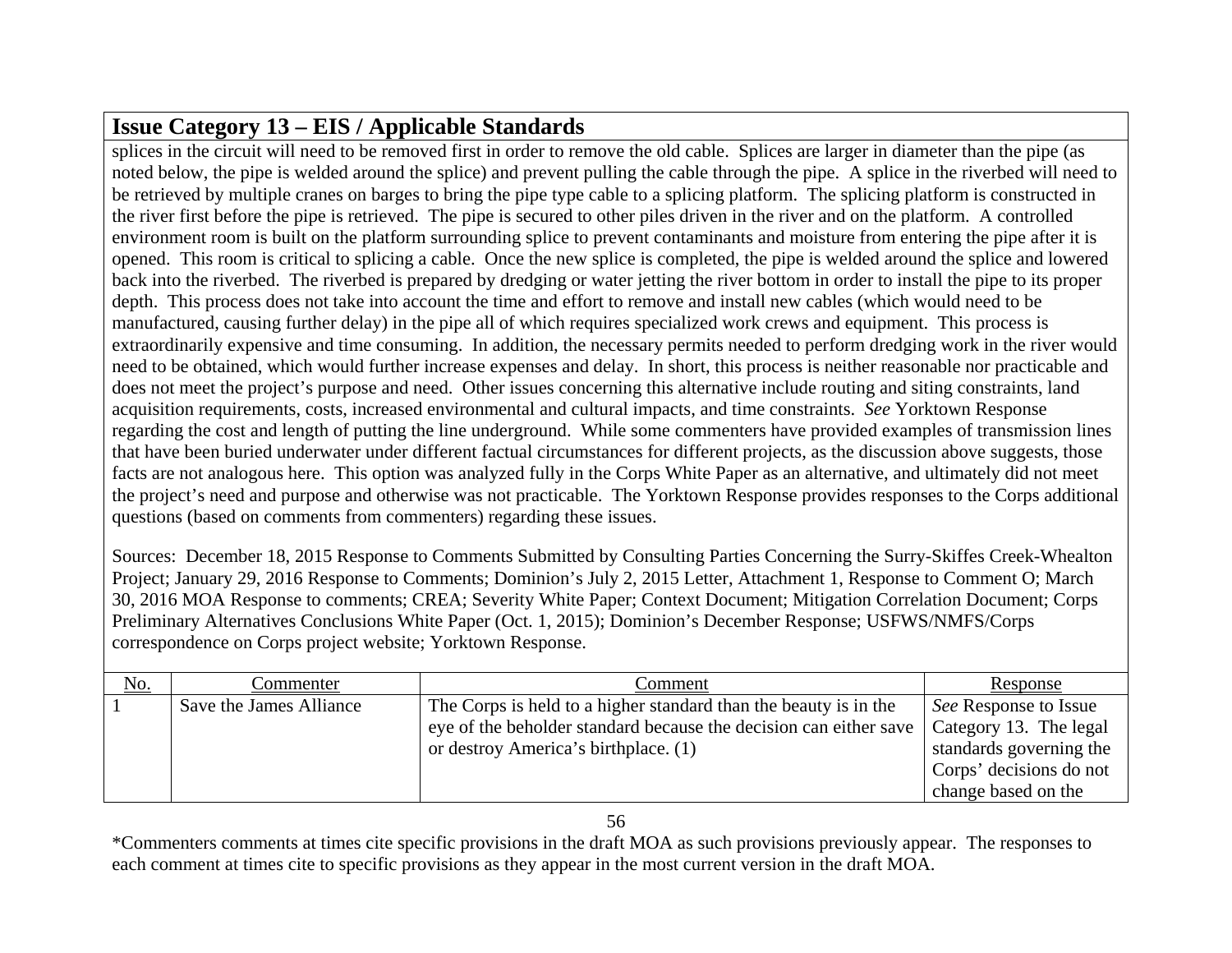| <b>Issue Category 13 – EIS / Applicable Standards</b> |                                                                                                                                                                                                                                                                                                                                                                                                                                                                                                                                                     |                                                                                                                                                                                                                                                                                                                                                                                                                                                                                                                                                                                                                                                                                                                                                                                                                                                                                                                                                                                                                                                                                                   |                                       |
|-------------------------------------------------------|-----------------------------------------------------------------------------------------------------------------------------------------------------------------------------------------------------------------------------------------------------------------------------------------------------------------------------------------------------------------------------------------------------------------------------------------------------------------------------------------------------------------------------------------------------|---------------------------------------------------------------------------------------------------------------------------------------------------------------------------------------------------------------------------------------------------------------------------------------------------------------------------------------------------------------------------------------------------------------------------------------------------------------------------------------------------------------------------------------------------------------------------------------------------------------------------------------------------------------------------------------------------------------------------------------------------------------------------------------------------------------------------------------------------------------------------------------------------------------------------------------------------------------------------------------------------------------------------------------------------------------------------------------------------|---------------------------------------|
|                                                       |                                                                                                                                                                                                                                                                                                                                                                                                                                                                                                                                                     |                                                                                                                                                                                                                                                                                                                                                                                                                                                                                                                                                                                                                                                                                                                                                                                                                                                                                                                                                                                                                                                                                                   | commenters' subjective<br>beliefs.    |
| $\mathbf{2}$                                          | Save the James Alliance (1)<br><b>First California Company</b><br>Jamestowne Society (1)<br><b>National Parks Conservation</b><br>Association (Alternatives) (1)<br>Scenic Virginia (1-2)<br>Chesapeake Conservancy (2)<br><b>National Parks Conservation</b><br>Association (MOA)<br>National Park Service July 27,<br>$2016$ (Cover Letter, 1)<br>Preservation Virginia (1)<br>Council of Virginia<br>Archaeologists (1)<br><b>National Trust for Historic</b><br>Preservation (2)<br>Letter from Steward of<br>Carter's Grove (June 15,<br>2016) | The Corps review to date is a <i>prima facie</i> case for an EIS.<br>Generally rejects the MOA because of inadequate foundational<br>soundness because of the lack of an EIS to support the MOA.<br>The draft MOA is premature. The proposed Project is likely to<br>have significant adverse impacts to NPS units and program<br>lands. Project will cause significant and irreparable damage to<br>historic, scenic, cultural and natural resources including the<br>Colonial Parkway, Jamestown, Captain John Smith Trail,<br>Carter's Grove, and Colonial National Historical Parkway.<br>Some want an EIS because of: $(1)$ the negative impacts to<br>resources that cannot be negated; (2) the project's questionable<br>purpose and need; (3) reasonable, feasible alternatives exist that<br>should be explored; (4) adverse effects have been inadequately<br>studied; and (5) impacts to endangered and threatened species<br>and proposed mitigation of these impacts have not been<br>explored.<br>Wants an EIS because the Project meets the criteria for context<br>and intensity. | See Response to Issue<br>Category 13. |
| 3                                                     | Save the James Alliance (1)<br>Preservation Virginia (4)                                                                                                                                                                                                                                                                                                                                                                                                                                                                                            | An MOU should not be drafted before the completion of the<br>examinations of all areas impacted by the Project.                                                                                                                                                                                                                                                                                                                                                                                                                                                                                                                                                                                                                                                                                                                                                                                                                                                                                                                                                                                   | See Response to Issue<br>Category 13. |
| $\overline{4}$                                        | <b>Advisory Council on Historic</b><br>Preservation                                                                                                                                                                                                                                                                                                                                                                                                                                                                                                 | Section 110(f) standard is applied to the consideration of<br>alternatives, so if the line can be buried, this alternative should<br>be evaluated to demonstrate additional planning by the Corps to<br>minimize harm to the NHL by avoiding effects on the setting                                                                                                                                                                                                                                                                                                                                                                                                                                                                                                                                                                                                                                                                                                                                                                                                                               | See Response to Issue<br>Category 13. |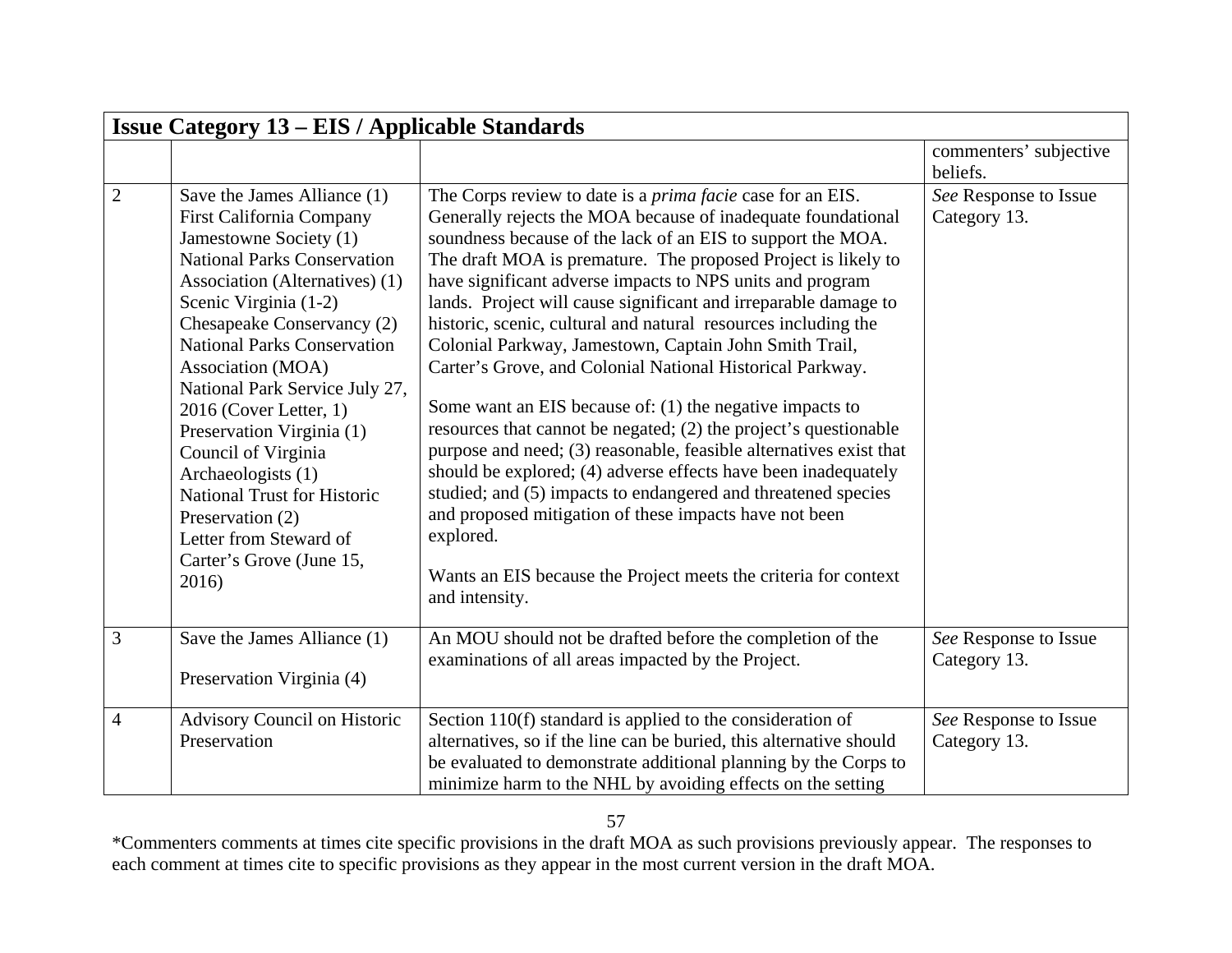| <b>Issue Category 13 - EIS / Applicable Standards</b> |                                                              |                                                                                                                                                                                                                                                                                                                                                                                                                                                      |                                                                                                                                                                                                                                                                                                                                                                                                                                                     |
|-------------------------------------------------------|--------------------------------------------------------------|------------------------------------------------------------------------------------------------------------------------------------------------------------------------------------------------------------------------------------------------------------------------------------------------------------------------------------------------------------------------------------------------------------------------------------------------------|-----------------------------------------------------------------------------------------------------------------------------------------------------------------------------------------------------------------------------------------------------------------------------------------------------------------------------------------------------------------------------------------------------------------------------------------------------|
|                                                       |                                                              | and view shed of Carter's Grove. (2)                                                                                                                                                                                                                                                                                                                                                                                                                 |                                                                                                                                                                                                                                                                                                                                                                                                                                                     |
| 5                                                     | <b>First California Company</b><br><b>Jamestowne Society</b> | Rejects mitigation and opposes the construction of the proposed<br>Project. $(1)$                                                                                                                                                                                                                                                                                                                                                                    | See Response to Issue<br>Category 13.                                                                                                                                                                                                                                                                                                                                                                                                               |
| 6                                                     | <b>Chesapeake Conservancy</b>                                | Believes that their concerns in their November 12, 2015 and<br>January 25, 2016 letters have not been adequately addressed<br>including the need for a full EIS and the adverse effects to the<br>John Smith Chesapeake Trail. (1)                                                                                                                                                                                                                   | See Response to Issue<br>Category 13.                                                                                                                                                                                                                                                                                                                                                                                                               |
| 7                                                     | National Park Service July 27,<br>2016                       | Visual impacts must be considered under NEPA. (3)                                                                                                                                                                                                                                                                                                                                                                                                    | See Response to Issue<br>Category 13.                                                                                                                                                                                                                                                                                                                                                                                                               |
| 8                                                     | National Park Service July 27,<br>2016                       | The lack of an analysis of the nature and magnitude of visual<br>impacts of the Project is important because: (1) the decision to<br>approve the project must include visitor experience and aesthetic<br>impacts; (2) likely environmental impacts should be considered;<br>and (3) design of both on-site mitigation and off-site<br>compensatory mitigation must be informed by thorough analysis<br>of the potential impacts of the project. (3) | The adverse visual<br>effects for each resource<br>were adequately<br>addressed in the CREA,<br>the Truescape<br>photographs and<br>simulations, Response to<br>NPS Letters, Severity<br>White Paper, March 30,<br>2016 Response to<br><b>Consulting Parties'</b><br>comments concerning<br>the Draft MOA, and<br>December 18, 2015<br><b>Response to Comments</b><br>Submitted by Consulting<br>Parties. For further<br>details responding to this |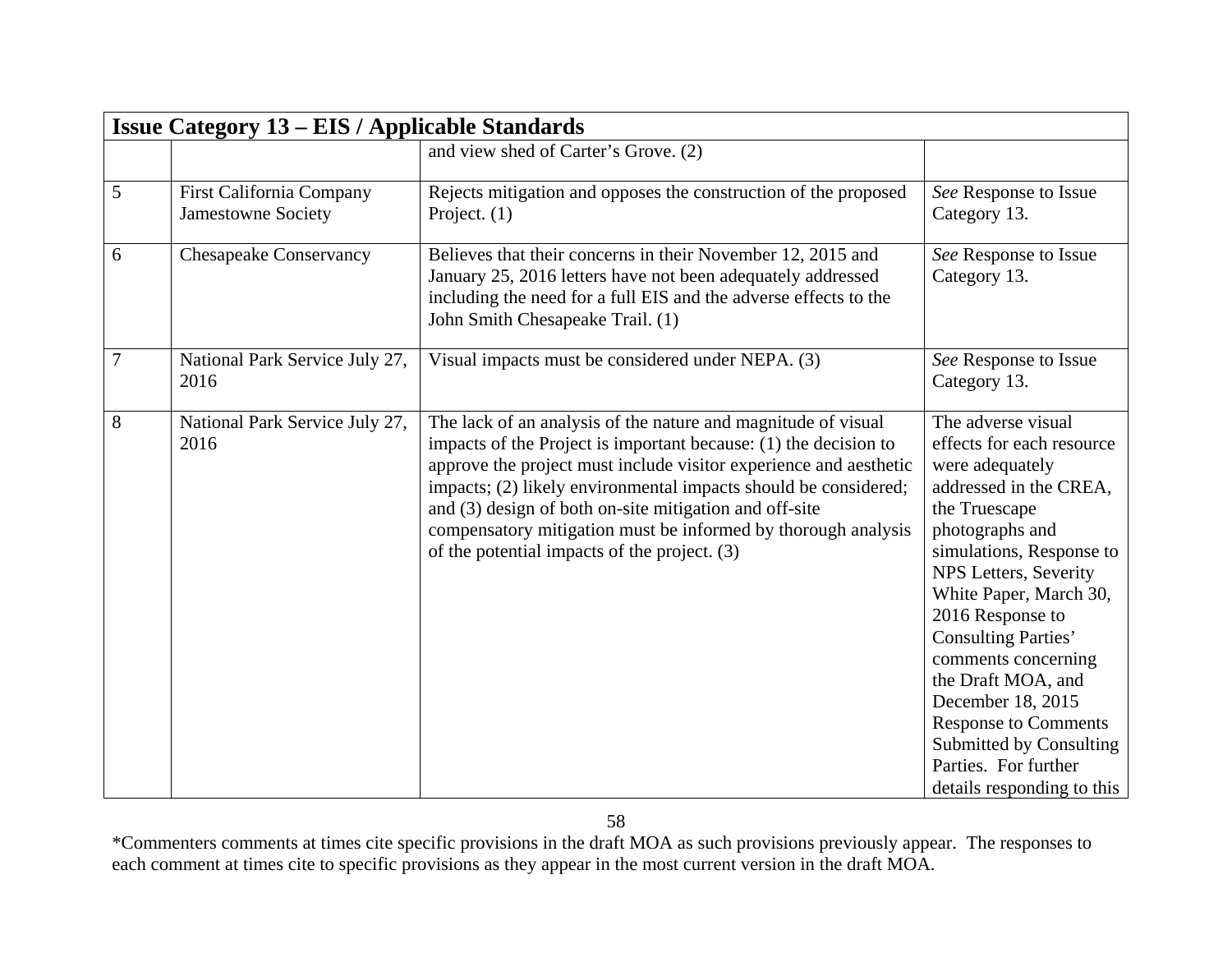|    | <b>Issue Category 13 – EIS / Applicable Standards</b> |                                                                                                                                                                                                                                                                                                                                                                                                                                                                                                                                                                                                                                                                                                                                                                                                                         |                                                                                                                                                                                                                                                                                                                                                                                                                                                                                                                                                                                                                                                                        |  |
|----|-------------------------------------------------------|-------------------------------------------------------------------------------------------------------------------------------------------------------------------------------------------------------------------------------------------------------------------------------------------------------------------------------------------------------------------------------------------------------------------------------------------------------------------------------------------------------------------------------------------------------------------------------------------------------------------------------------------------------------------------------------------------------------------------------------------------------------------------------------------------------------------------|------------------------------------------------------------------------------------------------------------------------------------------------------------------------------------------------------------------------------------------------------------------------------------------------------------------------------------------------------------------------------------------------------------------------------------------------------------------------------------------------------------------------------------------------------------------------------------------------------------------------------------------------------------------------|--|
|    |                                                       |                                                                                                                                                                                                                                                                                                                                                                                                                                                                                                                                                                                                                                                                                                                                                                                                                         | comment, see Responses<br>to Issue Categories 13<br>and 14.                                                                                                                                                                                                                                                                                                                                                                                                                                                                                                                                                                                                            |  |
| 9  | National Park Service July 27,<br>2016                | Common sense dictates that a major transmission line crossing a<br>National Historic Trail and adjacent to a National Park will<br>cause significant visual impacts to trail users passing under or<br>near it and the nearby viewers in the National Park. In fact, EISs<br>are routinely prepared for major transmission projects that affect<br>National Trails and National Parks, and the visual impacts of the<br>transmission projects are routinely a central issue in these EISs.<br>Listed transmission projects that required EISs (Boardman to<br>Hemingway 500 kV Transmission Line Project, Northern Pass<br>Transmission Line Project, Susquehanna to Roseland 500 kV<br>Transmission Line, TransWest Express 600 kV DC<br>Transmission Line, and Gateway West 230/500 kV<br>Transmission Line). (15-18) | See Response to Issue<br>Category 13. Further,<br>simply because one<br>agency found that its<br>decision to permit a<br>transmission line would<br>have a significant impact<br>on the human<br>environment does not<br>stand as a rule that<br>another agency must<br>reach that same<br>conclusion with respect<br>to a decision regarding a<br>different project. NEPA<br>does not contain<br>categories of projects<br>that always require an<br>EIS. Instead, the goal of<br>NEPA is to ensure that<br>the federal decision<br>maker is fully informed<br>about the impacts of its<br>decision, which<br>necessarily is a fact- and<br>project-specific inquiry. |  |
| 10 | National Park Service July 27,                        | Dominion has cited a court opinion that "Aesthetic impacts<br>alone will rarely compel the preparation of an environmental                                                                                                                                                                                                                                                                                                                                                                                                                                                                                                                                                                                                                                                                                              | See Response to Issue<br>Category 13 and                                                                                                                                                                                                                                                                                                                                                                                                                                                                                                                                                                                                                               |  |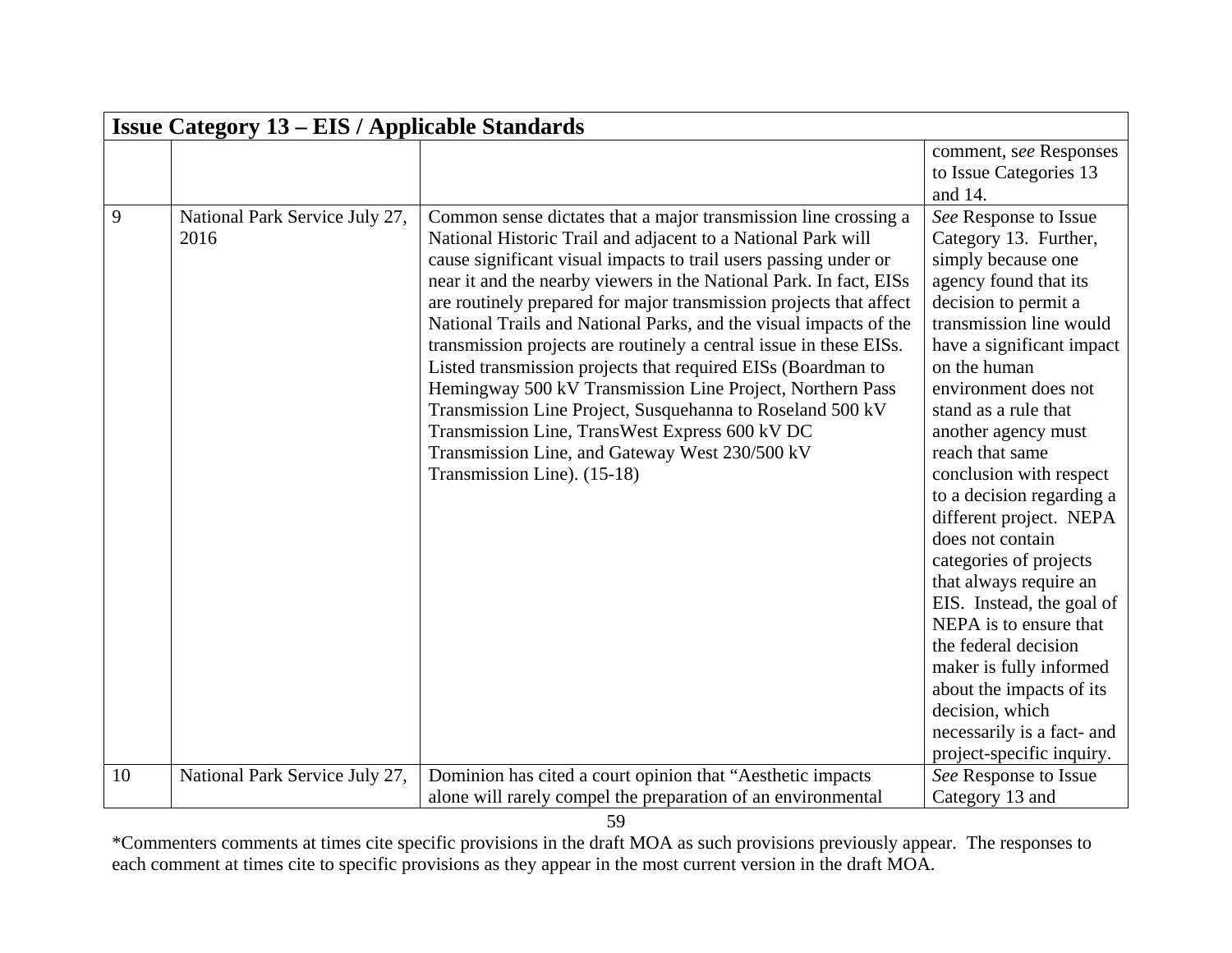|    | <b>Issue Category 13 – EIS / Applicable Standards</b> |                                                                      |                                          |  |
|----|-------------------------------------------------------|----------------------------------------------------------------------|------------------------------------------|--|
|    | 2016(18)                                              | impact statement" The court's use of the word "rarely" is            | Response to Issue                        |  |
|    |                                                       | noteworthy. The court did not say that aesthetic impacts could       | Category 15 with respect                 |  |
|    | <b>National Parks Conservation</b>                    | not compel the preparation of an environmental impact                | to impacts related to                    |  |
|    | Association (4)                                       | statement, only that it would rarely be the case.                    | federally-protected                      |  |
|    |                                                       |                                                                      | species.                                 |  |
|    |                                                       | There are many federally-protected species in the proposed           |                                          |  |
|    |                                                       | project area and the details to address the impacts on those         |                                          |  |
|    |                                                       | species have not been shared. These should be shared for<br>comment. |                                          |  |
| 11 | <b>National Trust for Historic</b>                    | Corps has failed to coordinate the NEPA and NHPA reviews as          | See Response to Issue                    |  |
|    | Preservation (7)                                      | required under 40 C.F.R. § 1500.2(c), § 1500.5(g). The initial       | Category 13. As noted                    |  |
|    |                                                       | August 28, 2013 notice contained a request for public comment        | elsewhere in this                        |  |
|    |                                                       | under NEPA, but the other public comments have all solicited         | response, the Corps has                  |  |
|    |                                                       | comment exclusively under the NHPA. No meaningful effort to          | held numerous meeting                    |  |
|    |                                                       | involve the public in NEPA review or coordinate NEPA and             | open to the public and                   |  |
|    |                                                       | NHPA. In fact, Corps has indicated that it intends to avoid          | solicited comment on                     |  |
|    |                                                       | public comment altogether on any EA prepared under NEPA.             | the Project. The public                  |  |
|    |                                                       |                                                                      | has had ample                            |  |
|    |                                                       |                                                                      | opportunity to provide                   |  |
|    |                                                       |                                                                      | comments regarding the                   |  |
|    |                                                       |                                                                      | Project, as envisioned                   |  |
|    |                                                       |                                                                      | and required by NEPA,                    |  |
|    |                                                       |                                                                      | and has taken full                       |  |
|    |                                                       |                                                                      | advantage of those                       |  |
|    |                                                       |                                                                      | opportunities, as                        |  |
|    |                                                       |                                                                      | Dominion's response to<br>public comment |  |
|    |                                                       |                                                                      | documents show.                          |  |
|    |                                                       |                                                                      |                                          |  |
|    |                                                       |                                                                      | The Corps will comply                    |  |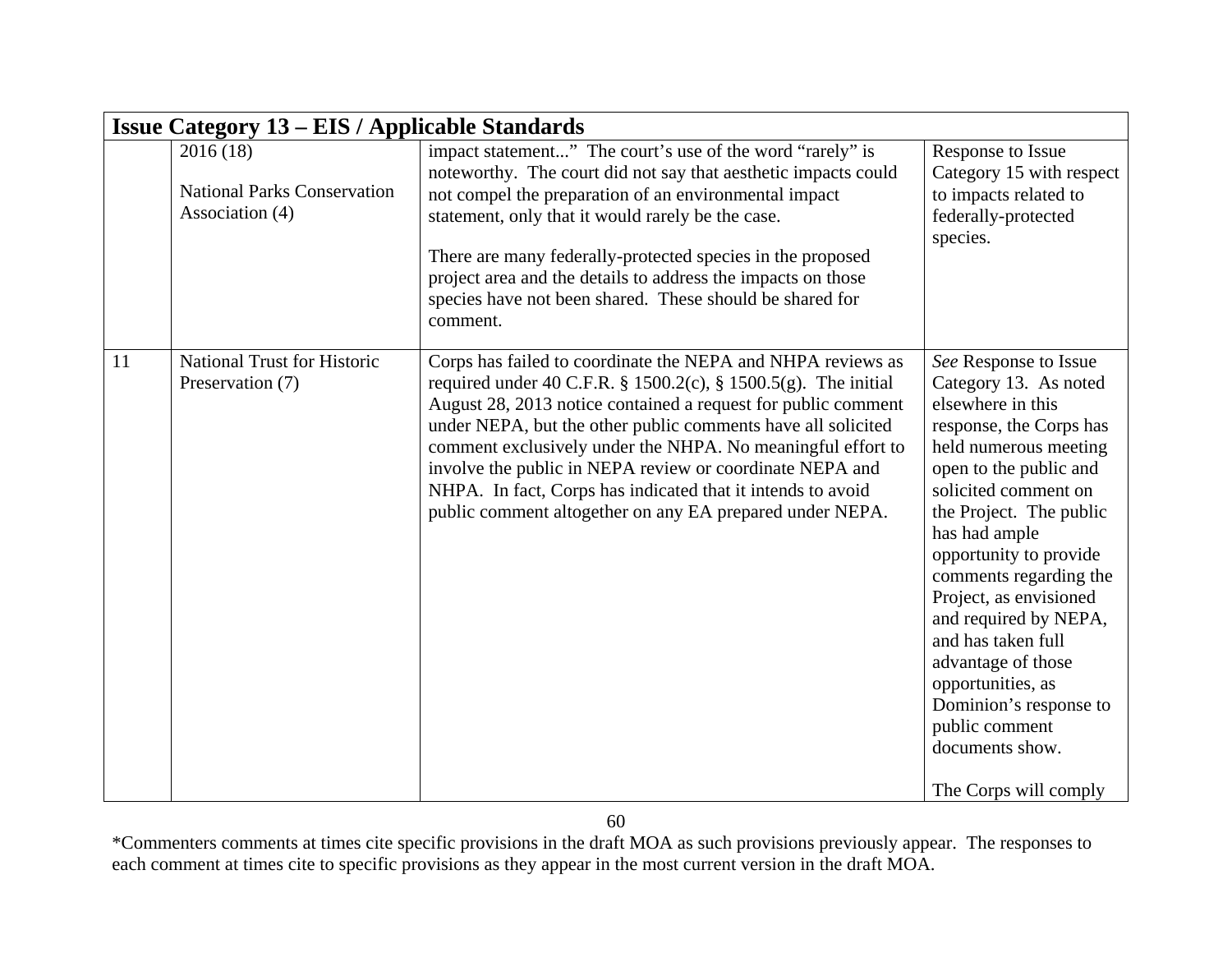| <b>Issue Category 13 – EIS / Applicable Standards</b> |                             |                                                               |                             |
|-------------------------------------------------------|-----------------------------|---------------------------------------------------------------|-----------------------------|
|                                                       |                             |                                                               | with the terms of NEPA,     |
|                                                       |                             |                                                               | CEQ's implementing          |
|                                                       |                             |                                                               | regulations, and the        |
|                                                       |                             |                                                               | Corps' NEPA                 |
|                                                       |                             |                                                               | regulations when            |
|                                                       |                             |                                                               | completing its EA.          |
| 12                                                    | National Trust for Historic | Corps failed to comply with Section 110(f) because an EIS has | See Response to Issue       |
|                                                       | Preservation (7)            | not been prepared and that would represent planning and       | Category 13. Also, it is    |
|                                                       |                             | minimizing harm "to the maximum extent possible."             | noteworthy that nothing     |
|                                                       |                             |                                                               | in Section 110(f) or        |
|                                                       |                             |                                                               | ACHP's implementing         |
|                                                       |                             |                                                               | regulations (36 C.F.R. $\S$ |
|                                                       |                             |                                                               | 800.10) links               |
|                                                       |                             |                                                               | compliance thereunder       |
|                                                       |                             |                                                               | with the performance of     |
|                                                       |                             |                                                               | an EIS. The Corps has       |
|                                                       |                             |                                                               | complied with Section       |
|                                                       |                             |                                                               | $110(f)$ .                  |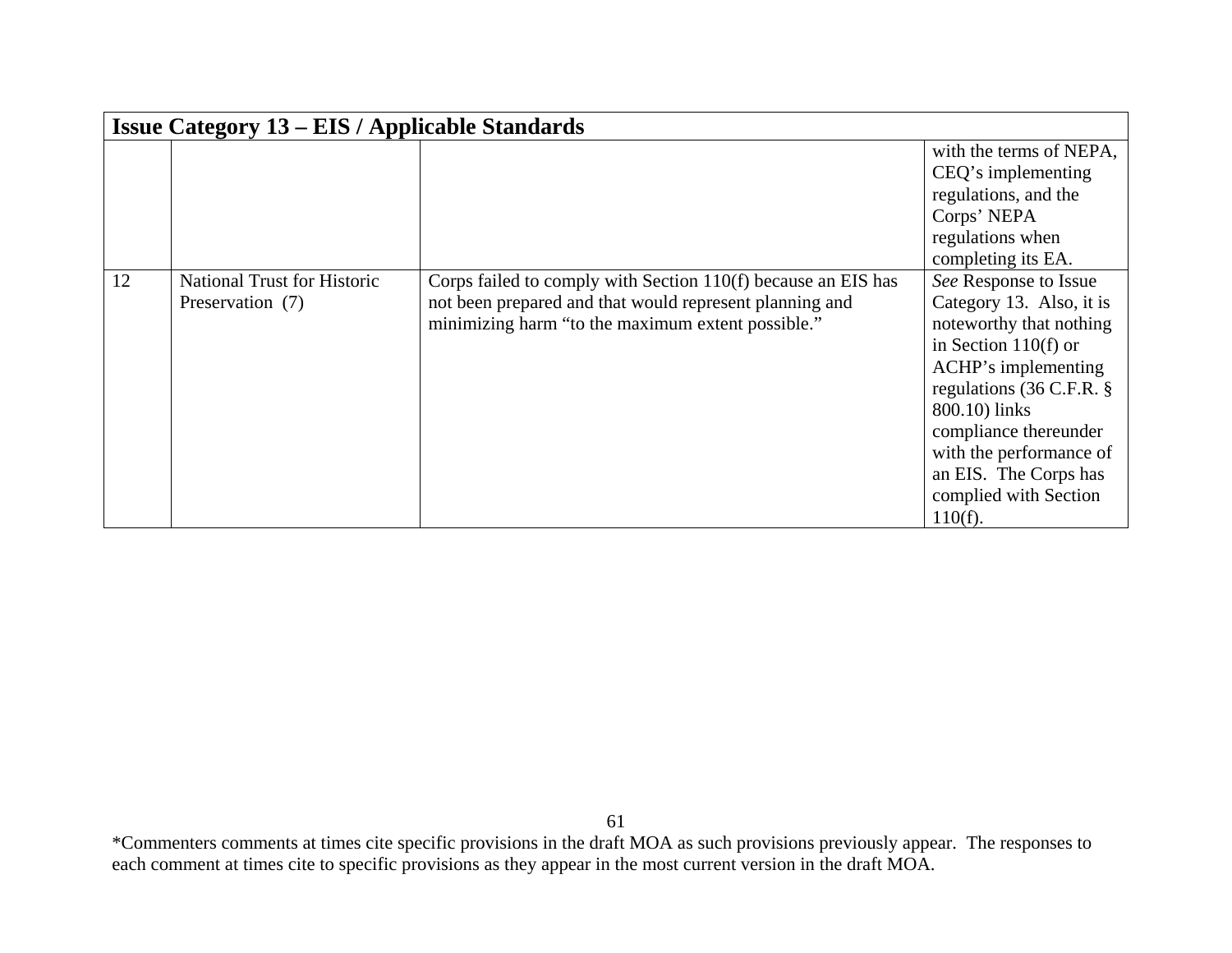#### **General Response:**

The seven historic properties (Carter's Grove, Hog Island Wildlife Management Area, the newly defined Eligible Historic District (which includes the contributing portion of the Captain John Smith Chesapeake National Historic Trail), Colonial National Historical Park/Colonial Parkway, the Jamestown National Historic Site/Jamestown Island, Battle of Yorktown, and Fort Crafford that would experience an adverse effect due to visual impacts and would have an impact intensity of negligible to moderate. For these resources, the visibility of the transmission line would alter the integrity of setting and/or feeling in a way that would diminish the overall integrity of the resource. These resources will still retain historic importance and integrity for setting and feeling, and their other characteristics. While the construction of the Project will introduce elements that are out of historic character for the properties' setting and feeling, the Project's structures are seen within the mid-ground to horizon/background and do not obstruct, sever, or surround historical viewsheds for Carter's Grove, Colonial Parkway, Jamestown, and Fort Crafford. Hog Island derives its historical significance primarily under Criterion D, for its archaeological potential to yield important information in prehistory and history. The construction of structures east of Hog Island will diminish the setting and feeling of the property, but not result in a loss of these characteristics as views from Hog Island to Jamestown are maintained and the setting and feeling within the boundary of the property itself remains. The same also is true for Fort Crafford and Battle of Yorktown. Similarly, the integrity of setting and feeling of the Eligible Historic District will be altered and diminished by the visibility of the transmission line structures, particularly in the immediate vicinity of the river crossing. However, setting and feeling are not lost overall for the resource as important views are maintained (*e.g*., Hog Island to Jamestown) and visibility of the Project is minimal throughout much of this large property due to distance and topographic and vegetative obstructions. For example, without consideration of the visibility of the structures, more than 75% of the Eligible Historic District is greater than 3.5 miles from the transmission structures, making the structures appear in the background, if they are even visible at all. There would be no adverse effect for the remaining resources. *See* CREA, Severity White Paper, and Response to NPS Letters.

Dominion applied the criteria of adverse effects to identified historic property in accordance with 36 C.F.R. § 800.5(a). The adverse effect for each resource was adequately addressed in Stantec's CREA. Potential adverse effects were discussed for each identified property and how the relevant aspects of integrity may be affected. While some of the consulting parties may disagree with the level of detail provided or the manner or presentation, both the Corps and SHPO have concurred with the findings and recommendations presented. *See* Virginia Department of Historic Resources February 17, 2016 letter.

The methodology utilized for the Stantec assessment followed the guidance of the VDHR and utilized the compiled list of resources

62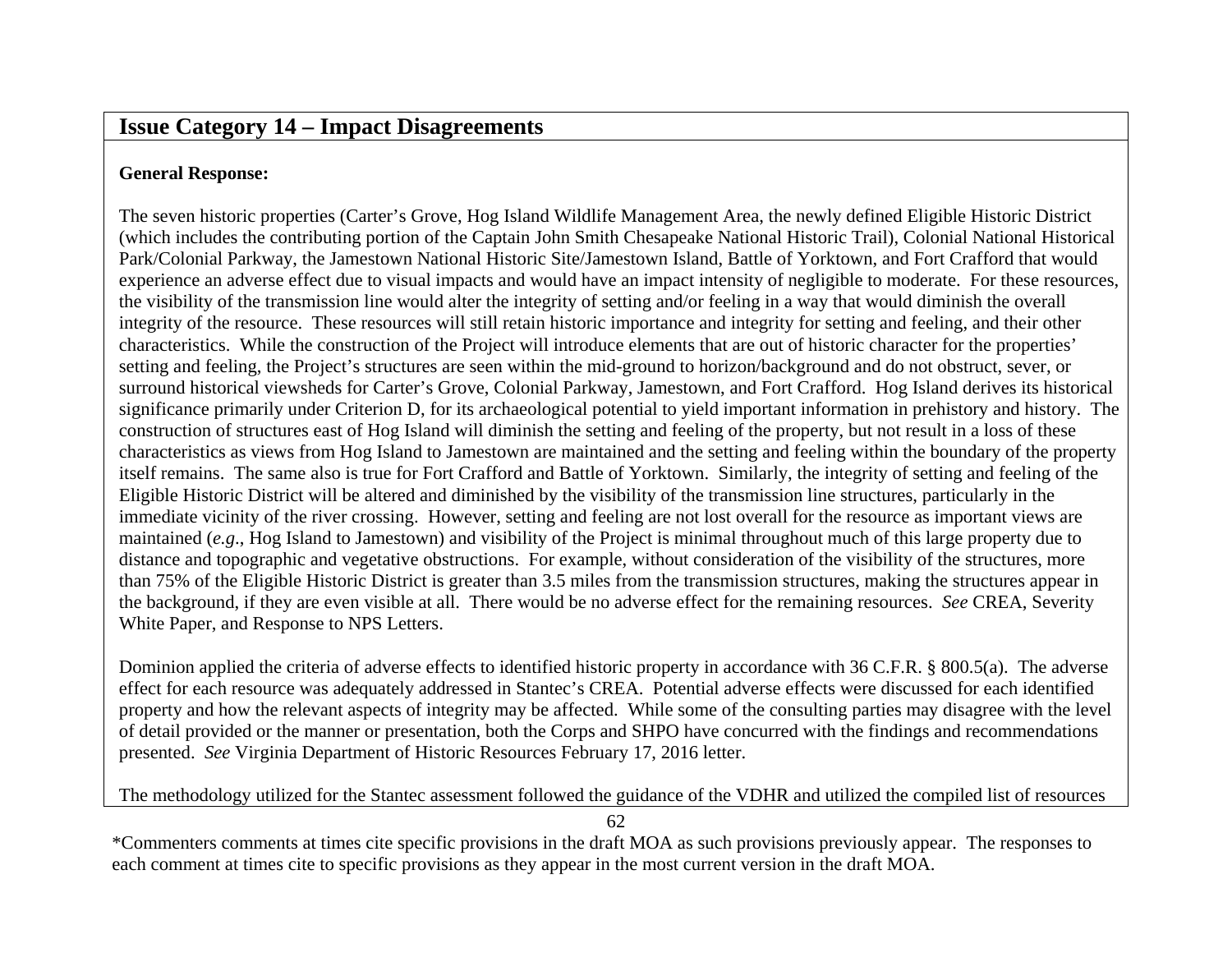that may be affected by the Project, which classified them as architectural and archaeological resources. Stantec evaluated impacts to the Eligible Historic District (which previously was established as the Jamestown Island-Hog Island Cultural Landscape) and determined they would be adversely affected. The landscape associated with individual resources, particularly those where setting and feeling were considered significant to the eligibility of the resource, was considered in the overall assessment of effect. These resources were also considered individually as noted. Photographs were taken for resources during a variety of seasons and environmental conditions. Line of sight analyses took into consideration a "worst case scenario" which would equate to a no vegetation scenario and were calculated from unobstructed key observer points where appropriate. For some resources, it was apparent that the Project would not be visible and viewpoints were utilized to represent potential views from the primary resources.

The boundary of the Eligible Historic District has been interpreted as including the entire water-based portion of the Indirect APE for the Project which extends from approximately the James River – Scotland Wharf Ferry crossing downstream to the mouth of the Pagan River and includes a portion of the Captain John Smith Chesapeake National Historic Trail, which extends from shore to shore of the James River, as well as Jamestown Island and Hog Island because of their locations within the James River. Included in the boundaries of the Eligible Historic District, as noted by the Keeper's correspondence of August 14, 2015, are historic properties including Jamestown National Historic Site, Colonial Parkway, Yorktown Battlefield, and Carter's Grove National Historic landmark, as well as archaeological sites on Hog Island and twelve additional sites located within the Indirect APE that have been listed or determined eligible for listing on the NRHP. A recommendation of adverse effect was made for the Eligible Historic District which includes the Captain John Smith Chesapeake National Historic Trail within the APE.

As set out in the CREA and Dominion's December 18, 2015 Response to Comments Submitted by Consulting Parties, the cumulative effects analysis considered cumulative effects for all properties for which a visual effect could accumulate. To the extent a property was not affected by the Project, it need not be the subject of a cumulative effects analysis. *See* CREA; Response to NPS Letters.

Dominion recognizes that the proposed project will result in adverse effects to historic property listed or considered eligible for inclusion in the National Register. Under the NHPA Section 106 process, the consideration of cumulative effects is included in determining whether there are adverse effects to the historic properties previously identified in the process as potentially affected by the action at issue. 36 C.F.R. § 800.5. In identifying historic properties that will be adversely impacted, Dominion has fully identified cumulative effects, i.e. "the incremental environmental impact or effect of the proposed action, together with impacts of past, present, and reasonably foreseeable future actions." 40 C.F.R. 1508.7; CREA; Response to NPS Letters. The relevant area of the river contains a number of modern (in the sense that they are not historic properties) facilities. The analyses also recognizes that the proposed transmission line project will maintain reliable power to a large region, and provides no advantage to locating additional

63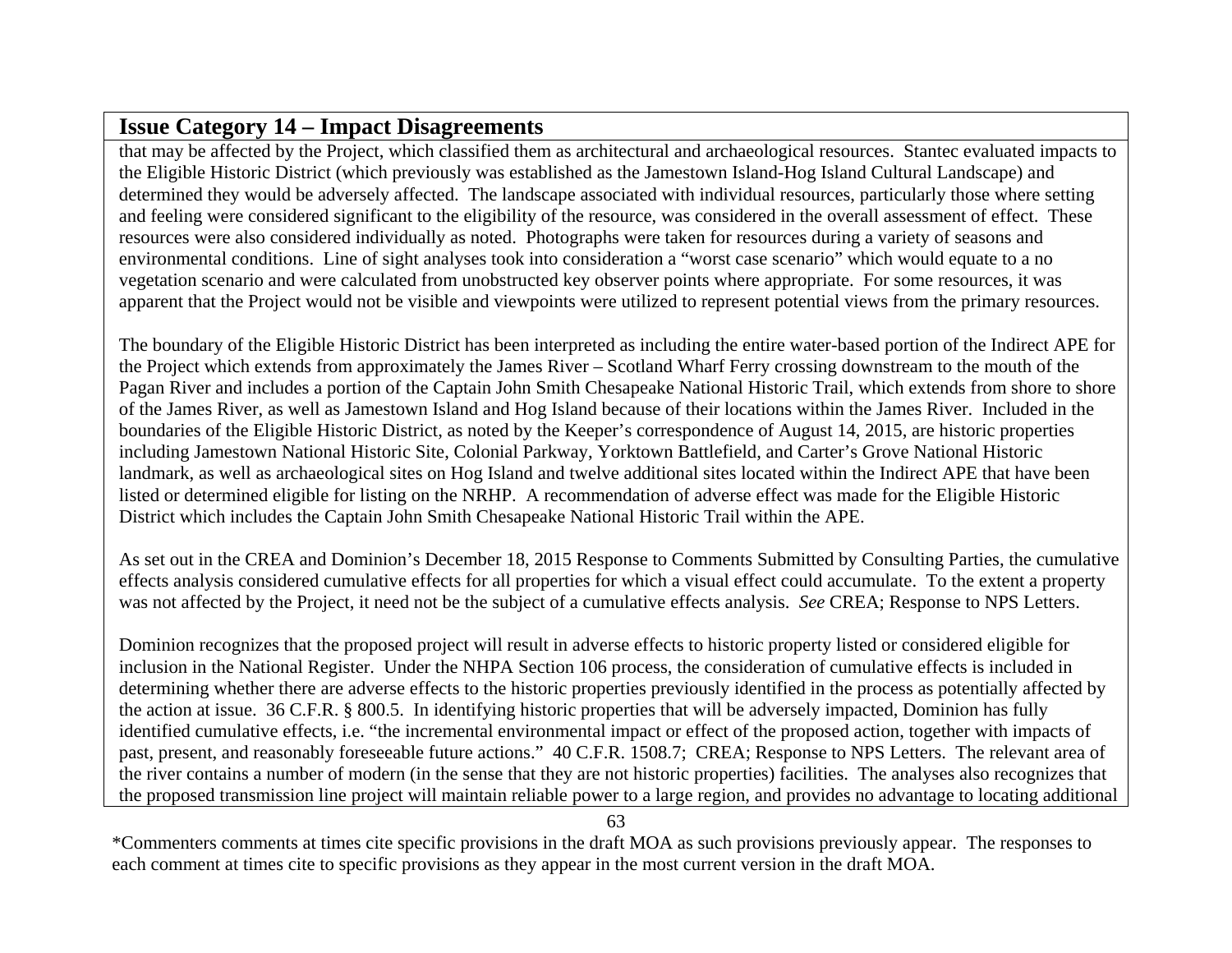new facilities in the immediate project area. Thus, it is not like a highway interchange that brings traffic or fosters and focuses development in nearby areas; instead, it distributes power throughout a large region allowing new facilities to be dispersed. Finally, it also appropriately recognizes the numerous land conservation efforts have been undertaken in this area that prohibit or severely limit development in certain portions of this area, or require buffers and set-backs so that land-based projects that go forward are not seen from the river and shoreline. It recognizes that such conservation effects have been and can be effective at doing what they were created to do—limit development and/or impacts related thereto in the area. For example, area local governments are obligated to implement provisions of the Chesapeake Bay Act which require a 100-foot buffer to development, Resource Protection Area (RPA) on lands adjacent to perennial flow water bodies. And the proposed mitigation will further this goal by providing additional land acquisition, conservation and protective measures. *See* CREA; Response to NPS Letters.

While the NHPA Section 106 analysis (and its guiding principles) is substantially similar to the cumulative impacts analysis under NEPA, the focus of each analysis is different. Under the NHPA Section 106 process, the context of the cumulative effects analysis renders it narrower in scope than the cumulative impacts analysis under NEPA. Under the NHPA Section 106 process, the consideration of cumulative effects is used only to determine whether there are adverse effects on the historic properties previously identified in the process as potentially affected by the action at issue. 36 C.F.R. § 800.5. Under NEPA, cumulative impacts are one of three types of potential impacts from an action (the other two being direct and indirect) that on their own or together might be determined to result in a significant impact to the human environment. Thus, the NEPA cumulative impacts analysis is broader. Nevertheless, while the two inquiries scopes are different and they inform different legal questions, as noted, they are conducted in essentially the same way using similar guidelines. The CREA recognizes these similarities and differences. CREA at 5.266. Consequently, the CREA's cumulative effects analysis under the NHPA Section 106 process need not extend beyond the historic properties at issue.

The term "cumulative effects" under the NHPA regulations is not defined, and both the Council on Environmental Quality ("CEQ") and ACHP agree that it should be interpreted as that term is defined by the CEQ in its NEPA regulations. *See* CEQ and ACHP, *NEPA and NHPA: A Handbook for Integrating NEPA and Section 106*, at 41 (Mar. 2013). As such, it was appropriate for the CREA's cumulative effects analysis to be guided by and follow CEQ's *Considering Cumulative Effects Under [NEPA]* (1997) and *Consideration of Cumulative Impacts in EPA Review of NEPA Documents* (1999). In accordance with this guidance, regarding Step 2 of the CREA methodology the CREA explains that it references different time periods when attempting to determine what reasonably foreseeable future actions may be planned for the area near the Project, because land development projects likely have shorter planning horizons than energy development projects. CREA at 5.267 ("The time period to assess reasonably foreseeable future action is dictated by the timeframes for planning level documentation that can contain information on such reasonably

64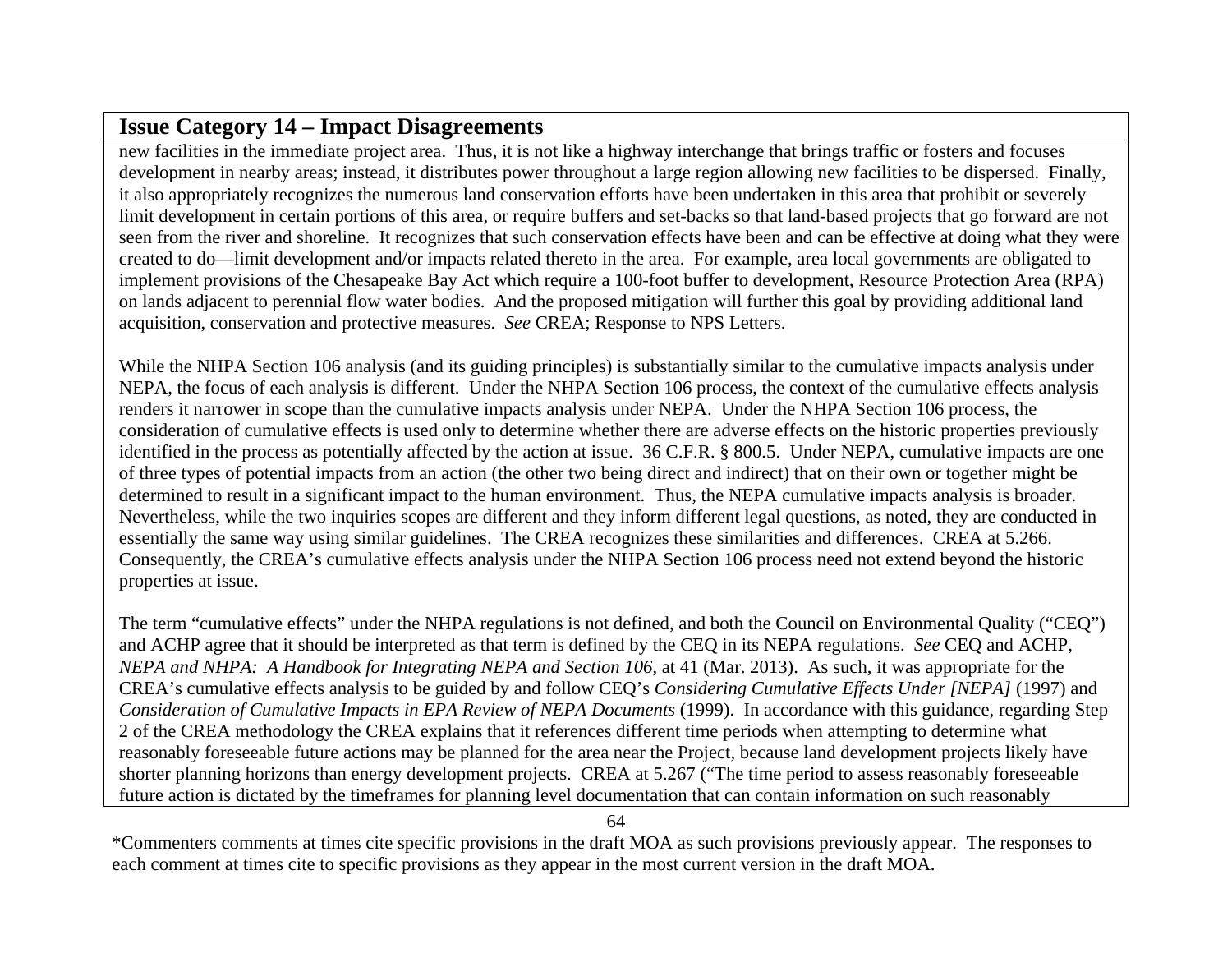foreseeable future actions."). As the CREA makes clear, all potential resources were investigated to determine what actions were reasonably foreseeable and did not artificially limit that review. No reasonably foreseeable actions have been identified that the CREA failed to consider.

Step 4 of the CREA methodology was also conducted appropriately. Per CEQ guidance, Step 4 is to ensure that the condition of the environment and the resources are described. CREA at 5.267. Based on over 200 pages of analysis in Sections 3 and 4 of the CREA, assessing thousands of pages of prior investigations regarding the historic properties at issue, it concludes that the conditions of historic properties have been well documented. The CREA addresses the purported lack of documentation about the Eligible Historic District that was only recently recognized as eligible for the National Register. The Keeper designated the Eligible Historic District as eligible for the National Register based on the presence of the historic properties the CREA analyzes and references. That is, the prior investigations regarding the historic properties provide the documentation regarding the contents of the Eligible Historic District, and thus, of the Eligible Historic District. In addition, the CREA categorizes historic properties' investigations as "archeological" or "architectural," but this does not mean that the CREA fails to consider them as landscape-based resources. The list of historic properties assessed was unquestionably complete. In addition, USACE's and VDHR's categorization of resources as architectural or archaeological was based on whether they were above or below ground, and did not, in any way, limit the consideration of all of the important aspects of each historic property, including landscapes. Dominion agrees that some of the historic properties have landscapes associated with them, and, to the extent they did, the CREA correctly recognized that fact and took it into consideration. For example, as noted and analyzed in the CREA, prior to the Keeper's designation of the Eligible Historic District, both Dominion and USACE recognized the potential eligibility of the Jamestown Island- Hog Island Cultural Landscape. While that landscape ultimately was supplanted by the designation of the Eligible Historic District, it was analyzed by Dominion and USACE prior to the issuance of the CREA, and that analysis was incorporated into the CREA's analysis of the Eligible Historic District. CREA at i, 3.215-.229. That analysis makes clear that landscape consideration of the district was addressed, and the analysis was not limited to only "architectural" considerations. Thus, there is nothing flawed about the CREA's methodology or its analysis—it appropriately assessed landscape considerations.

The CREA evaluates the visual impacts of the Project's towers using both a visual geoprocessing tool and line-of-sight geoprocessing tool. The former has a "potential to overestimate the visibility of features" and the latter uses specific observation locations and targets to determine whether targets can be seen from various locations. As explained in the Response to NPS Letters, the CREA followed NPS Guidance regarding the evaluation of visual impacts. In particular, it evaluated the visual impacts from key observation points, where people are likely to be, as well as worst case viewing scenarios.

<sup>\*</sup>Commenters comments at times cite specific provisions in the draft MOA as such provisions previously appear. The responses to each comment at times cite to specific provisions as they appear in the most current version in the draft MOA.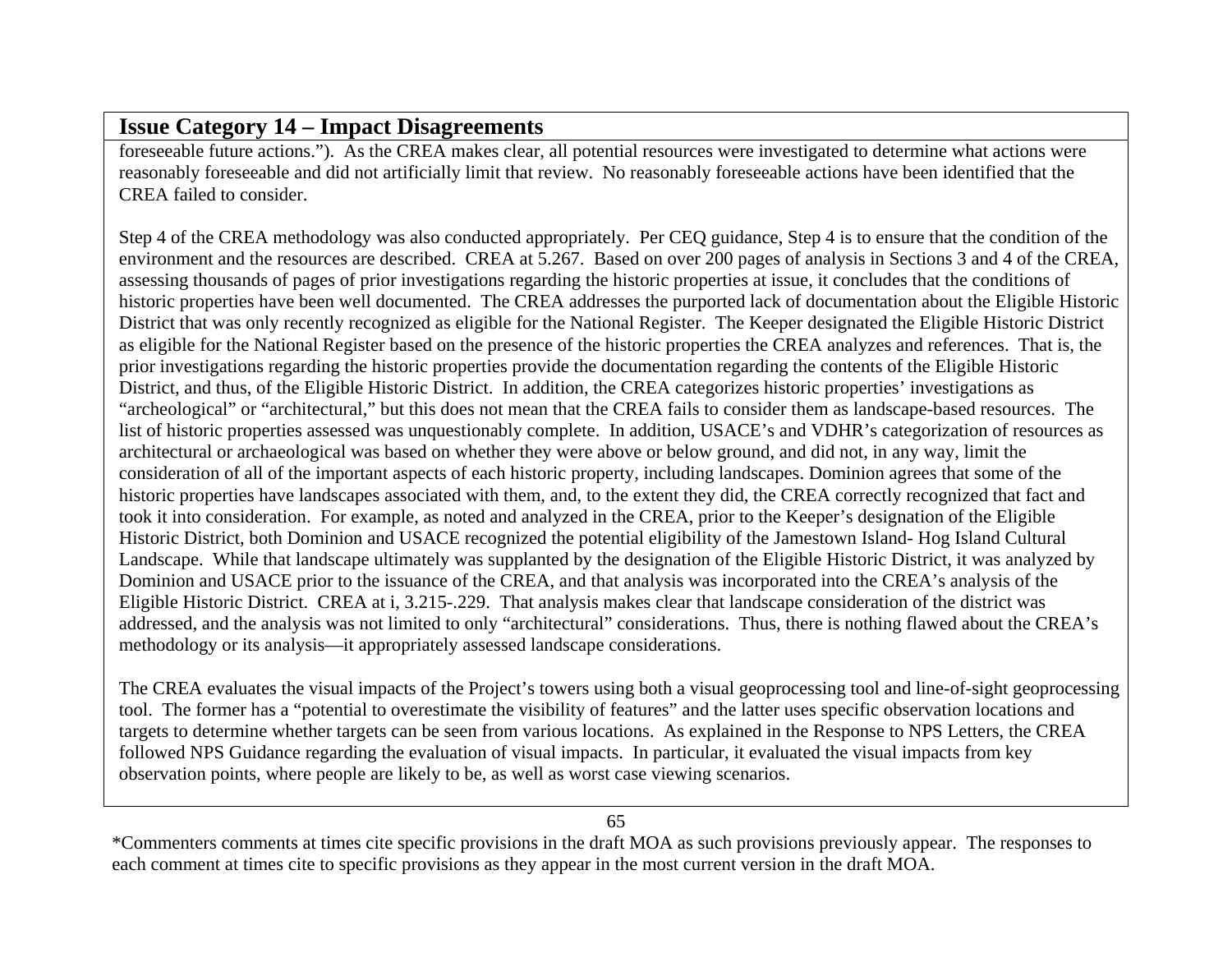Sources: December 18, 2015 Response to Comments Submitted by Consulting Parties; March 30, 2016 Response to Comments made by Consulting Parties; Stantec, Summary of Corps Public Notice Comments and Responses, at 4 (May 12, 2014); March 30, 2016 Response to comments made at the public hearing; January 29, 2016 Response to Comments; Dominion's July 2, 2015 Letter, Attachment 1, Response to Comment O; Alterative Analyses Summary (August 28, 2015); letter from S. Miller, Dominion, to L. Rhodes, USACE , Attachment 1, Response to Comments F, G (July 2, 2015); Cultural Resources Effects Assessment; CREA; Response to NPS Letters (providing response to NPS criticisms of the CREA and its cumulative effects analysis); Severity White Paper; Mitigation Correlation document.

| No.            | Commenter                                              | Comment                                                                                                                                                                                                                                                                                                                                                                                                                                                                                                                                             | Response                                                                           |
|----------------|--------------------------------------------------------|-----------------------------------------------------------------------------------------------------------------------------------------------------------------------------------------------------------------------------------------------------------------------------------------------------------------------------------------------------------------------------------------------------------------------------------------------------------------------------------------------------------------------------------------------------|------------------------------------------------------------------------------------|
|                | Save the James Alliance                                | Indisputable that the project will destroy a view of                                                                                                                                                                                                                                                                                                                                                                                                                                                                                                | See Response to Issue Category 14.                                                 |
|                |                                                        | national and international significance. (1)                                                                                                                                                                                                                                                                                                                                                                                                                                                                                                        |                                                                                    |
|                |                                                        | Not sure whether Dominion's methods to resolve the                                                                                                                                                                                                                                                                                                                                                                                                                                                                                                  |                                                                                    |
| $\overline{2}$ | Scenic Virginia (3)                                    |                                                                                                                                                                                                                                                                                                                                                                                                                                                                                                                                                     | See Response to Issue Category 14.                                                 |
|                | <b>National Park Service</b><br>July 27, 2016 $(7-11)$ | project's adverse effects will be effective given<br>unanswered questions concerning the extent and severity<br>of the effects. Wants additional visual impact studies.                                                                                                                                                                                                                                                                                                                                                                             | See Response to Issue Category 15<br>regarding socio economic impacts<br>comments. |
|                | Preservation Virginia<br>(2, 4)                        | The Corps has not cited to peer-reviewed, science-based<br>visual impact analysis methodology used in other<br>locations. Instead, the draft MOA includes suggestions<br>that some viewers may find the transmission project a<br>visual amenity.                                                                                                                                                                                                                                                                                                   |                                                                                    |
|                |                                                        | The Corps' documents suggest that visual effects are<br>subjective and cannot be measured and visitorship did not<br>fluctuate with major construction projects within the APE.<br>These are unsupported in the literature. Finds that the<br>socioeconomic analysis is insufficient. States that Federal<br>agencies are directed to consider ecosystem services in<br>their planning and decision-making. Claims that public<br>values for the visual quality of a landscape can be<br>quantified and cited to different documents as evidence of |                                                                                    |

66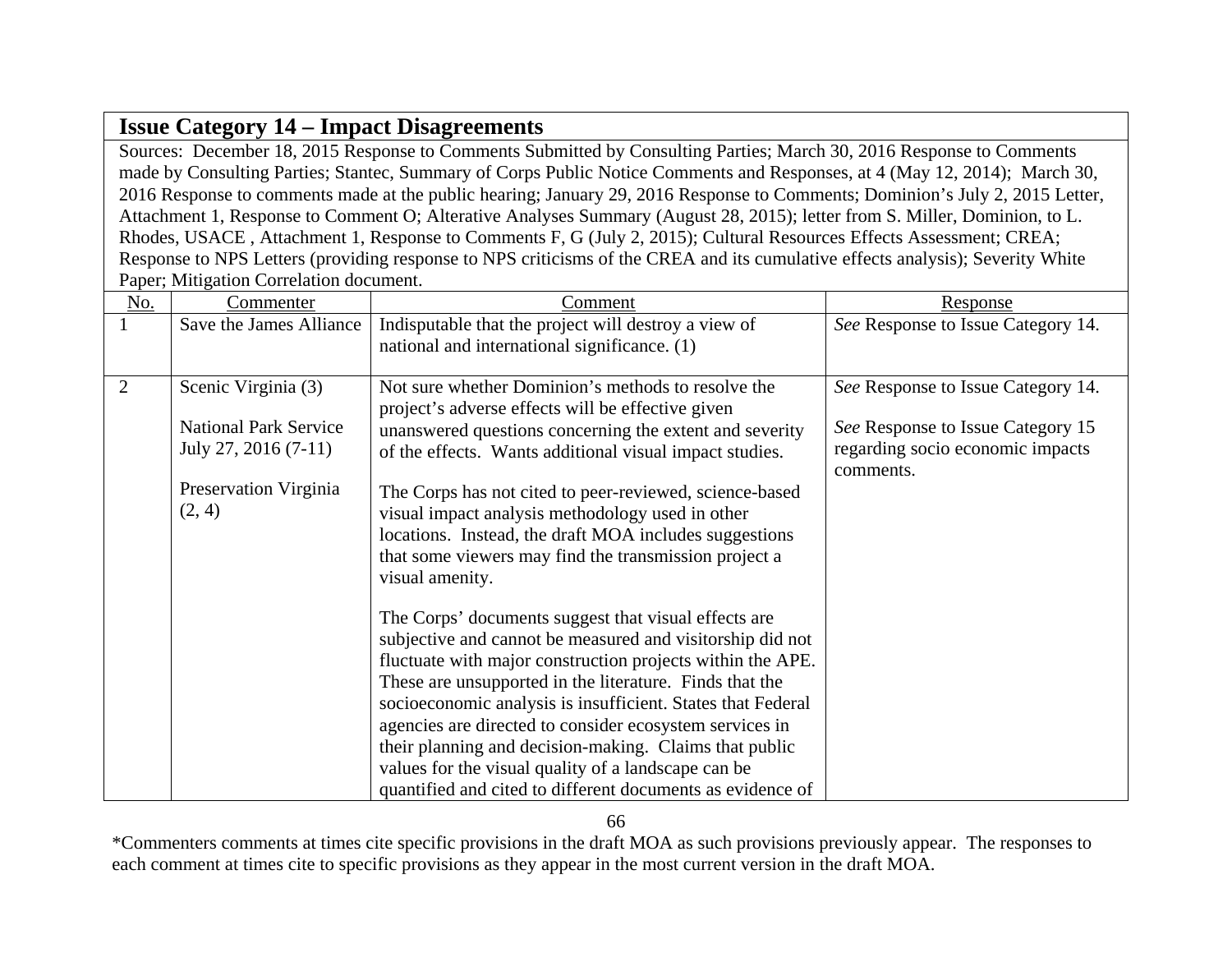|                | <b>Issue Category 14 – Impact Disagreements</b>            |                                                                                                                                                                                                                                                                                                                                                                                                                                                                                                                                                                                                                                                                                                                                                   |                                                                                                                            |  |
|----------------|------------------------------------------------------------|---------------------------------------------------------------------------------------------------------------------------------------------------------------------------------------------------------------------------------------------------------------------------------------------------------------------------------------------------------------------------------------------------------------------------------------------------------------------------------------------------------------------------------------------------------------------------------------------------------------------------------------------------------------------------------------------------------------------------------------------------|----------------------------------------------------------------------------------------------------------------------------|--|
|                |                                                            | such. Finds that it would be feasible and worthwhile to<br>evaluate the potential loss in economic value resulting<br>from the possibility of diminished visitor experience due<br>to aesthetic impacts from the proposed transmission line.<br>Still do not have answers to questions about the nature<br>and severity of the adverse effects, making it impossible<br>to fully consider methods proposed in the MOA.<br>Paragraph 5 "Whereas" clause that states that the work<br>completed to date satisfies visual effects assessment<br>requirements is inaccurate. NPS' March 25, 2016<br>comments detailing the inadequacy and deficiencies of the<br>visual effects assessment completed by the project<br>applicant have been "ignored." |                                                                                                                            |  |
| 3              | Scenic Virginia                                            | Stantec's CREA was inadequate. (3)                                                                                                                                                                                                                                                                                                                                                                                                                                                                                                                                                                                                                                                                                                                | See Response to Issue Category 14<br>and Dominion's December 18, 2015,<br><b>Response to Consulting Party</b><br>Comments. |  |
| $\overline{4}$ | <b>National Parks</b><br>Conservation<br>Association (MOA) | The project will have significant negative impacts to<br>Colonial National Historical Park, Colonial Parkway,<br>Carter's Grove, the Captain John Smith Chesapeake<br>National Historic Trail, the Washington-Rochambeau<br>Revolutionary Trail, and the segment of the James River<br>that is a state scenic river, and natural resources that<br>cannot be mitigated. There will also be view shed impacts<br>and impacts to visitor experience. (1)                                                                                                                                                                                                                                                                                            | See Response to Issue Category 14.                                                                                         |  |
| 5              | <b>National Park Service</b><br>July 27, 2016 (Cover       | Issues related to the Section 106 process remain<br>unresolved including: (1) completion of an adequate                                                                                                                                                                                                                                                                                                                                                                                                                                                                                                                                                                                                                                           | Socio economic impacts are<br>addressed in Issue Category 15 and                                                           |  |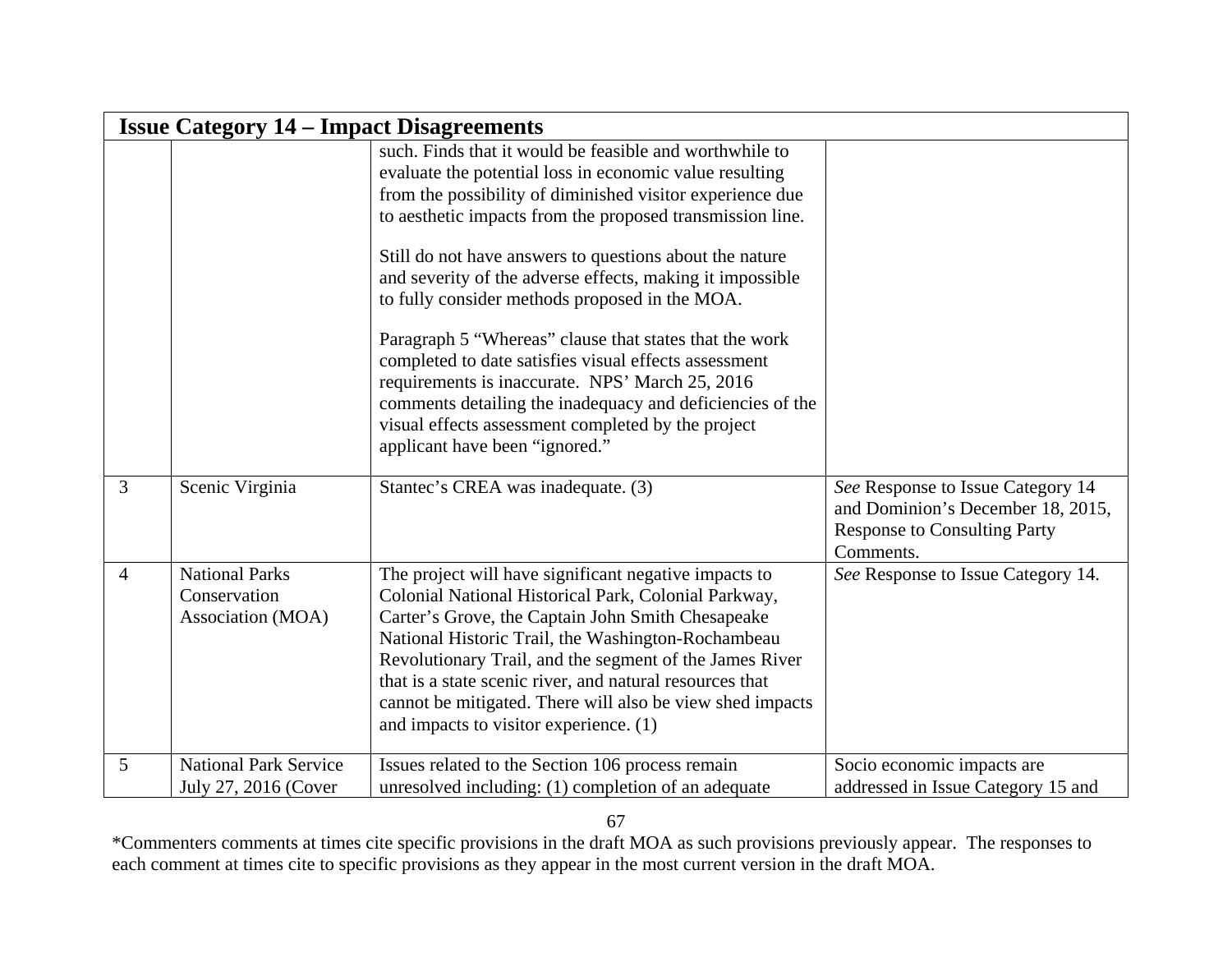|                | <b>Issue Category 14 – Impact Disagreements</b> |                                                                                                                                                                                                                                                                                                                                                                                                                                                                                                                                                                                                  |                                                                                                                                                                                                                                                                                                                                                                                                                                                                                                                                                                       |  |
|----------------|-------------------------------------------------|--------------------------------------------------------------------------------------------------------------------------------------------------------------------------------------------------------------------------------------------------------------------------------------------------------------------------------------------------------------------------------------------------------------------------------------------------------------------------------------------------------------------------------------------------------------------------------------------------|-----------------------------------------------------------------------------------------------------------------------------------------------------------------------------------------------------------------------------------------------------------------------------------------------------------------------------------------------------------------------------------------------------------------------------------------------------------------------------------------------------------------------------------------------------------------------|--|
|                | Letter, $2)$                                    | visual analysis; (2) evaluation of socioeconomic impacts;<br>(3) proper assessment of effects for each historic property<br>including understanding the effect and its severity; and (4)<br>sufficient cumulative effects analysis.                                                                                                                                                                                                                                                                                                                                                              | cumulative impacts are addressed in<br><b>Issue Category 8.</b><br>See Response to Issue Category 14.                                                                                                                                                                                                                                                                                                                                                                                                                                                                 |  |
| 6              | Preservation Virginia                           | CREA is inadequate in the methodology and analysis<br>provided to accurately discuss the magnitude of the<br>adverse effects on historic resources. References attached<br>letter from Genevieve Keller of Land and Community<br>Associates that notes deficiencies of the studies to date<br>and the need for a reassessment. (2)                                                                                                                                                                                                                                                               | The CREA's methodology is sound<br>and consistent with the requirements<br>of the Section 106 implementing<br>regulations criteria for determining<br>adverse effects on historic properties.<br>Response to NPS Letters. The<br>severity of the effects are discussed<br>accurately in the CREA, as well as in<br>the Severity White Paper. See also<br>December 18, 2015 Response to<br><b>Comments Submitted by Consulting</b><br>Parties, and Response to Issue<br>Category 8 - Adequacy of<br>Cumulative Effects Analysis.<br>See Response to Issue Category 14. |  |
| $\overline{7}$ | <b>National Park Service</b><br>July 27, 2016   | The NPS Visual Impact Assessment Evaluation Guide for<br>Renewable Energy Projects (the NPS Guide) describes<br>methods available for identifying both the nature and<br>magnitude of visual impacts. Considerations for<br>determining the magnitude of visual impacts include: (1)<br>the number of viewers, $(2)$ the length of time the<br>contrasting elements are in view, and (3) the sensitivity of<br>the viewers to the changes to the view that result from the<br>presence of the project. Found that hundreds of thousands<br>will be subject to the view and view duration will be | See Response to Issue Category 14.                                                                                                                                                                                                                                                                                                                                                                                                                                                                                                                                    |  |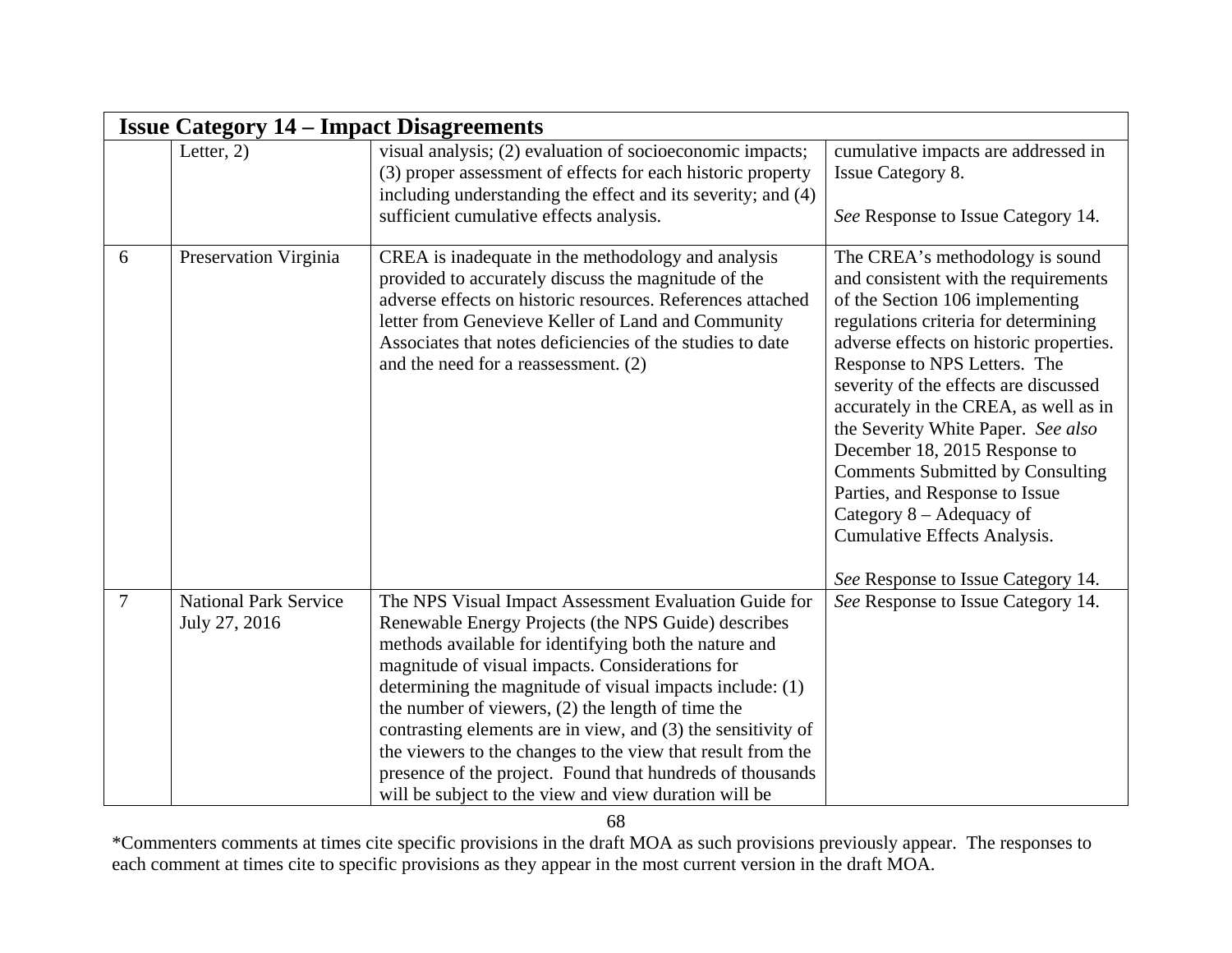|   | <b>Issue Category 14 – Impact Disagreements</b> |                                                                                                                                                                                                                                                                                                                                                         |                                                                                                                                                                                                                                                                                                                                                                                                                                                                                                                                                                                                                                                                                                                                   |  |
|---|-------------------------------------------------|---------------------------------------------------------------------------------------------------------------------------------------------------------------------------------------------------------------------------------------------------------------------------------------------------------------------------------------------------------|-----------------------------------------------------------------------------------------------------------------------------------------------------------------------------------------------------------------------------------------------------------------------------------------------------------------------------------------------------------------------------------------------------------------------------------------------------------------------------------------------------------------------------------------------------------------------------------------------------------------------------------------------------------------------------------------------------------------------------------|--|
|   |                                                 | relatively long. $(4-5)$                                                                                                                                                                                                                                                                                                                                |                                                                                                                                                                                                                                                                                                                                                                                                                                                                                                                                                                                                                                                                                                                                   |  |
| 8 | <b>National Park Service</b><br>July 27, 2016   | The visual impact assessment fails to address the visual<br>impacts to the visitor experience for visitors to the Captain<br>John Smith Trail and nearby onshore locations within<br>Colonial National Historical Park (NHP). (3)                                                                                                                       | Visual impacts to the Colonial<br>Parkway, Jamestown, and the Captain<br>John Smith Trail were appropriately<br>analyzed in the CREA and the<br>Truescape photographs and<br>simulations provided in May 2016<br>(revised June and August 2016). The<br>line-of-sight analyses include<br>observation points located on the<br>river, as well as from the two<br>Colonial NHP units at issue. In<br>addition, to improve visitor<br>experience, the MOA requires a<br>heritage tourism and visitor impact<br>study to be conducted to develop a<br>marketing and visitation program to<br>promote and enhance heritage<br>tourism sites and visitor experiences<br>within the Indirect APE.<br>See Response to Issue Category 14. |  |
| 9 | <b>National Park Service</b><br>July 27, 2016   | The Project would be an overwhelming visual presence.<br>Came to this conclusion by analyzing the results of a<br>transmission facility visibility field study conducted by<br>Argonne National Laboratory for the U.S. Department of<br>the Interior Bureau of Land Management. Stated that<br>Dominion's project will be visible at a distance of 2.5 | Reasonable minds can differ on the<br>degree of visual presence the Project<br>will have. The CREA provides a<br>thorough, detailed analysis of the<br>visual impacts of the project and uses<br>line-of-site and visibility tools to<br>make its determination. The CREA                                                                                                                                                                                                                                                                                                                                                                                                                                                         |  |

69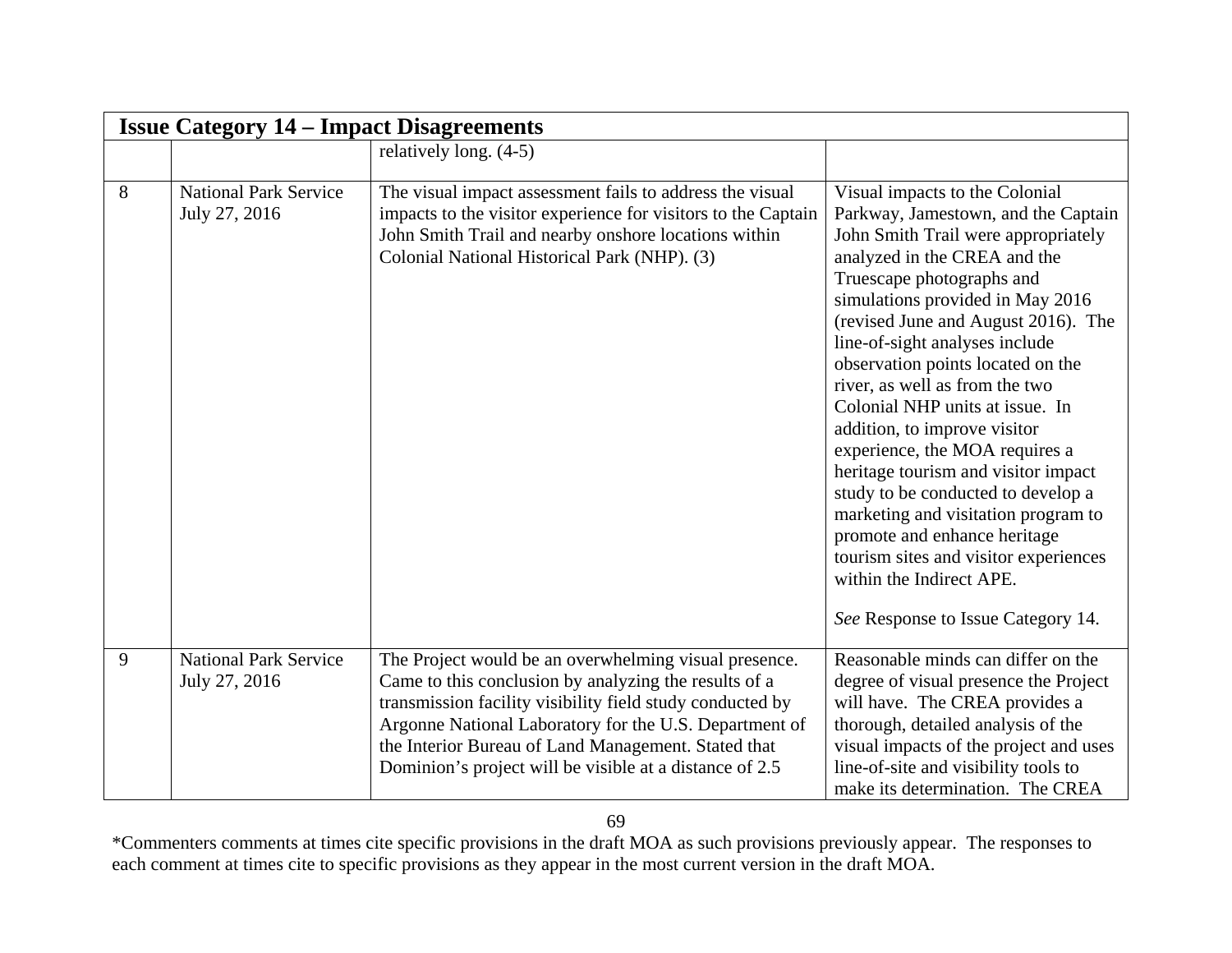|    | <b>Issue Category 14 – Impact Disagreements</b> |                                                                       |                                                                                                                                                                                                                                                                                                                                                                                                                                                                                                                                                                                                               |  |
|----|-------------------------------------------------|-----------------------------------------------------------------------|---------------------------------------------------------------------------------------------------------------------------------------------------------------------------------------------------------------------------------------------------------------------------------------------------------------------------------------------------------------------------------------------------------------------------------------------------------------------------------------------------------------------------------------------------------------------------------------------------------------|--|
|    |                                                 | miles. $(5)$                                                          | was independently reviewed and<br>adopted by the Corps with<br>concurrence from the SHPO. The<br>extent of visual impacts is further<br>documented and supported by the<br>Truescape photographs and<br>simulations, as well as in the Severity<br>White Paper. Finally, the visual<br>impact analysis was performed<br>consistent with the NPS-Argonne<br>National Laboratory methodology, as<br>documented more fully in the<br>Dominion's comments on the NPS<br>visual impacts assessment (Nov. 13,<br>2015), Response to NPS Letters, and<br>Severity White Paper.<br>See Response to Issue Category 14. |  |
| 10 | <b>National Park Service</b>                    | MOA Context Document downplays the severity of the<br>effects. $(32)$ | The Context Document is based on<br>the thorough analysis in the CREA.<br>The Severity White Paper provides<br>additional explanation and analysis<br>regarding the severity of impacts, and<br>responds to NPS comments and<br>assertions regarding the alleged<br>severity of impacts. In any event, as<br>consistently repeated in past<br>responses to comments and meetings,<br>reasonable minds can differ as to the                                                                                                                                                                                    |  |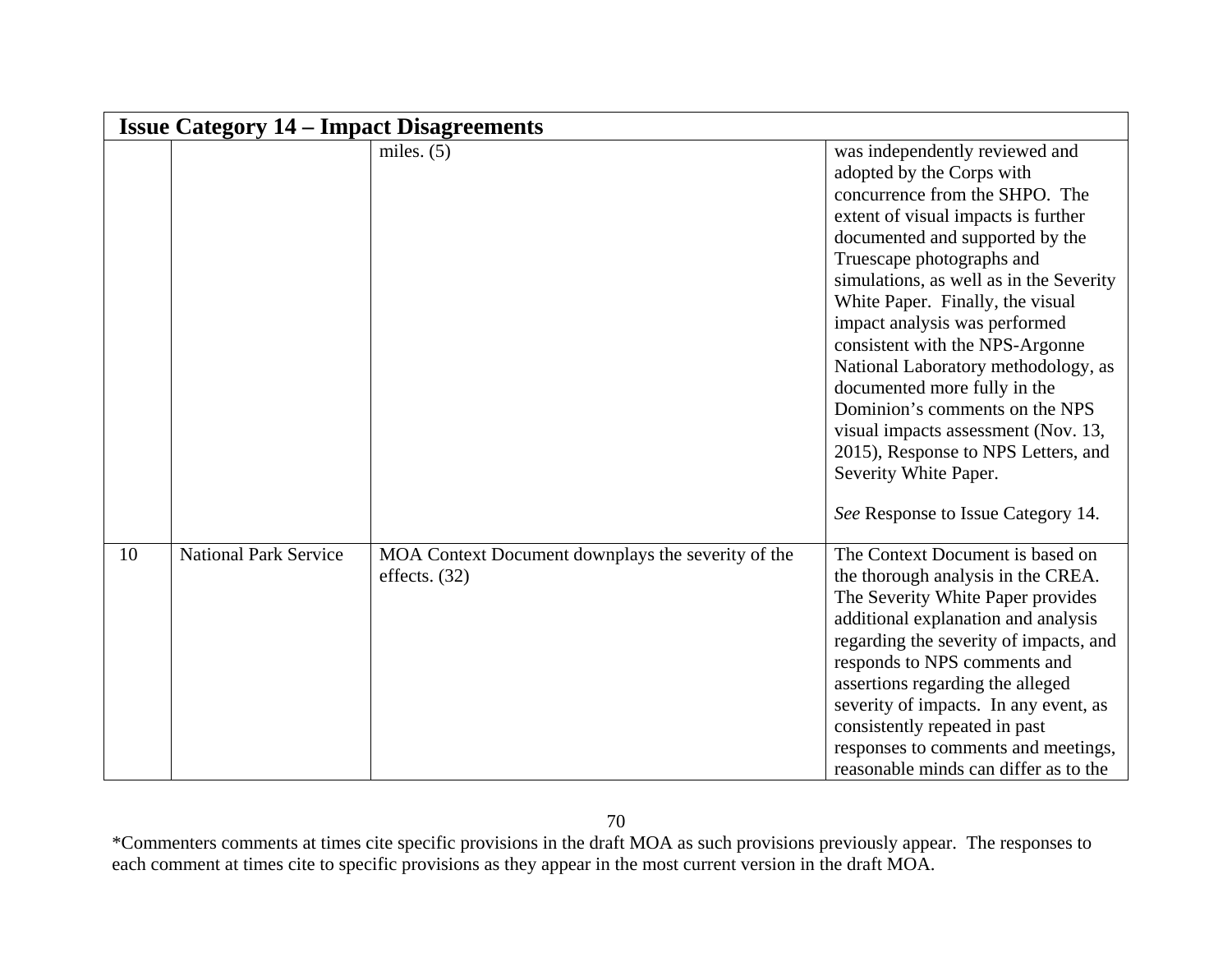| <b>Issue Category 14 – Impact Disagreements</b> |  |  |                                     |
|-------------------------------------------------|--|--|-------------------------------------|
|                                                 |  |  | severity of effects of the Project. |
|                                                 |  |  | See Response to Issue Category 14.  |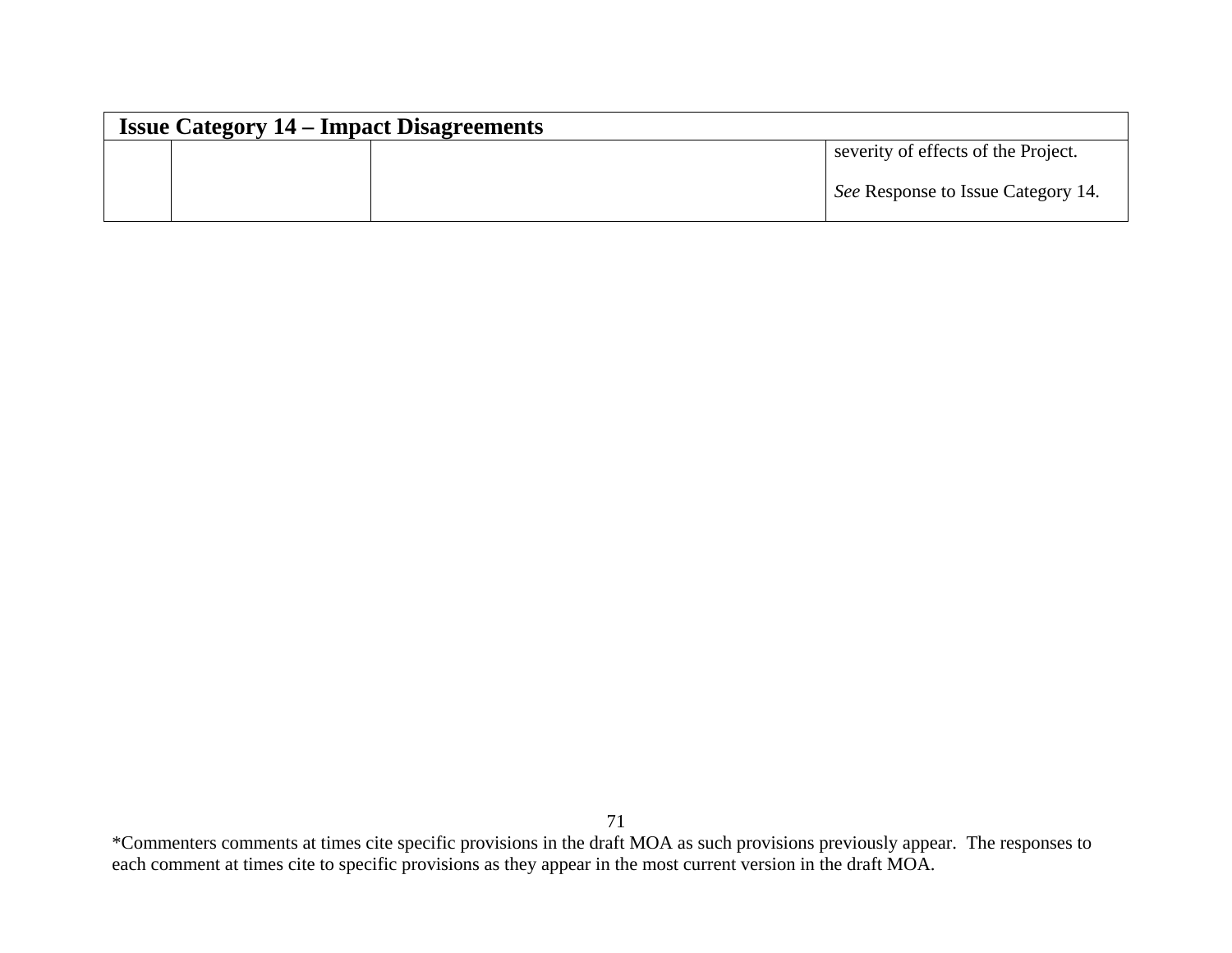### **Issue Category 15 – Miscellaneous**

#### **General Response:**

The comments in this Issue Category include all the comments that were not categorized in one of the fourteen other Issue Categories listed above. For comments regarding socio economic impact or impacts on water quality and endangered species, the general response below is responsive. For other comments, responses are with the relevant comment below.

#### *Socio Economic Impact*

The purpose of the Project is to provide electricity to the NHRLA including Williamsburg, the historic triangle, and surrounding area, including several military installations. Electricity is required for public health and safety. In addition, businesses that rely on and facilitate heritage tourism need electricity. As stated at the public hearing by Mr. Robert Coleman, Vice Mayor of Newport News City Council (Public Hearing Tr. Pg. 56), and Mr. Ross A Mugler, Commissioner of Revenue for the City of Hampton (see Public Hearing Tr. Pg. 88), the Project is needed to attract and retain businesses in the Peninsula. Not having reliable electricity would damage the economy of the area as a business destination. Businesses that would be affected include military, Federal, civilian, and national security installations. The same logic applies to hotels and restaurants. Without them, there would be no tourism. The Project is necessary to maintain tourism, including heritage tourism.

Common experience regarding the tourists' experience at the historic properties in question, for example Jamestown and Carter's Grove, informs us that the Project would have little to no impact to tourism. This is because these properties and attractions focus the tourists' interests landward toward the physical manifestations, or replications and explanations thereof, of the historic activities that occurred there, and not the river views that historic inhabitants may have had.

In its Approval Order, the Virginia SCC found the Project would support economic development because it is crucial to ensuring reliable electric service. "Given these benefits and the modern development along the route, the SCC could not conclude that tourism in the Historic Triangle or economic development in the Commonwealth would be negatively impacted by the proposed project."

Finally, record information regarding the likely effect of the Project on heritage tourism concludes that the Project likely will not negatively affect local tourism, but instead will aid it by providing a reliable source of power.

Sources: December 18, 2015 Response to Comments Submitted by Consulting Parties; Stantec, Summary of Corps Public Notice

<sup>72</sup>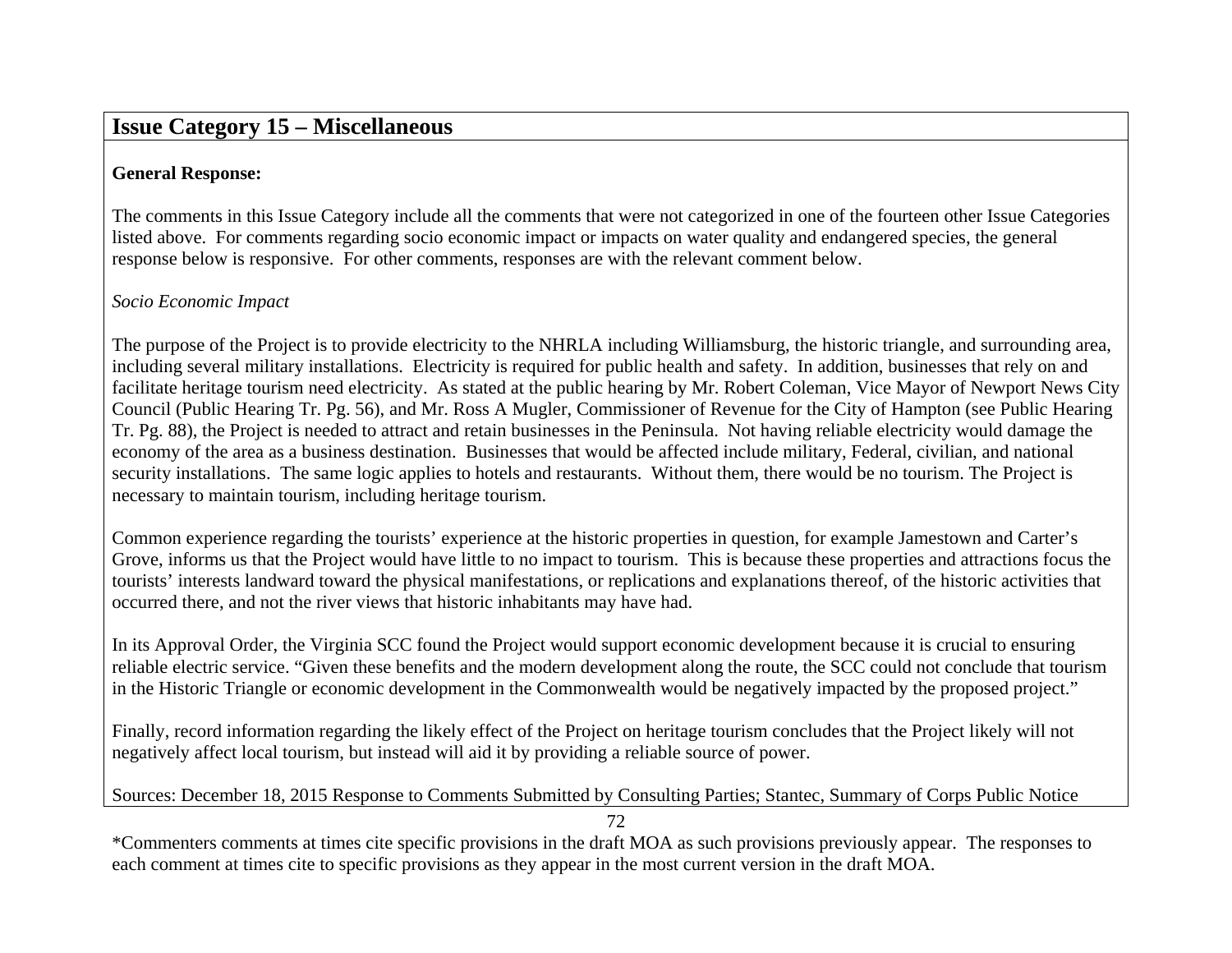## **Issue Category 15 – Miscellaneous**

Comments and Responses, at 4 (May 12, 2014); March 30, 2016 Response to comments made at the public hearing; Heritage Tourism Assessment; *see also* Mitigation Correlation (discussing macro-economics in the region).

## *Water Quality and Endangered Species*

Impacts to water quality are expected to be temporary and minor, resulting from the installation of piles in the river crossing and construction of structure foundations within the land portions of the Project. Impact installation of piles within the substrate in the James River would not be expected to contribute to more than negligible turbidity. Construction work on the land portion of the Project will be performed using Best Management Practices to minimize erosion and sedimentation under Dominion's General Erosion and Sedimentation Control Specifications for the Construction and Maintenance of Electric Transmission Lines. The Corps will fully consider the effect to water quality in its Public Interest Review.

Regarding protected species in the river, formal consultation under the Endangered Species Act is not required if the National Marine Fisheries Service ("NMFS") concurs with a finding of "Not Likely to Adversely Affect." USACE coordination with NMFS has been ongoing concerning effects to the Atlantic sturgeon. On April 16, 2014, NMFS completed its informal consultation with the USACE regarding the proposed Project, concurring with USACE that the Project and USACE's issuance of permits was "not likely to adversely affect" species listed under the Endangered Species Act. In July 2014, NMFS re-affirmed that conclusion and found that reinitiation of informal consultation was not necessary related to potential project phasing. On June 10, 2015, USACE re-initiated consultation with NMFS. In an email to USACE dated June 23, 2015, NMFS provided several best management practices ("BMPs") that, if implemented, could allow for NMFS to concur that effects to the sturgeon would be insignificant or discountable. These BMPs included time of year restrictions and use of bubble curtains during pile driving activities to attenuate noise. Dominion has agreed to implement these measures and communicated this to USACE. USACE submitted a follow-up letter to NMFS on November 25, 2015 and also submitted additional information on December 17 and 29, 2015 in order to consider changes to the Project and provide new information about listed species in the action area. After reconsideration, in a lengthy, thorough analysis set forth in a January 28, 2016 letter, NMFS agreed with the USACE that re-initiation of informal consultation was appropriate, and concluded that the changes to the Project and other new information did not change its conclusion that it concurs with USACE that the Project and USACE's issuance of permits for it is "not likely to adversely affect" the Atlantic sturgeon.

In an email dated May 7, 2015, the USFWS indicated that they could concur with a "Not Likely to Adversely Affect" determination for the northern long-eared bat if no tree clearing occurs between April 15th through September 15th of any year. Dominion has agreed to this time of year restriction and communicated this to the Corps.

73

<sup>\*</sup>Commenters comments at times cite specific provisions in the draft MOA as such provisions previously appear. The responses to each comment at times cite to specific provisions as they appear in the most current version in the draft MOA.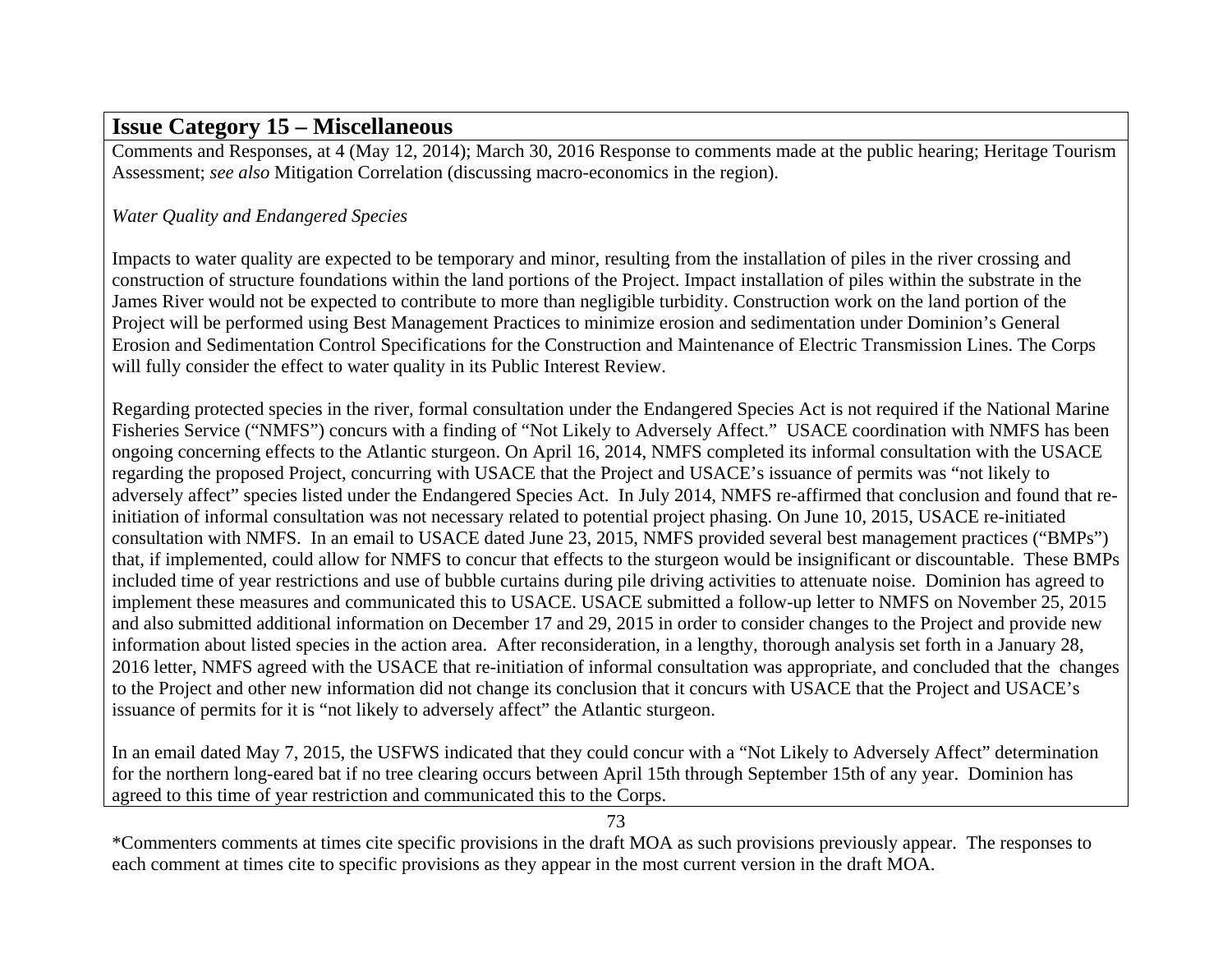## **Issue Category 15 – Miscellaneous**

*BASF* 

Dominion has coordinated with BASF to revise the proposed route across its property. The route across the BASF property was the subject of extended proceedings before the Virginia SCC which ultimately approved the route.

Sources: December 18, 2015 Response to Comments Submitted by Consulting Parties Concerning the Surry-Skiffes Creek-Whealton Project; September 8, 2014 Section 106 Consulting Party Comment Response; March 30, 2016 Response to Consulting Parties' comments concerning the Draft MOA.

| No. | Commenter                                                  | Comment                                                                                                                                                                                  | Response                                                                                                                                                                                                                                                                                                                                                                                                                                                                                                                                                                                                                                                                                                      |
|-----|------------------------------------------------------------|------------------------------------------------------------------------------------------------------------------------------------------------------------------------------------------|---------------------------------------------------------------------------------------------------------------------------------------------------------------------------------------------------------------------------------------------------------------------------------------------------------------------------------------------------------------------------------------------------------------------------------------------------------------------------------------------------------------------------------------------------------------------------------------------------------------------------------------------------------------------------------------------------------------|
| 13  | Save the James<br>Alliance                                 | The organization is confused as to why it's<br>taking this long for the Corps to deny the permit<br>as well as why common sense of reasonable<br>people is set aside in the process. (1) | The NHPA $\S$ 106 process imposes specific<br>requirements and the Corps has gone above and<br>beyond the procedures to allow public and<br>consulting party comment on the project. The<br>Corps has performed site visits to experience<br>the landscape from various viewsheds and to<br>further inform its decision. It has also<br>meticulously reviewed and considered detailed<br>comments in executing its duties. The Project's<br>purpose and need is essential for public health<br>and safety. For these reasons, the Corps cannot<br>reject the project based on the commenter's<br>view of what is "common sense"; the Corps<br>must comply with the laws applicable to its<br>decision making. |
| 14  | <b>National Parks</b><br>Conservation<br>Association (MOA) | Socio-economic impacts have not been studied<br>or properly considered. (3)                                                                                                              | See Response to Issue Category 15.                                                                                                                                                                                                                                                                                                                                                                                                                                                                                                                                                                                                                                                                            |

<sup>\*</sup>Commenters comments at times cite specific provisions in the draft MOA as such provisions previously appear. The responses to each comment at times cite to specific provisions as they appear in the most current version in the draft MOA.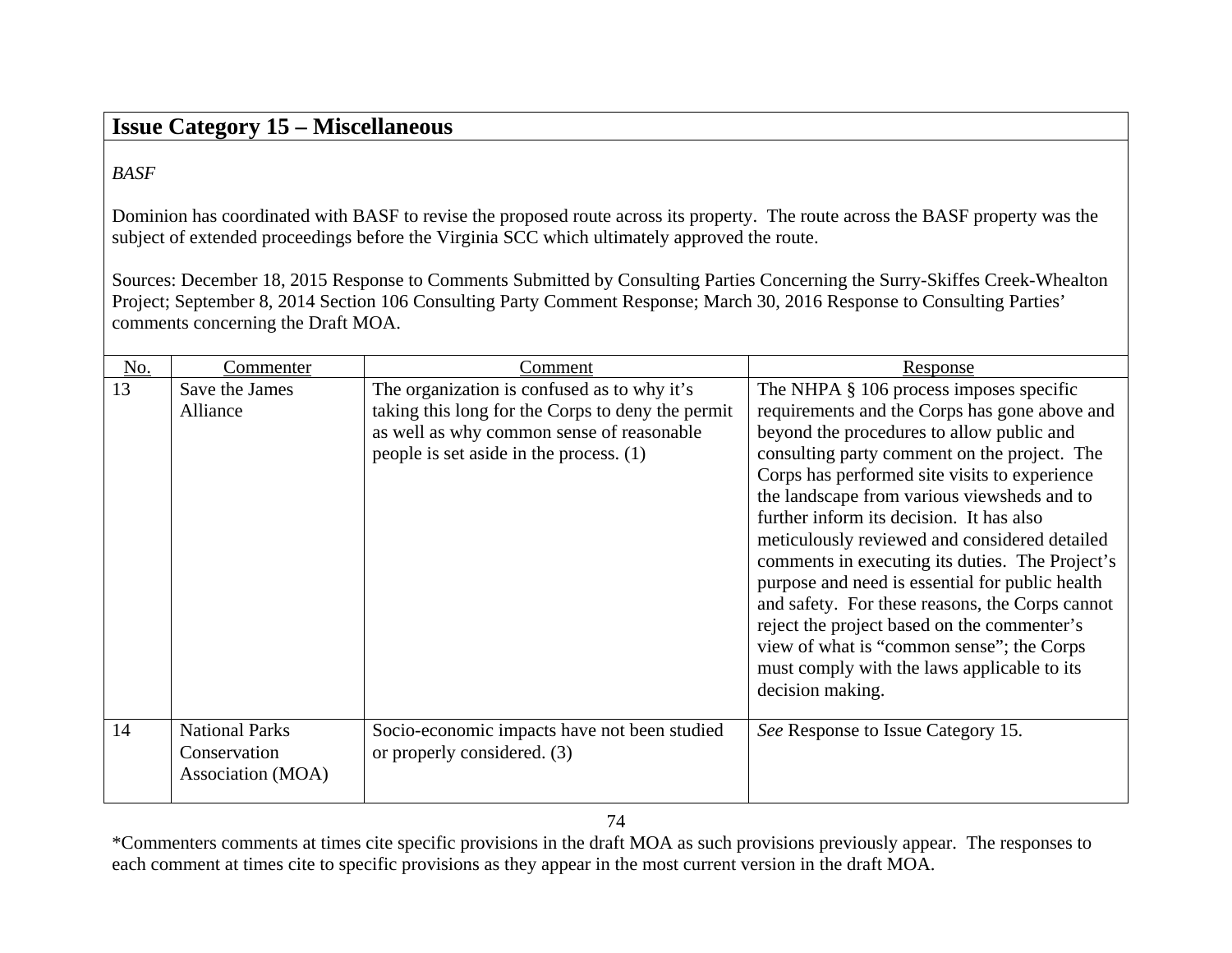| <b>Issue Category 15 – Miscellaneous</b> |                                               |                                                                                                                                                                                                                                                                          |                                                                                                                                                                                                                                                                                                                                                                                                                                                                                                                 |  |  |
|------------------------------------------|-----------------------------------------------|--------------------------------------------------------------------------------------------------------------------------------------------------------------------------------------------------------------------------------------------------------------------------|-----------------------------------------------------------------------------------------------------------------------------------------------------------------------------------------------------------------------------------------------------------------------------------------------------------------------------------------------------------------------------------------------------------------------------------------------------------------------------------------------------------------|--|--|
| 15                                       | <b>National Park Service</b><br>July 27, 2016 | Visitors would be highly sensitive to visual<br>intrusions of the Project given its massive size.<br>(5)                                                                                                                                                                 | The comment represents the commenter's<br>opinion that visitors would be highly sensitive<br>to visual intrusions of the Project. The visual<br>impact analyses regarding the Project shows<br>that the effect of the Project will be negligible to<br>moderate, and will be negligible to minimal<br>where visitors likely will be $(e.g.,$ Colonial<br>Parkway and Jamestown), where the Project is<br>over 3.25 miles away and, while noticeable,<br>faded into the background/horizon and not<br>prominent. |  |  |
| 16                                       | Preservation Virginia                         | Water quality degradation, loss of oyster<br>producing leases, adverse impacts to endangered<br>species (including long-eared bat and sturgeon),<br>adverse impacts to bald eagles, and disruption of<br>remediation at BASF property will result from<br>Project. $(2)$ | See Response to Issue Category 15.                                                                                                                                                                                                                                                                                                                                                                                                                                                                              |  |  |
| 17                                       | Council of Virginia<br>Archaeologists         | Granting the permit would set a harmful<br>precedent for cultural resources, both state and<br>nationwide. (1)                                                                                                                                                           | Comment Acknowledged. Under the Section<br>106 implementing regulations, projects are<br>evaluated on a case-by-case basis looking at the<br>specific facts relevant to the project. The<br>CREA provides a robust discussion of<br>cumulative effects from reasonably foreseeable<br>actions in the area, and did not identify any.<br>See Response to NPS Letters.                                                                                                                                            |  |  |
| 18                                       | <b>National Park Service</b>                  | Whereas Clause $19 \rightarrow$ Shows that Corps is<br>overlapping the 4 steps in the Section 106<br>process (declared steps 1-3 complete and began                                                                                                                      | The Corps has followed the steps outlined in 36<br>C.F.R. § 800 and sought input from the SHPO<br>and consulting parties at each step as required.                                                                                                                                                                                                                                                                                                                                                              |  |  |

\*Commenters comments at times cite specific provisions in the draft MOA as such provisions previously appear. The responses to each comment at times cite to specific provisions as they appear in the most current version in the draft MOA.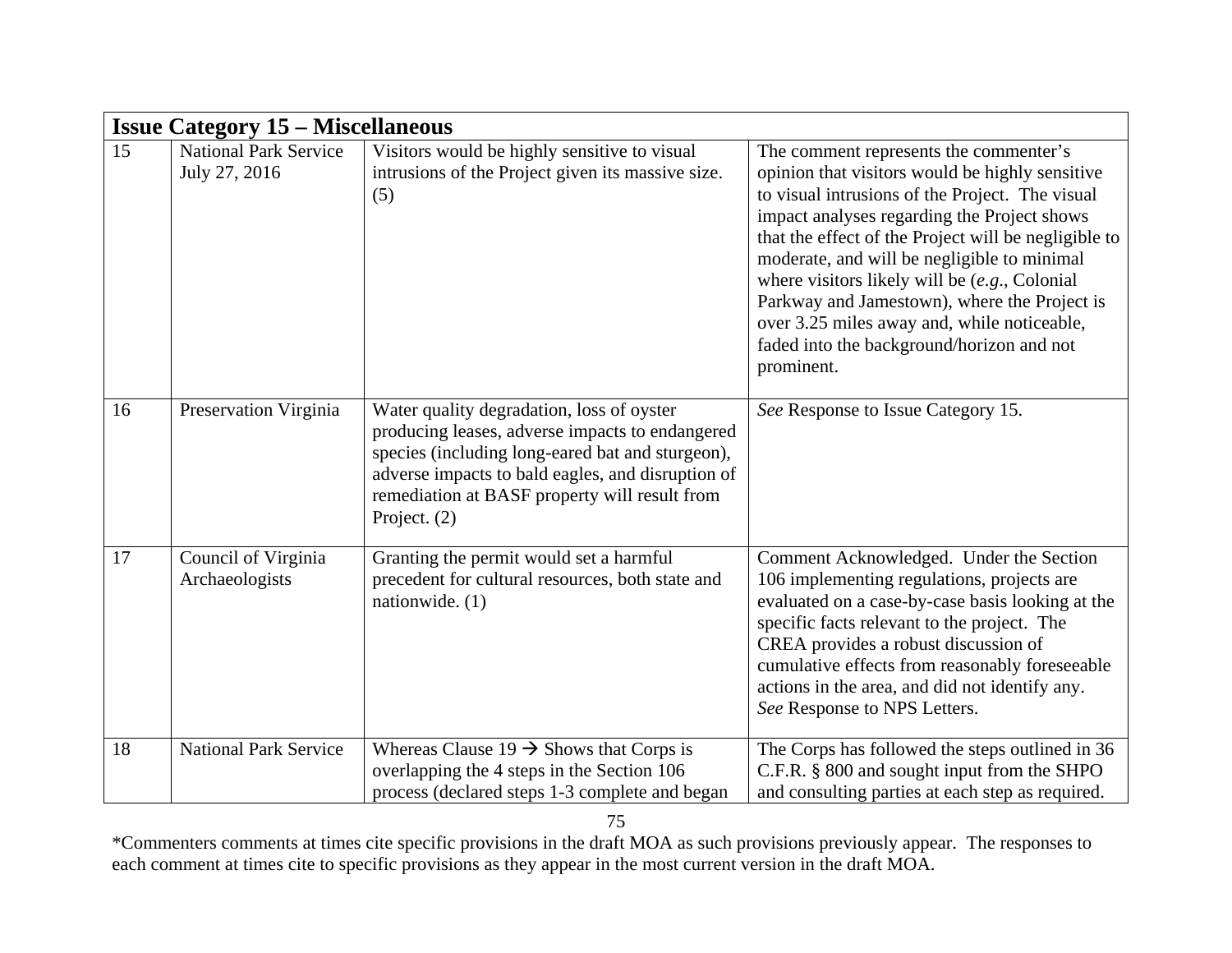| <b>Issue Category 15 – Miscellaneous</b> |                                                                      |                                                                                                                                                                                                                                                                                                                                                                                                                                                                                                                                                                                                                                                                                                                                                                                                                                                                                                                                                                                                                                                                                                                                                                                                                                                                                                                                                                                                                       |  |  |
|------------------------------------------|----------------------------------------------------------------------|-----------------------------------------------------------------------------------------------------------------------------------------------------------------------------------------------------------------------------------------------------------------------------------------------------------------------------------------------------------------------------------------------------------------------------------------------------------------------------------------------------------------------------------------------------------------------------------------------------------------------------------------------------------------------------------------------------------------------------------------------------------------------------------------------------------------------------------------------------------------------------------------------------------------------------------------------------------------------------------------------------------------------------------------------------------------------------------------------------------------------------------------------------------------------------------------------------------------------------------------------------------------------------------------------------------------------------------------------------------------------------------------------------------------------|--|--|
|                                          | drafting and MOA before consulting parties<br>commented on the CREA) | The Corps identified the effects in its email to<br>the consulting parties. See email from Randy<br>Steffey to consulting parties dated October 13,<br>2015; List Of Identified Archaeological<br><b>Resources And Corresponding Effect</b><br>Determinations and List Of Identified<br>Architectural Resources And Corresponding<br>Effect Determinations attached to email from<br>Randy Steffey to consulting Parties dated<br>January 29, 2016; Letter from Roger W.<br>Kirchen, Director, Review and Compliance<br>Division VDHR to Randy Steffey, USACE<br>dated February 17, 2016. Both the SHPO and<br>the ACHP have affirmed the Corps'<br>determination that the process is now at 36<br>C.F.R. § 800.6 resolution of adverse effects.<br>See Consulting Parties Meeting 5 Transcript at<br>24. Issues related to so-called overlapping of<br>Section 106 steps were addressed in the Corps'<br>April 5, 2016, letter to ACHP, as well as<br>Dominion's June 28, 2016, letter to the Corps<br>related to ACHP's comments. Those<br>documents demonstrate that the Corps has<br>faithfully and robustly complied with the<br>Section 106 regulations, and completed all of<br>the steps thereunder, while always permitting<br>consulting parties to continue to discuss issues<br>under completed steps.<br>The Corps has offered opportunities for public<br>comment and held consulting party meetings on |  |  |

<sup>\*</sup>Commenters comments at times cite specific provisions in the draft MOA as such provisions previously appear. The responses to each comment at times cite to specific provisions as they appear in the most current version in the draft MOA.